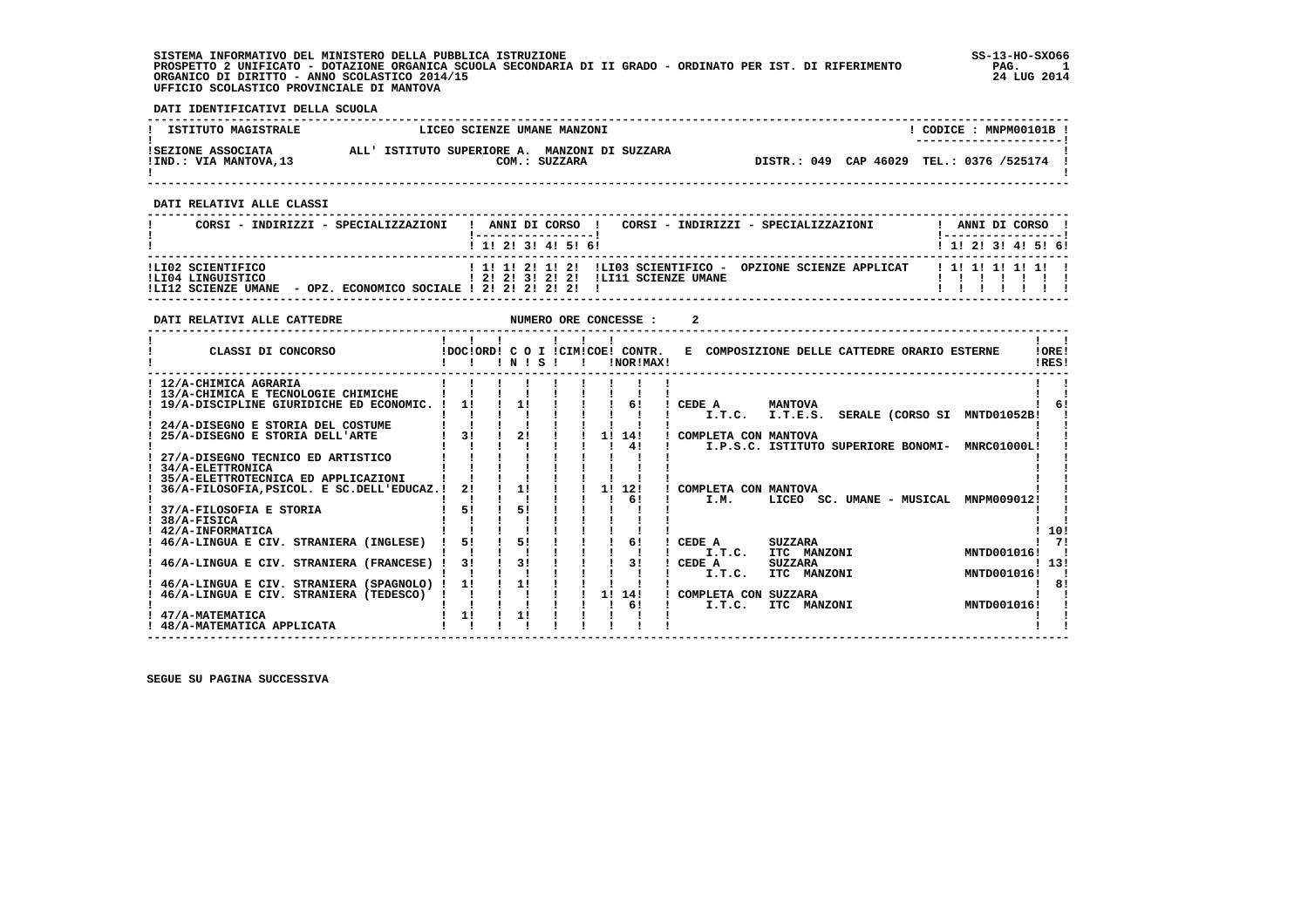**SISTEMA INFORMATIVO DEL MINISTERO DELLA PUBBLICA ISTRUZIONE SS-13-HO-SXO66 PROSPETTO 2 UNIFICATO - DOTAZIONE ORGANICA SCUOLA SECONDARIA DI II GRADO - ORDINATO PER IST. DI RIFERIMENTO PAG. 2 ORGANICO DI DIRITTO - ANNO SCOLASTICO 2014/15 24 LUG 2014 UFFICIO SCOLASTICO PROVINCIALE DI MANTOVA**

j

 **DATI IDENTIFICATIVI DELLA SCUOLA**

| <b>ISTITUTO MAGISTRALE</b>                  | LICEO SCIENZE UMANE MANZONI                                    | CODICE : MNPM00101B<br>---------------------- |
|---------------------------------------------|----------------------------------------------------------------|-----------------------------------------------|
| ISEZIONE ASSOCIATA<br>IIND.: VIA MANTOVA,13 | ALL' ISTITUTO SUPERIORE A. MANZONI DI SUZZARA<br>COM.: SUZZARA | DISTR.: 049 CAP 46029 TEL.: 0376 /525174      |

 **DATI RELATIVI ALLE CATTEDRE NUMERO ORE CONCESSE : 2** 

 **------------------------------------------------------------------------------------------------------------------------------------**

| CLASSI DI CONCORSO                          |     | !DOC!ORD! | NI  | s | стм | LCOE L | CONTR.<br>!NOR!MAX! | E. |              |                |             |  |                           | COMPOSIZIONE DELLE CATTEDRE ORARIO ESTERNE | !ORE!<br>!RES! |    |
|---------------------------------------------|-----|-----------|-----|---|-----|--------|---------------------|----|--------------|----------------|-------------|--|---------------------------|--------------------------------------------|----------------|----|
| 49/A-MATEMATICA E FISICA                    | 71  |           | 71  |   |     |        | 31                  |    | CEDE A       | <b>MANTOVA</b> |             |  |                           |                                            | ! 18!          |    |
|                                             |     |           |     |   |     |        |                     |    | I.M.         | LICEO          |             |  | SC. UMANE - MUSICAL       | MNPM009012!                                |                |    |
| 50/A-LETTERE IST.ISTR.SECOND. DI II GR.     |     |           |     |   |     |        |                     |    |              |                |             |  |                           |                                            |                |    |
| 51/A-LETTERE, LATINO NEI LICEI E IST. MAG.! | 11! |           | 11! |   |     |        |                     |    |              |                |             |  |                           |                                            |                |    |
| $60/A-SC.NA.$ , $CH.$ , $GEOG.$ , $MIC.$    | 4!  |           | 31  |   |     | 11     | 171                 |    | COMPLETA CON | SUZZARA        |             |  |                           |                                            |                |    |
|                                             |     |           |     |   |     |        | 21                  |    | I.T.C.       |                | ITC MANZONI |  |                           | MNTD001016!                                |                |    |
| 61/A-STORIA DELL'ARTE                       |     |           |     |   |     |        |                     |    |              |                |             |  |                           |                                            |                |    |
| 66/A-TECNOLOGIA CERAMICA                    |     |           |     |   |     |        |                     |    |              |                |             |  |                           |                                            |                |    |
| 71/A-TECNOLOGIE E DISEGNO TECNICO           |     |           |     |   |     |        |                     |    |              |                |             |  |                           |                                            |                |    |
| $***$ TABELLA $C***$                        |     |           |     |   |     |        |                     |    |              |                |             |  |                           |                                            |                |    |
| 3/C-CONV.IN LINGUA STRANIERA<br>(FRANCESE)! |     |           |     |   |     |        |                     |    |              |                |             |  |                           |                                            | - 11!          |    |
| 3/C-CONV.IN LINGUA STRANIERA<br>(INGLESE)   |     |           |     |   |     |        |                     |    |              |                |             |  |                           |                                            | - 11!          |    |
| 3/C-CONV.IN LINGUA STRANIERA<br>(SPAGNOLO)! |     |           |     |   |     |        |                     |    |              |                |             |  |                           |                                            |                | 71 |
| 3/C-CONV. IN LINGUA STRANIERA<br>(TEDESCO)  |     |           |     |   |     |        | 41                  |    | CEDE A       | <b>MANTOVA</b> |             |  |                           |                                            |                |    |
|                                             |     |           |     |   |     |        |                     |    | L.C.         |                |             |  | LC LIC.CLASS. VIRGILIO MN | MNPC02000G!                                |                |    |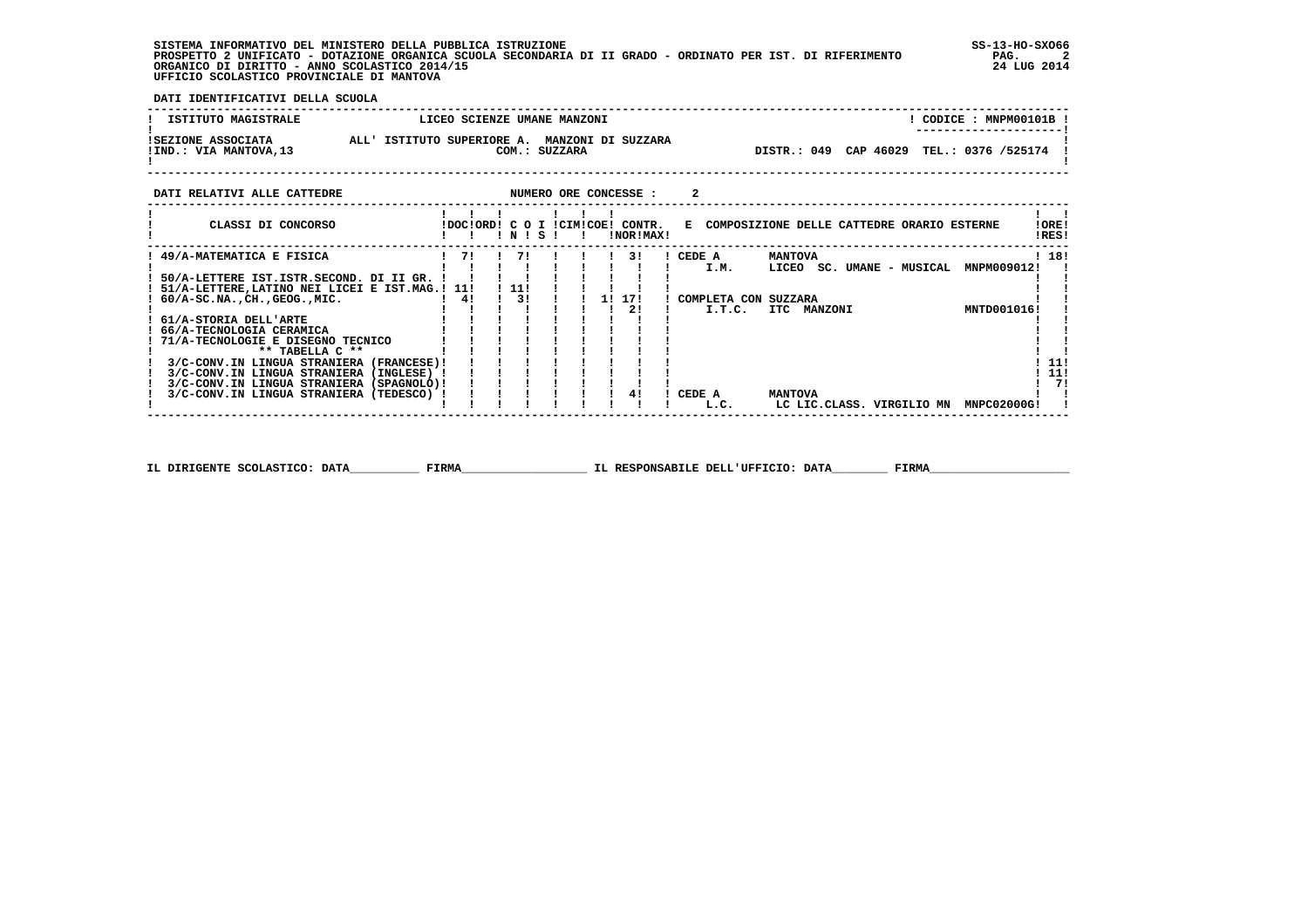**SISTEMA INFORMATIVO DEL MINISTERO DELLA PUBBLICA ISTRUZIONE SS-13-HO-SXO66 PROSPETTO 2 UNIFICATO - DOTAZIONE ORGANICA SCUOLA SECONDARIA DI II GRADO - ORDINATO PER IST. DI RIFERIMENTO PAG. 3 ORGANICO DI DIRITTO - ANNO SCOLASTICO 2014/15 24 LUG 2014 UFFICIO SCOLASTICO PROVINCIALE DI MANTOVA**

j

 **DATI IDENTIFICATIVI DELLA SCUOLA**

| ISTITUTO TECNICO COMMERCIALE                 |  | ITC MANZONI                                   |               |                                          |  | CODICE: MNTD001016 !   |  |
|----------------------------------------------|--|-----------------------------------------------|---------------|------------------------------------------|--|------------------------|--|
| ISEZIONE ASSOCIATA<br>IIND.: VIA MANTOVA, 13 |  | ALL' ISTITUTO SUPERIORE A. MANZONI DI SUZZARA | COM.: SUZZARA | DISTR.: 049 CAP 46029 TEL.: 0376 /525174 |  | ---------------------- |  |

 **------------------------------------------------------------------------------------------------------------------------------------**

 **DATI RELATIVI ALLE CLASSI**

| CORSI - INDIRIZZI - SPECIALIZZAZIONI | ! ANNI DI CORSO !<br>CORSI - INDIRIZZI - SPECIALIZZAZIONI<br>------------------<br>1 1 1 2 1 3 1 4 1 5 1 6 1 | ANNI DI CORSO !<br>1 1 1 2 1 3 1 4 1 5 1 6 1 |
|--------------------------------------|--------------------------------------------------------------------------------------------------------------|----------------------------------------------|
|                                      | ITTO1 AMM. FINAN. MARKETING - BIENNIO COMUNE 12121 11 11TAF AMM.NE FINAN. E MARKETING - TRIENNIO             | 111111111                                    |

 **------------------------------------------------------------------------------------------------------------------------------------**

| DATI RELATIVI ALLE CATTEDRE                                                                           |                |          |  |    | NUMERO ORE CONCESSE :                         |      |                                                      |                                                                                    |  |                                   |                |
|-------------------------------------------------------------------------------------------------------|----------------|----------|--|----|-----------------------------------------------|------|------------------------------------------------------|------------------------------------------------------------------------------------|--|-----------------------------------|----------------|
| CLASSI DI CONCORSO                                                                                    |                | INIS     |  |    | IDOCIORDI C O I ICIMICOEI CONTR.<br>INORIMAXI |      |                                                      | E COMPOSIZIONE DELLE CATTEDRE ORARIO ESTERNE                                       |  |                                   | !ORE!<br>IRES! |
| ! 12/A-CHIMICA AGRARIA<br>! 13/A-CHIMICA E TECNOLOGIE CHIMICHE<br>17/A-DISCIPLINE ECONOMICO-AZIENDALI | 3 <sub>1</sub> | 21       |  | 11 | 11!                                           |      | COMPLETA CON MANTOVA                                 |                                                                                    |  |                                   |                |
| 19/A-DISCIPLINE GIURIDICHE ED ECONOMIC.<br>38/A-FISICA<br>39/A-GEOGRAFIA                              | 21             | 2!       |  |    | 71                                            |      | I.T.C.                                               | I.T.E.S. "ALBERTO PITENTIN                                                         |  | MNTD01000X!                       |                |
| 42/A-INFORMATICA<br>46/A-LINGUA E CIV. STRANIERA (FRANCESE)<br>46/A-LINGUA E CIV. STRANIERA (INGLESE) | 1!<br>11<br>21 | 11<br>1! |  | 1! | 1! 15!<br>3 I<br>12!                          |      | COMPLETA CON SUZZARA<br>I.M.<br>COMPLETA CON SUZZARA | LICEO SCIENZE UMANE MANZON                                                         |  | MNPM00101B!                       |                |
| 46/A-LINGUA E CIV. STRANIERA (TEDESCO)                                                                |                |          |  |    | 61<br>61                                      |      | I.M.<br>CEDE A<br>I.M.                               | LICEO SCIENZE UMANE MANZON<br><b>SUZZARA</b><br>LICEO SCIENZE UMANE MANZON         |  | MNPM00101B!<br>MNPM00101B!        |                |
| 47/A-MATEMATICA<br>48/A-MATEMATICA APPLICATA<br>49/A-MATEMATICA E FISICA                              | 21             | 21       |  |    |                                               |      |                                                      |                                                                                    |  |                                   |                |
| 50/A-LETTERE IST.ISTR.SECOND. DI II GR.<br>$60/A-SC.NA.$ , CH., GEOG., MIC.                           | 31<br>11       | 31<br>11 |  |    | 21                                            |      | CEDE A<br>I.M.                                       | <b>SUZZARA</b><br>LICEO SCIENZE UMANE MANZON                                       |  | MNPM00101B!                       |                |
| 75/A-DATTILOGRAFIA E STENOGRAFIA                                                                      |                |          |  |    | 61<br>2!                                      | ED A | CEDE A<br>I.T.C.<br>I.T.F.                           | <b>VIADANA</b><br>ITC E. SANFELICE<br><b>MANTOVA</b><br>IST. TECNICO ECONOMICO TEC |  | MNTD007015!<br><b>MNTE01000B!</b> |                |
| ! 76/A-TRAT.TESTI.CALCONT.ELET.E AP.GES.!                                                             |                |          |  |    |                                               |      |                                                      |                                                                                    |  |                                   |                |

 **------------------------------------------------------------------------------------------------------------------------------------**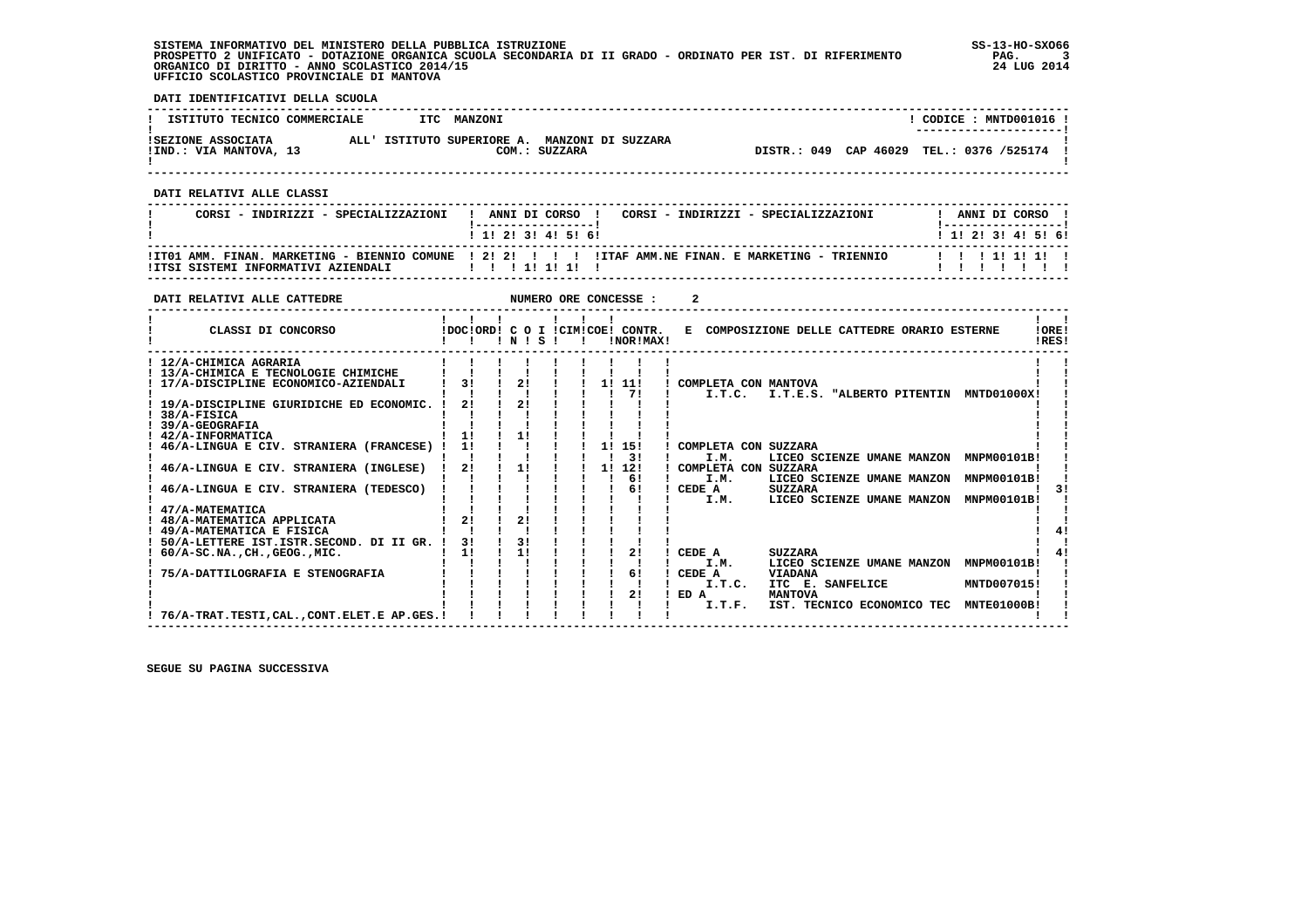**SISTEMA INFORMATIVO DEL MINISTERO DELLA PUBBLICA ISTRUZIONE SS-13-HO-SXO66 PROSPETTO 2 UNIFICATO - DOTAZIONE ORGANICA SCUOLA SECONDARIA DI II GRADO - ORDINATO PER IST. DI RIFERIMENTO PAG. 4 ORGANICO DI DIRITTO - ANNO SCOLASTICO 2014/15 24 LUG 2014 UFFICIO SCOLASTICO PROVINCIALE DI MANTOVA**

:

 **DATI IDENTIFICATIVI DELLA SCUOLA**

| ISTITUTO TECNICO COMMERCIALE                                                                       | ITC MANZONI                                                            | ! CODICE : MNTD001016 !                                        |
|----------------------------------------------------------------------------------------------------|------------------------------------------------------------------------|----------------------------------------------------------------|
| ISEZIONE ASSOCIATA<br>!IND.: VIA MANTOVA, 13                                                       | ALL' ISTITUTO SUPERIORE A. MANZONI DI SUZZARA<br>COM.: SUZZARA         | DISTR.: 049 CAP 46029<br>TEL.: 0376 /525174                    |
| DATI RELATIVI ALLE CATTEDRE                                                                        | NUMERO ORE CONCESSE :                                                  |                                                                |
| CLASSI DI CONCORSO                                                                                 | IDOCIORDI C O I ICIMICOE! CONTR.<br>INISI<br>INORIMAXI<br>$\mathbf{r}$ | !ORE!<br>E COMPOSIZIONE DELLE CATTEDRE ORARIO ESTERNE<br>!RES! |
| ** TABELLA C **<br>! 30/C-LAB. DI INFORMATICA GESTIONALE<br>! 31/C-LAB. DI INFORMATICA INDUSTRIALE |                                                                        | 9!                                                             |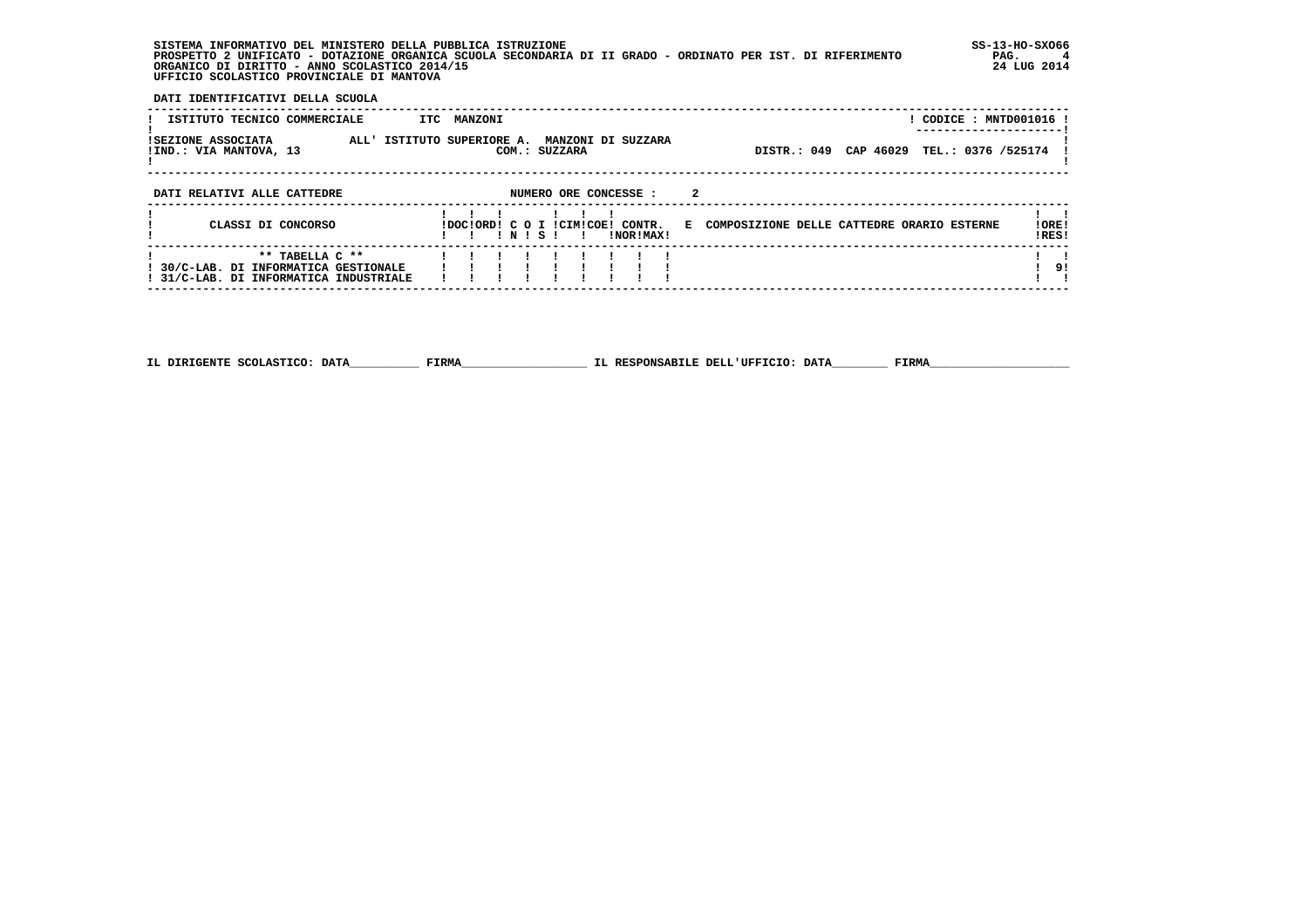**SISTEMA INFORMATIVO DEL MINISTERO DELLA PUBBLICA ISTRUZIONE SS-13-HO-SXO66 PROSPETTO 2 UNIFICATO - DOTAZIONE ORGANICA SCUOLA SECONDARIA DI II GRADO - ORDINATO PER IST. DI RIFERIMENTO PAG. 5 ORGANICO DI DIRITTO - ANNO SCOLASTICO 2014/15 24 LUG 2014 UFFICIO SCOLASTICO PROVINCIALE DI MANTOVA**

j

 **DATI IDENTIFICATIVI DELLA SCUOLA**

| ! LICEO SCIENTIFICO                        | LICEO OSTIGLIA                                                   | CODICE: MNPS002016 !<br>--------------------- |
|--------------------------------------------|------------------------------------------------------------------|-----------------------------------------------|
| ISEZIONE ASSOCIATA<br>!IND.: VIA VERONA 35 | ALL' ISTITUTO SUPERIORE G. GALILEI DI OSTIGLIA<br>COM.: OSTIGLIA | DISTR.: 048 CAP 46035 TEL.: 0386 /802441      |

 **------------------------------------------------------------------------------------------------------------------------------------**

 **DATI RELATIVI ALLE CLASSI**

| CORSI - INDIRIZZI - SPECIALIZZAZIONI                         | ANNI DI CORSO !<br>CORSI - INDIRIZZI - SPECIALIZZAZIONI<br>$\mathbf{I}$           | ANNI DI CORSO !                           |
|--------------------------------------------------------------|-----------------------------------------------------------------------------------|-------------------------------------------|
|                                                              | 1 1 1 2 1 3 1 4 1 5 1 6 1                                                         | 1 1 1 2 1 3 1 4 1 5 1 6 1                 |
| ILI01 CLASSICO<br>ILI03 SCIENTIFICO -<br>ILI11 SCIENZE UMANE | OPZIONE SCIENZE APPLICAT ! 1! 1! 1! 1! 1! 1.LI04 LINGUISTICO<br>1 1 1 1 1 1 1 1 1 | 1 11 1 11 11 21 1<br>$1$ 1! 2! 1! 1! 1! 1 |

| DATI RELATIVI ALLE CATTEDRE                   |    |              |                 |              | NUMERO ORE CONCESSE :                         |  |                      |          |                                              |             |                |    |
|-----------------------------------------------|----|--------------|-----------------|--------------|-----------------------------------------------|--|----------------------|----------|----------------------------------------------|-------------|----------------|----|
| CLASSI DI CONCORSO                            |    | $\mathbf{I}$ | $'$ N $'$ S $'$ | $\mathbf{r}$ | !DOC!ORD! C O I !CIM!COE! CONTR.<br>!NOR!MAX! |  |                      |          | E COMPOSIZIONE DELLE CATTEDRE ORARIO ESTERNE |             | !ORE!<br>!RES! |    |
| ! 12/A-CHIMICA AGRARIA                        |    |              |                 |              |                                               |  |                      |          |                                              |             |                |    |
| ! 13/A-CHIMICA E TECNOLOGIE CHIMICHE          |    |              |                 |              |                                               |  |                      |          |                                              |             |                |    |
| ! 19/A-DISCIPLINE GIURIDICHE ED ECONOMIC. !   |    |              |                 |              | 41                                            |  | CEDE A               | OSTIGLIA |                                              |             |                |    |
|                                               |    |              |                 |              |                                               |  | I.T.I. ITIS OSTIGLIA |          |                                              | MNTF002018! |                |    |
| 24/A-DISEGNO E STORIA DEL COSTUME             |    |              |                 |              |                                               |  |                      |          |                                              |             |                |    |
| ! 25/A-DISEGNO E STORIA DELL'ARTE             | 11 |              | 11              |              |                                               |  |                      |          |                                              |             |                |    |
| ! 27/A-DISEGNO TECNICO ED ARTISTICO           |    |              |                 |              |                                               |  |                      |          |                                              |             |                |    |
| ! 34/A-ELETTRONICA                            |    |              |                 |              |                                               |  |                      |          |                                              |             |                |    |
| ! 35/A-ELETTROTECNICA ED APPLICAZIONI         |    |              |                 |              |                                               |  |                      |          |                                              |             |                |    |
| ! 36/A-FILOSOFIA, PSICOL. E SC.DELL'EDUCAZ.!  | 11 |              | 11              |              |                                               |  |                      |          |                                              |             |                |    |
| ! 37/A-FILOSOFIA E STORIA                     | 31 |              | 41              |              |                                               |  |                      |          |                                              |             |                |    |
| $1.38/A-FISICA$                               |    |              |                 |              |                                               |  |                      |          |                                              |             |                |    |
| ! 42/A-INFORMATICA                            |    |              |                 |              |                                               |  |                      |          |                                              |             | 10!            |    |
| ! 46/A-LINGUA E CIV. STRANIERA (INGLESE)      | 4! |              | 4!              |              |                                               |  |                      |          |                                              |             |                |    |
| ! 46/A-LINGUA E CIV. STRANIERA (FRANCESE) !   |    |              |                 |              |                                               |  |                      |          |                                              |             |                | 3! |
| ! 46/A-LINGUA E CIV. STRANIERA (SPAGNOLO) !   | 11 |              | 1!              |              |                                               |  |                      |          |                                              |             |                |    |
| ! 46/A-LINGUA E CIV. STRANIERA (TEDESCO) !    | 11 |              | 11              |              |                                               |  |                      |          |                                              |             |                |    |
| ! 47/A-MATEMATICA                             |    |              |                 |              |                                               |  |                      |          |                                              |             |                |    |
| ! 48/A-MATEMATICA APPLICATA                   |    |              |                 |              |                                               |  |                      |          |                                              |             |                |    |
| ! 49/A-MATEMATICA E FISICA                    | 6! |              | 6!              |              |                                               |  |                      |          |                                              |             |                |    |
| ! 50/A-LETTERE IST. ISTR. SECOND. DI II GR. ! |    |              |                 |              |                                               |  |                      |          |                                              |             |                |    |
| ! 51/A-LETTERE, LATINO NEI LICEI E IST.MAG.!  | 71 |              | 71              |              |                                               |  |                      |          |                                              |             |                |    |
| ! 52/A-LETTERE, LATINO, GRECO LICEO CLASSICO! |    |              | 1!              |              |                                               |  |                      |          |                                              |             |                | 8! |
| $: 60/A-SC.NA.$ . $CH.$ , $GEOG.$ , $MIC.$    | 3! |              | 31              |              |                                               |  |                      |          |                                              |             |                |    |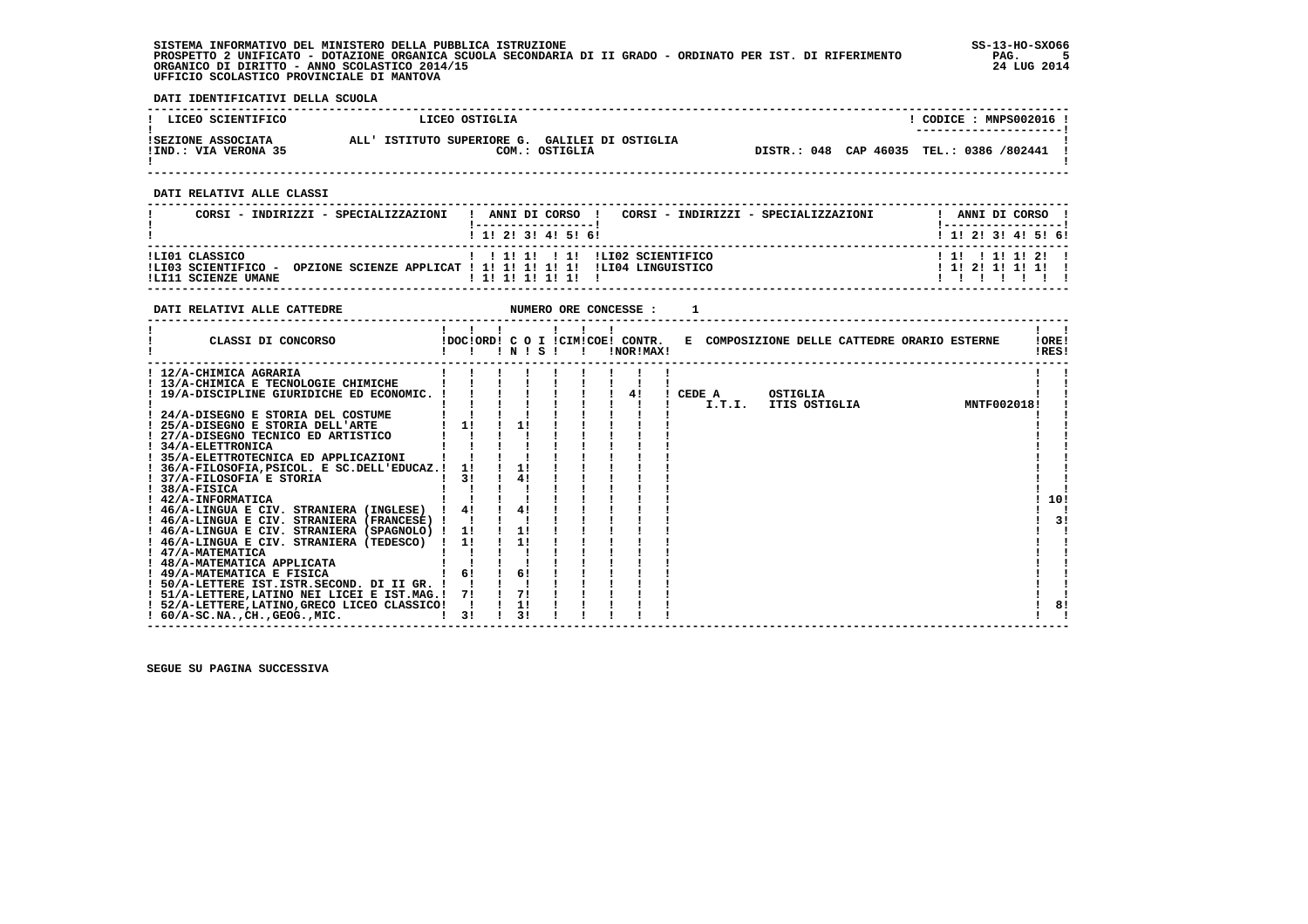**SISTEMA INFORMATIVO DEL MINISTERO DELLA PUBBLICA ISTRUZIONE SS-13-HO-SXO66 PROSPETTO 2 UNIFICATO - DOTAZIONE ORGANICA SCUOLA SECONDARIA DI II GRADO - ORDINATO PER IST. DI RIFERIMENTO PAG. 6 ORGANICO DI DIRITTO - ANNO SCOLASTICO 2014/15 24 LUG 2014 UFFICIO SCOLASTICO PROVINCIALE DI MANTOVA**

 **DATI IDENTIFICATIVI DELLA SCUOLA**

| LICEO SCIENTIFICO                          |                                                                                      |                                                | LICEO OSTIGLIA |           |                |                       |  |      |                                    |  |                                                                               | ! CODICE : MNPS002016                    |                |          |
|--------------------------------------------|--------------------------------------------------------------------------------------|------------------------------------------------|----------------|-----------|----------------|-----------------------|--|------|------------------------------------|--|-------------------------------------------------------------------------------|------------------------------------------|----------------|----------|
| ISEZIONE ASSOCIATA<br>!IND.: VIA VERONA 35 |                                                                                      | ALL' ISTITUTO SUPERIORE G. GALILEI DI OSTIGLIA |                |           | COM.: OSTIGLIA |                       |  |      |                                    |  |                                                                               | DISTR.: 048 CAP 46035 TEL.: 0386 /802441 |                |          |
| DATI RELATIVI ALLE CATTEDRE                |                                                                                      |                                                |                |           |                | NUMERO ORE CONCESSE : |  |      |                                    |  |                                                                               |                                          |                |          |
|                                            | CLASSI DI CONCORSO                                                                   |                                                |                | ! N ! S ! |                | !NOR!MAX!             |  |      |                                    |  | !DOC!ORD! C O I !CIM!COE! CONTR. E COMPOSIZIONE DELLE CATTEDRE ORARIO ESTERNE |                                          | !ORE!<br>!RES! |          |
| 61/A-STORIA DELL'ARTE                      |                                                                                      |                                                | 11             |           |                | 1! 14!                |  |      | ! COMPLETA CON MANTOVA             |  |                                                                               |                                          |                |          |
|                                            |                                                                                      |                                                |                |           |                | 6!                    |  | L.C. |                                    |  | LC LIC.CLASS. VIRGILIO MN                                                     | MNPC02000G!                              |                |          |
| 66/A-TECNOLOGIA CERAMICA                   |                                                                                      |                                                |                |           |                |                       |  |      |                                    |  |                                                                               |                                          |                |          |
|                                            | 71/A-TECNOLOGIE E DISEGNO TECNICO                                                    |                                                |                |           |                |                       |  |      |                                    |  |                                                                               |                                          |                |          |
|                                            | ** TABELLA C **                                                                      |                                                |                |           |                |                       |  |      |                                    |  |                                                                               |                                          |                |          |
|                                            | 3/C-CONV.IN LINGUA STRANIERA (FRANCESE)!                                             |                                                |                |           |                |                       |  |      |                                    |  |                                                                               |                                          |                |          |
|                                            | 3/C-CONV.IN LINGUA STRANIERA (INGLESE) !                                             |                                                |                |           |                |                       |  |      |                                    |  |                                                                               |                                          |                | 6!       |
|                                            | 3/C-CONV.IN LINGUA STRANIERA (SPAGNOLO)!<br>3/C-CONV.IN LINGUA STRANIERA (TEDESCO) ! |                                                |                |           |                |                       |  |      |                                    |  |                                                                               |                                          |                | 6!<br>51 |
|                                            | IL DIRIGENTE SCOLASTICO: DATA                                                        | <b>FIRMA</b>                                   |                |           |                |                       |  |      | IL RESPONSABILE DELL'UFFICIO: DATA |  | FIRMA                                                                         |                                          |                |          |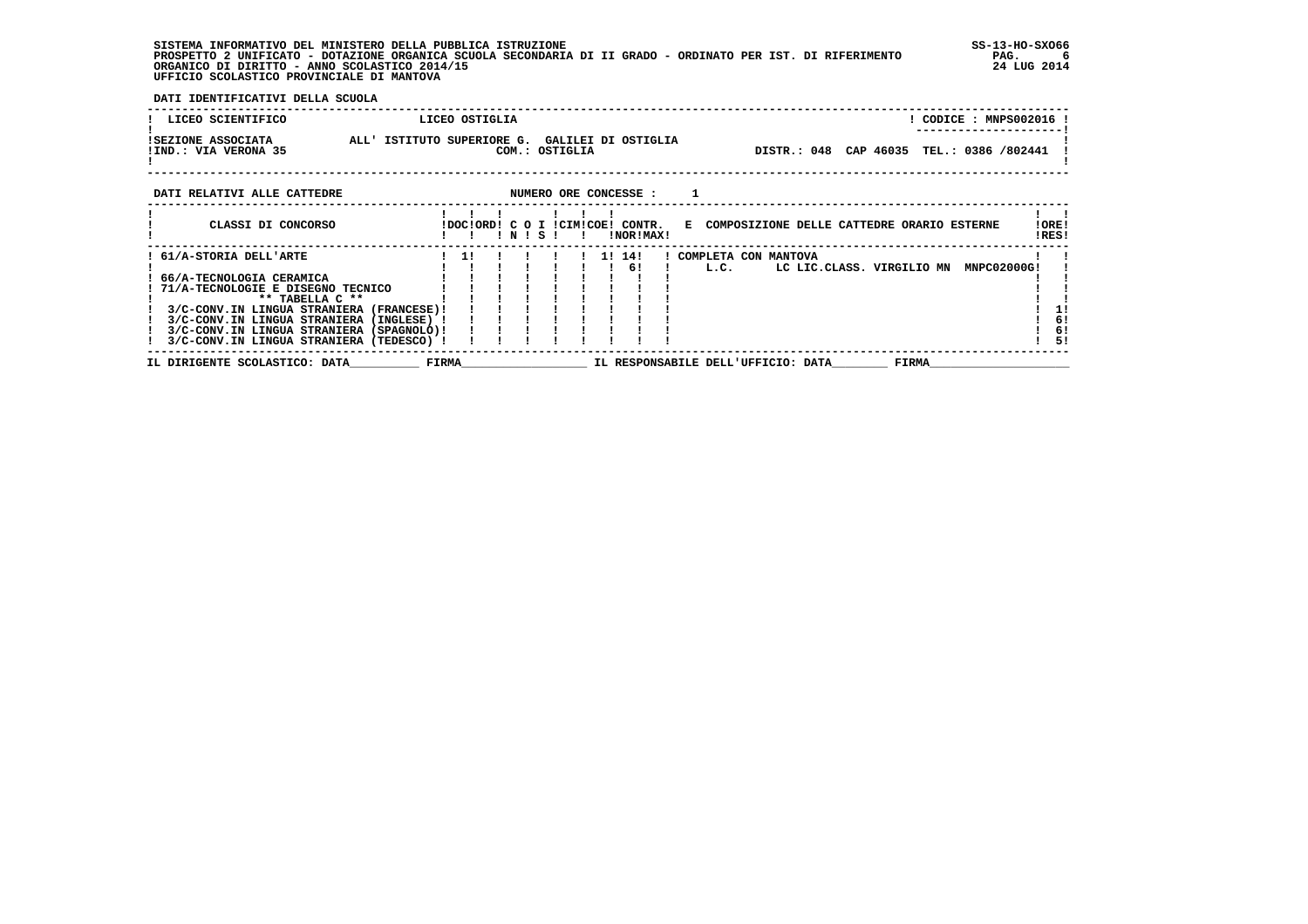**SISTEMA INFORMATIVO DEL MINISTERO DELLA PUBBLICA ISTRUZIONE SS-13-HO-SXO66 PROSPETTO 2 UNIFICATO - DOTAZIONE ORGANICA SCUOLA SECONDARIA DI II GRADO - ORDINATO PER IST. DI RIFERIMENTO PAG. 7 ORGANICO DI DIRITTO - ANNO SCOLASTICO 2014/15 24 LUG 2014 UFFICIO SCOLASTICO PROVINCIALE DI MANTOVA**

j

 **DATI IDENTIFICATIVI DELLA SCUOLA**

| ISTITUTO TECNICO INDUSTRIALE | ITIS OSTIGLIA                                  |  | CODICE: MNTF002018 !                     |  |
|------------------------------|------------------------------------------------|--|------------------------------------------|--|
|                              |                                                |  | ---------------------                    |  |
| ISEZIONE ASSOCIATA           | ALL' ISTITUTO SUPERIORE G. GALILEI DI OSTIGLIA |  |                                          |  |
| !IND.: VIA COLLODI 24/26     | COM.: OSTIGLIA                                 |  | DISTR.: 048 CAP 46035 TEL.: 0386 /802229 |  |
|                              |                                                |  |                                          |  |

 **------------------------------------------------------------------------------------------------------------------------------------**

 **DATI RELATIVI ALLE CLASSI**

| CORSI - INDIRIZZI - SPECIALIZZAZIONI                                                                                       | ! ANNI DI CORSO !<br>------------------ |  |  |  | CORSI - INDIRIZZI - SPECIALIZZAZIONI | ! -----------------!                       |  | ANNI DI CORSO ! |  |
|----------------------------------------------------------------------------------------------------------------------------|-----------------------------------------|--|--|--|--------------------------------------|--------------------------------------------|--|-----------------|--|
|                                                                                                                            | $1$ , 1! 2! 3! 4! 5! 6!                 |  |  |  |                                      | ! 1! 2! 3! 4! 5! 6!                        |  |                 |  |
| ITT05 MECC. MECCATRON. ENER. - BIENNIO COMUNE ! 1! !! !!!!!!! IIT13 INFOR. TELECOM. - BIENNIO COMUNE!<br>!ITIA INFORMATICA |                                         |  |  |  |                                      | 121111111<br>11111111<br>1 1 1 2 1 1 1 1 1 |  |                 |  |

| DATI RELATIVI ALLE CATTEDRE                                                                                                                                                                                                                                                                                                                                                                                                                |                       |                            |  | NUMERO ORE CONCESSE :                         |                                                                                                                                                     |                                    |
|--------------------------------------------------------------------------------------------------------------------------------------------------------------------------------------------------------------------------------------------------------------------------------------------------------------------------------------------------------------------------------------------------------------------------------------------|-----------------------|----------------------------|--|-----------------------------------------------|-----------------------------------------------------------------------------------------------------------------------------------------------------|------------------------------------|
| CLASSI DI CONCORSO                                                                                                                                                                                                                                                                                                                                                                                                                         |                       | INISI                      |  | !DOC!ORD! C O I !CIM!COE! CONTR.<br>INORIMAXI | E COMPOSIZIONE DELLE CATTEDRE ORARIO ESTERNE                                                                                                        | !ORE!<br>IRES!                     |
| ! 11/A-ARTE MINERARIA<br>! 12/A-CHIMICA AGRARIA<br>! 13/A-CHIMICA E TECNOLOGIE CHIMICHE<br>! 16/A-COSTR., TECNOL. DELLE COST. E DIS. TEC. !<br>! 19/A-DISCIPLINE GIURIDICHE ED ECONOMIC. !<br>20/A-DISCIPLINE MECCANICHE E TECNOLOGIA<br><b>34/A-ELETTRONICA</b>                                                                                                                                                                           | 11<br>11<br>11<br>3 I | 1!<br>11<br>31             |  | 11<br>10!<br>4!<br>41                         | COMPLETA CON POGGIO RUSCO<br>I.P.S.C. IPSAR POGGIO RUSCO<br>MNRC006023!<br>OSTIGLIA<br>E CON<br>L.S.<br>LICEO OSTIGLIA<br>MNPS002016!               | 14!<br>6!                          |
| ! 35/A-ELETTROTECNICA ED APPLICAZIONI<br>38/A-FISICA<br>39/A-GEOGRAFIA<br>! 42/A-INFORMATICA<br>46/A-LINGUA E CIV. STRANIERA (INGLESE)<br>47/A-MATEMATICA<br>! 49/A-MATEMATICA E FISICA<br>! 50/A-LETTERE IST.ISTR.SECOND. DI II GR. !<br>54/A-MINERALOGIA E GEOLOGIA<br>58/A-SC.E MEC.AGR.E T.GEST.AZ., FIT., ENT. !<br>$60/A-SC.NA.$ , CH., GEOG., MIC.<br>71/A-TECNOLOGIE E DISEGNO TECNICO<br>! 72/A-TOPOG. GEN., COSTR.RUR. E DISEGNO | 1!<br>21<br>21<br>31  | 11<br>2!<br>21<br>21<br>31 |  | 71<br>12!                                     | <b>GONZAGA</b><br>CEDE A<br>MNTA013012!<br>I.T.AG. ITA STROZZI PALIDANO<br>CEDE A<br>SAN BENEDETTO PO<br>MNRA013016!<br>I.P.A.A. IPA S.BENEDETTO PO | 18!<br>26!<br>15!<br>! 15!<br>! 8! |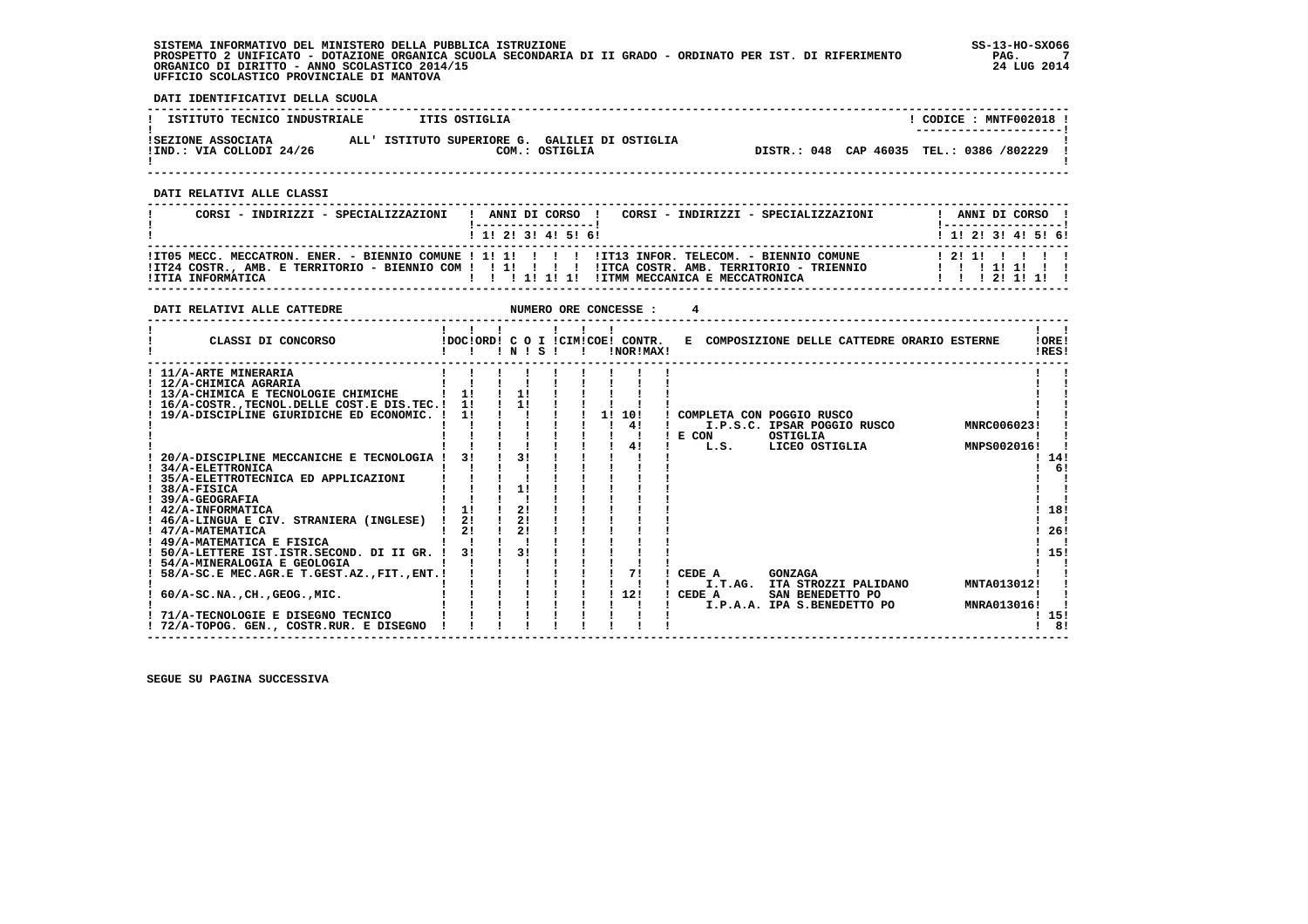**SISTEMA INFORMATIVO DEL MINISTERO DELLA PUBBLICA ISTRUZIONE SS-13-HO-SXO66 PROSPETTO 2 UNIFICATO - DOTAZIONE ORGANICA SCUOLA SECONDARIA DI II GRADO - ORDINATO PER IST. DI RIFERIMENTO PAG. 8 ORGANICO DI DIRITTO - ANNO SCOLASTICO 2014/15 24 LUG 2014 UFFICIO SCOLASTICO PROVINCIALE DI MANTOVA**

 **DATI IDENTIFICATIVI DELLA SCUOLA**

| ISTITUTO TECNICO INDUSTRIALE                   | ITIS OSTIGLIA                                                    |                                              |                                          |  | ! CODICE : MNTF002018 !<br>--------------------- |  |
|------------------------------------------------|------------------------------------------------------------------|----------------------------------------------|------------------------------------------|--|--------------------------------------------------|--|
| ISEZIONE ASSOCIATA<br>!IND.: VIA COLLODI 24/26 | ALL' ISTITUTO SUPERIORE G. GALILEI DI OSTIGLIA<br>COM.: OSTIGLIA |                                              | DISTR.: 048 CAP 46035 TEL.: 0386 /802229 |  |                                                  |  |
| DATI RELATIVI ALLE CATTEDRE                    | NUMERO ORE CONCESSE :                                            |                                              |                                          |  |                                                  |  |
| CLASSI DI CONCORSO                             | IDOCIORDI C O I ICIMICOEI CONTR.                                 | E COMPOSIZIONE DELLE CATTEDRE ORARIO ESTERNE |                                          |  | !ORE!                                            |  |

֖֧֢ׅ֧֧֧֧֧֚֚֚֚֚֚֚֚֚֚֚֚֚֚֚֚֚֚֚֚֚֚֚֚֡֝֝֓֓֡֞֝֬֝֓֝֓֝֬֝֓֞֝֬֝֓֝֬֝֬

|                                             |    |  |  | !NOR!MAX! |  | !RES! |       |
|---------------------------------------------|----|--|--|-----------|--|-------|-------|
| $**$ TABELLA $C**$                          |    |  |  |           |  |       |       |
| 20/C-ESERCITAZIONI PRATICHE DI OTTICA       |    |  |  |           |  |       |       |
| 24/C-LAB. CHIMICA E CHIMICA INDUSTRIALE !   |    |  |  |           |  |       | -61   |
| 26/C-LABORATORIO DI ELETTRONICA             |    |  |  |           |  |       | 41    |
| 28/C-LAB.DI FIS.ATOMICA E NUCL. E STRUM.!   |    |  |  |           |  |       |       |
| 29/C-LAB. DI FISICA E FISICA APPLICATA      |    |  |  |           |  |       | 6!    |
| 30/C-LAB. DI INFORMATICA GESTIONALE         |    |  |  |           |  |       |       |
| 31/C-LAB. DI INFORMATICA INDUSTRIALE        |    |  |  |           |  |       | 29!   |
| 32/C-LAB. MECCANICO-TECNOLOGICO             | 21 |  |  |           |  |       |       |
| ! 43/C-LAB. EDILIZIA ED ESERCIT.TOPOGRAFIA! |    |  |  |           |  |       | ! 17! |

 **------------------------------------------------------------------------------------------------------------------------------------**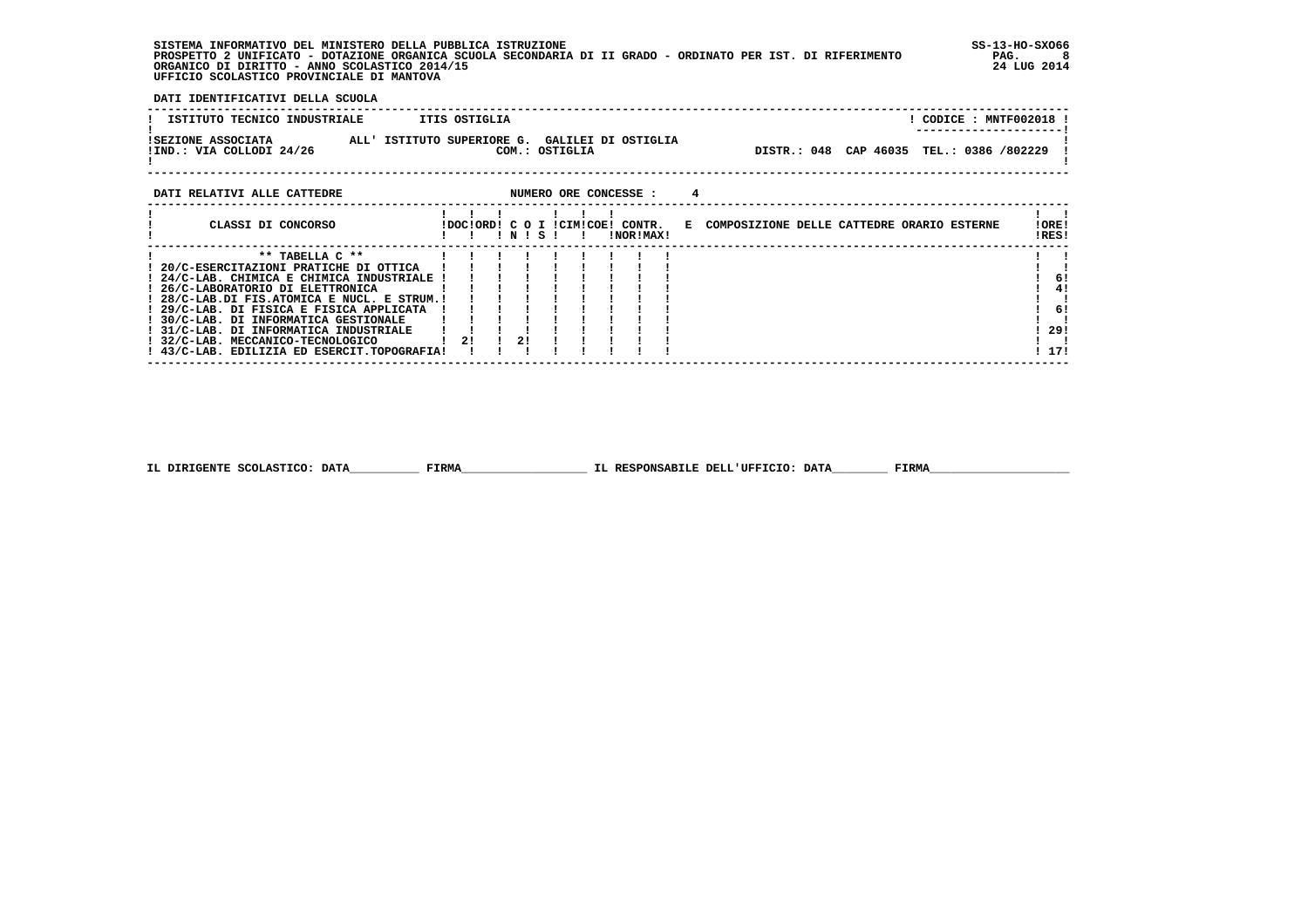**SISTEMA INFORMATIVO DEL MINISTERO DELLA PUBBLICA ISTRUZIONE SS-13-HO-SXO66 PROSPETTO 2 UNIFICATO - DOTAZIONE ORGANICA SCUOLA SECONDARIA DI II GRADO - ORDINATO PER IST. DI RIFERIMENTO PAG. 9 ORGANICO DI DIRITTO - ANNO SCOLASTICO 2014/15 24 LUG 2014 UFFICIO SCOLASTICO PROVINCIALE DI MANTOVA**

j

 **DATI IDENTIFICATIVI DELLA SCUOLA**

| ISTITUTO TECNICO PER GEOMETRI                                                                                          | <b>ITG SERMIDE</b>                                                                                                           | ! CODICE : MNTL00201C !                 |
|------------------------------------------------------------------------------------------------------------------------|------------------------------------------------------------------------------------------------------------------------------|-----------------------------------------|
| !SEZIONE ASSOCIATA MLL'ISTITUTO SUPERIORE G. GALILEI DI OSTIGLIA<br>!IND.: PIAZZA IV NOVEMBRE 17 COM.: SERMIDE         |                                                                                                                              | DISTR.: 048 CAP 46028 TEL.: 0386 /61102 |
|                                                                                                                        |                                                                                                                              |                                         |
| DATI RELATIVI ALLE CLASSI                                                                                              |                                                                                                                              |                                         |
| CORSI - INDIRIZZI - SPECIALIZZAZIONI                                                                                   | ! ANNI DI CORSO ! CORSI - INDIRIZZI - SPECIALIZZAZIONI                                                                       | ! ANNI DI CORSO !                       |
|                                                                                                                        | ! 1! 2! 3! 4! 5! 6!                                                                                                          | 1 1 2 2 1 3 1 4 1 5 1 6 1               |
|                                                                                                                        | !IT24 COSTR., AMB. E TERRITORIO - BIENNIO COM ! ! ! ! ! ! !ITCA COSTR. AMB. TERRITORIO - TRIENNIO                            | 1 1 1 1 1 1 1                           |
| DATI RELATIVI ALLE CATTEDRE                                                                                            | NUMERO ORE CONCESSE :<br>0                                                                                                   |                                         |
|                                                                                                                        |                                                                                                                              |                                         |
| CLASSI DI CONCORSO                                                                                                     | $1 \quad 1 \quad 1 \quad 1 \quad 1 \quad 1$<br>!DOC!ORD! C O I !CIM!COE! CONTR. E COMPOSIZIONE DELLE CATTEDRE ORARIO ESTERNE | $\mathbf{1}$ $\mathbf{1}$<br>!ORE!      |
|                                                                                                                        |                                                                                                                              | !RES!                                   |
| ! 11/A-ARTE MINERARIA                                                                                                  |                                                                                                                              |                                         |
| ! 12/A-CHIMICA AGRARIA                                                                                                 |                                                                                                                              |                                         |
| $12/A$ -CHMICA EXERALA<br>$13/A$ -CHMICA EXEROLOGIE CHIMICHE<br>$116/A$ -COSTR., TECNOL. DELLE COST. E DIS. TEC. ! ! ! |                                                                                                                              |                                         |
|                                                                                                                        |                                                                                                                              |                                         |
| ! 19/A-DISCIPLINE GIURIDICHE ED ECONOMIC. ! ! !                                                                        |                                                                                                                              |                                         |
| ! 20/A-DISCIPLINE MECCANICHE E TECNOLOGIA !                                                                            |                                                                                                                              |                                         |
| ! 34/A-ELETTRONICA                                                                                                     | $\begin{array}{ccccccccc} 1 & 1 & 1 & 1 & 1 \\ 1 & 1 & 1 & 1 & 1 \\ 1 & 1 & 1 & 1 & 1 \\ \end{array}$                        |                                         |
| ! 35/A-ELETTROTECNICA ED APPLICAZIONI                                                                                  |                                                                                                                              |                                         |
| $1.38/A-FISICA$                                                                                                        |                                                                                                                              |                                         |
| ! 39/A-GEOGRAFIA                                                                                                       |                                                                                                                              |                                         |
| ! 42/A-INFORMATICA                                                                                                     |                                                                                                                              |                                         |
| ! 47/A-MATEMATICA                                                                                                      |                                                                                                                              |                                         |
| ! 49/A-MATEMATICA E FISICA                                                                                             |                                                                                                                              |                                         |
| ! 50/A-LETTERE IST. ISTR. SECOND. DI II GR. !                                                                          |                                                                                                                              |                                         |
|                                                                                                                        |                                                                                                                              |                                         |
|                                                                                                                        |                                                                                                                              |                                         |
|                                                                                                                        |                                                                                                                              |                                         |
|                                                                                                                        |                                                                                                                              |                                         |
| ! 72/A-TOPOG. GEN., COSTR.RUR. E DISEGNO !                                                                             |                                                                                                                              |                                         |
|                                                                                                                        |                                                                                                                              |                                         |
|                                                                                                                        |                                                                                                                              |                                         |
|                                                                                                                        |                                                                                                                              |                                         |
| ! 30/C-LAB. DI INFORMATICA GESTIONALE<br>! 31/C-LAB. DI INFORMATICA INDUSTRIALE                                        |                                                                                                                              |                                         |
| ! 32/C-LAB. MECCANICO-TECNOLOGICO                                                                                      |                                                                                                                              |                                         |
|                                                                                                                        |                                                                                                                              |                                         |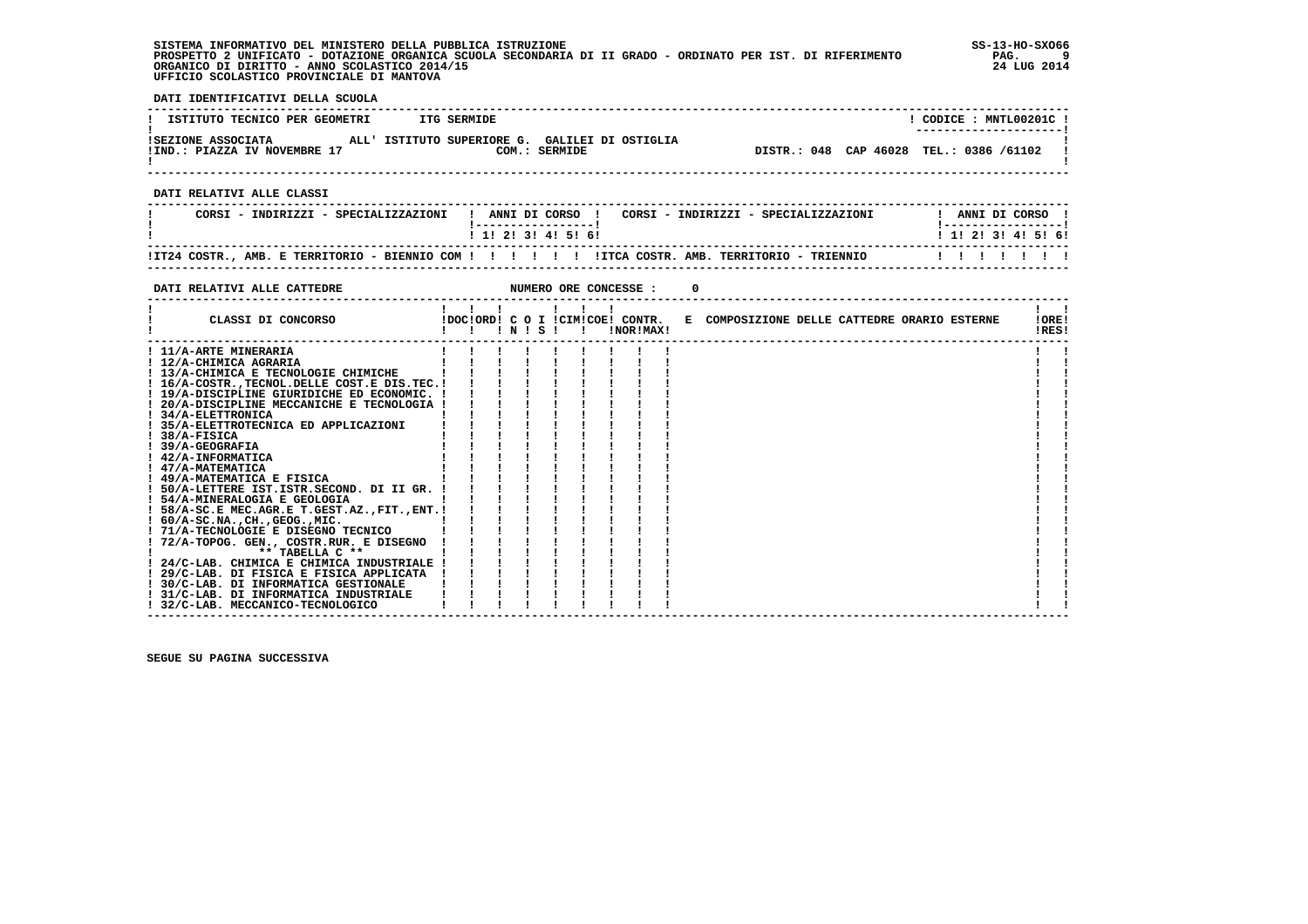**SISTEMA INFORMATIVO DEL MINISTERO DELLA PUBBLICA ISTRUZIONE SS-13-HO-SXO66 PROSPETTO 2 UNIFICATO - DOTAZIONE ORGANICA SCUOLA SECONDARIA DI II GRADO - ORDINATO PER IST. DI RIFERIMENTO PAG. 10 ORGANICO DI DIRITTO - ANNO SCOLASTICO 2014/15 24 LUG 2014 UFFICIO SCOLASTICO PROVINCIALE DI MANTOVA**

 **DATI IDENTIFICATIVI DELLA SCUOLA**

| ISTITUTO TECNICO PER GEOMETRI<br>ISEZIONE ASSOCIATA<br>!IND.: PIAZZA IV NOVEMBRE 17 | ITG SERMIDE<br>ALL' ISTITUTO SUPERIORE G. GALILEI DI OSTIGLIA<br>COM.: SERMIDE  | DISTR.: 048 CAP 46028                        | ! CODICE : MNTL00201C !<br>TEL.: 0386 /61102 |
|-------------------------------------------------------------------------------------|---------------------------------------------------------------------------------|----------------------------------------------|----------------------------------------------|
| DATI RELATIVI ALLE CATTEDRE                                                         | NUMERO ORE CONCESSE :<br>0                                                      |                                              |                                              |
| CLASSI DI CONCORSO                                                                  | IDOCIORDI C O I ICIMICOEI CONTR.<br>INISI<br><b>INORIMAXI</b><br>$\blacksquare$ | E COMPOSIZIONE DELLE CATTEDRE ORARIO ESTERNE | !ORE!<br>!RES!                               |
| ! 43/C-LAB. EDILIZIA ED ESERCIT.TOPOGRAFIA!                                         |                                                                                 |                                              |                                              |

 **------------------------------------------------------------------------------------------------------------------------------------**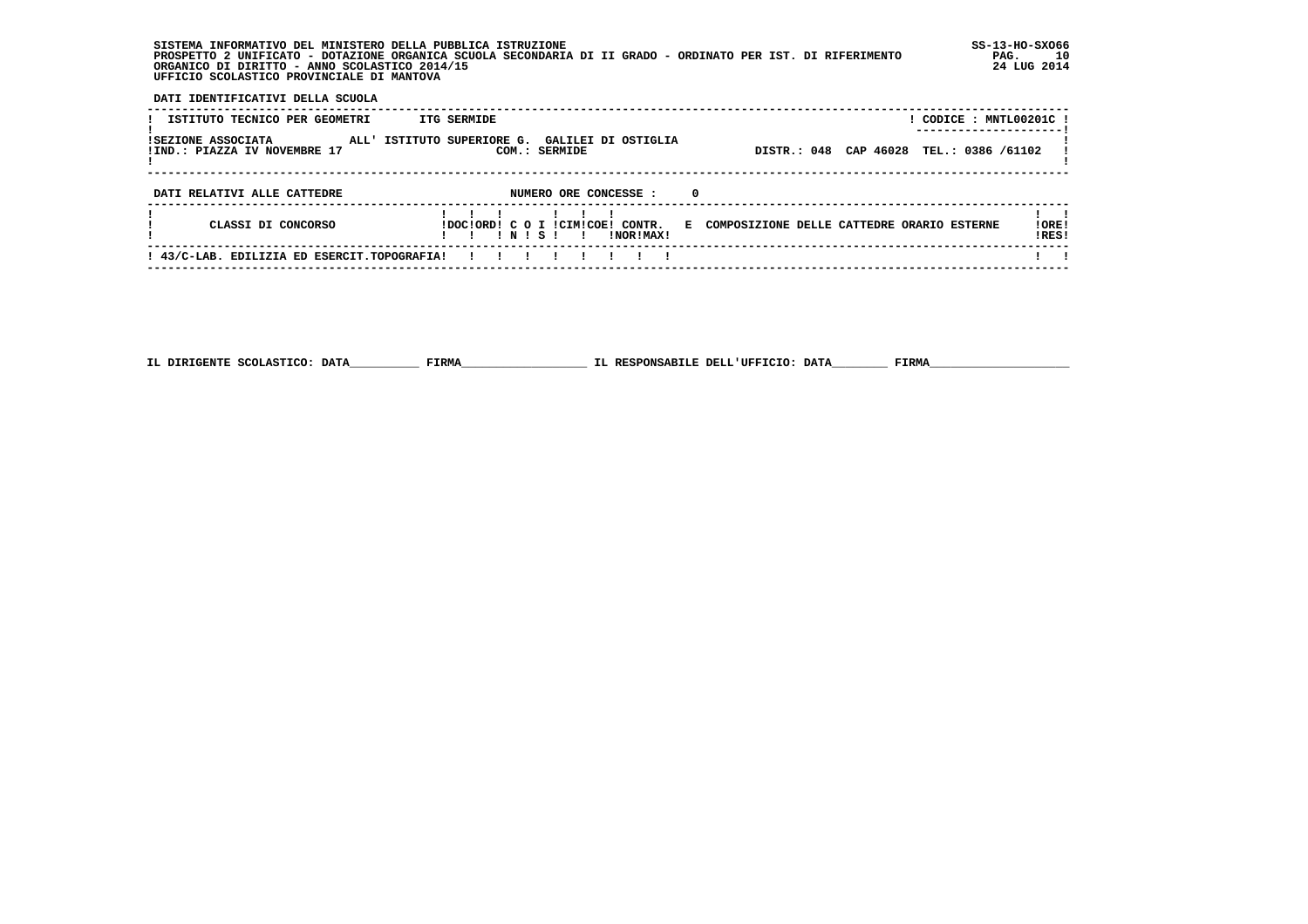## **SISTEMA INFORMATIVO DEL MINISTERO DELLA PUBBLICA ISTRUZIONE SS-13-HO-SXO66 PROSPETTO 2 UNIFICATO - DOTAZIONE ORGANICA SCUOLA SECONDARIA DI II GRADO - ORDINATO PER IST. DI RIFERIMENTO PAG. 11 ORGANICO DI DIRITTO - ANNO SCOLASTICO 2014/15 24 LUG 2014 UFFICIO SCOLASTICO PROVINCIALE DI MANTOVA**

j

 **DATI IDENTIFICATIVI DELLA SCUOLA**

| LICEO SCIENTIFICO                                 | LIC.SCIENT. CASTIGLIONE STIV.                                                                                                                     | CODICE : MNPS003012 !<br>---------------------- |
|---------------------------------------------------|---------------------------------------------------------------------------------------------------------------------------------------------------|-------------------------------------------------|
| ISEZIONE ASSOCIATA<br>!IND.: VIA F/LLI LODRINI 32 | ALL' ISTITUTO SUPERIORE FRANCESCO GONZAGA DI CASTIGLIONE DELLE STIVIERE<br>DISTR.: 046 CAP 46043 TEL.: 0376 /638018<br>COM.: CASTIGLIONE DELLE ST |                                                 |

 **------------------------------------------------------------------------------------------------------------------------------------**

 **DATI RELATIVI ALLE CLASSI**

| CORSI - INDIRIZZI - SPECIALIZZAZIONI                         | ANNI DI CORSO !<br>CORSI - INDIRIZZI - SPECIALIZZAZIONI                                                                   | ANNI DI CORSO !           |
|--------------------------------------------------------------|---------------------------------------------------------------------------------------------------------------------------|---------------------------|
|                                                              | 1 1 1 2 1 3 1 4 1 5 1 6 1                                                                                                 | 1 1 1 2 1 3 1 4 1 5 1 6 1 |
| ILI01 CLASSICO<br>ILI03 SCIENTIFICO -<br>ILI11 SCIENZE UMANE | ! 1! 1! 1! 1! 1! !LI02 SCIENTIFICO<br>OPZIONE SCIENZE APPLICAT ! 1! 1! 1! 1! 1! 1. ILI04 LINGUISTICO<br>1 1 1 1 1 1 1 1 1 | $1$ 1! 1! 1! 1! 1! 1      |

| DATI RELATIVI ALLE CATTEDRE                                                                                               |          |                        |  | NUMERO ORE CONCESSE :                         |                                               |                       |  |             |                |
|---------------------------------------------------------------------------------------------------------------------------|----------|------------------------|--|-----------------------------------------------|-----------------------------------------------|-----------------------|--|-------------|----------------|
| CLASSI DI CONCORSO                                                                                                        |          | ! N ! S !              |  | !DOC!ORD! C O I !CIM!COE! CONTR.<br>!NOR!MAX! | E COMPOSIZIONE DELLE CATTEDRE ORARIO ESTERNE  |                       |  |             | !ORE!<br>!RES! |
| ! 12/A-CHIMICA AGRARIA<br>! 13/A-CHIMICA E TECNOLOGIE CHIMICHE<br>! 19/A-DISCIPLINE GIURIDICHE ED ECONOMIC. !             |          |                        |  |                                               |                                               |                       |  |             | 4!             |
| ! 24/A-DISEGNO E STORIA DEL COSTUME<br>! 25/A-DISEGNO E STORIA DELL'ARTE<br>! 27/A-DISEGNO TECNICO ED ARTISTICO           | 1!       | 11                     |  |                                               |                                               |                       |  |             |                |
| ! 34/A-ELETTRONICA<br>35/A-ELETTROTECNICA ED APPLICAZIONI                                                                 |          |                        |  |                                               |                                               |                       |  |             |                |
| ! 36/A-FILOSOFIA, PSICOL. E SC.DELL'EDUCAZ.!<br>! 37/A-FILOSOFIA E STORIA<br>$1.38/A-FISICA$                              | 31       | 31                     |  |                                               |                                               |                       |  |             | 32!<br>9!      |
| ! 42/A-INFORMATICA<br>46/A-LINGUA E CIV. STRANIERA (INGLESE)                                                              | 4!       | 31                     |  | 11 171<br>3 I                                 | ! COMPLETA CON CASTIGLIONE DELLE ST<br>I.T.C. | ITC CASTIGLIONE STIV. |  | MNTD00301T! | 10!            |
| 46/A-LINGUA E CIV. STRANIERA (FRANCESE) !<br>! 46/A-LINGUA E CIV. STRANIERA (TEDESCO) ! 1!                                | 1!<br>1! | 1!<br>11               |  | 1! 15!                                        |                                               |                       |  |             |                |
| 47/A-MATEMATICA<br>48/A-MATEMATICA APPLICATA                                                                              |          |                        |  | 41                                            | ! COMPLETA CON CASTIGLIONE DELLE ST<br>I.T.C. | ITC CASTIGLIONE STIV. |  | MNTD00301T! |                |
| ! 49/A-MATEMATICA E FISICA<br>! 50/A-LETTERE IST.ISTR.SECOND. DI II GR. !<br>! 51/A-LETTERE, LATINO NEI LICEI E IST.MAG.! | 5!<br>81 | 51<br>$\frac{1}{1}$ 8! |  |                                               |                                               |                       |  |             | 18!            |
| ! 52/A-LETTERE, LATINO, GRECO LICEO CLASSICO!<br>$1.60/A-SC.NA.$ , $CH.$ , $GEOG.$ , $MIC.$<br>! 61/A-STORIA DELL'ARTE    | 31<br>31 | $\frac{1}{3}$<br>31    |  |                                               |                                               |                       |  |             | 12!            |
| ! 66/A-TECNOLOGIA CERAMICA<br>! 71/A-TECNOLOGIE E DISEGNO TECNICO                                                         |          |                        |  |                                               |                                               |                       |  |             |                |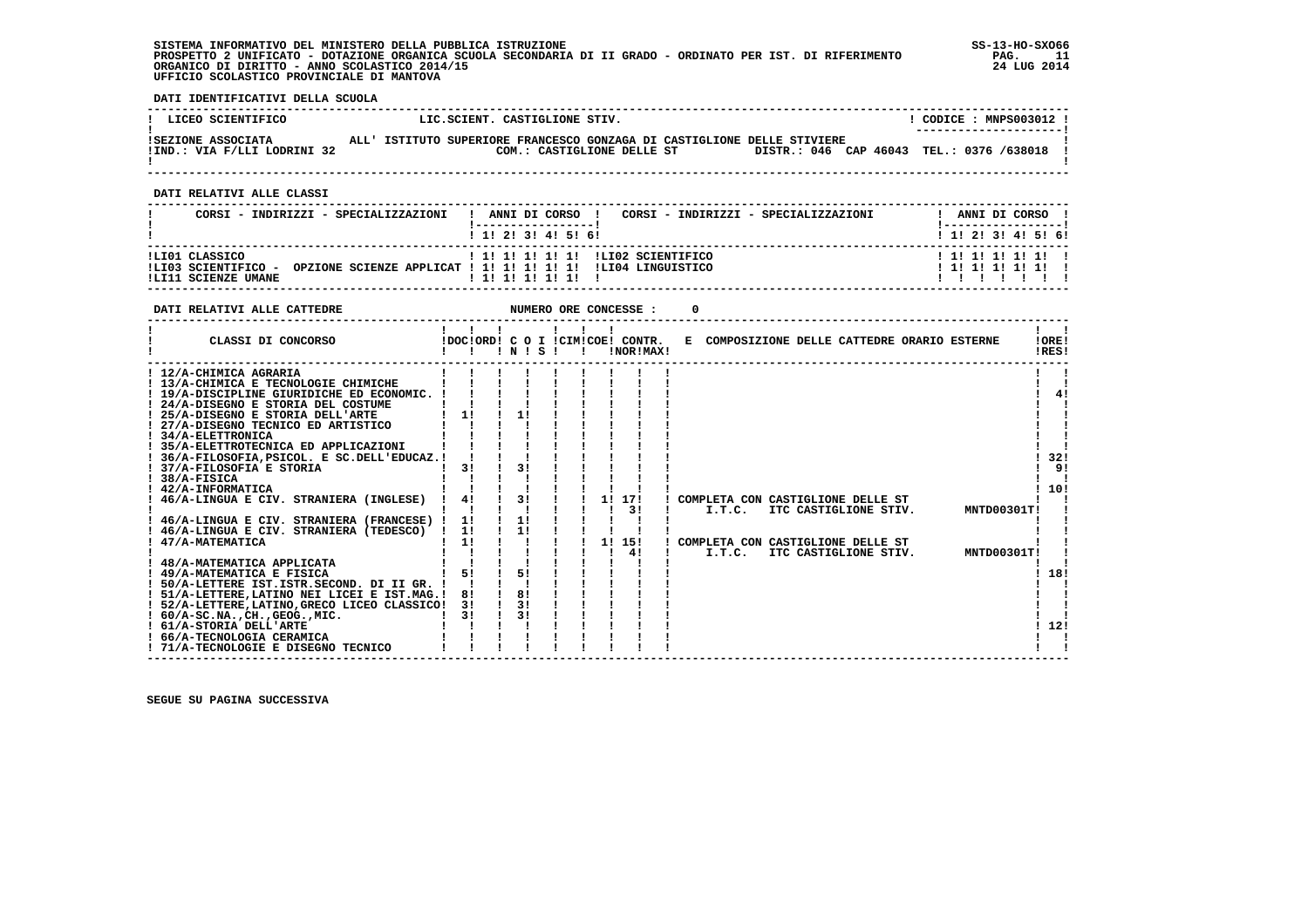**SISTEMA INFORMATIVO DEL MINISTERO DELLA PUBBLICA ISTRUZIONE SS-13-HO-SXO66 PROSPETTO 2 UNIFICATO - DOTAZIONE ORGANICA SCUOLA SECONDARIA DI II GRADO - ORDINATO PER IST. DI RIFERIMENTO PAG. 12 ORGANICO DI DIRITTO - ANNO SCOLASTICO 2014/15 24 LUG 2014 UFFICIO SCOLASTICO PROVINCIALE DI MANTOVA**

j

 **DATI IDENTIFICATIVI DELLA SCUOLA**

| LICEO SCIENTIFICO                                                                                                                                   | ! CODICE : MNPS003012 !<br>LIC.SCIENT. CASTIGLIONE STIV.                                                                                          |                |
|-----------------------------------------------------------------------------------------------------------------------------------------------------|---------------------------------------------------------------------------------------------------------------------------------------------------|----------------|
| ISEZIONE ASSOCIATA<br>!IND.: VIA F/LLI LODRINI 32                                                                                                   | ALL' ISTITUTO SUPERIORE FRANCESCO GONZAGA DI CASTIGLIONE DELLE STIVIERE<br>COM.: CASTIGLIONE DELLE ST<br>DISTR.: 046 CAP 46043 TEL.: 0376 /638018 |                |
| DATI RELATIVI ALLE CATTEDRE                                                                                                                         | NUMERO ORE CONCESSE :<br>- 0                                                                                                                      |                |
| CLASSI DI CONCORSO                                                                                                                                  | IDOCIORDI C O I ICIMICOEI CONTR.<br>E COMPOSIZIONE DELLE CATTEDRE ORARIO ESTERNE<br>INISI<br>!NOR!MAX!                                            | IORE<br>IRES!  |
| ** TABELLA C **<br>3/C-CONV.IN LINGUA STRANIERA (FRANCESE)!<br>3/C-CONV.IN LINGUA STRANIERA (INGLESE) !<br>3/C-CONV.IN LINGUA STRANIERA (TEDESCO) ! |                                                                                                                                                   | 51<br>5!<br>51 |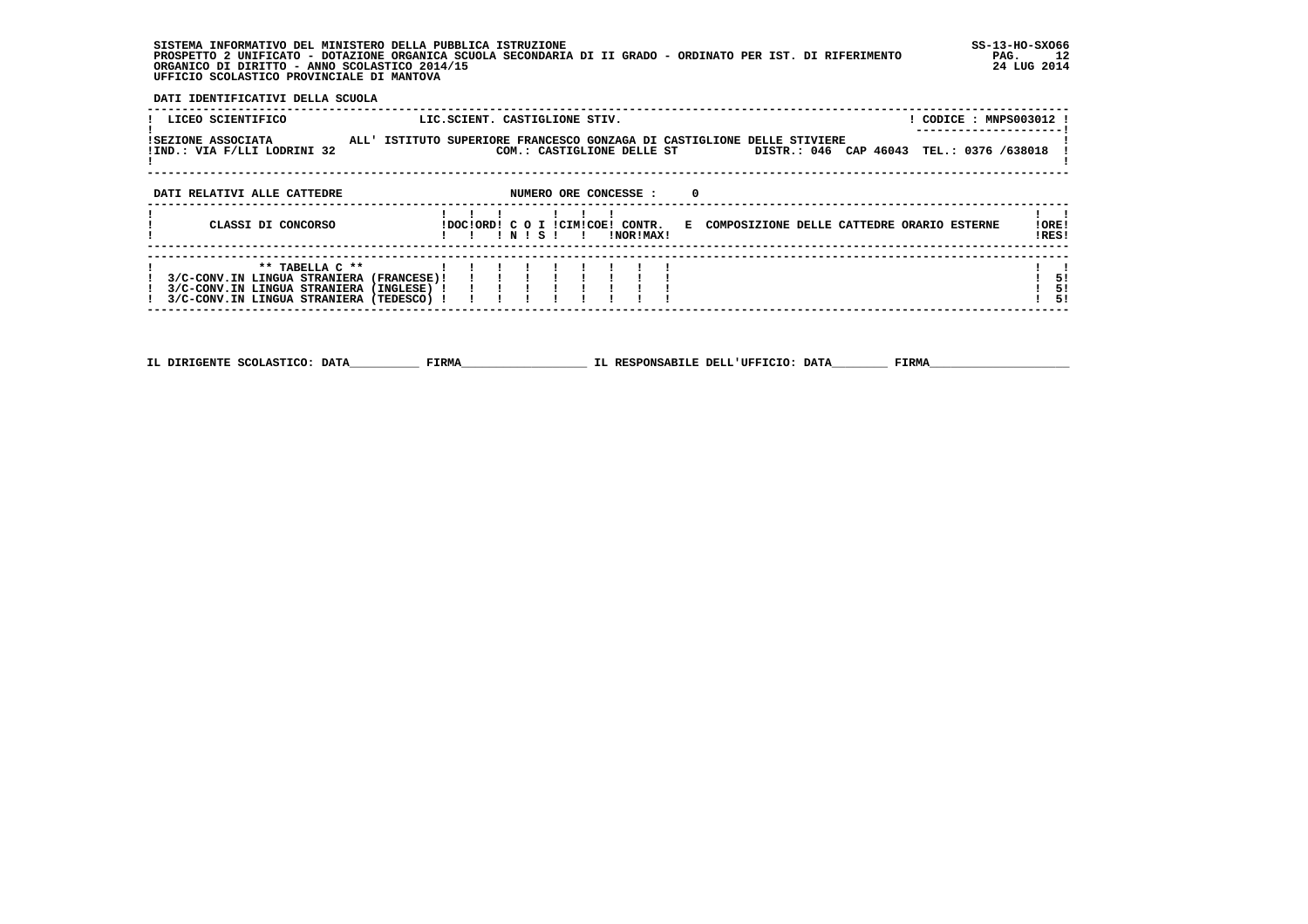## **SISTEMA INFORMATIVO DEL MINISTERO DELLA PUBBLICA ISTRUZIONE SS-13-HO-SXO66 PROSPETTO 2 UNIFICATO - DOTAZIONE ORGANICA SCUOLA SECONDARIA DI II GRADO - ORDINATO PER IST. DI RIFERIMENTO PAG. 13 ORGANICO DI DIRITTO - ANNO SCOLASTICO 2014/15 24 LUG 2014 UFFICIO SCOLASTICO PROVINCIALE DI MANTOVA**

j

 **DATI IDENTIFICATIVI DELLA SCUOLA**

| ISTITUTO TECNICO COMMERCIALE                         | ITC CASTIGLIONE STIV.                                                                                                                                 | CODICE : MNTD00301T ! |
|------------------------------------------------------|-------------------------------------------------------------------------------------------------------------------------------------------------------|-----------------------|
| ISEZIONE ASSOCIATA<br>!IND.: VIA FRATELLI LODRINI 32 | ALL' ISTITUTO SUPERIORE FRANCESCO GONZAGA DI CASTIGLIONE DELLE STIVIERE<br>DISTR.: 046 CAP 46043 TEL.: 0376 /000000000!<br>COM.: CASTIGLIONE DELLE ST | --------------------- |
|                                                      |                                                                                                                                                       |                       |

 **DATI RELATIVI ALLE CLASSI**

| CORSI - INDIRIZZI - SPECIALIZZAZIONI                                                                                                                            |  | ANNI DI CORSO !   | CORSI - INDIRIZZI - SPECIALIZZAZIONI |  |  | ANNI DI CORSO !<br>!------------------! |  |
|-----------------------------------------------------------------------------------------------------------------------------------------------------------------|--|-------------------|--------------------------------------|--|--|-----------------------------------------|--|
|                                                                                                                                                                 |  | 1 1 2 3 3 4 5 5 6 |                                      |  |  | ! 1! 2! 3! 4! 5! 6!                     |  |
| ITT01 AMM. FINAN. MARKETING - BIENNIO COMUNE 1 21 21 1 1 1 11T04 TURISMO BIENNIO - TRIENNIO                                                                     |  |                   |                                      |  |  | 1 2 1 2 1 1 1 1 1 1                     |  |
| IT24 COSTR., AMB. E TERRITORIO - BIENNIO COM ! 1! 1! ! ! ! ! ITAF AMM.NE FINAN. E MARKETING - TRIENNIO<br>! ITCA COSTR. AMB. TERRITORIO - TRIENNIO         1  1 |  |                   | IITSI SISTEMI INFORMATIVI AZIENDALI  |  |  | 1 1 1 1 1 1 1 1 1<br>1 1 1 1 1 1 1 1    |  |

| DATI RELATIVI ALLE CATTEDRE                        |                |                |  | NUMERO ORE CONCESSE :                         |          |                                              |             |                |
|----------------------------------------------------|----------------|----------------|--|-----------------------------------------------|----------|----------------------------------------------|-------------|----------------|
| CLASSI DI CONCORSO                                 |                | INISI          |  | IDOCIORD! C O I ICIMICOE! CONTR.<br>!NOR!MAX! |          | E COMPOSIZIONE DELLE CATTEDRE ORARIO ESTERNE |             | !ORE!<br>IRES! |
| ! 11/A-ARTE MINERARIA                              |                |                |  |                                               |          |                                              |             |                |
| ! 12/A-CHIMICA AGRARIA                             |                |                |  |                                               |          |                                              |             |                |
| ! 13/A-CHIMICA E TECNOLOGIE CHIMICHE               |                |                |  | 61                                            | CEDE A   | GUIDIZZOLO                                   |             |                |
|                                                    |                |                |  |                                               | L.A.     | LICEO ARTISTICO "A. DAL PR MNSL010012!       |             |                |
| ! 16/A-COSTR. TECNOL. DELLE COST. E DIS. TEC. !    | 1!             | 11             |  |                                               |          |                                              |             | 81             |
| ! 17/A-DISCIPLINE ECONOMICO-AZIENDALI              | 31             | 3 <sub>1</sub> |  |                                               |          |                                              |             | ۹!             |
| ! 19/A-DISCIPLINE GIURIDICHE ED ECONOMIC. !        | 31             | 31             |  |                                               |          |                                              |             |                |
| 20/A-DISCIPLINE MECCANICHE E TECNOLOGIA !          |                |                |  |                                               |          |                                              |             |                |
| 34/A-ELETTRONICA                                   |                |                |  |                                               |          |                                              |             |                |
| 35/A-ELETTROTECNICA ED APPLICAZIONI<br>38/A-FISICA | 1!             |                |  | 11<br>14!                                     |          | COMPLETA CON GAZOLDO DEGLI IPPOLI            |             |                |
|                                                    |                |                |  | 41                                            |          | I.P.A.A. IPA-ALBERGHIERO S.G.BOSCO           | MNRA00402C! |                |
| 39/A-GEOGRAFIA                                     | 11             | 11             |  |                                               |          |                                              |             |                |
| 42/A-INFORMATICA                                   | 11             | 11             |  | 31                                            | CEDE A   | <b>MANTOVA</b>                               |             |                |
|                                                    |                |                |  |                                               | I.T.C.   | I.T.E.S. "ALBERTO PITENTIN MNTD01000X!       |             |                |
| 46/A-LINGUA E CIV. STRANIERA (FRANCESE) !          |                | 11             |  |                                               |          |                                              |             |                |
| 46/A-LINGUA E CIV. STRANIERA (INGLESE)             | 3!             | 3!             |  | 31                                            | CEDE A   | CASTIGLIONE DELLE ST                         |             |                |
|                                                    |                |                |  |                                               | L.S.     | LIC.SCIENT. CASTIGLIONE ST                   | MNPS003012! |                |
| 46/A-LINGUA E CIV. STRANIERA (TEDESCO)             | 1!             | 1!             |  |                                               |          |                                              |             | -12!           |
| 47/A-MATEMATICA                                    |                |                |  | 41                                            | CEDE A   | CASTIGLIONE DELLE ST                         |             | 81             |
|                                                    |                |                |  |                                               | L.S.     | LIC.SCIENT. CASTIGLIONE ST MNPS003012!       |             |                |
| 48/A-MATEMATICA APPLICATA                          | 3 <sub>1</sub> | 3 <sub>1</sub> |  | 3!                                            | ! CEDE A | <b>ASOLA</b>                                 |             |                |
|                                                    |                |                |  |                                               | I.T.C.   | ITC ASOLA                                    | MNTD008011! |                |
| 49/A-MATEMATICA E FISICA                           |                |                |  |                                               |          |                                              |             |                |
| 50/A-LETTERE IST.ISTR.SECOND. DI II GR. !          | 4!             | 41             |  |                                               |          |                                              |             | 20!            |
| ! 54/A-MINERALOGIA E GEOLOGIA                      |                |                |  |                                               |          |                                              |             |                |
| ! 58/A-SC.E MEC.AGR.E T.GEST.AZ., FIT., ENT. !     |                |                |  |                                               |          |                                              |             | 71             |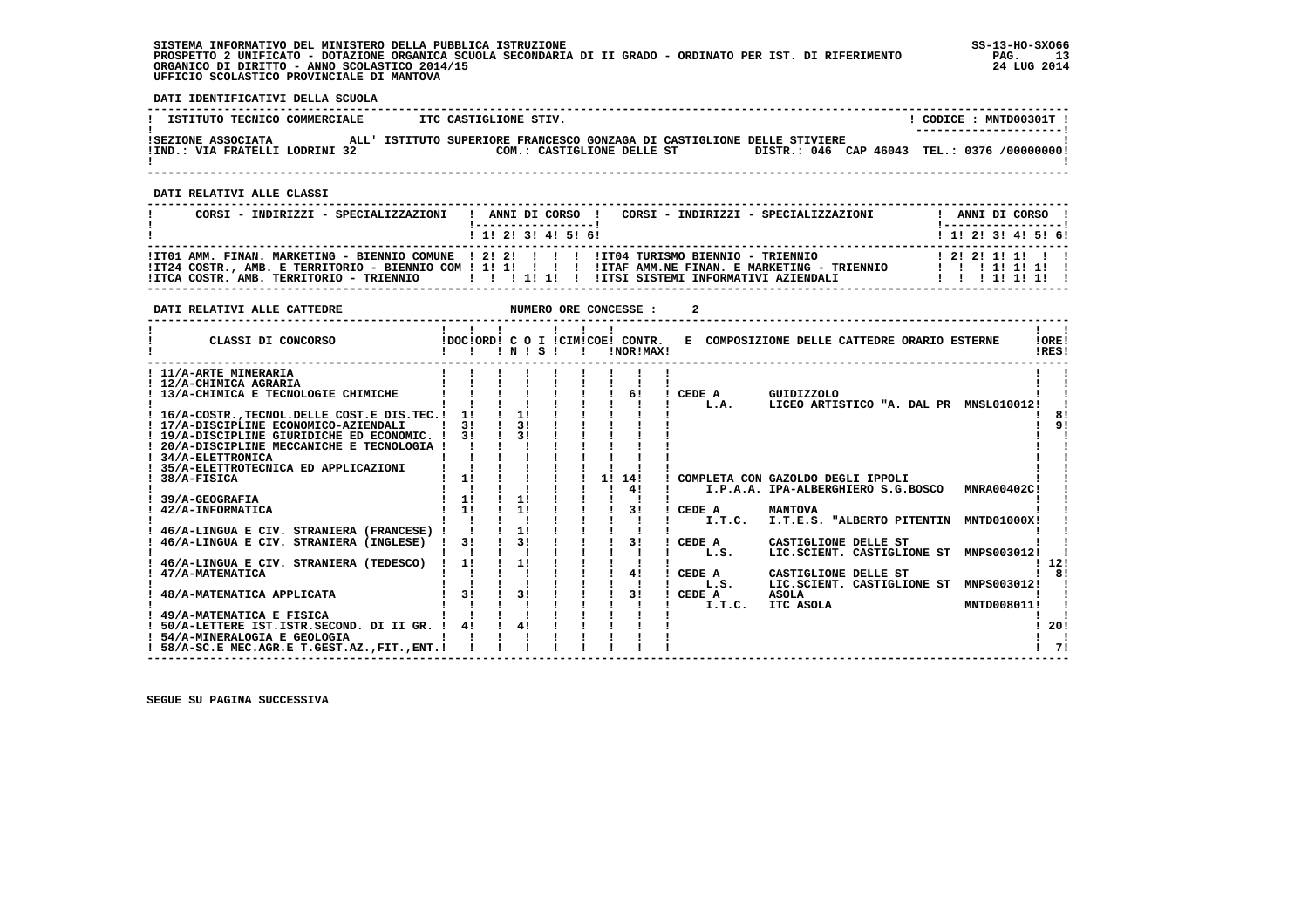**SISTEMA INFORMATIVO DEL MINISTERO DELLA PUBBLICA ISTRUZIONE SS-13-HO-SXO66**PROSPETTO 2 UNIFICATO - DOTAZIONE ORGANICA SCUOLA SECONDARIA DI II GRADO - ORDINATO PER IST. DI RIFERIMENTO ORGANICO DI DIRITTO - ANNO SCOLASTICO 2014/15  **UFFICIO SCOLASTICO PROVINCIALE DI MANTOVA**

**PAG.** 14 24 LUG 2014

 **DATI IDENTIFICATIVI DELLA SCUOLA ------------------------------------------------------------------------------------------------------------------------------------**! CODICE : MNTD00301T ! **I ISTITUTO TECNICO COMMERCIALE ITC CASTIGLIONE STIV.** \_\_\_\_\_\_\_\_\_\_\_\_\_\_\_\_\_\_\_\_\_\_\_\_  **! ---------------------! !SEZIONE ASSOCIATA ALL' ISTITUTO SUPERIORE FRANCESCO GONZAGA DI CASTIGLIONE DELLE STIVIERE ! !IND.: VIA FRATELLI LODRINI 32 COM.: CASTIGLIONE DELLE ST DISTR.: 046 CAP 46043 TEL.: 0376 /00000000!** $\mathbf{I}$  **! ! ------------------------------------------------------------------------------------------------------------------------------------DATI RELATIVI ALLE CATTEDRE NUMERO ORE CONCESSE : 2 ------------------------------------------------------------------------------------------------------------------------------------ ! ! ! ! ! ! ! ! ! ! CLASSI DI CONCORSO !DOC!ORD! C O I !CIM!COE! CONTR. E COMPOSIZIONE DELLE CATTEDRE ORARIO ESTERNE !ORE! ! ! ! ! N ! S ! ! !NOR!MAX! !RES! ------------------------------------------------------------------------------------------------------------------------------------ ------------------------------------------------------------------------------------------------------------------------------------** $1221$  **! 60/A-SC.NA.,CH.,GEOG.,MIC. ! 1! ! 1! ! ! ! ! ! ! 22! ! 61/A-STORIA DELL'ARTE ! ! ! ! ! ! ! ! ! ! 4!** $1 \quad 41$ **College State ! 71/A-TECNOLOGIE E DISEGNO TECNICO ! ! ! ! ! ! ! ! ! ! ! ! 72/A-TOPOG. GEN., COSTR.RUR. E DISEGNO ! ! ! ! ! ! ! ! ! ! 8! ! 75/A-DATTILOGRAFIA E STENOGRAFIA ! ! ! ! ! ! ! 6! ! CEDE A ASOLA ! 2! ! ! ! ! ! ! ! ! ! ! I.T.C. ITC ASOLA MNTD008011! ! ! 76/A-TRAT.TESTI,CAL.,CONT.ELET.E AP.GES.! ! ! ! ! ! ! ! ! ! 8!** $\frac{1}{1}$  81  $1 \quad 21$  $\overline{\phantom{a}}$ ----------<br>81  $\mathbf{1}$   $\mathbf{1}$  **! \*\* TABELLA C \*\* ! ! ! ! ! ! ! ! ! ! ! ! 24/C-LAB. CHIMICA E CHIMICA INDUSTRIALE ! ! ! ! ! ! ! ! ! ! 2! ! 29/C-LAB. DI FISICA E FISICA APPLICATA ! ! ! ! ! ! ! ! ! ! 2! ! 30/C-LAB. DI INFORMATICA GESTIONALE ! 1! ! ! ! ! 1! 11! ! COMPLETA CON ASOLA ! !** $\frac{1}{2}$  $1 \quad 21$  $\mathbf{I}$  and  $\mathbf{I}$   **! ! ! ! ! ! ! ! 9! ! I.T.C. ITC ASOLA MNTD008011! ! ! 31/C-LAB. DI INFORMATICA INDUSTRIALE ! ! ! ! ! ! ! ! ! ! ! ! 32/C-LAB. MECCANICO-TECNOLOGICO ! ! ! ! ! ! ! ! ! ! 2!**1 171  **! 43/C-LAB. EDILIZIA ED ESERCIT.TOPOGRAFIA! ! ! ! ! ! ! ! ! ! 17! ------------------------------------------------------------------------------------------------------------------------------------**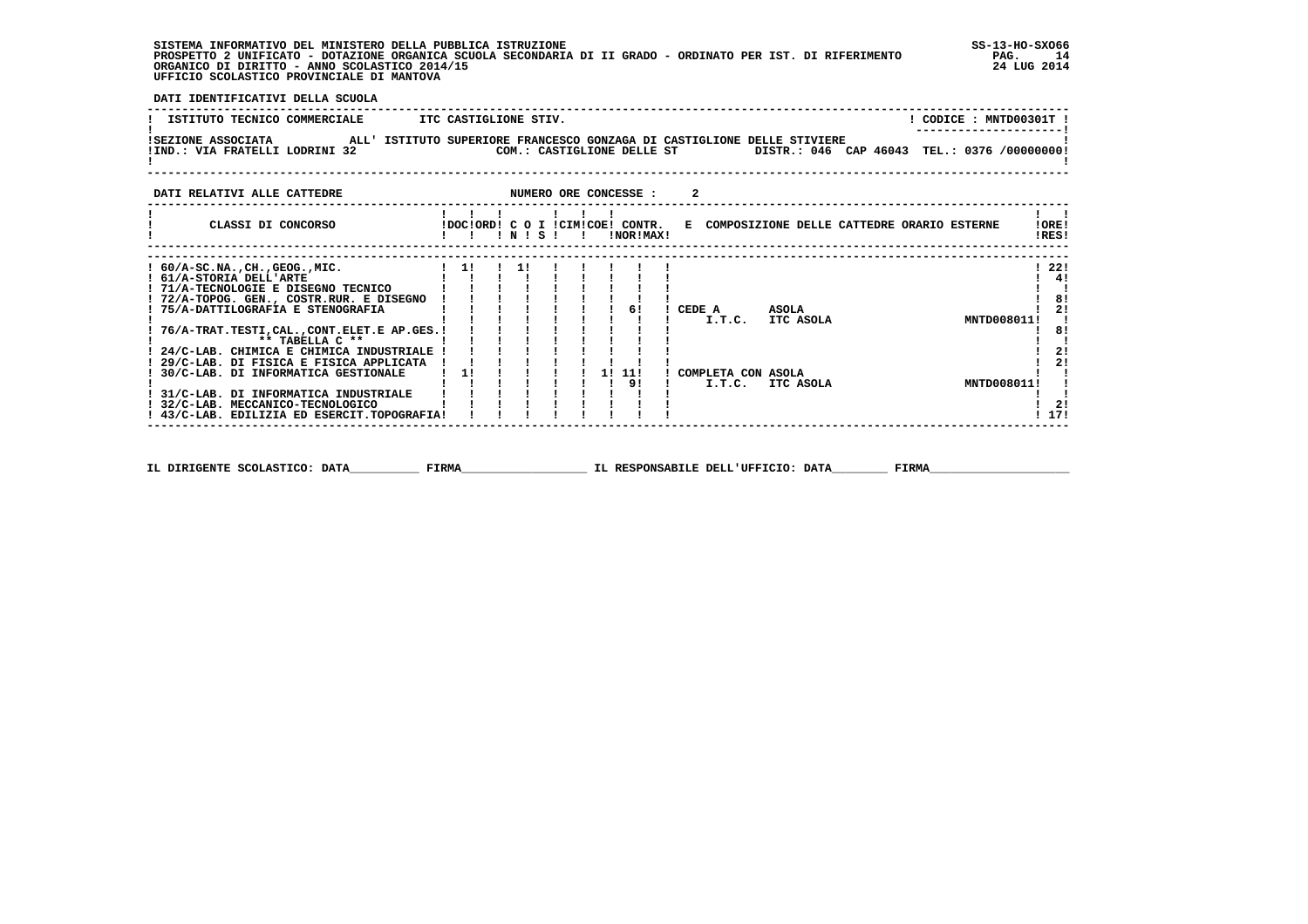## **SISTEMA INFORMATIVO DEL MINISTERO DELLA PUBBLICA ISTRUZIONE SS-13-HO-SXO66 PROSPETTO 2 UNIFICATO - DOTAZIONE ORGANICA SCUOLA SECONDARIA DI II GRADO - ORDINATO PER IST. DI RIFERIMENTO PAG. 15 ORGANICO DI DIRITTO - ANNO SCOLASTICO 2014/15 24 LUG 2014 UFFICIO SCOLASTICO PROVINCIALE DI MANTOVA**

j

 **DATI IDENTIFICATIVI DELLA SCUOLA**

| IST PROF PER L'AGRICOLTURA E L'AMBI IPA-ALBERGHIERO S.G.BOSCO |  |                                                                |  |                            |  |                                            |  | CODICE: MNRA00402C!<br>--------------------- |  |
|---------------------------------------------------------------|--|----------------------------------------------------------------|--|----------------------------|--|--------------------------------------------|--|----------------------------------------------|--|
| ISEZIONE ASSOCIATA<br>!IND.: VIA DELL'ARTIGIANATO, 1          |  | ALL' ISTITUTO SUPERIORE I. I. S. SAN GIOVANNI BOSCO DI VIADANA |  | COM.: GAZOLDO DEGLI IPPOLI |  | DISTR.: 045 CAP 46040 TEL.: 0376 /657168 ! |  |                                              |  |

 **------------------------------------------------------------------------------------------------------------------------------------**

 **DATI RELATIVI ALLE CLASSI**

| CORSI - INDIRIZZI - SPECIALIZZAZIONI                                                                                                                | CORSI - INDIRIZZI - SPECIALIZZAZIONI<br>ANNI DI CORSO !<br>-----------------                                                                                                                                      | ANNI DI CORSO !<br>!-----------------!                       |
|-----------------------------------------------------------------------------------------------------------------------------------------------------|-------------------------------------------------------------------------------------------------------------------------------------------------------------------------------------------------------------------|--------------------------------------------------------------|
|                                                                                                                                                     | $1$ , 1! 2! 3! 4! 5! 6!                                                                                                                                                                                           | $1$ , 1!, 2!, 3!, 4!, 5!, 6!                                 |
| !IPOI OPERATORE TRASFORMAZIONE AGRO-ALIMENTAR ! ! ! ! ! ! !IPOJ OPERATORE AGRICOLO<br>! IPOM OPERAT. ALLA RIPARAZ. VEICOLI A MOTORE ! ! ! ! ! ! ! ! | IIPO1 SER.ZI AGRIC. S.PO RUR.LE BIEN. TRIEN. ! 1! 1! 1! 1! 1! IIPO5 SER. ENOG. OSP. ALBERG. - BIENNIO COMUN<br>IPEN ENOGASTRONOMIA - TRIENNIO                         !!!!!!!!!!!POD OPERATORE DELLA RISTORAZIONE | 1 2 1 2 1 1 1 1 1<br>1111111<br>1 1 1 1 1 1 1 1 1<br>1111111 |

 **DATI RELATIVI ALLE CATTEDRE NUMERO ORE CONCESSE : 0**

| CLASSI DI CONCORSO                                                                      |    | INISI |    |    | !DOC!ORD! C O I !CIM!COE! CONTR.<br>!NOR!MAX! |        |        |  | E COMPOSIZIONE DELLE CATTEDRE ORARIO ESTERNE |             | !ORE!<br>!RES! |
|-----------------------------------------------------------------------------------------|----|-------|----|----|-----------------------------------------------|--------|--------|--|----------------------------------------------|-------------|----------------|
| ! 12/A-CHIMICA AGRARIA                                                                  |    |       |    |    |                                               |        |        |  |                                              |             |                |
| ! 13/A-CHIMICA E TECNOLOGIE CHIMICHE                                                    |    |       |    |    |                                               |        |        |  |                                              |             | 4!             |
| ! 16/A-COSTRTECNOL.DELLE COST.E DIS.TEC.!                                               |    |       |    |    |                                               |        |        |  |                                              |             |                |
| ! 17/A-DISCIPLINE ECONOMICO-AZIENDALI                                                   |    |       | 1! |    |                                               |        |        |  |                                              |             |                |
| ! 19/A-DISCIPLINE GIURIDICHE ED ECONOMIC.                                               | 11 |       | 11 |    |                                               |        |        |  |                                              |             | 6!             |
| ! 20/A-DISCIPLINE MECCANICHE E TECNOLOGIA !                                             |    |       |    |    |                                               |        |        |  |                                              |             |                |
| ! 22/A-DISCIPLINE PLASTICHE                                                             |    |       |    |    |                                               |        |        |  |                                              |             |                |
| ! 24/A-DISEGNO E STORIA DEL COSTUME                                                     |    |       |    |    |                                               |        |        |  |                                              |             |                |
| 25/A-DISEGNO E STORIA DELL'ARTE                                                         |    |       |    |    |                                               |        |        |  |                                              |             |                |
| ! 27/A-DISEGNO TECNICO ED ARTISTICO                                                     |    |       |    |    |                                               |        |        |  |                                              |             |                |
| ! 34/A-ELETTRONICA                                                                      |    |       |    |    |                                               |        |        |  |                                              |             |                |
| 35/A-ELETTROTECNICA ED APPLICAZIONI                                                     |    |       |    |    |                                               |        |        |  |                                              |             |                |
| 38/A-FISICA                                                                             |    |       |    |    | 41                                            | CEDE A |        |  | CASTIGLIONE DELLE ST                         |             |                |
|                                                                                         |    |       |    |    |                                               |        | I.T.C. |  | ITC CASTIGLIONE STIV.                        | MNTD00301T! |                |
| 39/A-GEOGRAFIA                                                                          |    |       |    |    |                                               |        |        |  |                                              |             | 2!             |
| ! 42/A-INFORMATICA                                                                      |    |       |    |    |                                               |        |        |  |                                              |             | 4!             |
| ! 44/A-LINGUAGGIO PER CINEMATOGR.E TELEV.                                               |    |       |    |    |                                               |        |        |  |                                              |             |                |
| ! 46/A-LINGUA E CIV. STRANIERA (INGLESE)                                                | 2! |       | 2! |    |                                               |        |        |  |                                              |             | 21!<br>81      |
| ! 46/A-LINGUA E CIV. STRANIERA (FRANCESE) !                                             | 1! |       | 1! |    |                                               |        |        |  |                                              |             |                |
| ! 46/A-LINGUA E CIV. STRANIERA (SPAGNOLO) !<br>! 46/A-LINGUA E CIV. STRANIERA (TEDESCO) |    |       |    |    |                                               |        |        |  |                                              |             |                |
| 47/A-MATEMATICA                                                                         | 31 |       | 2! | 11 |                                               |        |        |  |                                              |             |                |
| ! 48/A-MATEMATICA APPLICATA                                                             |    |       |    |    |                                               |        |        |  |                                              |             |                |
| ! 49/A-MATEMATICA E FISICA                                                              |    |       |    |    |                                               |        |        |  |                                              |             |                |
| ! 50/A-LETTERE IST.ISTR.SECOND. DI II GR.                                               | 41 |       | 41 |    |                                               |        |        |  |                                              |             | 18!            |
|                                                                                         |    |       |    |    |                                               |        |        |  |                                              |             |                |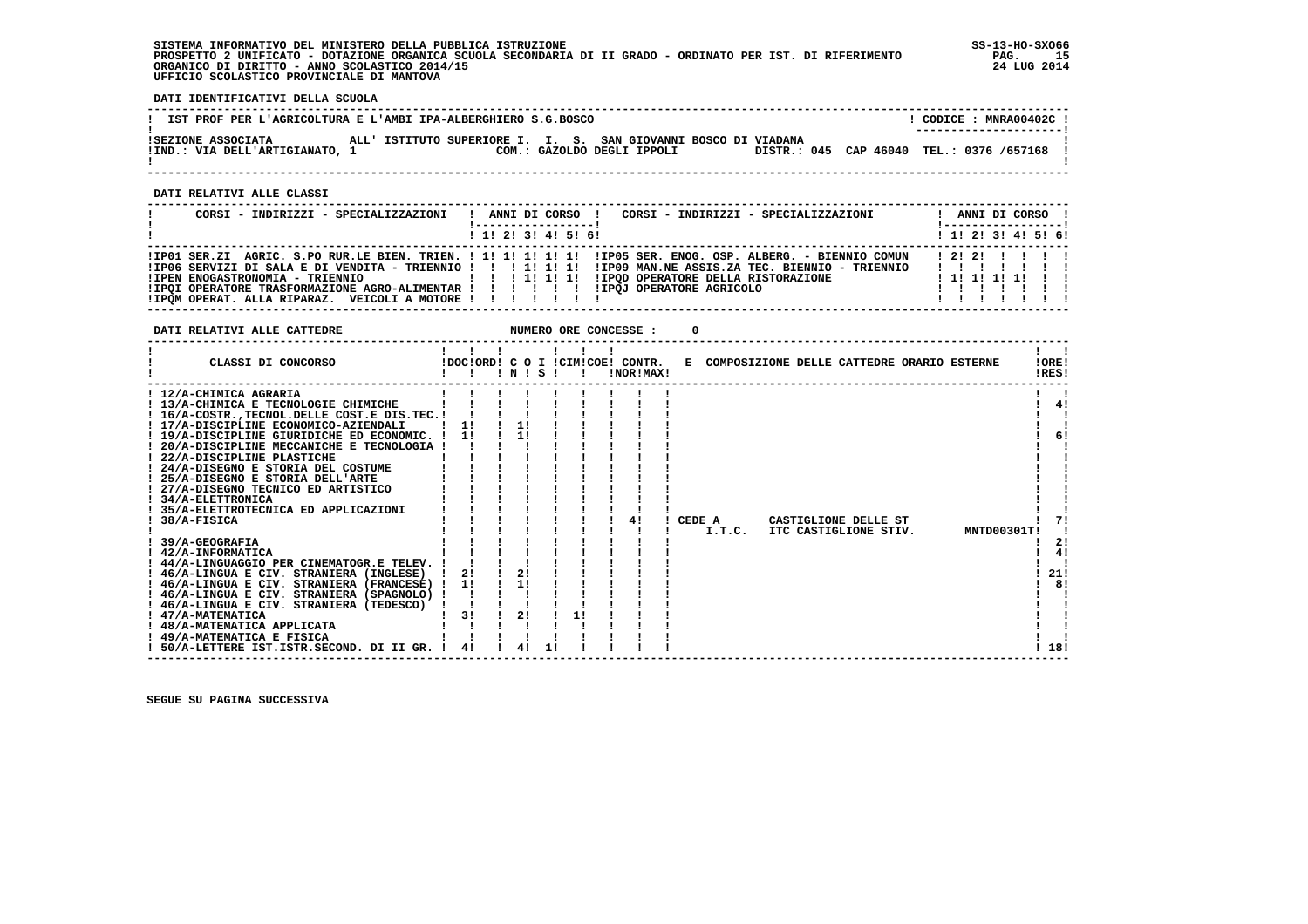**SISTEMA INFORMATIVO DEL MINISTERO DELLA PUBBLICA ISTRUZIONE SS-13-HO-SXO66 PROSPETTO 2 UNIFICATO - DOTAZIONE ORGANICA SCUOLA SECONDARIA DI II GRADO - ORDINATO PER IST. DI RIFERIMENTO PAG. 16**ORGANICO DI DIRITTO - ANNO SCOLASTICO 2014/15  **UFFICIO SCOLASTICO PROVINCIALE DI MANTOVA**

 $PAG.$  16 24 LUG 2014

 **DATI IDENTIFICATIVI DELLA SCUOLA ------------------------------------------------------------------------------------------------------------------------------------**! CODICE: MNRA00402C ! **! IST PROF PER L'AGRICOLTURA E L'AMBI IPA-ALBERGHIERO S.G.BOSCO** ---------------------- **! ---------------------! !SEZIONE ASSOCIATA ALL' ISTITUTO SUPERIORE I. I. S. SAN GIOVANNI BOSCO DI VIADANA ! !IND.: VIA DELL'ARTIGIANATO, 1 COM.: GAZOLDO DEGLI IPPOLI DISTR.: 045 CAP 46040 TEL.: 0376 /657168 !** $\mathbf{I}$  **! ! ------------------------------------------------------------------------------------------------------------------------------------ DATI RELATIVI ALLE CATTEDRE NUMERO ORE CONCESSE : 0**

| CLASSI DI CONCORSO                                                                     | !DOC!ORD! C O I !CIM!COE! CONTR.<br>!!!N!S!! |    |  | !NOR!MAX! | E COMPOSIZIONE DELLE CATTEDRE ORARIO ESTERNE | !ORE!<br>!RES! |
|----------------------------------------------------------------------------------------|----------------------------------------------|----|--|-----------|----------------------------------------------|----------------|
|                                                                                        |                                              |    |  |           |                                              |                |
| ! 57/A-SCIENZA DEGLI ALIMENTI                                                          | ! 1! ! ! 1!                                  |    |  |           |                                              | ! 32!          |
| $!$ 58/A-SC.E MEC.AGR.E T.GEST.AZ., FIT., ENT. $!$ 3!! 3!!                             |                                              |    |  |           |                                              | 41             |
| $60/A-SC.NA.$ , $CH.$ , $GEOG.$ , $MIC.$                                               |                                              |    |  |           |                                              |                |
| ! 65/A-TECNICA FOTOGRAFICA                                                             |                                              |    |  |           |                                              |                |
| ! 66/A-TECNOLOGIA CERAMICA                                                             |                                              |    |  |           |                                              |                |
| ! 71/A-TECNOLOGIE E DISEGNO TECNICO                                                    |                                              |    |  |           |                                              |                |
| ! 74/A-ZOOTECNICA E SCIENZA PROD. ANIMALE !                                            |                                              |    |  |           |                                              |                |
| ! 75/A-DATTILOGRAFIA E STENOGRAFIA                                                     |                                              |    |  |           |                                              |                |
| 76/A-TRAT.TESTI, CAL., CONT.ELET.E AP.GES.!                                            |                                              |    |  |           |                                              |                |
| ** TABELLA C **                                                                        |                                              |    |  |           |                                              |                |
| 5/C-ESERCITAZIONI AGRARIE                                                              | 1!                                           | 11 |  |           |                                              | 10!            |
| 6/C-ESERCITAZ. CERAMICHE DI DECORAZIONE!                                               |                                              |    |  |           |                                              |                |
| 7/C-ESERCITAZ.DI ABBIGLIAMENTO E MODA !                                                |                                              |    |  |           |                                              |                |
| 9/C-ESERCITAZIONI DI COMUNICAZIONI                                                     |                                              |    |  |           |                                              |                |
| ! 10/C-ESER. DISEGNO ARTIST.E DEI TESSUTI !                                            |                                              |    |  |           |                                              |                |
| ! 12/C-ESER. MODEL., FORM.E PL., FOG.E RIF. !                                          |                                              |    |  |           |                                              |                |
| ! 14/C-ESERC.OFF.MECC.AGRIC.E DI MAC.AGRI.!                                            |                                              |    |  |           |                                              |                |
| ! 15/C-ESERC.DI PORTINERIA E PRAT.DI AGEN.!                                            |                                              |    |  |           |                                              |                |
| ! 16/C-ESERCITAZ. DI TECNOLOGIA CERAMICA !                                             |                                              |    |  |           |                                              |                |
| ! 17/C-ESERC.TEOR.DELLA NAVE E DI COS.NAV.!                                            |                                              |    |  |           |                                              |                |
| ! 18/C-ESERCITAZIONI NAUTICHE                                                          |                                              |    |  |           |                                              |                |
| ! 20/C-ESERCITAZIONI PRATICHE DI OTTICA<br>! 22/C-LAB.TEC.TESS.E ABB. E LAV.TES.E AB.! |                                              |    |  |           |                                              |                |
| ! 24/C-LAB. CHIMICA E CHIMICA INDUSTRIALE !                                            |                                              |    |  |           |                                              |                |
| ! 25/C-LAB.COSTR.VERNIC.E REST.STRUM.ARCO !                                            |                                              |    |  |           |                                              |                |
| ! 26/C-LABORATORIO DI ELETTRONICA                                                      |                                              |    |  |           |                                              |                |
| ! 27/C-LABORATORIO DI ELETTROTECNICA                                                   |                                              |    |  |           |                                              |                |
| ! 28/C-LAB.DI FIS.ATOMICA E NUCL. E STRUM.!                                            |                                              |    |  |           |                                              |                |
| ! 29/C-LAB. DI FISICA E FISICA APPLICATA                                               |                                              |    |  |           |                                              |                |
| 30/C-LAB. DI INFORMATICA GESTIONALE                                                    |                                              |    |  |           |                                              |                |
| ! 31/C-LAB. DI INFORMATICA INDUSTRIALE                                                 |                                              |    |  |           |                                              |                |
|                                                                                        |                                              |    |  |           |                                              |                |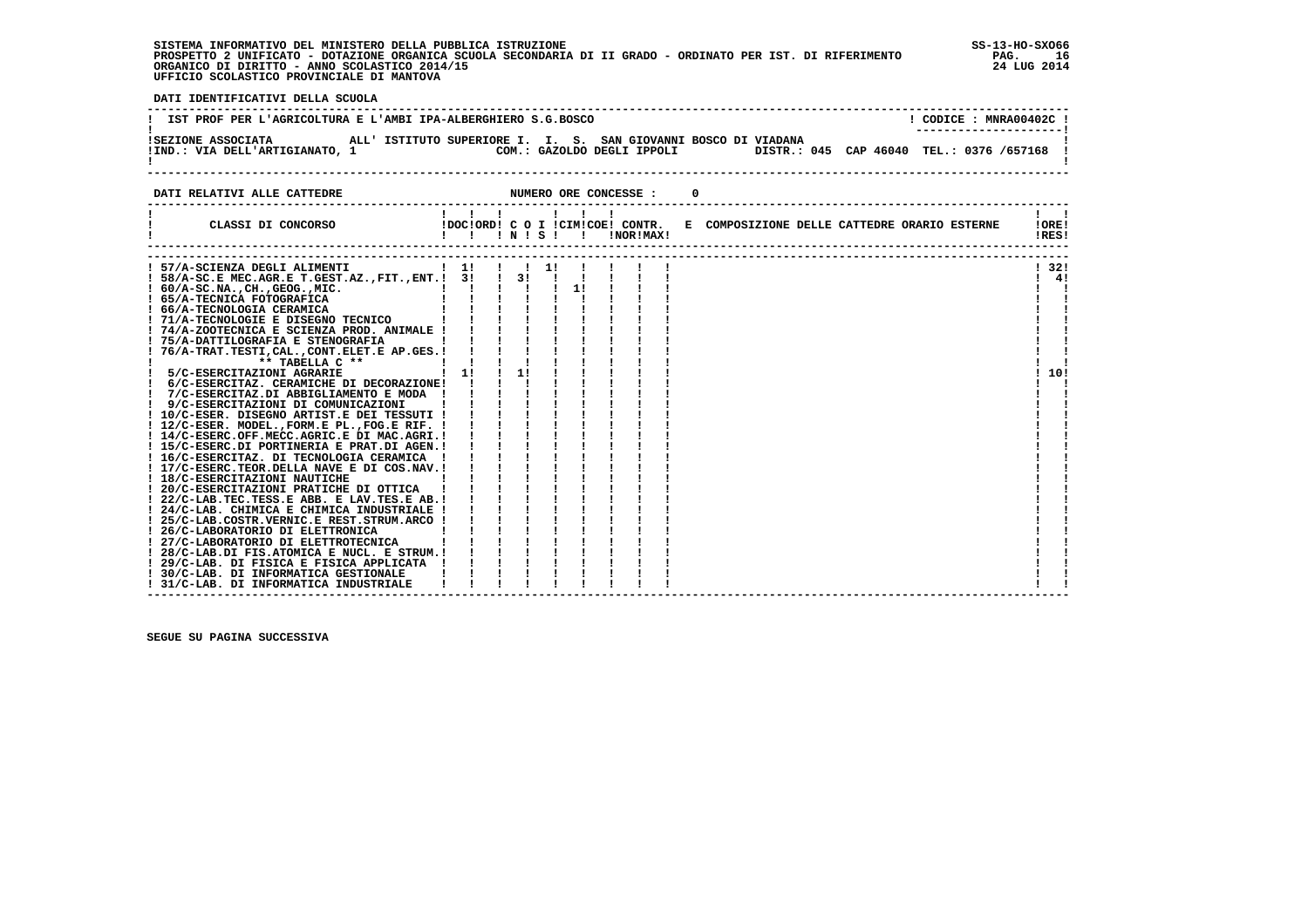**SISTEMA INFORMATIVO DEL MINISTERO DELLA PUBBLICA ISTRUZIONE SS-13-HO-SXO66 PROSPETTO 2 UNIFICATO - DOTAZIONE ORGANICA SCUOLA SECONDARIA DI II GRADO - ORDINATO PER IST. DI RIFERIMENTO PAG. 17 ORGANICO DI DIRITTO - ANNO SCOLASTICO 2014/15 24 LUG 2014 UFFICIO SCOLASTICO PROVINCIALE DI MANTOVA**

j

 **DATI IDENTIFICATIVI DELLA SCUOLA**

| IST PROF PER L'AGRICOLTURA E L'AMBI IPA-ALBERGHIERO S.G.BOSCO |  |                                                                |  |                            |                                            |  |  | CODICE: MNRA00402C!<br>--------------------- |  |
|---------------------------------------------------------------|--|----------------------------------------------------------------|--|----------------------------|--------------------------------------------|--|--|----------------------------------------------|--|
| ISEZIONE ASSOCIATA<br>!IND.: VIA DELL'ARTIGIANATO, 1          |  | ALL' ISTITUTO SUPERIORE I. I. S. SAN GIOVANNI BOSCO DI VIADANA |  | COM.: GAZOLDO DEGLI IPPOLI | DISTR.: 045 CAP 46040 TEL.: 0376 /657168 ! |  |  |                                              |  |

**DATI RELATIVI ALLE CATTEDRE CONCESSE : 0** 

| CLASSI DI CONCORSO                          |       | IDOCIORDI C O I ICIMICOEI CONTR. | ! N ! S ! |  | !NOR!MAX! |  | E COMPOSIZIONE DELLE CATTEDRE ORARIO ESTERNE | !ORE!<br>!RES! |
|---------------------------------------------|-------|----------------------------------|-----------|--|-----------|--|----------------------------------------------|----------------|
| 32/C-LAB. MECCANICO-TECNOLOGICO             |       |                                  |           |  |           |  |                                              |                |
| 33/C-LABORATORIO DI OREFICERIA              |       |                                  |           |  |           |  |                                              |                |
| ! 34/C-LAB.DI PROGET. TECNICA PER CERAMICA! |       |                                  |           |  |           |  |                                              |                |
| ! 35/C-LAB. DI TECNICA MICROBIOLOGICA       |       |                                  |           |  |           |  |                                              |                |
| ! 36/C-LAB.TECN. CARTARIA E ESERC.CARTIERA! |       |                                  |           |  |           |  |                                              |                |
| ! 37/C-LAB. E REPARTI DI LAVOR. DEL LEGNO ! |       |                                  |           |  |           |  |                                              |                |
| 38/C-LAB. E REPARTI DI LAV.ARTI GRAFICHE!   |       |                                  |           |  |           |  |                                              |                |
| ! 39/C-LAB. E REPARTI LAV.INDUST.MINERARIA! |       |                                  |           |  |           |  |                                              |                |
| ! 40/C-LAB. PER LE INDUSTRIE CERAMICHE      |       |                                  |           |  |           |  |                                              |                |
| ! 41/C-LAB.TECN.MARMO-REPARTI ARCH.,MACCH.! |       |                                  |           |  |           |  |                                              |                |
| ! 42/C-LAB.TECN.MARMO-REP.SCULTSMOD.ETC.!   |       |                                  |           |  |           |  |                                              |                |
| ! 43/C-LAB. EDILIZIA ED ESERCIT.TOPOGRAFIA! |       |                                  |           |  |           |  |                                              |                |
| ! 46/C-REP.LAV.PER MONTAGGIO CINEM.E TELE.! |       |                                  |           |  |           |  |                                              |                |
| 47/C-REP.LAV.PER LA REGISTRAZ. DEL SUONO!   |       |                                  |           |  |           |  |                                              |                |
| ! 48/C-REP.LAV.PER LA RIPRESA CINEM.E TEL.! |       |                                  |           |  |           |  |                                              |                |
| ! 49/C-REP.DI LAV. PER ARTI FOTOGRAFICHE    |       |                                  |           |  |           |  |                                              |                |
| ! 50/C-TEC.SERVIZI ED ESER.PRAT.DI CUCINA   |       | 11                               | 1!        |  |           |  |                                              | 29!            |
| ! 51/C-TEC.SERVIZI ED ESER.PRAT. SALA BAR   |       |                                  |           |  |           |  |                                              | 52!            |
| ! 52/C-TECN. SERVIZI E PRATICA OPERATIVA    |       |                                  |           |  |           |  |                                              | 81             |
| IL DIRIGENTE SCOLASTICO: DATA               | FIRMA |                                  |           |  |           |  | IL RESPONSABILE DELL'UFFICIO: DATA<br>FIRMA  |                |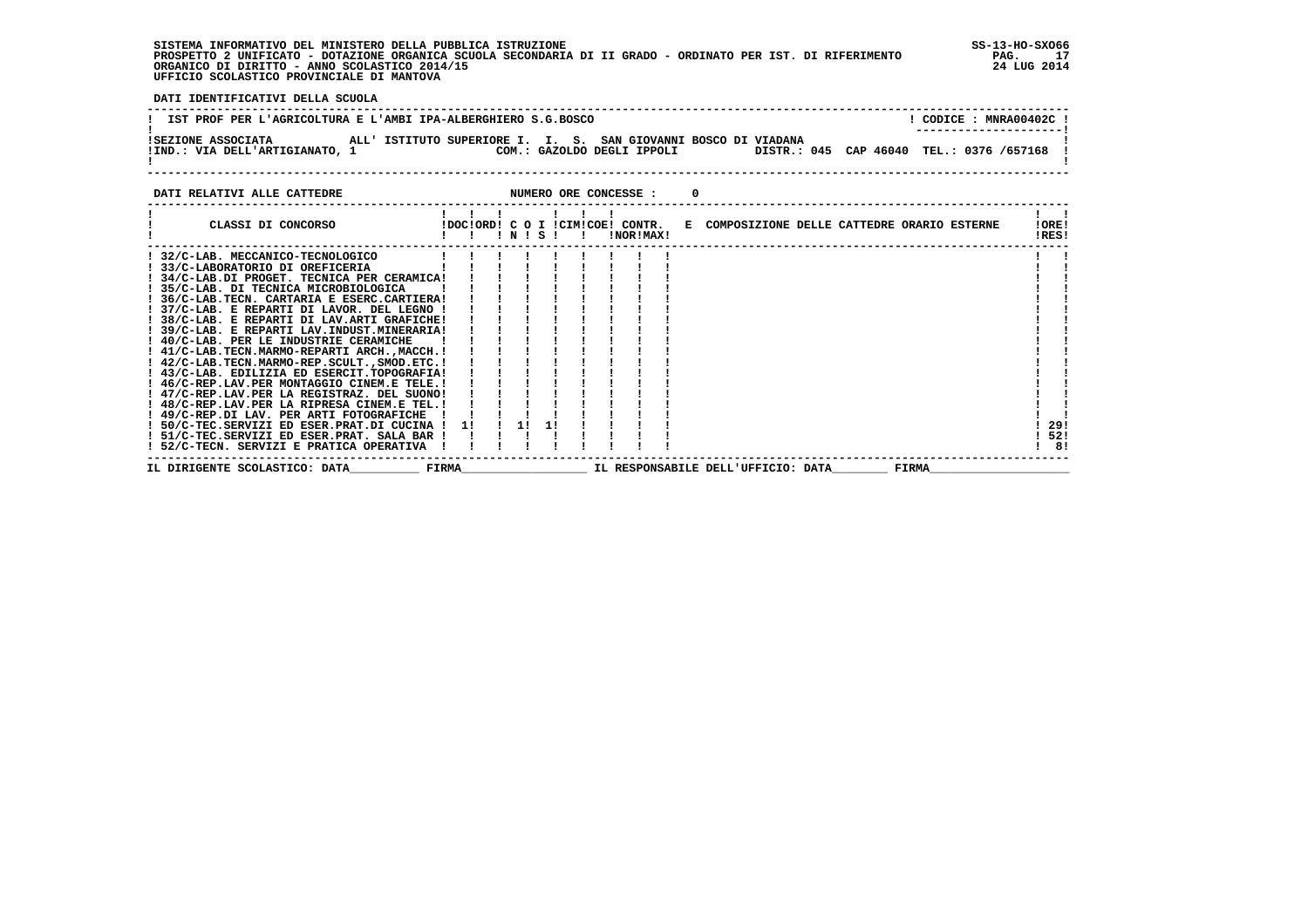| SISTEMA INFORMATIVO DEL MINISTERO DELLA PUBBLICA ISTRUZIONE                                                 | $SS-13-HO-SXO66$ |
|-------------------------------------------------------------------------------------------------------------|------------------|
| PROSPETTO 2 UNIFICATO - DOTAZIONE ORGANICA SCUOLA SECONDARIA DI II GRADO - ORDINATO PER IST. DI RIFERIMENTO | PAG.             |
| ORGANICO DI DIRITTO - ANNO SCOLASTICO 2014/15                                                               | 24 LUG 2014      |
| UFFICIO SCOLASTICO PROVINCIALE DI MANTOVA                                                                   |                  |

 **DATI IDENTIFICATIVI DELLA SCUOLA**

| IST PROF PER I SERVIZI SOCIALI                 | IPSS S.G. BOSCO                                                                 | CODICE: MNRF004014 !<br>--------------------- |
|------------------------------------------------|---------------------------------------------------------------------------------|-----------------------------------------------|
| ISEZIONE ASSOCIATA<br>!IND.: VIA ROMA S. N. C. | ALL' ISTITUTO SUPERIORE I. I. S. SAN GIOVANNI BOSCO DI VIADANA<br>COM.: VIADANA | DISTR.: 050 CAP 46019 TEL.: 0375 /781183      |

 **------------------------------------------------------------------------------------------------------------------------------------**

 **DATI RELATIVI ALLE CLASSI**

| CORSI<br>: - INDIRIZZI - SPECIALIZZAZIONI                      | ANNI DI CORSO | CORSI - INDIRIZZI - SPECIALIZZAZIONI |                           | ANNI DI CORSO |  |
|----------------------------------------------------------------|---------------|--------------------------------------|---------------------------|---------------|--|
|                                                                | 1 1 2 3 4 5 6 |                                      | 1 1 1 2 1 3 1 4 1 5 1 6 1 |               |  |
| !IP02 SERVIZI SOCIO-SANITARI BIENNIO-TRIENNIO ! 2! 2! 1! 2! 1! |               |                                      |                           |               |  |

 **------------------------------------------------------------------------------------------------------------------------------------**

#### **DATI RELATIVI ALLE CATTEDRE NUMERO ORE CONCESSE : 3 ------------------------------------------------------------------------------------------------------------------------------------** $\mathbf{I}$   $\mathbf{I}$  **! ! ! ! ! ! ! ! !IORE! ! CLASSI DI CONCORSO !DOC!ORD! C O I !CIM!COE! CONTR. E COMPOSIZIONE DELLE CATTEDRE ORARIO ESTERNE !ORE!**IRES!  **! ! ! ! N ! S ! ! !NOR!MAX! !RES! ------------------------------------------------------------------------------------------------------------------------------------** $\blacksquare$  **! 12/A-CHIMICA AGRARIA ! ! ! ! ! ! ! ! ! ! ! ! 13/A-CHIMICA E TECNOLOGIE CHIMICHE ! ! ! ! ! ! ! ! ! ! 4! ! 17/A-DISCIPLINE ECONOMICO-AZIENDALI ! ! ! ! ! ! ! ! ! ! 6!** $1 \quad 41$  $1 \quad 61$  $1 \quad 1$  **! 19/A-DISCIPLINE GIURIDICHE ED ECONOMIC. ! 1! ! 1! ! ! ! ! ! ! !** $\overline{\phantom{a}}$  **! 24/A-DISEGNO E STORIA DEL COSTUME ! ! ! ! ! ! ! ! ! ! ! ! 25/A-DISEGNO E STORIA DELL'ARTE ! ! ! ! ! ! ! ! ! ! 4! ! 31/A-ED.MUSICALE IST.ISTR.SEC.II GRADO ! ! ! ! ! ! ! ! ! ! 4! ! 36/A-FILOSOFIA,PSICOL. E SC.DELL'EDUCAZ.! 2! ! 2! ! ! ! ! ! ! ! ! 38/A-FISICA ! ! ! ! ! ! ! ! ! ! 4! ! 39/A-GEOGRAFIA ! ! ! ! ! ! ! ! ! ! !** $1 \quad 41$  $1 \quad 4!$  $\mathbf{I}$  $1 \quad 4!$  $\blacksquare$  $1.161$  **! 40/A-IGIENE,ANAT.,FIS.,PAT.GEN.E APP.MA.! ! ! ! ! ! ! ! ! ! 16! ! 46/A-LINGUA E CIV. STRANIERA (FRANCESE) ! ! ! ! ! ! ! ! ! ! 20! ! 46/A-LINGUA E CIV. STRANIERA (INGLESE) ! 1! ! 1! ! ! ! ! ! ! 6!** $1201$  $1 - 61$  $110!$  **! 47/A-MATEMATICA ! 1! ! 1! ! ! ! ! ! ! 10! ! 48/A-MATEMATICA APPLICATA ! ! ! ! ! ! ! ! ! ! ! ! 49/A-MATEMATICA E FISICA ! ! ! ! ! ! ! ! ! ! !** $1 \; 14!$  **! 50/A-LETTERE IST.ISTR.SECOND. DI II GR. ! 2! ! 2! ! ! ! ! ! ! 14!** $\frac{1}{1}$  8!  **! 60/A-SC.NA.,CH.,GEOG.,MIC. ! ! ! ! ! ! ! ! ! ! 8! ! \*\* TABELLA C \*\* ! ! ! ! ! ! ! ! ! ! !** $\mathbf{I}$  $1 \quad 11$  **! 45/C-METODOLOGIE OPERAT.NEI SERV.SOCIALI! 1! ! 1! ! ! ! ! ! ! 1! ------------------------------------------------------------------------------------------------------------------------------------**

 **IL DIRIGENTE SCOLASTICO: DATA\_\_\_\_\_\_\_\_\_\_ FIRMA\_\_\_\_\_\_\_\_\_\_\_\_\_\_\_\_\_\_ IL RESPONSABILE DELL'UFFICIO: DATA\_\_\_\_\_\_\_\_ FIRMA\_\_\_\_\_\_\_\_\_\_\_\_\_\_\_\_\_\_\_\_**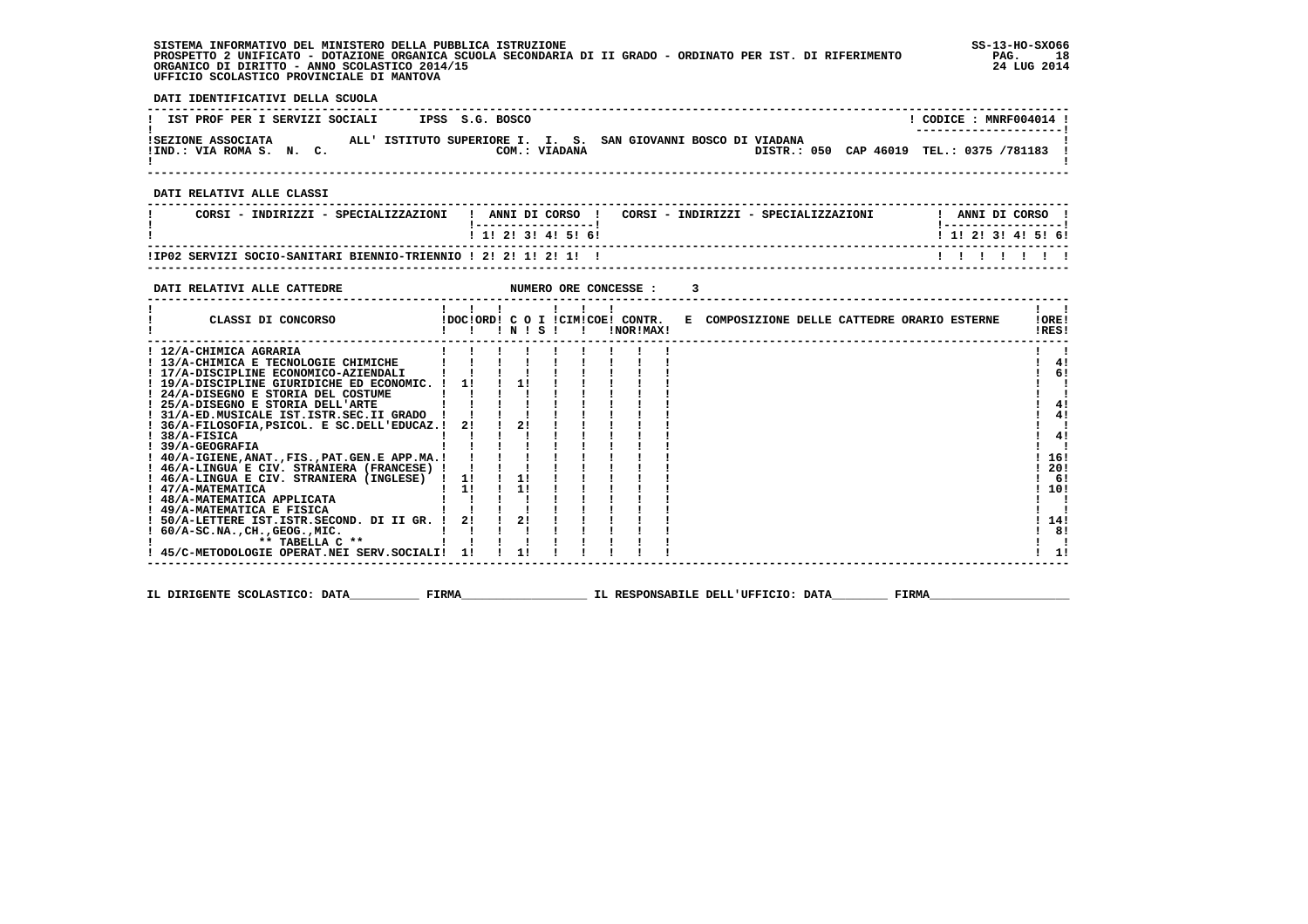## **SISTEMA INFORMATIVO DEL MINISTERO DELLA PUBBLICA ISTRUZIONE SS-13-HO-SXO66 PROSPETTO 2 UNIFICATO - DOTAZIONE ORGANICA SCUOLA SECONDARIA DI II GRADO - ORDINATO PER IST. DI RIFERIMENTO PAG. 19 ORGANICO DI DIRITTO - ANNO SCOLASTICO 2014/15 24 LUG 2014 UFFICIO SCOLASTICO PROVINCIALE DI MANTOVA**

 **DATI IDENTIFICATIVI DELLA SCUOLA**

| IST PROF PER I SERVIZI SOCIALI                   | IPSS SERALE S.G.BOSCO                                                     | CODICE: MNRF00450C!<br>---------------------- |
|--------------------------------------------------|---------------------------------------------------------------------------|-----------------------------------------------|
| <b>!CORSO SERALE</b><br>!IND.: VIA ROMA S. N. C. | DELL' IST PROF PER I SERVIZI SOCIALI IPSS S. G. BOSCO DI<br>COM.: VIADANA | DISTR.: 050 CAP 46019 TEL.: 0375 /781183      |

 **DATI RELATIVI ALLE CLASSI**

| CORSI - INDIRIZZI - SPECIALIZZAZIONI                  | CORSI - INDIRIZZI - SPECIALIZZAZIONI<br>ANNI DI CORSO | ANNI DI CORSO             |
|-------------------------------------------------------|-------------------------------------------------------|---------------------------|
|                                                       | 1 1 2 3 3 4 5 5 6                                     | 1 1 1 2 1 3 1 4 1 5 1 6 1 |
| !IP02 SERVIZI SOCIO-SANITARI BIENNIO-TRIENNIO !!!!!!! | IRRHR TECNICO SERVIZI SOCIALI-SERALE                  |                           |

 **------------------------------------------------------------------------------------------------------------------------------------**

| DATI RELATIVI ALLE CATTEDRE                      |  |                 |  | NUMERO ORE CONCESSE :                         |  |                                              |                |
|--------------------------------------------------|--|-----------------|--|-----------------------------------------------|--|----------------------------------------------|----------------|
| CLASSI DI CONCORSO                               |  | $'$ N $'$ S $'$ |  | IDOCIORD! C O I ICIMICOE! CONTR.<br>!NOR!MAX! |  | E COMPOSIZIONE DELLE CATTEDRE ORARIO ESTERNE | !ORE!<br>!RES! |
| ! 12/A-CHIMICA AGRARIA                           |  |                 |  |                                               |  |                                              |                |
| ! 13/A-CHIMICA E TECNOLOGIE CHIMICHE             |  |                 |  |                                               |  |                                              |                |
| ! 17/A-DISCIPLINE ECONOMICO-AZIENDALI            |  |                 |  |                                               |  |                                              |                |
| ! 19/A-DISCIPLINE GIURIDICHE ED ECONOMIC.        |  |                 |  |                                               |  |                                              |                |
| ! 24/A-DISEGNO E STORIA DEL COSTUME              |  |                 |  |                                               |  |                                              |                |
| ! 25/A-DISEGNO E STORIA DELL'ARTE                |  |                 |  |                                               |  |                                              |                |
| ! 31/A-ED.MUSICALE IST.ISTR.SEC.II GRADO         |  |                 |  |                                               |  |                                              |                |
| ! 36/A-FILOSOFIA, PSICOL. E SC.DELL'EDUCAZ.!     |  |                 |  |                                               |  |                                              |                |
| $1.38/A-FISICA$                                  |  |                 |  |                                               |  |                                              |                |
| $1.39/A-GEOGRAPHA$                               |  |                 |  |                                               |  |                                              |                |
| ! 40/A-IGIENE, ANAT., FIS., PAT. GEN. E APP.MA.! |  |                 |  |                                               |  |                                              |                |
| ! 47/A-MATEMATICA                                |  |                 |  |                                               |  |                                              |                |
| ! 48/A-MATEMATICA APPLICATA                      |  |                 |  |                                               |  |                                              |                |
| ! 49/A-MATEMATICA E FISICA                       |  |                 |  |                                               |  |                                              |                |
| 50/A-LETTERE IST.ISTR.SECOND. DI II GR.          |  |                 |  |                                               |  |                                              |                |
| $60/A-SC.NA.$ , $CH.$ , $GEOG.$ , $MIC.$         |  |                 |  |                                               |  |                                              |                |
| $**$ TABELLA $C**$                               |  |                 |  |                                               |  |                                              |                |
| ! 45/C-METODOLOGIE OPERAT.NEI SERV.SOCIALI!      |  |                 |  |                                               |  |                                              |                |

 **IL DIRIGENTE SCOLASTICO: DATA\_\_\_\_\_\_\_\_\_\_ FIRMA\_\_\_\_\_\_\_\_\_\_\_\_\_\_\_\_\_\_ IL RESPONSABILE DELL'UFFICIO: DATA\_\_\_\_\_\_\_\_ FIRMA\_\_\_\_\_\_\_\_\_\_\_\_\_\_\_\_\_\_\_\_**

j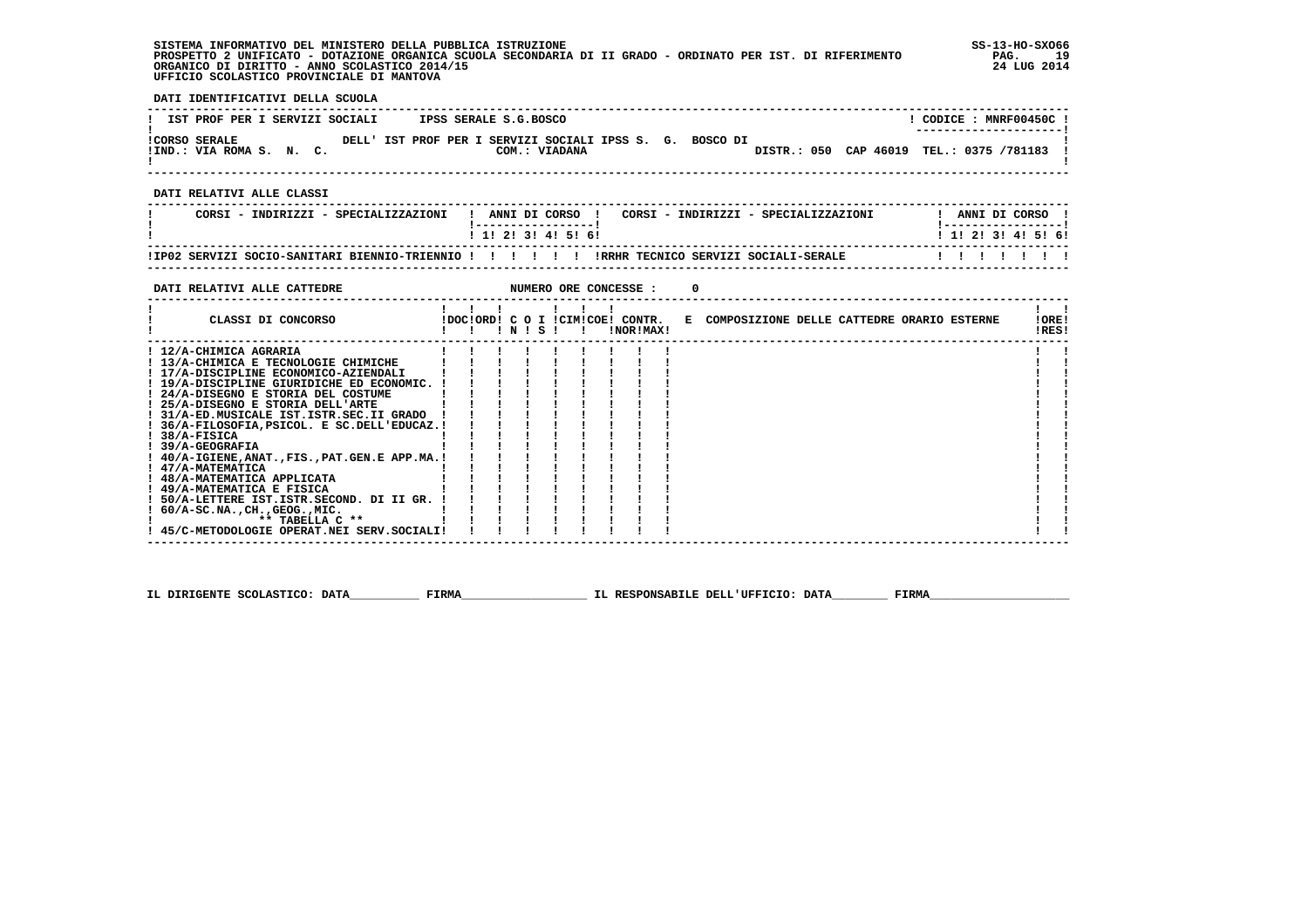**SISTEMA INFORMATIVO DEL MINISTERO DELLA PUBBLICA ISTRUZIONE SS-13-HO-SXO66 PROSPETTO 2 UNIFICATO - DOTAZIONE ORGANICA SCUOLA SECONDARIA DI II GRADO - ORDINATO PER IST. DI RIFERIMENTO PAG. 20 ORGANICO DI DIRITTO - ANNO SCOLASTICO 2014/15 24 LUG 2014 UFFICIO SCOLASTICO PROVINCIALE DI MANTOVA**

 **DATI IDENTIFICATIVI DELLA SCUOLA**

| IST PROF INDUSTRIA E ARTIGIANATO               | IPSIA S.G.BOSCO VIADANA                                                         | CODICE: MNRI004013 !<br>--------------------- |
|------------------------------------------------|---------------------------------------------------------------------------------|-----------------------------------------------|
| ISEZIONE ASSOCIATA<br>!IND.: VIA ROMA S. N. C. | ALL' ISTITUTO SUPERIORE I. I. S. SAN GIOVANNI BOSCO DI VIADANA<br>COM.: VIADANA | DISTR.: 050 CAP 46019 TEL.: 0375 /781144 !    |

 **------------------------------------------------------------------------------------------------------------------------------------**

 **DATI RELATIVI ALLE CLASSI**

| CORSI - INDIRIZZI - SPECIALIZZAZIONI                                                                                                                           | CORSI - INDIRIZZI - SPECIALIZZAZIONI<br>ANNI DI CORSO !                                                                                                                        | ANNI DI CORSO !<br>(------------------)     |
|----------------------------------------------------------------------------------------------------------------------------------------------------------------|--------------------------------------------------------------------------------------------------------------------------------------------------------------------------------|---------------------------------------------|
|                                                                                                                                                                | ! 1! 2! 3! 4! 5! 6!                                                                                                                                                            | $1 \; 1 \; 2 \; 3 \; 1 \; 4 \; 5 \; 6 \; 6$ |
| !IPC1 INDIRIZZO A ELABORAZIONE MANUALE<br>!IPOM OPERAT. ALLA RIPARAZ. VEICOLI A MOTORE ! 2! 2! 1! 1! !! !IPON OPERATORE ELETTRICO<br>IIPOP OPERATORE MECCANICO | IPO9 MAN.NE ASSIS.ZA TEC. BIENNIO - TRIENNIO ! 1! ! ! ! ! I! IIPAI APP. IMP. SER. TEC. IND. CIV. - OPZIONE<br>IIPMM MAN.NE DEI MEZZI DI TRASPORTO - OPZIONE<br>, , , , , , , , | 1111111<br>1111111<br>$1$ 1 2 1 1 1 1 1     |

**DATI RELATIVI ALLE CATTEDRE NUMERO ORE CONCESSE : 0** 

| CLASSI DI CONCORSO                          | !DOC!ORD! C O I !CIM!COE! CONTR. | $!$ N $!$ S $!$ |                |    | !NOR!MAX! |  | !ORE!<br>E COMPOSIZIONE DELLE CATTEDRE ORARIO ESTERNE<br>!RES! |     |
|---------------------------------------------|----------------------------------|-----------------|----------------|----|-----------|--|----------------------------------------------------------------|-----|
| 1/A-AEROTECNICA E COSTRUZ. AERONAUTICHE!    |                                  |                 |                |    |           |  |                                                                |     |
| ! 12/A-CHIMICA AGRARIA                      |                                  |                 |                |    |           |  |                                                                |     |
| ! 13/A-CHIMICA E TECNOLOGIE CHIMICHE        |                                  |                 |                |    |           |  |                                                                | 21  |
| ! 16/A-COSTRTECNOL.DELLE COST.E DIS.TEC.!   |                                  |                 |                |    |           |  |                                                                |     |
| ! 17/A-DISCIPLINE ECONOMICO-AZIENDALI       |                                  |                 |                |    |           |  |                                                                |     |
| ! 19/A-DISCIPLINE GIURIDICHE ED ECONOMIC.   | 1!                               |                 |                | 11 | 2!        |  | 6! COMPLETA CON VIADANA                                        |     |
|                                             |                                  |                 |                |    | 81        |  | <b>MNTF00401X!</b><br>I.T.I.<br>ITIS S.G.BOSCO                 |     |
| 20/A-DISCIPLINE MECCANICHE E TECNOLOGIA     | 2!                               |                 | 2!             |    |           |  |                                                                | 18! |
| 22/A-DISCIPLINE PLASTICHE                   |                                  |                 |                |    |           |  |                                                                |     |
| ! 24/A-DISEGNO E STORIA DEL COSTUME         |                                  |                 |                |    |           |  |                                                                |     |
| 25/A-DISEGNO E STORIA DELL'ARTE             |                                  |                 |                |    |           |  |                                                                |     |
| 27/A-DISEGNO TECNICO ED ARTISTICO           |                                  |                 |                |    |           |  |                                                                |     |
| ! 34/A-ELETTRONICA                          |                                  |                 |                |    |           |  |                                                                | 17! |
| 35/A-ELETTROTECNICA ED APPLICAZIONI         | 1!                               |                 | 11             |    |           |  |                                                                | 17! |
| 38/A-FISICA                                 | 11                               |                 | 11             |    |           |  |                                                                | 8!  |
| 39/A-GEOGRAFIA                              |                                  |                 |                |    |           |  |                                                                |     |
| 42/A-INFORMATICA                            |                                  |                 |                |    |           |  |                                                                |     |
| ! 44/A-LINGUAGGIO PER CINEMATOGR.E TELEV.   |                                  |                 |                |    |           |  |                                                                |     |
| ! 46/A-LINGUA E CIV. STRANIERA (INGLESE)    |                                  |                 | 1!             |    |           |  |                                                                | 18! |
| ! 46/A-LINGUA E CIV. STRANIERA (FRANCESE)   |                                  |                 |                |    |           |  |                                                                |     |
| ! 46/A-LINGUA E CIV. STRANIERA (SPAGNOLO) ! |                                  |                 |                |    |           |  |                                                                |     |
| 46/A-LINGUA E CIV. STRANIERA (TEDESCO)      |                                  |                 |                |    |           |  |                                                                |     |
| ! 47/A-MATEMATICA                           | 1!                               |                 | 11             |    |           |  |                                                                | 21! |
| ! 48/A-MATEMATICA APPLICATA                 |                                  |                 |                |    |           |  |                                                                |     |
| 49/A-MATEMATICA E FISICA                    |                                  |                 |                |    |           |  |                                                                |     |
| 50/A-LETTERE IST.ISTR.SECOND. DI II GR.     |                                  |                 | 2 <sub>1</sub> |    |           |  |                                                                | 25! |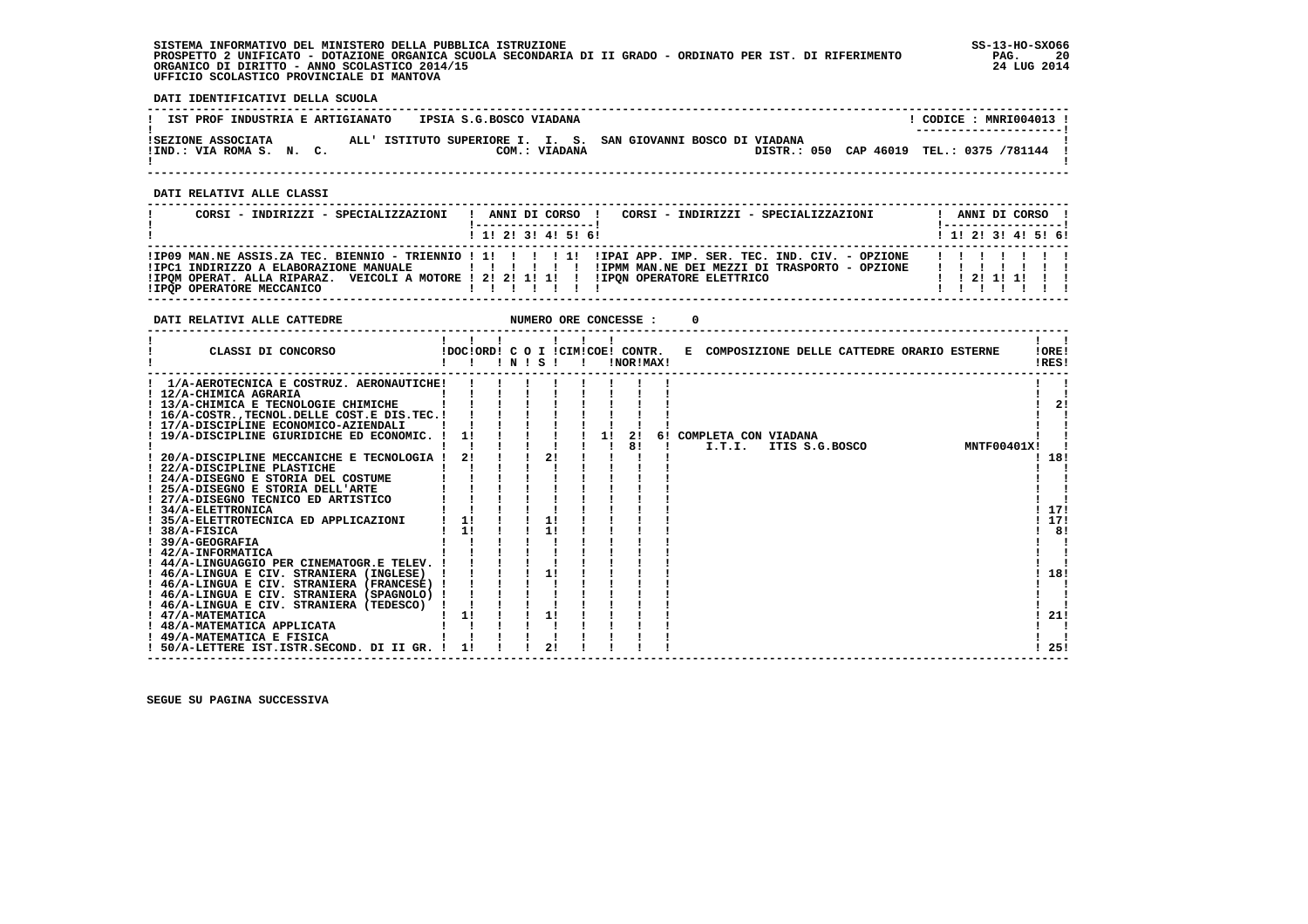**SISTEMA INFORMATIVO DEL MINISTERO DELLA PUBBLICA ISTRUZIONE SS-13-HO-SXO66 PROSPETTO 2 UNIFICATO - DOTAZIONE ORGANICA SCUOLA SECONDARIA DI II GRADO - ORDINATO PER IST. DI RIFERIMENTO PAG. 21 ORGANICO DI DIRITTO - ANNO SCOLASTICO 2014/15 24 LUG 2014 UFFICIO SCOLASTICO PROVINCIALE DI MANTOVA**

j

 **DATI IDENTIFICATIVI DELLA SCUOLA**

| IST PROF INDUSTRIA E ARTIGIANATO | IPSIA S.G.BOSCO VIADANA                                        | CODICE: MNRI004013 !                     |
|----------------------------------|----------------------------------------------------------------|------------------------------------------|
| ISEZIONE ASSOCIATA               | ALL' ISTITUTO SUPERIORE I. I. S. SAN GIOVANNI BOSCO DI VIADANA | ---------------------                    |
| !IND.: VIA ROMA S. N. C.         | COM.: VIADANA                                                  | DISTR.: 050 CAP 46019 TEL.: 0375 /781144 |

**DATI RELATIVI ALLE CATTEDRE CONCESSE : 0** 

|                                                | .            |  |    |    |                                  |                                              |       |
|------------------------------------------------|--------------|--|----|----|----------------------------------|----------------------------------------------|-------|
| CLASSI DI CONCORSO                             |              |  |    |    | !DOC!ORD! C O I !CIM!COE! CONTR. | E COMPOSIZIONE DELLE CATTEDRE ORARIO ESTERNE | !ORE! |
|                                                | !!!N!S!!     |  |    |    | !NOR!MAX!                        |                                              | !RES! |
|                                                |              |  |    |    |                                  |                                              |       |
| $60/A-SC.NA.$ , $CH.$ , $GEOG.$ , $MIC.$       |              |  |    |    |                                  |                                              | 81    |
| ! 65/A-TECNICA FOTOGRAFICA                     |              |  |    |    |                                  |                                              |       |
| ! 66/A-TECNOLOGIA CERAMICA                     |              |  |    |    |                                  |                                              |       |
| ! 71/A-TECNOLOGIE E DISEGNO TECNICO            |              |  |    |    |                                  |                                              |       |
| ! 75/A-DATTILOGRAFIA E STENOGRAFIA             |              |  |    |    |                                  |                                              |       |
| 76/A-TRAT.TESTI, CAL., CONT. ELET. E AP. GES.! |              |  |    |    |                                  |                                              |       |
| ** TABELLA C **                                |              |  |    |    |                                  |                                              |       |
| 6/C-ESERCITAZ. CERAMICHE DI DECORAZIONE!       |              |  |    |    |                                  |                                              |       |
| 7/C-ESERCITAZ.DI ABBIGLIAMENTO E MODA          |              |  |    |    |                                  |                                              |       |
| 9/C-ESERCITAZIONI DI COMUNICAZIONI             |              |  |    |    |                                  |                                              |       |
| ! 10/C-ESER. DISEGNO ARTIST.E DEI TESSUTI !    |              |  |    |    |                                  |                                              |       |
| ! 12/C-ESER. MODEL., FORM.E PL., FOG.E RIF. !  |              |  |    |    |                                  |                                              |       |
| ! 14/C-ESERC.OFF.MECC.AGRIC.E DI MAC.AGRI.!    |              |  |    |    |                                  |                                              |       |
| ! 16/C-ESERCITAZ. DI TECNOLOGIA CERAMICA       |              |  |    |    |                                  |                                              |       |
| ! 17/C-ESERC.TEOR.DELLA NAVE E DI COS.NAV.!    |              |  |    |    |                                  |                                              |       |
| ! 18/C-ESERCITAZIONI NAUTICHE                  |              |  |    |    |                                  |                                              |       |
| ! 20/C-ESERCITAZIONI PRATICHE DI OTTICA        |              |  |    |    |                                  |                                              |       |
| ! 22/C-LAB.TEC.TESS.E ABB. E LAV.TES.E AB. !   |              |  |    |    |                                  |                                              |       |
| ! 23/C-LAB.DI AEROTECN., COSTR.E TEC.AERON. !  |              |  |    |    |                                  |                                              |       |
| ! 24/C-LAB. CHIMICA E CHIMICA INDUSTRIALE !    |              |  |    |    |                                  |                                              | 11    |
| ! 25/C-LAB.COSTR.VERNIC.E REST.STRUM.ARCO !    |              |  |    |    |                                  |                                              |       |
| ! 26/C-LABORATORIO DI ELETTRONICA              |              |  |    |    |                                  |                                              |       |
| ! 27/C-LABORATORIO DI ELETTROTECNICA           | $1 \quad 21$ |  | 11 | 11 |                                  |                                              |       |
| ! 28/C-LAB.DI FIS.ATOMICA E NUCL. E STRUM.!    |              |  |    |    |                                  |                                              |       |
| ! 29/C-LAB. DI FISICA E FISICA APPLICATA !     |              |  |    |    |                                  |                                              |       |
| ! 30/C-LAB. DI INFORMATICA GESTIONALE          |              |  |    |    |                                  |                                              |       |
| ! 31/C-LAB. DI INFORMATICA INDUSTRIALE         |              |  |    |    |                                  |                                              |       |
| 32/C-LAB. MECCANICO-TECNOLOGICO                | 21           |  | 2! |    |                                  |                                              | 41    |
| 33/C-LABORATORIO DI OREFICERIA                 |              |  |    |    |                                  |                                              |       |
| 34/C-LAB.DI PROGET. TECNICA PER CERAMICA!      |              |  |    |    |                                  |                                              |       |
| 35/C-LAB. DI TECNICA MICROBIOLOGICA            |              |  |    |    |                                  |                                              |       |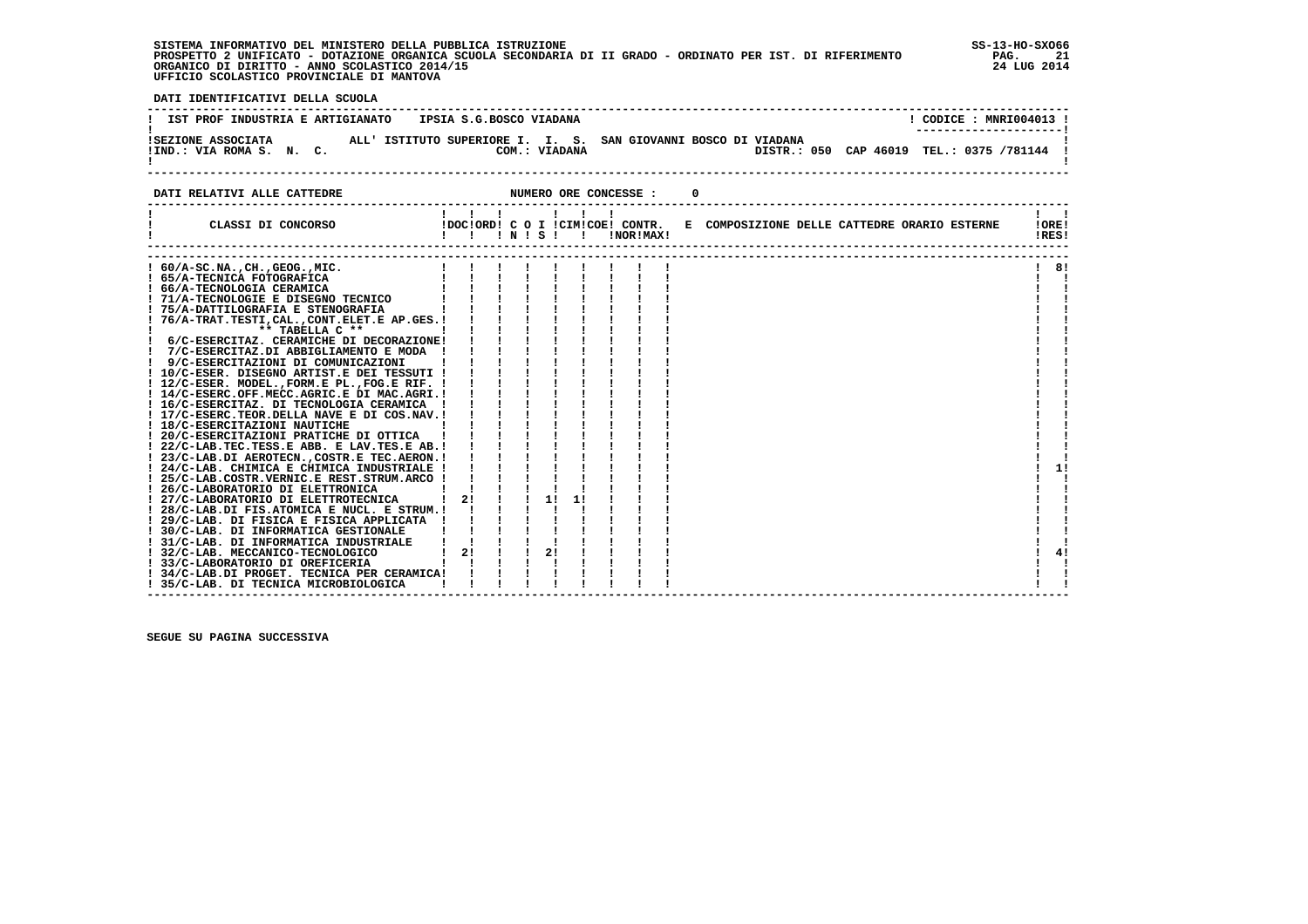**SISTEMA INFORMATIVO DEL MINISTERO DELLA PUBBLICA ISTRUZIONE SS-13-HO-SXO66 PROSPETTO 2 UNIFICATO - DOTAZIONE ORGANICA SCUOLA SECONDARIA DI II GRADO - ORDINATO PER IST. DI RIFERIMENTO PAG. 22 ORGANICO DI DIRITTO - ANNO SCOLASTICO 2014/15 24 LUG 2014 UFFICIO SCOLASTICO PROVINCIALE DI MANTOVA**

j

 **DATI IDENTIFICATIVI DELLA SCUOLA**

| IST PROF INDUSTRIA E ARTIGIANATO               | IPSIA S.G.BOSCO VIADANA                                                         | CODICE: MNRI004013 !<br>--------------------- |
|------------------------------------------------|---------------------------------------------------------------------------------|-----------------------------------------------|
| ISEZIONE ASSOCIATA<br>!IND.: VIA ROMA S. N. C. | ALL' ISTITUTO SUPERIORE I. I. S. SAN GIOVANNI BOSCO DI VIADANA<br>COM.: VIADANA | DISTR.: 050 CAP 46019 TEL.: 0375 /781144      |

### **DATI RELATIVI ALLE CATTEDRE NUMERO ORE CONCESSE : 0**

 **------------------------------------------------------------------------------------------------------------------------------------**

| CLASSI DI CONCORSO                          |  | $'$ N $'$ S $'$ |  |  | IDOCIORD! C O I ICIMICOE! CONTR.<br>INORIMAXI |  | E COMPOSIZIONE DELLE CATTEDRE ORARIO ESTERNE | !ORE!<br>!RES! |  |
|---------------------------------------------|--|-----------------|--|--|-----------------------------------------------|--|----------------------------------------------|----------------|--|
| 36/C-LAB.TECN. CARTARIA E ESERC.CARTIERA!   |  |                 |  |  |                                               |  |                                              |                |  |
| 37/C-LAB. E REPARTI DI LAVOR. DEL LEGNO !   |  |                 |  |  |                                               |  |                                              |                |  |
| ! 38/C-LAB. E REPARTI DI LAV.ARTI GRAFICHE! |  |                 |  |  |                                               |  |                                              |                |  |
| ! 39/C-LAB. E REPARTI LAV.INDUST.MINERARIA! |  |                 |  |  |                                               |  |                                              |                |  |
| ! 40/C-LAB. PER LE INDUSTRIE CERAMICHE      |  |                 |  |  |                                               |  |                                              |                |  |
| ! 41/C-LAB.TECN.MARMO-REPARTI ARCH.,MACCH.! |  |                 |  |  |                                               |  |                                              |                |  |
| ! 42/C-LAB.TECN.MARMO-REP.SCULTSMOD.ETC.!   |  |                 |  |  |                                               |  |                                              |                |  |
| ! 43/C-LAB. EDILIZIA ED ESERCIT.TOPOGRAFIA! |  |                 |  |  |                                               |  |                                              |                |  |
| ! 46/C-REP.LAV.PER MONTAGGIO CINEM.E TELE.! |  |                 |  |  |                                               |  |                                              |                |  |
| ! 47/C-REP.LAV.PER LA REGISTRAZ. DEL SUONO! |  |                 |  |  |                                               |  |                                              |                |  |
| ! 48/C-REP.LAV.PER LA RIPRESA CINEM.E TEL.! |  |                 |  |  |                                               |  |                                              |                |  |
| ! 49/C-REP.DI LAV. PER ARTI FOTOGRAFICHE    |  |                 |  |  |                                               |  |                                              |                |  |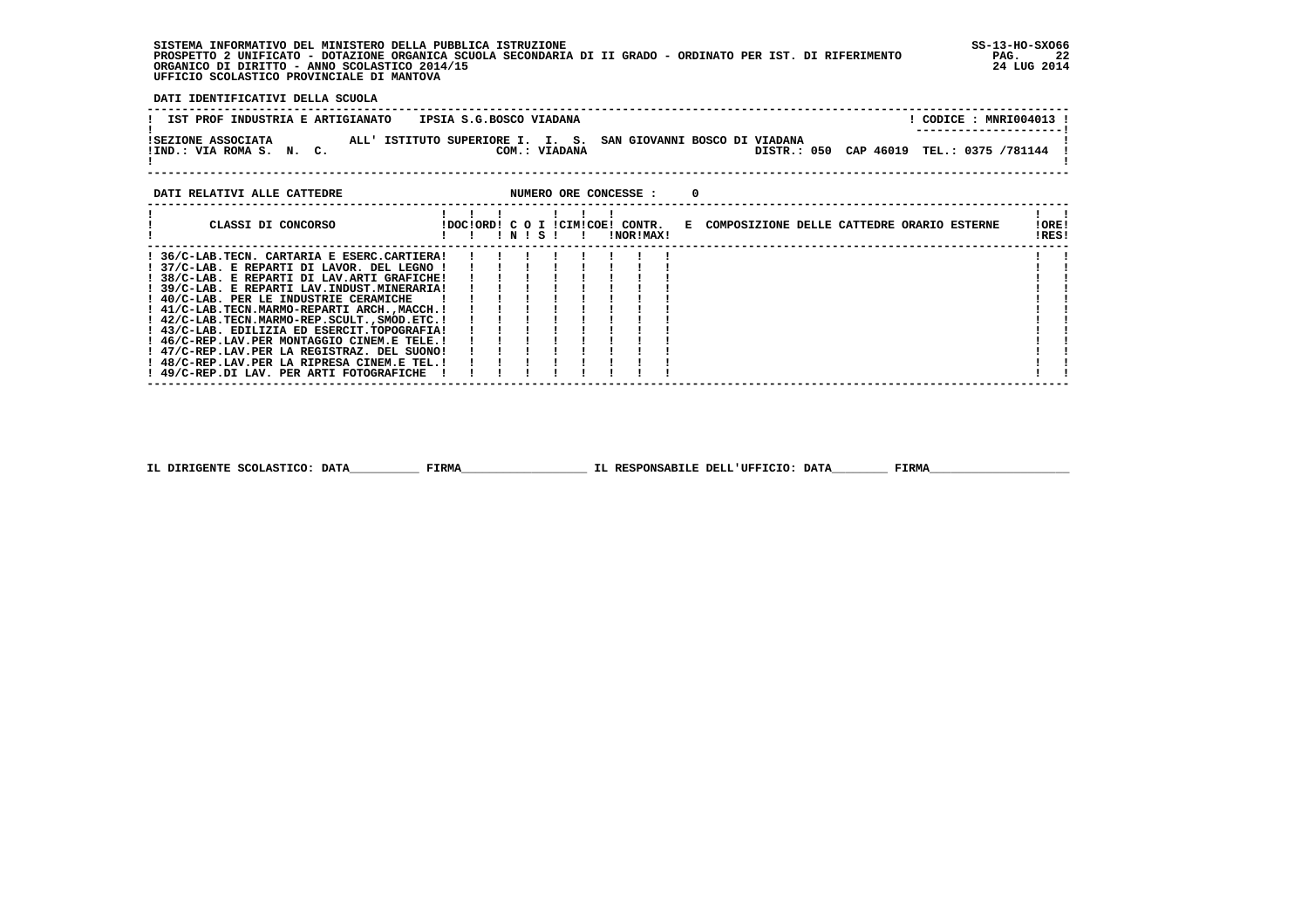**SISTEMA INFORMATIVO DEL MINISTERO DELLA PUBBLICA ISTRUZIONE SS-13-HO-SXO66 PROSPETTO 2 UNIFICATO - DOTAZIONE ORGANICA SCUOLA SECONDARIA DI II GRADO - ORDINATO PER IST. DI RIFERIMENTO PAG. 23 ORGANICO DI DIRITTO - ANNO SCOLASTICO 2014/15 24 LUG 2014 UFFICIO SCOLASTICO PROVINCIALE DI MANTOVA**

**DATI RELATIVI ALLE CATTEDRE NUMERO ORE CONCESSE : 1** 

j

 **DATI IDENTIFICATIVI DELLA SCUOLA**

| IST PROF INDUSTRIA E ARTIGIANATO                   | IPSIA S.G.BOSCO MANTOVA                                                         | CODICE: MNRI004024 !<br>---------------------- |
|----------------------------------------------------|---------------------------------------------------------------------------------|------------------------------------------------|
| ISEZIONE ASSOCIATA<br>!IND.: STRADA SPOLVERINA, 11 | ALL' ISTITUTO SUPERIORE I. I. S. SAN GIOVANNI BOSCO DI VIADANA<br>COM.: MANTOVA | DISTR.: 047 CAP 46100 TEL.: 0376 / 262014 !    |

 **------------------------------------------------------------------------------------------------------------------------------------**

 **DATI RELATIVI ALLE CLASSI**

| CORSI - INDIRIZZI - SPECIALIZZAZIONI                                       | CORSI - INDIRIZZI - SPECIALIZZAZIONI<br>ANNI DI CORSO !<br>-----------------<br>$1$ , 1, 2, 3, 4, 5, 6,                                                                                                                                                                                       | ANNI DI CORSO !<br>! ------------------<br>$1$ , 1! 2! 3! 4! 5! 6! |
|----------------------------------------------------------------------------|-----------------------------------------------------------------------------------------------------------------------------------------------------------------------------------------------------------------------------------------------------------------------------------------------|--------------------------------------------------------------------|
| !IPC1 INDIRIZZO A ELABORAZIONE MANUALE<br><b>!IPON OPERATORE ELETTRICO</b> | IIP09 MAN.NE ASSIS.ZA TEC. BIENNIO - TRIENNIO ! 3! 4! ! 2! 3! IIP10 PROD. INDUSTR. ARTIG. - BIENNIO COMUNE<br>IPAI APP. IMP. SER. TEC. IND. CIV. - OPZIONE ! ! ! !! ! !! IIPAV PRODUZIONI AUDIOVISIVE - OPZIONE<br>!IPMM MAN.NE DEI MEZZI DI TRASPORTO - OPZIONE<br>IIPOP OPERATORE MECCANICO | 1111111<br>$1$ 1! 2! 1! 1! !!                                      |

| CLASSI DI CONCORSO                          |    |    | $'$ N $'$ S $'$ |    |    | !DOC!ORD! C O I !CIM!COE! CONTR.<br>!NOR!MAX! |  | E COMPOSIZIONE DELLE CATTEDRE ORARIO ESTERNE |  |  | !ORE!<br>!RES! |    |
|---------------------------------------------|----|----|-----------------|----|----|-----------------------------------------------|--|----------------------------------------------|--|--|----------------|----|
| 1/A-AEROTECNICA E COSTRUZ. AERONAUTICHE!    |    |    |                 |    |    |                                               |  |                                              |  |  |                |    |
| 3/A-ARTE DEL DISEGNO ANIMATO                |    |    |                 |    |    |                                               |  |                                              |  |  |                |    |
| 12/A-CHIMICA AGRARIA                        |    |    |                 |    |    |                                               |  |                                              |  |  |                |    |
| ! 13/A-CHIMICA E TECNOLOGIE CHIMICHE        |    |    |                 |    |    |                                               |  |                                              |  |  | 14!            |    |
| ! 16/A-COSTRTECNOL.DELLE COST.E DIS.TEC.!   |    |    |                 |    |    |                                               |  |                                              |  |  |                |    |
| ! 17/A-DISCIPLINE ECONOMICO-AZIENDALI       |    |    |                 |    |    |                                               |  |                                              |  |  |                |    |
| ! 19/A-DISCIPLINE GIURIDICHE ED ECONOMIC. ! | 11 |    |                 |    |    |                                               |  |                                              |  |  |                |    |
| ! 20/A-DISCIPLINE MECCANICHE E TECNOLOGIA ! | 3! | 11 |                 | 21 |    |                                               |  |                                              |  |  | 38!            |    |
| ! 22/A-DISCIPLINE PLASTICHE                 |    |    |                 |    |    |                                               |  |                                              |  |  |                |    |
| ! 24/A-DISEGNO E STORIA DEL COSTUME         |    |    |                 |    |    |                                               |  |                                              |  |  |                |    |
| ! 25/A-DISEGNO E STORIA DELL'ARTE           |    |    |                 |    |    |                                               |  |                                              |  |  |                |    |
| ! 27/A-DISEGNO TECNICO ED ARTISTICO         |    |    |                 |    |    |                                               |  |                                              |  |  |                |    |
| ! 34/A-ELETTRONICA                          | 2! | 2! |                 |    |    |                                               |  |                                              |  |  |                |    |
| ! 35/A-ELETTROTECNICA ED APPLICAZIONI       | 2! |    |                 | 11 | 1! |                                               |  |                                              |  |  |                |    |
| $!$ 38/A-FISICA                             | 1! |    |                 |    | 1! |                                               |  |                                              |  |  | 8!             |    |
| ! 39/A-GEOGRAFIA                            |    |    |                 |    |    |                                               |  |                                              |  |  |                | 3! |
| ! 42/A-INFORMATICA                          |    |    |                 |    |    |                                               |  |                                              |  |  |                |    |
| ! 44/A-LINGUAGGIO PER CINEMATOGR.E TELEV. ! |    |    |                 |    |    |                                               |  |                                              |  |  |                |    |
| ! 46/A-LINGUA E CIV. STRANIERA (INGLESE)    | 3! |    |                 |    |    |                                               |  |                                              |  |  |                |    |
| ! 46/A-LINGUA E CIV. STRANIERA (FRANCESE)   |    |    |                 |    |    |                                               |  |                                              |  |  |                |    |
| ! 46/A-LINGUA E CIV. STRANIERA (SPAGNOLO) ! |    |    |                 |    |    |                                               |  |                                              |  |  |                |    |
| ! 46/A-LINGUA E CIV. STRANIERA (TEDESCO)    |    |    |                 |    |    |                                               |  |                                              |  |  |                |    |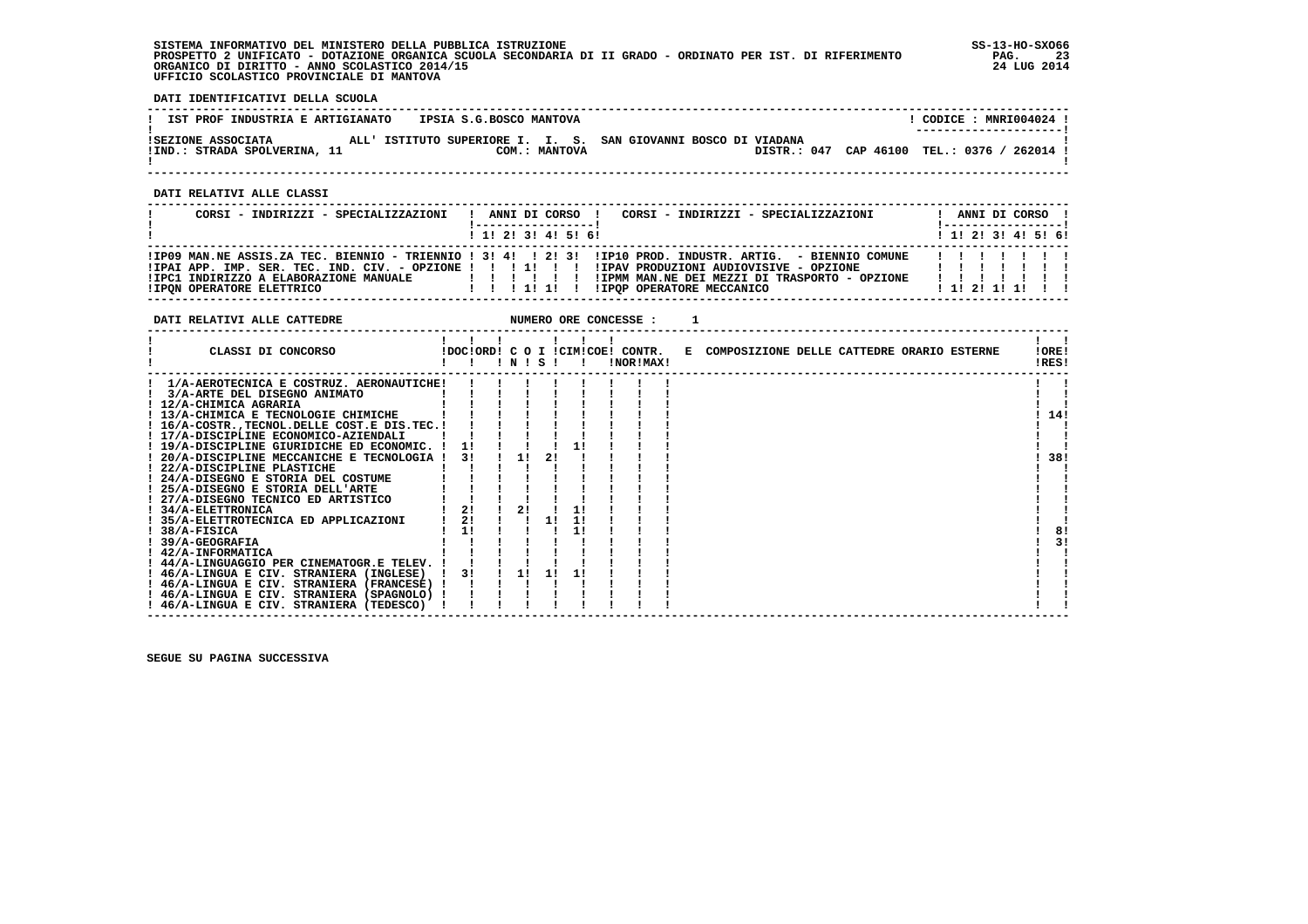**SISTEMA INFORMATIVO DEL MINISTERO DELLA PUBBLICA ISTRUZIONE SS-13-HO-SXO66 PROSPETTO 2 UNIFICATO - DOTAZIONE ORGANICA SCUOLA SECONDARIA DI II GRADO - ORDINATO PER IST. DI RIFERIMENTO PAG. 24 ORGANICO DI DIRITTO - ANNO SCOLASTICO 2014/15 24 LUG 2014 UFFICIO SCOLASTICO PROVINCIALE DI MANTOVA**

:

 **DATI IDENTIFICATIVI DELLA SCUOLA**

| IST PROF INDUSTRIA E ARTIGIANATO                   | IPSIA S.G.BOSCO MANTOVA                                                         | CODICE : MNRI004024 !<br>--------------------- |
|----------------------------------------------------|---------------------------------------------------------------------------------|------------------------------------------------|
| ISEZIONE ASSOCIATA<br>!IND.: STRADA SPOLVERINA, 11 | ALL' ISTITUTO SUPERIORE I. I. S. SAN GIOVANNI BOSCO DI VIADANA<br>COM.: MANTOVA | DISTR.: 047 CAP 46100 TEL.: 0376 / 262014 !    |

**DATI RELATIVI ALLE CATTEDRE NUMERO ORE CONCESSE : 1** 

 **------------------------------------------------------------------------------------------------------------------------------------**

| CLASSI DI CONCORSO<br>!DOC!ORD! C O I !CIM!COE! CONTR. E COMPOSIZIONE DELLE CATTEDRE ORARIO ESTERNE<br>10RE!<br>!NOR!MAX!<br>IRES!<br>INISI<br>$\mathbf{I}$<br>! 47/A-MATEMATICA<br>$\frac{1}{3}$<br>1! 10!<br>! COMPLETA CON VIADANA<br>21<br>11<br>ITIS S.G.BOSCO<br>MNTF00401X!<br>$\frac{1}{1}$ 8!<br>I.T.I.<br>! 48/A-MATEMATICA APPLICATA<br>! 49/A-MATEMATICA E FISICA<br>$\frac{1}{4}$<br>61<br>-11<br>! 50/A-LETTERE IST.ISTR.SECOND. DI II GR. !<br>11<br>11<br>$1.60/A-SC.NA.$ , $CH.$ , $GEOG.$ , $MIC.$<br>! 61/A-STORIA DELL'ARTE<br>! 62/A-TECNICA DELLA REGISTRAZ. DEL SUONO !<br>! 63/A-TEC. RIPRESA CINEMATOGR. TELEVISIVA !<br>! 64/A-TECNICA E ORGAN.PROD.CINEMAT. E TV !<br>! 65/A-TECNICA FOTOGRAFICA<br>! 66/A-TECNOLOGIA CERAMICA<br>! 67/A-TEC.FOTOGRAFICA, CINEMATOGR.E TELEV. !<br>! 69/A-TECNOL.GRAFICHE ED IMPIANTI GRAFICI!<br>! 71/A-TECNOLOGIE E DISEGNO TECNICO<br>! 75/A-DATTILOGRAFIA E STENOGRAFIA<br>76/A-TRAT.TESTI, CAL., CONT.ELET.E AP.GES.!<br>** TABELLA C **<br>! 6/C-ESERCITAZ. CERAMICHE DI DECORAZIONE!<br>7/C-ESERCITAZ.DI ABBIGLIAMENTO E MODA !<br>9/C-ESERCITAZIONI DI COMUNICAZIONI<br>! 10/C-ESER. DISEGNO ARTIST.E DEI TESSUTI !<br>! 12/C-ESER. MODEL., FORM.E PL., FOG.E RIF. !<br>! 14/C-ESERC.OFF.MECC.AGRIC.E DI MAC.AGRI.!<br>! 16/C-ESERCITAZ. DI TECNOLOGIA CERAMICA<br>! 17/C-ESERC.TEOR.DELLA NAVE E DI COS.NAV.!<br>! 18/C-ESERCITAZIONI NAUTICHE<br>! 20/C-ESERCITAZIONI PRATICHE DI OTTICA<br>! 22/C-LAB.TEC.TESS.E ABB. E LAV.TES.E AB. !<br>! 23/C-LAB.DI AEROTECN., COSTR.E TEC.AERON. !<br>71<br>! 24/C-LAB. CHIMICA E CHIMICA INDUSTRIALE !<br>25/C-LAB.COSTR.VERNIC.E REST.STRUM.ARCO ! | DAII REUAIIVI AUUE CAIIEDRE |  |  | NUMERO ORE CONCESSE . |  |  |  |
|------------------------------------------------------------------------------------------------------------------------------------------------------------------------------------------------------------------------------------------------------------------------------------------------------------------------------------------------------------------------------------------------------------------------------------------------------------------------------------------------------------------------------------------------------------------------------------------------------------------------------------------------------------------------------------------------------------------------------------------------------------------------------------------------------------------------------------------------------------------------------------------------------------------------------------------------------------------------------------------------------------------------------------------------------------------------------------------------------------------------------------------------------------------------------------------------------------------------------------------------------------------------------------------------------------------------------------------------------------------------------------------------------------------------------------------------------------------------------------------------------------------------------------------------------------------------------------------------------------------------------------------------------------------|-----------------------------|--|--|-----------------------|--|--|--|
|                                                                                                                                                                                                                                                                                                                                                                                                                                                                                                                                                                                                                                                                                                                                                                                                                                                                                                                                                                                                                                                                                                                                                                                                                                                                                                                                                                                                                                                                                                                                                                                                                                                                  |                             |  |  |                       |  |  |  |
|                                                                                                                                                                                                                                                                                                                                                                                                                                                                                                                                                                                                                                                                                                                                                                                                                                                                                                                                                                                                                                                                                                                                                                                                                                                                                                                                                                                                                                                                                                                                                                                                                                                                  |                             |  |  |                       |  |  |  |
|                                                                                                                                                                                                                                                                                                                                                                                                                                                                                                                                                                                                                                                                                                                                                                                                                                                                                                                                                                                                                                                                                                                                                                                                                                                                                                                                                                                                                                                                                                                                                                                                                                                                  |                             |  |  |                       |  |  |  |
|                                                                                                                                                                                                                                                                                                                                                                                                                                                                                                                                                                                                                                                                                                                                                                                                                                                                                                                                                                                                                                                                                                                                                                                                                                                                                                                                                                                                                                                                                                                                                                                                                                                                  |                             |  |  |                       |  |  |  |
|                                                                                                                                                                                                                                                                                                                                                                                                                                                                                                                                                                                                                                                                                                                                                                                                                                                                                                                                                                                                                                                                                                                                                                                                                                                                                                                                                                                                                                                                                                                                                                                                                                                                  |                             |  |  |                       |  |  |  |
|                                                                                                                                                                                                                                                                                                                                                                                                                                                                                                                                                                                                                                                                                                                                                                                                                                                                                                                                                                                                                                                                                                                                                                                                                                                                                                                                                                                                                                                                                                                                                                                                                                                                  |                             |  |  |                       |  |  |  |
|                                                                                                                                                                                                                                                                                                                                                                                                                                                                                                                                                                                                                                                                                                                                                                                                                                                                                                                                                                                                                                                                                                                                                                                                                                                                                                                                                                                                                                                                                                                                                                                                                                                                  |                             |  |  |                       |  |  |  |
|                                                                                                                                                                                                                                                                                                                                                                                                                                                                                                                                                                                                                                                                                                                                                                                                                                                                                                                                                                                                                                                                                                                                                                                                                                                                                                                                                                                                                                                                                                                                                                                                                                                                  |                             |  |  |                       |  |  |  |
|                                                                                                                                                                                                                                                                                                                                                                                                                                                                                                                                                                                                                                                                                                                                                                                                                                                                                                                                                                                                                                                                                                                                                                                                                                                                                                                                                                                                                                                                                                                                                                                                                                                                  |                             |  |  |                       |  |  |  |
|                                                                                                                                                                                                                                                                                                                                                                                                                                                                                                                                                                                                                                                                                                                                                                                                                                                                                                                                                                                                                                                                                                                                                                                                                                                                                                                                                                                                                                                                                                                                                                                                                                                                  |                             |  |  |                       |  |  |  |
|                                                                                                                                                                                                                                                                                                                                                                                                                                                                                                                                                                                                                                                                                                                                                                                                                                                                                                                                                                                                                                                                                                                                                                                                                                                                                                                                                                                                                                                                                                                                                                                                                                                                  |                             |  |  |                       |  |  |  |
|                                                                                                                                                                                                                                                                                                                                                                                                                                                                                                                                                                                                                                                                                                                                                                                                                                                                                                                                                                                                                                                                                                                                                                                                                                                                                                                                                                                                                                                                                                                                                                                                                                                                  |                             |  |  |                       |  |  |  |
|                                                                                                                                                                                                                                                                                                                                                                                                                                                                                                                                                                                                                                                                                                                                                                                                                                                                                                                                                                                                                                                                                                                                                                                                                                                                                                                                                                                                                                                                                                                                                                                                                                                                  |                             |  |  |                       |  |  |  |
|                                                                                                                                                                                                                                                                                                                                                                                                                                                                                                                                                                                                                                                                                                                                                                                                                                                                                                                                                                                                                                                                                                                                                                                                                                                                                                                                                                                                                                                                                                                                                                                                                                                                  |                             |  |  |                       |  |  |  |
|                                                                                                                                                                                                                                                                                                                                                                                                                                                                                                                                                                                                                                                                                                                                                                                                                                                                                                                                                                                                                                                                                                                                                                                                                                                                                                                                                                                                                                                                                                                                                                                                                                                                  |                             |  |  |                       |  |  |  |
|                                                                                                                                                                                                                                                                                                                                                                                                                                                                                                                                                                                                                                                                                                                                                                                                                                                                                                                                                                                                                                                                                                                                                                                                                                                                                                                                                                                                                                                                                                                                                                                                                                                                  |                             |  |  |                       |  |  |  |
|                                                                                                                                                                                                                                                                                                                                                                                                                                                                                                                                                                                                                                                                                                                                                                                                                                                                                                                                                                                                                                                                                                                                                                                                                                                                                                                                                                                                                                                                                                                                                                                                                                                                  |                             |  |  |                       |  |  |  |
|                                                                                                                                                                                                                                                                                                                                                                                                                                                                                                                                                                                                                                                                                                                                                                                                                                                                                                                                                                                                                                                                                                                                                                                                                                                                                                                                                                                                                                                                                                                                                                                                                                                                  |                             |  |  |                       |  |  |  |
|                                                                                                                                                                                                                                                                                                                                                                                                                                                                                                                                                                                                                                                                                                                                                                                                                                                                                                                                                                                                                                                                                                                                                                                                                                                                                                                                                                                                                                                                                                                                                                                                                                                                  |                             |  |  |                       |  |  |  |
|                                                                                                                                                                                                                                                                                                                                                                                                                                                                                                                                                                                                                                                                                                                                                                                                                                                                                                                                                                                                                                                                                                                                                                                                                                                                                                                                                                                                                                                                                                                                                                                                                                                                  |                             |  |  |                       |  |  |  |
|                                                                                                                                                                                                                                                                                                                                                                                                                                                                                                                                                                                                                                                                                                                                                                                                                                                                                                                                                                                                                                                                                                                                                                                                                                                                                                                                                                                                                                                                                                                                                                                                                                                                  |                             |  |  |                       |  |  |  |
|                                                                                                                                                                                                                                                                                                                                                                                                                                                                                                                                                                                                                                                                                                                                                                                                                                                                                                                                                                                                                                                                                                                                                                                                                                                                                                                                                                                                                                                                                                                                                                                                                                                                  |                             |  |  |                       |  |  |  |
|                                                                                                                                                                                                                                                                                                                                                                                                                                                                                                                                                                                                                                                                                                                                                                                                                                                                                                                                                                                                                                                                                                                                                                                                                                                                                                                                                                                                                                                                                                                                                                                                                                                                  |                             |  |  |                       |  |  |  |
|                                                                                                                                                                                                                                                                                                                                                                                                                                                                                                                                                                                                                                                                                                                                                                                                                                                                                                                                                                                                                                                                                                                                                                                                                                                                                                                                                                                                                                                                                                                                                                                                                                                                  |                             |  |  |                       |  |  |  |
|                                                                                                                                                                                                                                                                                                                                                                                                                                                                                                                                                                                                                                                                                                                                                                                                                                                                                                                                                                                                                                                                                                                                                                                                                                                                                                                                                                                                                                                                                                                                                                                                                                                                  |                             |  |  |                       |  |  |  |
|                                                                                                                                                                                                                                                                                                                                                                                                                                                                                                                                                                                                                                                                                                                                                                                                                                                                                                                                                                                                                                                                                                                                                                                                                                                                                                                                                                                                                                                                                                                                                                                                                                                                  |                             |  |  |                       |  |  |  |
|                                                                                                                                                                                                                                                                                                                                                                                                                                                                                                                                                                                                                                                                                                                                                                                                                                                                                                                                                                                                                                                                                                                                                                                                                                                                                                                                                                                                                                                                                                                                                                                                                                                                  |                             |  |  |                       |  |  |  |
|                                                                                                                                                                                                                                                                                                                                                                                                                                                                                                                                                                                                                                                                                                                                                                                                                                                                                                                                                                                                                                                                                                                                                                                                                                                                                                                                                                                                                                                                                                                                                                                                                                                                  |                             |  |  |                       |  |  |  |
|                                                                                                                                                                                                                                                                                                                                                                                                                                                                                                                                                                                                                                                                                                                                                                                                                                                                                                                                                                                                                                                                                                                                                                                                                                                                                                                                                                                                                                                                                                                                                                                                                                                                  |                             |  |  |                       |  |  |  |
|                                                                                                                                                                                                                                                                                                                                                                                                                                                                                                                                                                                                                                                                                                                                                                                                                                                                                                                                                                                                                                                                                                                                                                                                                                                                                                                                                                                                                                                                                                                                                                                                                                                                  |                             |  |  |                       |  |  |  |
|                                                                                                                                                                                                                                                                                                                                                                                                                                                                                                                                                                                                                                                                                                                                                                                                                                                                                                                                                                                                                                                                                                                                                                                                                                                                                                                                                                                                                                                                                                                                                                                                                                                                  |                             |  |  |                       |  |  |  |
|                                                                                                                                                                                                                                                                                                                                                                                                                                                                                                                                                                                                                                                                                                                                                                                                                                                                                                                                                                                                                                                                                                                                                                                                                                                                                                                                                                                                                                                                                                                                                                                                                                                                  |                             |  |  |                       |  |  |  |
|                                                                                                                                                                                                                                                                                                                                                                                                                                                                                                                                                                                                                                                                                                                                                                                                                                                                                                                                                                                                                                                                                                                                                                                                                                                                                                                                                                                                                                                                                                                                                                                                                                                                  |                             |  |  |                       |  |  |  |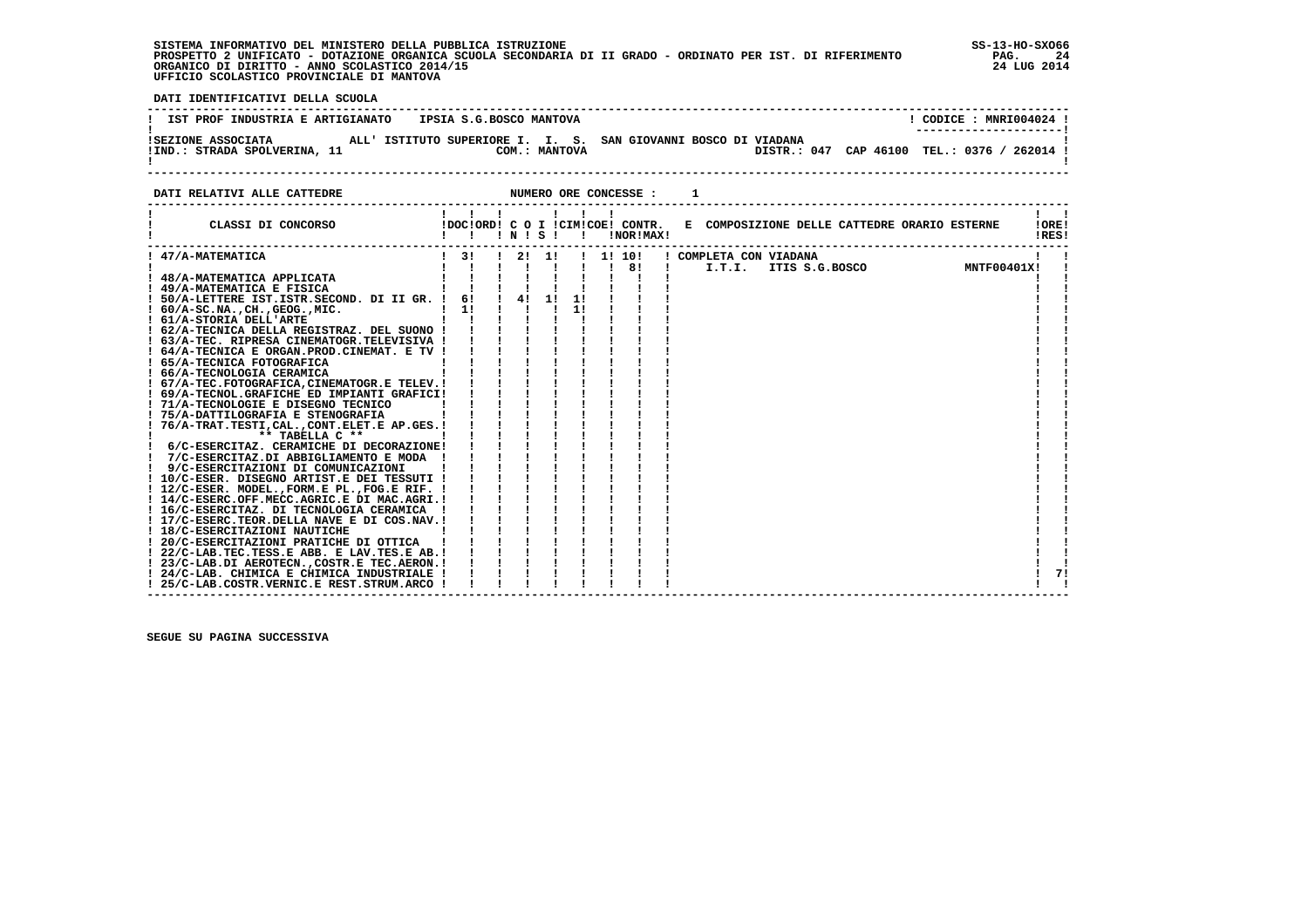**SISTEMA INFORMATIVO DEL MINISTERO DELLA PUBBLICA ISTRUZIONE SS-13-HO-SXO66 PROSPETTO 2 UNIFICATO - DOTAZIONE ORGANICA SCUOLA SECONDARIA DI II GRADO - ORDINATO PER IST. DI RIFERIMENTO PAG. 25**ORGANICO DI DIRITTO - ANNO SCOLASTICO 2014/15  **UFFICIO SCOLASTICO PROVINCIALE DI MANTOVA**

j

 **DATI IDENTIFICATIVI DELLA SCUOLA**

| IST PROF INDUSTRIA E ARTIGIANATO | IPSIA S.G.BOSCO MANTOVA                                        | CODICE: MNRI004024 !<br>--------------------- |
|----------------------------------|----------------------------------------------------------------|-----------------------------------------------|
| ISEZIONE ASSOCIATA               | ALL' ISTITUTO SUPERIORE I. I. S. SAN GIOVANNI BOSCO DI VIADANA | DISTR.: 047 CAP 46100 TEL.: 0376 /            |
| !IND.: STRADA SPOLVERINA, 11     | COM.: MANTOVA                                                  | $'$ 262014 l                                  |

**DATI RELATIVI ALLE CATTEDRE NUMERO ORE CONCESSE : 1** 

 **------------------------------------------------------------------------------------------------------------------------------------**

| CLASSI DI CONCORSO                                                                         |    |    | INISI |  |  | INORIMAX! |  |  |  | !DOC!ORD! C O I !CIM!COE! CONTR. E COMPOSIZIONE DELLE CATTEDRE ORARIO ESTERNE |  | !ORE!<br>!RES! |     |
|--------------------------------------------------------------------------------------------|----|----|-------|--|--|-----------|--|--|--|-------------------------------------------------------------------------------|--|----------------|-----|
| ! 26/C-LABORATORIO DI ELETTRONICA                                                          | 11 |    | 11    |  |  |           |  |  |  |                                                                               |  |                |     |
| ! 27/C-LABORATORIO DI ELETTROTECNICA                                                       | 2! |    | 11    |  |  |           |  |  |  |                                                                               |  |                |     |
| ! 28/C-LAB.DI FIS.ATOMICA E NUCL. E STRUM.!                                                |    |    |       |  |  |           |  |  |  |                                                                               |  |                |     |
| ! 29/C-LAB. DI FISICA E FISICA APPLICATA                                                   |    |    |       |  |  |           |  |  |  |                                                                               |  |                |     |
| ! 30/C-LAB, DI INFORMATICA GESTIONALE                                                      |    |    |       |  |  |           |  |  |  |                                                                               |  |                |     |
| 31/C-LAB. DI INFORMATICA INDUSTRIALE                                                       |    |    |       |  |  |           |  |  |  |                                                                               |  |                |     |
| ! 32/C-LAB. MECCANICO-TECNOLOGICO                                                          | 4! | 1! | 21    |  |  |           |  |  |  |                                                                               |  |                | 16! |
| - DI CUI UFFICIO TECNICO                                                                   |    | 1! |       |  |  |           |  |  |  |                                                                               |  |                |     |
| ! 33/C-LABORATORIO DI OREFICERIA                                                           |    |    |       |  |  |           |  |  |  |                                                                               |  |                |     |
| ! 34/C-LAB.DI PROGET. TECNICA PER CERAMICA!                                                |    |    |       |  |  |           |  |  |  |                                                                               |  |                |     |
| ! 35/C-LAB, DI TECNICA MICROBIOLOGICA                                                      |    |    |       |  |  |           |  |  |  |                                                                               |  |                |     |
| ! 36/C-LAB.TECN. CARTARIA E ESERC.CARTIERA!                                                |    |    |       |  |  |           |  |  |  |                                                                               |  |                |     |
| ! 37/C-LAB. E REPARTI DI LAVOR. DEL LEGNO !                                                |    |    |       |  |  |           |  |  |  |                                                                               |  |                |     |
| ! 38/C-LAB. E REPARTI DI LAV.ARTI GRAFICHE!                                                |    |    |       |  |  |           |  |  |  |                                                                               |  |                |     |
| ! 39/C-LAB. E REPARTI LAV.INDUST.MINERARIA!                                                |    |    |       |  |  |           |  |  |  |                                                                               |  |                |     |
| ! 40/C-LAB. PER LE INDUSTRIE CERAMICHE                                                     |    |    |       |  |  |           |  |  |  |                                                                               |  |                |     |
| ! 41/C-LAB.TECN.MARMO-REPARTI ARCH.,MACCH. !                                               |    |    |       |  |  |           |  |  |  |                                                                               |  |                |     |
| ! 42/C-LAB.TECN.MARMO-REP.SCULT., SMOD.ETC. !                                              |    |    |       |  |  |           |  |  |  |                                                                               |  |                |     |
| ! 43/C-LAB. EDILIZIA ED ESERCIT.TOPOGRAFIA!                                                |    |    |       |  |  |           |  |  |  |                                                                               |  |                |     |
| ! 46/C-REP.LAV.PER MONTAGGIO CINEM.E TELE.!                                                |    |    |       |  |  |           |  |  |  |                                                                               |  |                |     |
| ! 47/C-REP.LAV.PER LA REGISTRAZ. DEL SUONO!<br>! 48/C-REP.LAV.PER LA RIPRESA CINEM.E TEL.! |    |    |       |  |  |           |  |  |  |                                                                               |  |                |     |
| ! 49/C-REP.DI LAV. PER ARTI FOTOGRAFICHE                                                   |    |    |       |  |  |           |  |  |  |                                                                               |  |                |     |
|                                                                                            |    |    |       |  |  |           |  |  |  |                                                                               |  |                |     |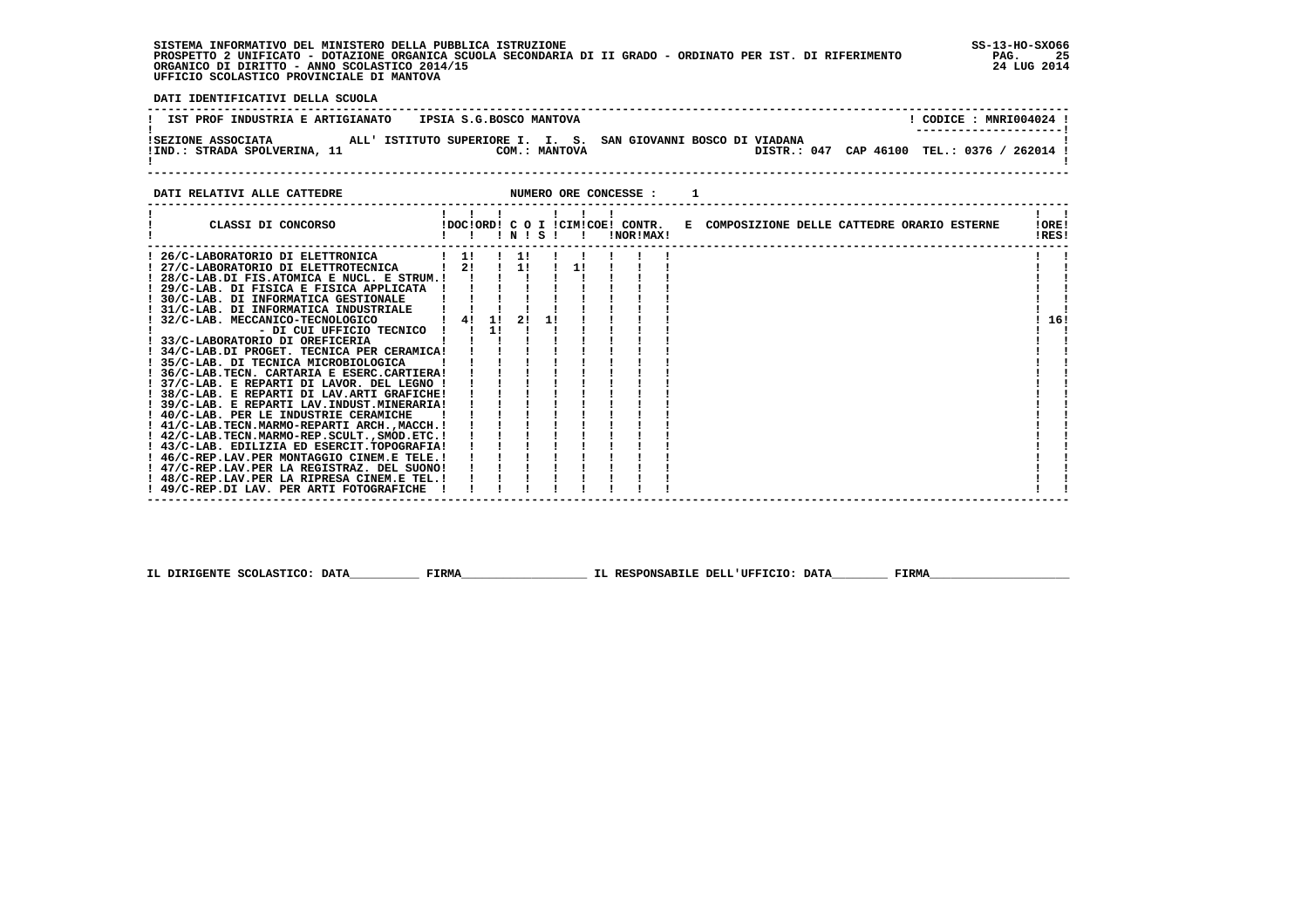**SISTEMA INFORMATIVO DEL MINISTERO DELLA PUBBLICA ISTRUZIONE SS-13-HO-SXO66 PROSPETTO 2 UNIFICATO - DOTAZIONE ORGANICA SCUOLA SECONDARIA DI II GRADO - ORDINATO PER IST. DI RIFERIMENTO PAG. 26 ORGANICO DI DIRITTO - ANNO SCOLASTICO 2014/15 24 LUG 2014 UFFICIO SCOLASTICO PROVINCIALE DI MANTOVA**

 **DATI IDENTIFICATIVI DELLA SCUOLA**

| IST PROF INDUSTRIA E ARTIGIANATO                 |  |  | IPSIA SERALE S.G.BOSCO |                                                                     |  |                                                                |  | CODICE: MNRI00450B!<br>--------------------- |  |  |
|--------------------------------------------------|--|--|------------------------|---------------------------------------------------------------------|--|----------------------------------------------------------------|--|----------------------------------------------|--|--|
| <b>!CORSO SERALE</b><br>!IND.: VIA ROMA S. N. C. |  |  |                        | DELL' IST PROF INDUSTRIA E ARTIGIANATO IPSIA S. G.<br>COM.: VIADANA |  | ROSCO VIADANA DI<br>DISTR.: 050 CAP 46019 TEL.: 0375 /781144 ! |  |                                              |  |  |

 **------------------------------------------------------------------------------------------------------------------------------------**

 **DATI RELATIVI ALLE CLASSI**

| CORSI - INDIRIZZI - SPECIALIZZAZIONI                                                                                                                                         | CORSI - INDIRIZZI - SPECIALIZZAZIONI<br>ANNI DI CORSO !<br>-----------------                                                                                                                                                                      | ANNI DI CORSO !<br>! -----------------! |
|------------------------------------------------------------------------------------------------------------------------------------------------------------------------------|---------------------------------------------------------------------------------------------------------------------------------------------------------------------------------------------------------------------------------------------------|-----------------------------------------|
|                                                                                                                                                                              | $1$ , 1, 2, 3, 4, 5, 6,                                                                                                                                                                                                                           | $1$ 1! 2! 3! 4! 5! 6!                   |
| !IPMM MAN.NE DEI MEZZI DI TRASPORTO - OPZIONE ! ! ! ! ! !<br>!RRHM AGROTECNICO NUOVO ORDINAM. - SERALE   ! ! ! ! !<br>!RRLQ MONOENNIO OPERATORE ELETTRICO SERALE   ! ! ! ! ! | IIP09 MAN.NE ASSIS.ZA TEC. BIENNIO - TRIENNIO ! ! ! ! ! ! IIPAI APP. IMP. SER. TEC. IND. CIV. - OPZIONE<br>IRRHG TECNICO IND. MECCAN.-NUOVO ORDIN. SERAL<br>!RRHO TECN.INDUST.ELETT-NUOVO ORDIN.-SERALE<br>!RRLY MONOENNIO SERVIZI SOCIALI SERALE | 1111111<br>.<br>.                       |

| DATI RELATIVI ALLE CATTEDRE                       |  |                 |  | NUMERO ORE CONCESSE : |                                                                               |  |  |                            |  |
|---------------------------------------------------|--|-----------------|--|-----------------------|-------------------------------------------------------------------------------|--|--|----------------------------|--|
| CLASSI DI CONCORSO                                |  | $'$ N $'$ S $'$ |  | !NOR!MAX!             | !DOC!ORD! C O I !CIM!COE! CONTR. E COMPOSIZIONE DELLE CATTEDRE ORARIO ESTERNE |  |  | IORE <sub>1</sub><br>!RES! |  |
| ! 12/A-CHIMICA AGRARIA                            |  |                 |  |                       |                                                                               |  |  |                            |  |
| ! 13/A-CHIMICA E TECNOLOGIE CHIMICHE              |  |                 |  |                       |                                                                               |  |  |                            |  |
| ! 16/A-COSTR., TECNOL. DELLE COST. E DIS. TEC. !  |  |                 |  |                       |                                                                               |  |  |                            |  |
| ! 19/A-DISCIPLINE GIURIDICHE ED ECONOMIC. !       |  |                 |  |                       |                                                                               |  |  |                            |  |
| ! 20/A-DISCIPLINE MECCANICHE E TECNOLOGIA !       |  |                 |  |                       |                                                                               |  |  |                            |  |
| ! 27/A-DISEGNO TECNICO ED ARTISTICO               |  |                 |  |                       |                                                                               |  |  |                            |  |
| ! 34/A-ELETTRONICA                                |  |                 |  |                       |                                                                               |  |  |                            |  |
| ! 35/A-ELETTROTECNICA ED APPLICAZIONI             |  |                 |  |                       |                                                                               |  |  |                            |  |
| ! 36/A-FILOSOFIA, PSICOL. E SC.DELL'EDUCAZ.!      |  |                 |  |                       |                                                                               |  |  |                            |  |
| $!$ 38/A-FISICA                                   |  |                 |  |                       |                                                                               |  |  |                            |  |
| $1.39/A-GEOGRAPH$                                 |  |                 |  |                       |                                                                               |  |  |                            |  |
| ! 40/A-IGIENE, ANAT., FIS., PAT. GEN. E APP. MA.! |  |                 |  |                       |                                                                               |  |  |                            |  |
| ! 42/A-INFORMATICA                                |  |                 |  |                       |                                                                               |  |  |                            |  |
| ! 47/A-MATEMATICA                                 |  |                 |  |                       |                                                                               |  |  |                            |  |
| ! 48/A-MATEMATICA APPLICATA                       |  |                 |  |                       |                                                                               |  |  |                            |  |
| ! 49/A-MATEMATICA E FISICA                        |  |                 |  |                       |                                                                               |  |  |                            |  |
| ! 50/A-LETTERE IST.ISTR.SECOND. DI II GR.         |  |                 |  |                       |                                                                               |  |  |                            |  |
| ! 58/A-SC.E MEC.AGR.E T.GEST.AZ., FIT., ENT.!     |  |                 |  |                       |                                                                               |  |  |                            |  |
| $: 60/A-SC.NA.$ , $CH.$ , $GEOG.$ , $MIC.$        |  |                 |  |                       |                                                                               |  |  |                            |  |
| ! 66/A-TECNOLOGIA CERAMICA                        |  |                 |  |                       |                                                                               |  |  |                            |  |
| ! 71/A-TECNOLOGIE E DISEGNO TECNICO               |  |                 |  |                       |                                                                               |  |  |                            |  |
| ! 76/A-TRAT.TESTI,CAL.,CONT.ELET.E AP.GES.!       |  |                 |  |                       |                                                                               |  |  |                            |  |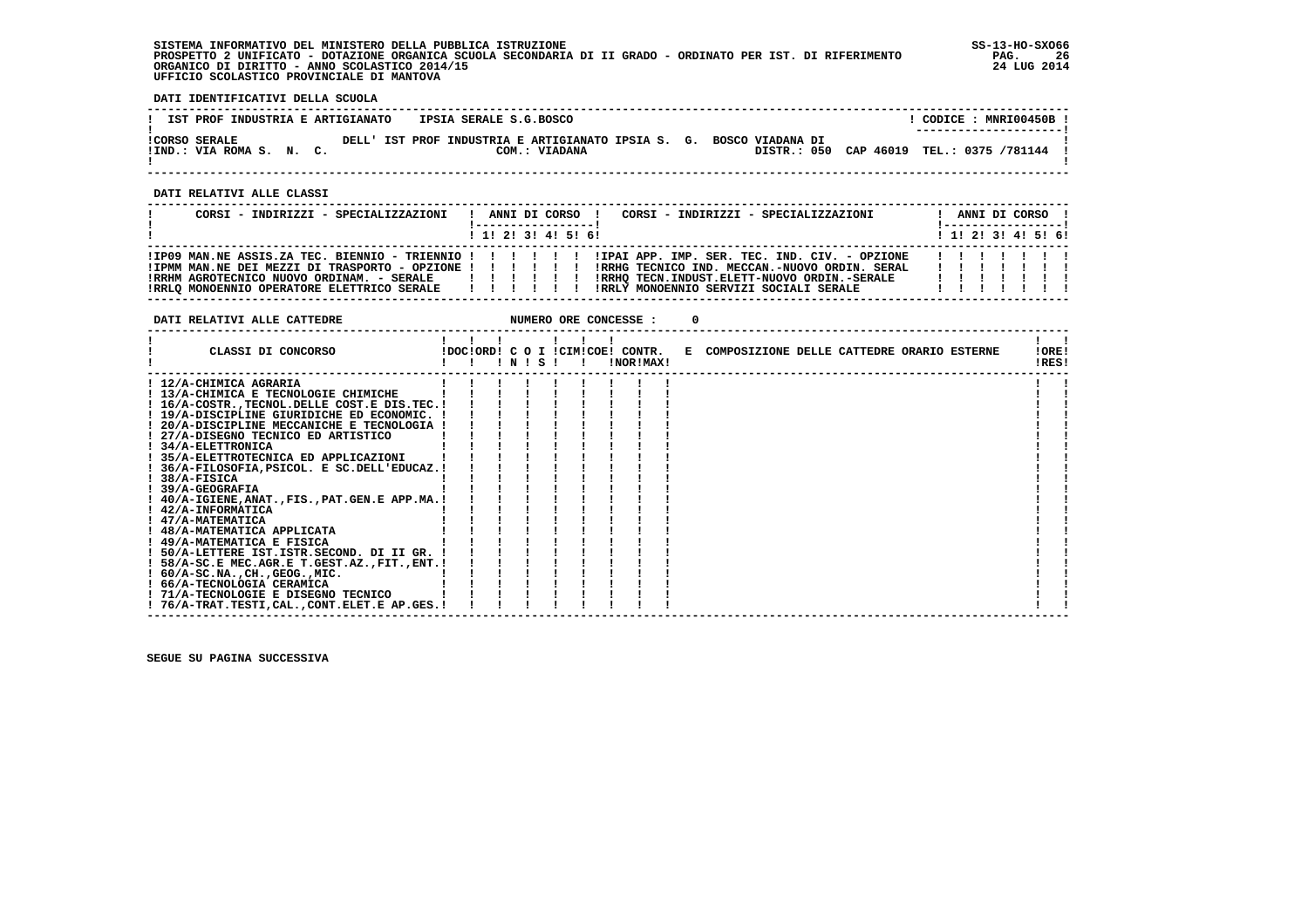**SISTEMA INFORMATIVO DEL MINISTERO DELLA PUBBLICA ISTRUZIONE SS-13-HO-SXO66 PROSPETTO 2 UNIFICATO - DOTAZIONE ORGANICA SCUOLA SECONDARIA DI II GRADO - ORDINATO PER IST. DI RIFERIMENTO PAG. 27 ORGANICO DI DIRITTO - ANNO SCOLASTICO 2014/15 24 LUG 2014 UFFICIO SCOLASTICO PROVINCIALE DI MANTOVA**

j

 **DATI IDENTIFICATIVI DELLA SCUOLA**

| IST PROF INDUSTRIA E ARTIGIANATO                 |  |  | IPSIA SERALE S.G.BOSCO |                                                                                      |  |                                            |  |  | CODICE: MNRI00450B!<br>--------------------- |  |
|--------------------------------------------------|--|--|------------------------|--------------------------------------------------------------------------------------|--|--------------------------------------------|--|--|----------------------------------------------|--|
| <b>!CORSO SERALE</b><br>!IND.: VIA ROMA S. N. C. |  |  |                        | DELL' IST PROF INDUSTRIA E ARTIGIANATO IPSIA S. G. BOSCO VIADANA DI<br>COM.: VIADANA |  | DISTR.: 050 CAP 46019 TEL.: 0375 /781144 ! |  |  |                                              |  |

### **DATI RELATIVI ALLE CATTEDRE NUMERO ORE CONCESSE : 0**

 **------------------------------------------------------------------------------------------------------------------------------------**

| CLASSI DI CONCORSO                              |  | $'$ N $'$ S $'$ |  | !DOC!ORD! C O I !CIM!COE! CONTR.<br>!NOR!MAX! | E COMPOSIZIONE DELLE CATTEDRE ORARIO ESTERNE |  |  | IORE!<br>!RES! |  |
|-------------------------------------------------|--|-----------------|--|-----------------------------------------------|----------------------------------------------|--|--|----------------|--|
| ** TABELLA $C$ **                               |  |                 |  |                                               |                                              |  |  |                |  |
| 5/C-ESERCITAZIONI AGRARIE                       |  |                 |  |                                               |                                              |  |  |                |  |
| ! 14/C-ESERC.OFF.MECC.AGRIC.E DI MAC.AGRI.!     |  |                 |  |                                               |                                              |  |  |                |  |
| ! 17/C-ESERC. TEOR. DELLA NAVE E DI COS. NAV. ! |  |                 |  |                                               |                                              |  |  |                |  |
| ! 20/C-ESERCITAZIONI PRATICHE DI OTTICA         |  |                 |  |                                               |                                              |  |  |                |  |
| ! 24/C-LAB. CHIMICA E CHIMICA INDUSTRIALE !     |  |                 |  |                                               |                                              |  |  |                |  |
| 26/C-LABORATORIO DI ELETTRONICA                 |  |                 |  |                                               |                                              |  |  |                |  |
| ! 27/C-LABORATORIO DI ELETTROTECNICA            |  |                 |  |                                               |                                              |  |  |                |  |
| ! 28/C-LAB.DI FIS.ATOMICA E NUCL. E STRUM.!     |  |                 |  |                                               |                                              |  |  |                |  |
| ! 29/C-LAB. DI FISICA E FISICA APPLICATA        |  |                 |  |                                               |                                              |  |  |                |  |
| ! 30/C-LAB. DI INFORMATICA GESTIONALE           |  |                 |  |                                               |                                              |  |  |                |  |
| ! 31/C-LAB. DI INFORMATICA INDUSTRIALE          |  |                 |  |                                               |                                              |  |  |                |  |
| ! 32/C-LAB. MECCANICO-TECNOLOGICO               |  |                 |  |                                               |                                              |  |  |                |  |
| ! 35/C-LAB. DI TECNICA MICROBIOLOGICA           |  |                 |  |                                               |                                              |  |  |                |  |
| ! 36/C-LAB.TECN. CARTARIA E ESERC.CARTIERA!     |  |                 |  |                                               |                                              |  |  |                |  |
| ! 45/C-METODOLOGIE OPERAT.NEI SERV.SOCIALI!     |  |                 |  |                                               |                                              |  |  |                |  |
|                                                 |  |                 |  |                                               |                                              |  |  |                |  |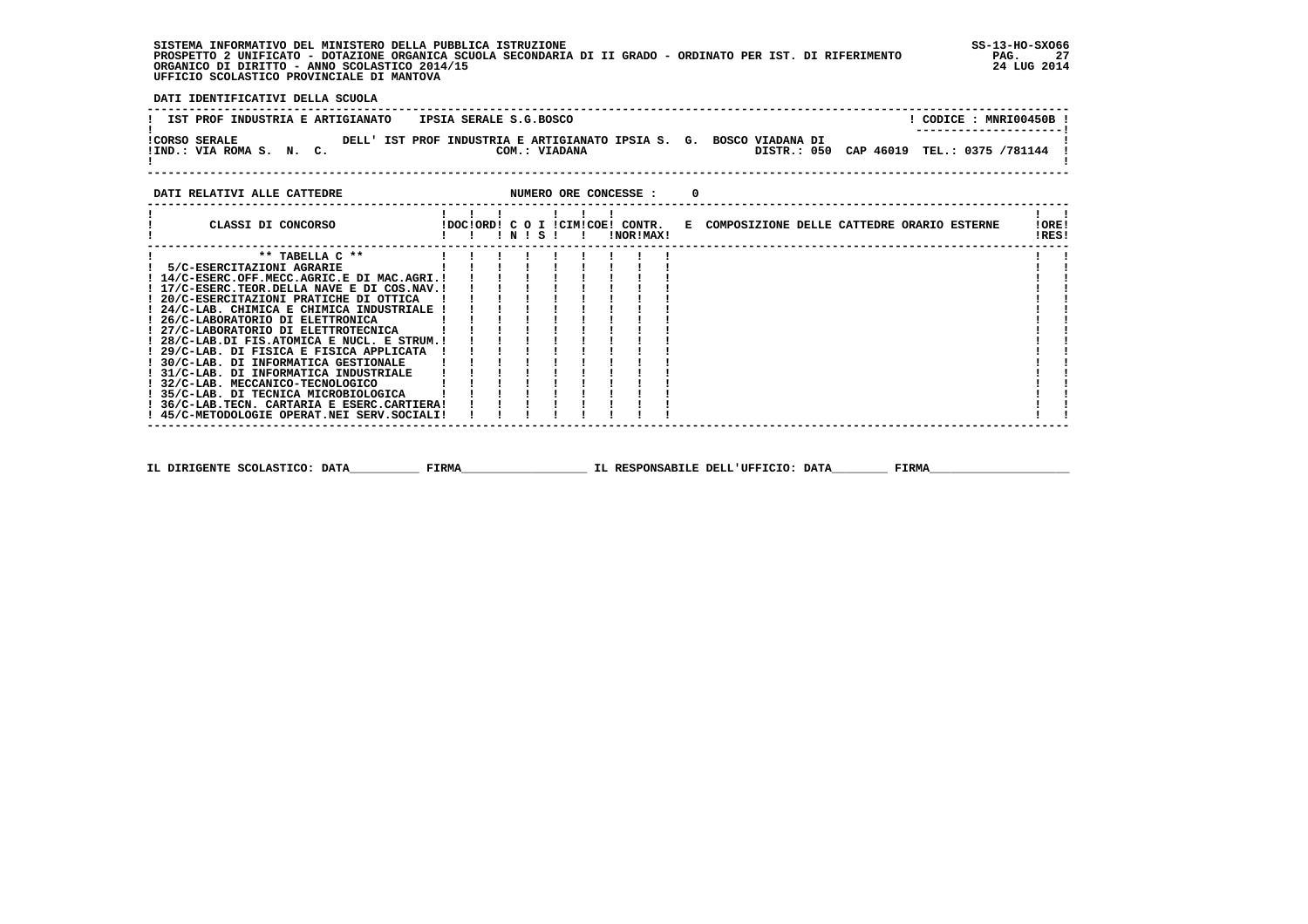**SISTEMA INFORMATIVO DEL MINISTERO DELLA PUBBLICA ISTRUZIONE SS-13-HO-SXO66 PROSPETTO 2 UNIFICATO - DOTAZIONE ORGANICA SCUOLA SECONDARIA DI II GRADO - ORDINATO PER IST. DI RIFERIMENTO PAG. 28 ORGANICO DI DIRITTO - ANNO SCOLASTICO 2014/15 24 LUG 2014 UFFICIO SCOLASTICO PROVINCIALE DI MANTOVA**

֚֚֡

 **DATI IDENTIFICATIVI DELLA SCUOLA**

| ISTITUTO TECNICO INDUSTRIALE                   | ITIS S.G.BOSCO |                                                                | CODICE: MNTF00401X !<br>--------------------- |
|------------------------------------------------|----------------|----------------------------------------------------------------|-----------------------------------------------|
| ISEZIONE ASSOCIATA<br>!IND.: VIA ROMA S. N. C. | COM.: VIADANA  | ALL' ISTITUTO SUPERIORE I. I. S. SAN GIOVANNI BOSCO DI VIADANA | DISTR.: 050 CAP 46019 TEL.: 0375 /781144      |

 **------------------------------------------------------------------------------------------------------------------------------------**

 **DATI RELATIVI ALLE CLASSI**

| CORSI - INDIRIZZI - SPECIALIZZAZIONI<br>CORSI - INDIRIZZI - SPECIALIZZAZIONI<br>ANNI DI CORSO !                                                                   |  |  | ANNI DI CORSO !              |   |
|-------------------------------------------------------------------------------------------------------------------------------------------------------------------|--|--|------------------------------|---|
| ! 1! 2! 3! 4! 5! 6!                                                                                                                                               |  |  | $1$ , 1!, 2!, 3!, 4!, 5!, 6! |   |
| ITO5 MECC. MECCATRON. ENER. - BIENNIO COMUNE ! 2! 2! ! !! !ITIO ELETTR. ED ELETTROTEC.- BIENNIO COMUNE<br><b>!ITEC ELETTRONICA</b><br><b>!ITET ELETTROTECNICA</b> |  |  |                              | . |
| !ITMM MECCANICA E MECCATRONICA<br>1 1 1 1 1 1 1 1                                                                                                                 |  |  |                              |   |

| DATI RELATIVI ALLE CATTEDRE                      |    |    |    |       |  | NUMERO ORE CONCESSE :                         |        |                                              |  |             |                |
|--------------------------------------------------|----|----|----|-------|--|-----------------------------------------------|--------|----------------------------------------------|--|-------------|----------------|
| CLASSI DI CONCORSO                               |    |    |    | INISI |  | IDOCIORD! C O I ICIMICOE! CONTR.<br>!NOR!MAX! |        | E COMPOSIZIONE DELLE CATTEDRE ORARIO ESTERNE |  |             | !ORE!<br>!RES! |
| ! 12/A-CHIMICA AGRARIA                           |    |    |    |       |  |                                               |        |                                              |  |             |                |
| ! 13/A-CHIMICA E TECNOLOGIE CHIMICHE             |    |    |    |       |  |                                               |        |                                              |  |             | 12!            |
| ! 16/A-COSTR., TECNOL. DELLE COST. E DIS. TEC. ! |    |    |    |       |  |                                               |        |                                              |  |             |                |
| ! 19/A-DISCIPLINE GIURIDICHE ED ECONOMIC.        |    |    |    |       |  | 81                                            | CEDE A | <b>VIADANA</b>                               |  |             |                |
|                                                  |    |    |    |       |  |                                               |        | I.P.I.A. IPSIA S.G.BOSCO VIADANA             |  | MNRI004013! |                |
| 20/A-DISCIPLINE MECCANICHE E TECNOLOGIA          |    |    |    |       |  |                                               |        |                                              |  |             | 55!            |
| 34/A-ELETTRONICA                                 |    |    |    |       |  |                                               |        |                                              |  |             |                |
| ! 35/A-ELETTROTECNICA ED APPLICAZIONI            |    |    |    |       |  |                                               |        |                                              |  |             | -61            |
| 38/A-FISICA                                      |    |    |    |       |  |                                               |        |                                              |  |             | 12!            |
| <b>39/A-GEOGRAFIA</b>                            |    |    |    |       |  |                                               |        |                                              |  |             |                |
| ! 42/A-INFORMATICA                               |    |    |    |       |  |                                               |        |                                              |  |             |                |
| ! 46/A-LINGUA E CIV. STRANIERA (INGLESE)         |    |    |    |       |  |                                               |        |                                              |  |             | 21!            |
| 47/A-MATEMATICA                                  |    | 11 |    | 1 !   |  | 81                                            | CEDE A | <b>MANTOVA</b>                               |  |             | 31             |
|                                                  |    |    |    |       |  |                                               |        | I.P.I.A. IPSIA S.G.BOSCO MANTOVA             |  | MNRI004024! |                |
| 49/A-MATEMATICA E FISICA                         |    |    |    |       |  |                                               |        |                                              |  |             |                |
| 50/A-LETTERE IST.ISTR.SECOND. DI II GR.          | 11 |    | 1! |       |  |                                               |        |                                              |  |             | 26!            |
| $60/A-SC.NA.$ , $CH.$ , $GEOG.$ , $MIC.$         |    |    |    |       |  |                                               |        |                                              |  |             | 8!             |
| 71/A-TECNOLOGIE E DISEGNO TECNICO                |    |    |    |       |  |                                               |        |                                              |  |             | 12!            |
| ** TABELLA C **                                  |    |    |    |       |  |                                               |        |                                              |  |             |                |
| 24/C-LAB. CHIMICA E CHIMICA INDUSTRIALE          |    |    |    |       |  |                                               |        |                                              |  |             | 4!             |
| 26/C-LABORATORIO DI ELETTRONICA                  |    |    |    |       |  |                                               |        |                                              |  |             |                |
| 27/C-LABORATORIO DI ELETTROTECNICA               |    |    |    |       |  |                                               |        |                                              |  |             |                |
| ! 29/C-LAB. DI FISICA E FISICA APPLICATA         |    |    |    |       |  |                                               |        |                                              |  |             |                |
|                                                  |    |    |    |       |  |                                               |        |                                              |  |             |                |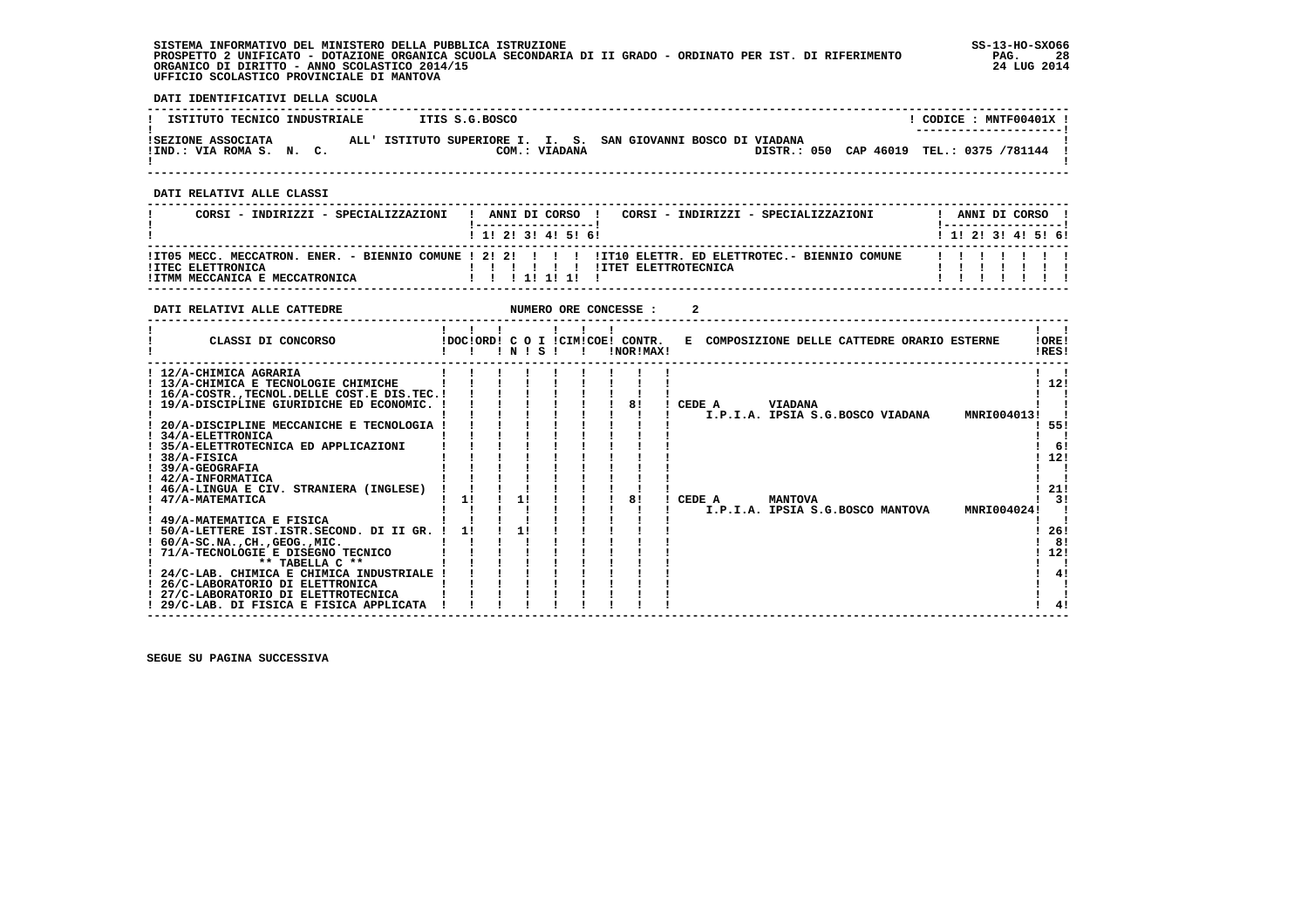**SISTEMA INFORMATIVO DEL MINISTERO DELLA PUBBLICA ISTRUZIONE SS-13-HO-SXO66 PROSPETTO 2 UNIFICATO - DOTAZIONE ORGANICA SCUOLA SECONDARIA DI II GRADO - ORDINATO PER IST. DI RIFERIMENTO PAG. 29 ORGANICO DI DIRITTO - ANNO SCOLASTICO 2014/15 24 LUG 2014 UFFICIO SCOLASTICO PROVINCIALE DI MANTOVA**

j

 **DATI IDENTIFICATIVI DELLA SCUOLA**

| ISTITUTO TECNICO INDUSTRIALE<br>ISEZIONE ASSOCIATA<br>!IND.: VIA ROMA S. N. C.                                       | ITIS S.G.BOSCO<br>ALL' ISTITUTO SUPERIORE I. I. S. SAN GIOVANNI BOSCO DI VIADANA<br>DISTR.: 050<br>CAP 46019<br>COM.: VIADANA                     | ! CODICE : MNTF00401X !<br>TEL.: 0375 /781144 |
|----------------------------------------------------------------------------------------------------------------------|---------------------------------------------------------------------------------------------------------------------------------------------------|-----------------------------------------------|
| DATI RELATIVI ALLE CATTEDRE<br>CLASSI DI CONCORSO                                                                    | NUMERO ORE CONCESSE :<br>E COMPOSIZIONE DELLE CATTEDRE ORARIO ESTERNE<br>IDOCIORDI C O I ICIMICOEI CONTR.<br>INISI<br>INORIMAXI<br>$\blacksquare$ | !ORE!<br>IRES!                                |
| ! 30/C-LAB. DI INFORMATICA GESTIONALE<br>! 31/C-LAB. DI INFORMATICA INDUSTRIALE<br>! 32/C-LAB. MECCANICO-TECNOLOGICO | 11                                                                                                                                                | -41<br>113!                                   |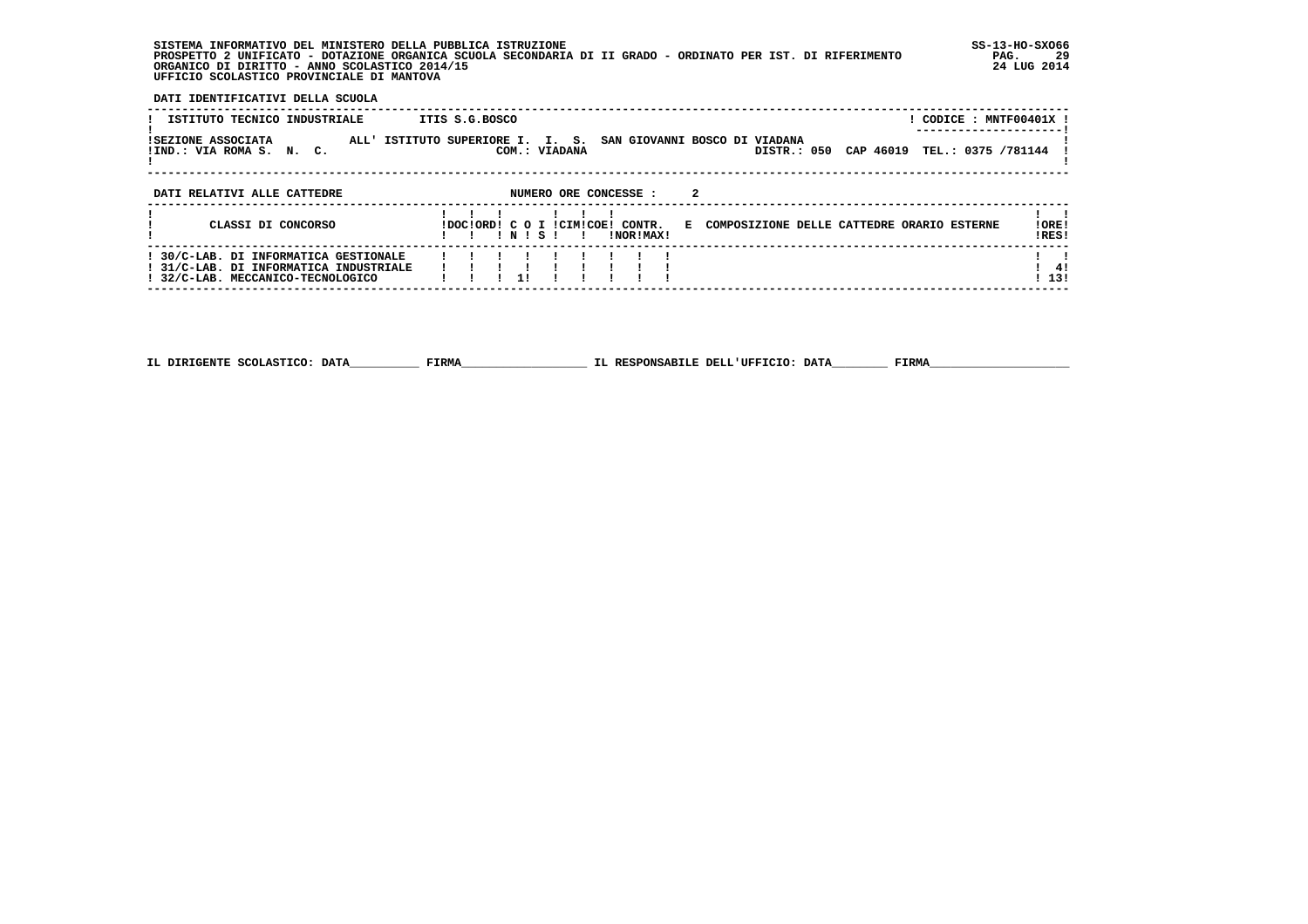**SISTEMA INFORMATIVO DEL MINISTERO DELLA PUBBLICA ISTRUZIONE SS-13-HO-SXO66 PROSPETTO 2 UNIFICATO - DOTAZIONE ORGANICA SCUOLA SECONDARIA DI II GRADO - ORDINATO PER IST. DI RIFERIMENTO PAG. 30 ORGANICO DI DIRITTO - ANNO SCOLASTICO 2014/15 24 LUG 2014 UFFICIO SCOLASTICO PROVINCIALE DI MANTOVA**

 **DATI IDENTIFICATIVI DELLA SCUOLA**

| IST                                        | PROF PER I SERVIZI COMMERCIAL IPSC OSTIGLIA                           | CODICE: MNRC006012 !<br>--------------------- |
|--------------------------------------------|-----------------------------------------------------------------------|-----------------------------------------------|
| ISEZIONE ASSOCIATA<br>!IND.: VIA ROMA N. 1 | ALL' ISTITUTO SUPERIORE IS G. GREGGIATI DI OSTIGLIA<br>COM.: OSTIGLIA | DISTR.: 048 CAP 46035 TEL.: 0386 /802360      |

 **------------------------------------------------------------------------------------------------------------------------------------**

 **DATI RELATIVI ALLE CLASSI**

| CORSI - INDIRIZZI - SPECIALIZZAZIONI | ANNI DI CORSO !<br>! 1! 2! 3! 4! 5! 6! | CORSI - INDIRIZZI - SPECIALIZZAZIONI                                                                                                                                                                                | ANNI DI CORSO 1<br>1 1 1 2 1 3 1 4 1 5 1 6 1 |
|--------------------------------------|----------------------------------------|---------------------------------------------------------------------------------------------------------------------------------------------------------------------------------------------------------------------|----------------------------------------------|
|                                      |                                        | IIP02 SERVIZI SOCIO-SANITARI BIENNIO-TRIENNIO ! 1! 2! 1! 1! 1! IIP08 SERVIZI COMMERCIALI BIENNIO - TRIENNIO<br>IIPO9 MAN.NE ASSIS.ZA TEC. BIENNIO - TRIENNIO ! 2! 1! 1! 1! ! !IPC1 INDIRIZZO A ELABORAZIONE MANUALE | 1 1 1 1 1 1 1 1 1 1                          |

 **------------------------------------------------------------------------------------------------------------------------------------**

| DATI RELATIVI ALLE CATTEDRE                   |    |             |  | NUMERO ORE CONCESSE :            |        |                      |                                              |  |                                        |       |
|-----------------------------------------------|----|-------------|--|----------------------------------|--------|----------------------|----------------------------------------------|--|----------------------------------------|-------|
|                                               |    |             |  |                                  |        |                      |                                              |  |                                        |       |
| CLASSI DI CONCORSO                            |    |             |  | !DOC!ORD! C O I !CIM!COE! CONTR. |        |                      | E COMPOSIZIONE DELLE CATTEDRE ORARIO ESTERNE |  |                                        | !ORE! |
|                                               |    | $'$ N $'$ S |  | !NOR!MAX!                        |        |                      |                                              |  |                                        | IRES! |
| 7/A-ARTE DELLA FOTOGR. E GRAFICA PUBBL.!      |    |             |  |                                  |        |                      |                                              |  |                                        |       |
| ! 12/A-CHIMICA AGRARIA                        |    |             |  |                                  |        |                      |                                              |  |                                        |       |
| 13/A-CHIMICA E TECNOLOGIE CHIMICHE            |    |             |  | 6!                               | CEDE A |                      | POGGIO RUSCO                                 |  |                                        | 61    |
|                                               |    |             |  |                                  |        |                      | I.P.S.C. IPSAR POGGIO RUSCO                  |  | MNRC006023!                            |       |
| ! 16/A-COSTRTECNOL.DELLE COST.E DIS.TEC.!     |    |             |  |                                  |        |                      |                                              |  |                                        |       |
| ! 17/A-DISCIPLINE ECONOMICO-AZIENDALI         | 21 | 2!          |  |                                  |        |                      |                                              |  |                                        |       |
| ! 19/A-DISCIPLINE GIURIDICHE ED ECONOMIC. !   | 21 | 21          |  |                                  |        |                      |                                              |  |                                        |       |
| ! 20/A-DISCIPLINE MECCANICHE E TECNOLOGIA !   |    |             |  |                                  |        |                      |                                              |  |                                        | 18!   |
| ! 24/A-DISEGNO E STORIA DEL COSTUME           |    |             |  |                                  |        |                      |                                              |  |                                        |       |
| ! 25/A-DISEGNO E STORIA DELL'ARTE             |    |             |  |                                  |        |                      |                                              |  |                                        | 2!    |
| ! 27/A-DISEGNO TECNICO ED ARTISTICO           |    |             |  |                                  |        |                      |                                              |  |                                        |       |
| ! 31/A-ED.MUSICALE IST.ISTR.SEC.II GRADO      |    |             |  |                                  |        |                      |                                              |  |                                        | 41    |
| 34/A-ELETTRONICA                              |    |             |  |                                  |        |                      |                                              |  |                                        |       |
| 35/A-ELETTROTECNICA ED APPLICAZIONI           |    | 11          |  |                                  |        |                      |                                              |  |                                        |       |
| 36/A-FILOSOFIA, PSICOL. E SC. DELL'EDUCAZ. !  | 11 | 1!          |  |                                  |        |                      |                                              |  |                                        | 14!   |
| 38/A-FISICA                                   |    |             |  | 61                               | CEDE A |                      | POGGIO RUSCO                                 |  |                                        | 41    |
|                                               |    |             |  |                                  |        |                      | I.P.S.C. IPSAR POGGIO RUSCO                  |  | MNRC006023!                            |       |
| 39/A-GEOGRAFIA                                |    |             |  |                                  |        |                      |                                              |  |                                        |       |
| 40/A-IGIENE, ANAT., FIS., PAT. GEN.E APP.MA.! | 11 |             |  | 1! 12!                           |        | COMPLETA CON MANTOVA |                                              |  |                                        |       |
|                                               |    |             |  | 61                               |        | I.T.F.               |                                              |  | IST. TECNICO ECONOMICO TEC MNTE01000B! |       |
| 42/A-INFORMATICA                              |    |             |  |                                  |        |                      |                                              |  |                                        |       |
| 46/A-LINGUA E CIV. STRANIERA (FRANCESE) !     | 1! | 11          |  |                                  |        |                      |                                              |  |                                        | 12!   |
| 46/A-LINGUA E CIV. STRANIERA (INGLESE)        | 2! | 2!          |  |                                  |        |                      |                                              |  |                                        | 12!   |
| 47/A-MATEMATICA                               | 31 | 21          |  | 1! 13!                           |        |                      | COMPLETA CON POGGIO RUSCO                    |  |                                        |       |
|                                               |    |             |  | 81                               |        |                      | I.P.S.C. IPSAR POGGIO RUSCO                  |  | MNRC006023!                            |       |
| ! 48/A-MATEMATICA APPLICATA                   |    |             |  |                                  |        |                      |                                              |  |                                        |       |
| ! 49/A-MATEMATICA E FISICA                    |    |             |  |                                  |        |                      |                                              |  |                                        |       |
| 50/A-LETTERE IST.ISTR.SECOND. DI II GR.       | 31 | 31          |  |                                  |        |                      |                                              |  |                                        | 25!   |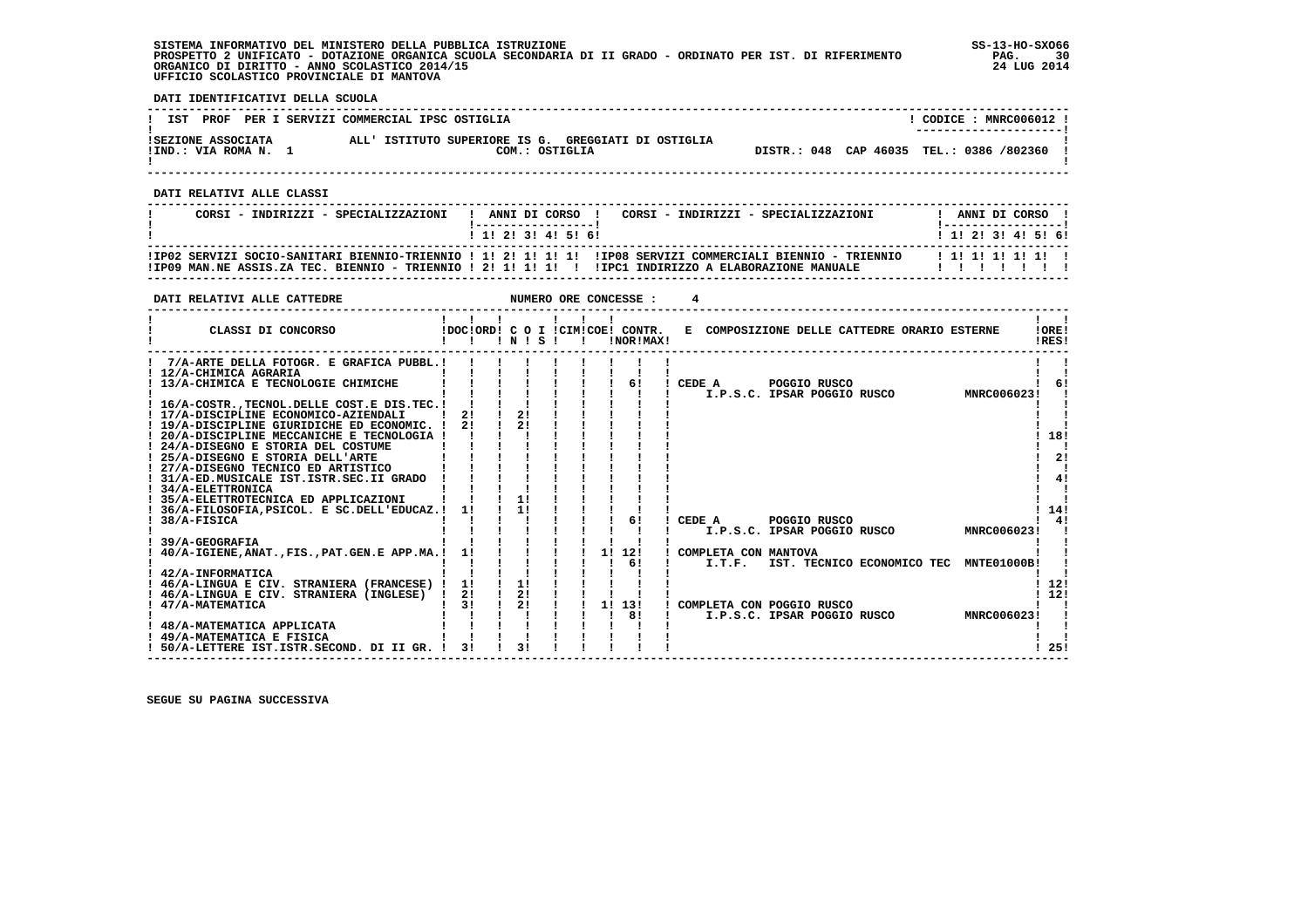| SISTEMA INFORMATIVO DEL MINISTERO DELLA PUBBLICA ISTRUZIONE                                                 | $SS-13-HO-SXO66$ |
|-------------------------------------------------------------------------------------------------------------|------------------|
| PROSPETTO 2 UNIFICATO - DOTAZIONE ORGANICA SCUOLA SECONDARIA DI II GRADO - ORDINATO PER IST. DI RIFERIMENTO | PAG.             |
| ORGANICO DI DIRITTO - ANNO SCOLASTICO 2014/15                                                               | 24 LUG 2014      |
| UFFICIO SCOLASTICO PROVINCIALE DI MANTOVA                                                                   |                  |

 $SS-13-HO-SXO66$ j

 **DATI IDENTIFICATIVI DELLA SCUOLA**

| IST PROF PER I SERVIZI COMMERCIAL IPSC OSTIGLIA |                                                                       | CODICE: MNRC006012 !<br>---------------------- |
|-------------------------------------------------|-----------------------------------------------------------------------|------------------------------------------------|
| ISEZIONE ASSOCIATA<br>!IND.: VIA ROMA N. 1      | ALL' ISTITUTO SUPERIORE IS G. GREGGIATI DI OSTIGLIA<br>COM.: OSTIGLIA | DISTR.: 048 CAP 46035 TEL.: 0386 /802360       |

 **DATI RELATIVI ALLE CATTEDRE NUMERO ORE CONCESSE : 4**

| CLASSI DI CONCORSO                                                                      | !!!N!S!!      | $\mathbf{1}$ $\mathbf{1}$ |    |  |  | !NOR!MAX!                    |  |                             |  |  | IDOCIORDI C O I ICIMICOEI CONTR. E COMPOSIZIONE DELLE CATTEDRE ORARIO ESTERNE |             | IORE <sub>1</sub><br>!RES! |
|-----------------------------------------------------------------------------------------|---------------|---------------------------|----|--|--|------------------------------|--|-----------------------------|--|--|-------------------------------------------------------------------------------|-------------|----------------------------|
|                                                                                         |               |                           |    |  |  |                              |  |                             |  |  |                                                                               |             |                            |
| $60/A-SC.NA.$ , $CH.$ , $GEOG.$ , $MIC.$                                                | $\frac{1}{2}$ |                           |    |  |  | $1 \quad 11 \quad 141$<br>41 |  | ! COMPLETA CON POGGIO RUSCO |  |  | I.P.S.C. IPSAR POGGIO RUSCO                                                   | MNRC006023! |                            |
| ! 66/A-TECNOLOGIA CERAMICA                                                              |               |                           |    |  |  |                              |  |                             |  |  |                                                                               |             |                            |
| ! 69/A-TECNOL.GRAFICHE ED IMPIANTI GRAFICI!                                             |               |                           |    |  |  |                              |  |                             |  |  |                                                                               |             |                            |
| ! 71/A-TECNOLOGIE E DISEGNO TECNICO                                                     |               |                           |    |  |  |                              |  |                             |  |  |                                                                               |             |                            |
| ! 75/A-DATTILOGRAFIA E STENOGRAFIA                                                      |               |                           |    |  |  |                              |  |                             |  |  |                                                                               |             |                            |
| 76/A-TRAT.TESTI, CAL., CONT. ELET. E AP. GES.! 1!                                       |               |                           | 1! |  |  |                              |  |                             |  |  |                                                                               |             |                            |
| ** TABELLA C **                                                                         |               |                           |    |  |  |                              |  |                             |  |  |                                                                               |             |                            |
| 6/C-ESERCITAZ. CERAMICHE DI DECORAZIONE!                                                |               |                           |    |  |  |                              |  |                             |  |  |                                                                               |             |                            |
| 7/C-ESERCITAZ.DI ABBIGLIAMENTO E MODA !                                                 |               |                           |    |  |  |                              |  |                             |  |  |                                                                               |             |                            |
| 9/C-ESERCITAZIONI DI COMUNICAZIONI                                                      |               |                           |    |  |  |                              |  |                             |  |  |                                                                               |             |                            |
| ! 10/C-ESER. DISEGNO ARTIST.E DEI TESSUTI !                                             |               |                           |    |  |  |                              |  |                             |  |  |                                                                               |             |                            |
| ! 12/C-ESER. MODEL., FORM.E PL., FOG.E RIF. !                                           |               |                           |    |  |  |                              |  |                             |  |  |                                                                               |             |                            |
| ! 14/C-ESERC.OFF.MECC.AGRIC.E DI MAC.AGRI.!                                             |               |                           |    |  |  |                              |  |                             |  |  |                                                                               |             |                            |
| ! 16/C-ESERCITAZ. DI TECNOLOGIA CERAMICA<br>! 17/C-ESERC.TEOR.DELLA NAVE E DI COS.NAV.! |               |                           |    |  |  |                              |  |                             |  |  |                                                                               |             |                            |
| ! 18/C-ESERCITAZIONI NAUTICHE                                                           |               |                           |    |  |  |                              |  |                             |  |  |                                                                               |             |                            |
| ! 20/C-ESERCITAZIONI PRATICHE DI OTTICA                                                 |               |                           |    |  |  |                              |  |                             |  |  |                                                                               |             |                            |
| ! 22/C-LAB.TEC.TESS.E ABB. E LAV.TES.E AB.!                                             |               |                           |    |  |  |                              |  |                             |  |  |                                                                               |             |                            |
| ! 24/C-LAB. CHIMICA E CHIMICA INDUSTRIALE !                                             |               |                           |    |  |  |                              |  |                             |  |  |                                                                               |             | 31                         |
| ! 25/C-LAB.COSTR.VERNIC.E REST.STRUM.ARCO !                                             |               |                           |    |  |  |                              |  |                             |  |  |                                                                               |             |                            |
| ! 26/C-LABORATORIO DI ELETTRONICA                                                       |               |                           |    |  |  |                              |  |                             |  |  |                                                                               |             |                            |
| ! 27/C-LABORATORIO DI ELETTROTECNICA                                                    | 11            |                           | 1! |  |  |                              |  |                             |  |  |                                                                               |             |                            |
| ! 28/C-LAB.DI FIS.ATOMICA E NUCL. E STRUM.!                                             |               |                           |    |  |  |                              |  |                             |  |  |                                                                               |             |                            |
| ! 29/C-LAB. DI FISICA E FISICA APPLICATA                                                |               |                           |    |  |  |                              |  |                             |  |  |                                                                               |             |                            |
| 30/C-LAB. DI INFORMATICA GESTIONALE                                                     |               |                           |    |  |  |                              |  |                             |  |  |                                                                               |             |                            |
| ! 31/C-LAB. DI INFORMATICA INDUSTRIALE                                                  |               |                           |    |  |  |                              |  |                             |  |  |                                                                               |             |                            |
| 32/C-LAB. MECCANICO-TECNOLOGICO                                                         |               |                           |    |  |  |                              |  |                             |  |  |                                                                               |             | 17!                        |
| 33/C-LABORATORIO DI OREFICERIA                                                          |               |                           |    |  |  |                              |  |                             |  |  |                                                                               |             |                            |
| ! 34/C-LAB.DI PROGET. TECNICA PER CERAMICA!                                             |               |                           |    |  |  |                              |  |                             |  |  |                                                                               |             |                            |
| ! 35/C-LAB. DI TECNICA MICROBIOLOGICA                                                   |               |                           |    |  |  |                              |  |                             |  |  |                                                                               |             |                            |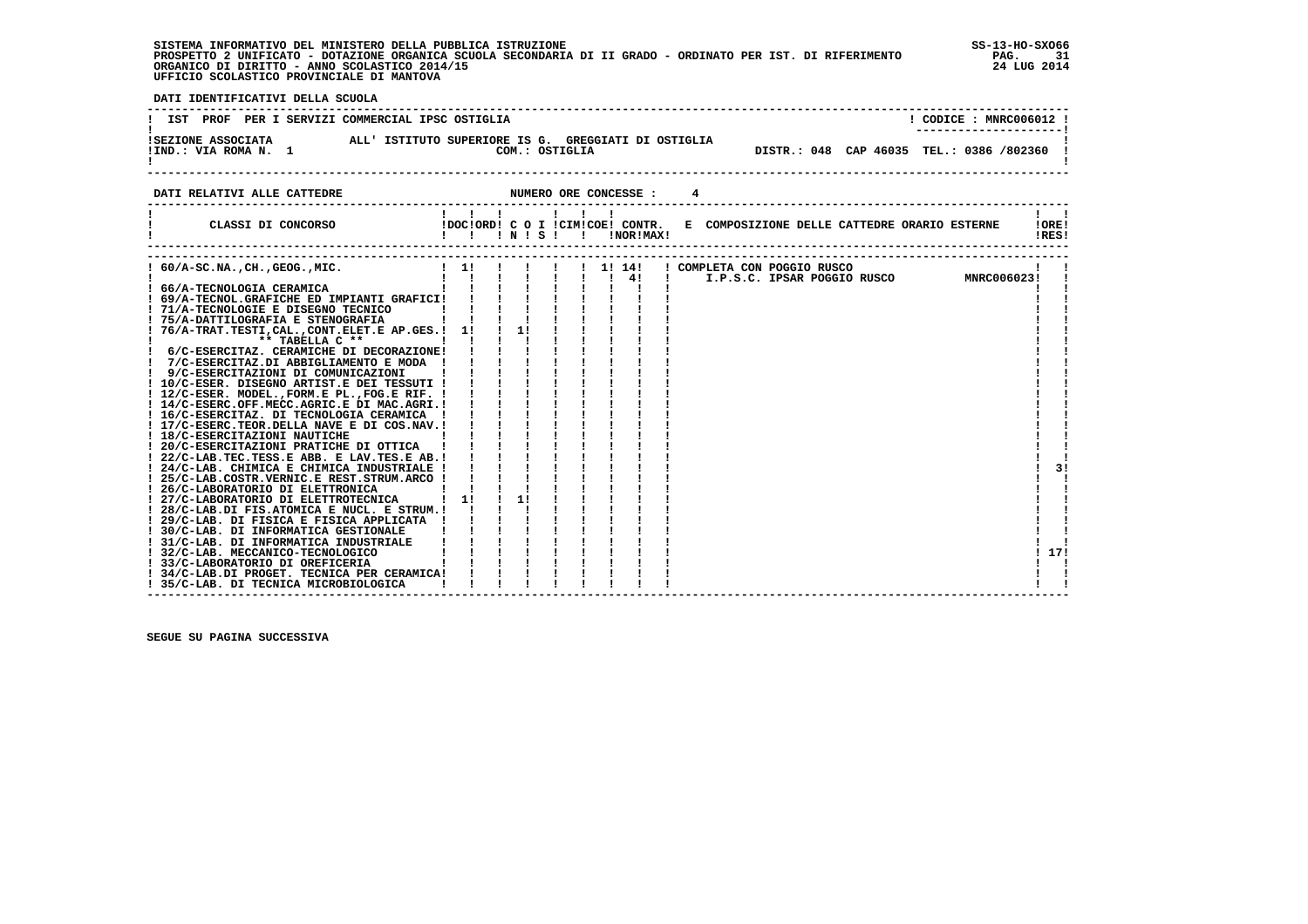**SISTEMA INFORMATIVO DEL MINISTERO DELLA PUBBLICA ISTRUZIONE SS-13-HO-SXO66 PROSPETTO 2 UNIFICATO - DOTAZIONE ORGANICA SCUOLA SECONDARIA DI II GRADO - ORDINATO PER IST. DI RIFERIMENTO PAG. 32 ORGANICO DI DIRITTO - ANNO SCOLASTICO 2014/15 24 LUG 2014 UFFICIO SCOLASTICO PROVINCIALE DI MANTOVA**

 **DATI IDENTIFICATIVI DELLA SCUOLA**

| PROF<br>IST                                | PER I SERVIZI COMMERCIAL IPSC OSTIGLIA                                | CODICE: MNRC006012 !<br>--------------------- |  |
|--------------------------------------------|-----------------------------------------------------------------------|-----------------------------------------------|--|
| ISEZIONE ASSOCIATA<br>!IND.: VIA ROMA N. 1 | ALL' ISTITUTO SUPERIORE IS G. GREGGIATI DI OSTIGLIA<br>COM.: OSTIGLIA | DISTR.: 048 CAP 46035 TEL.: 0386 /802360      |  |

j

| DATI RELATIVI ALLE CATTEDRE                   |                                  |           |  |  | NUMERO ORE CONCESSE : |        |  |                |                                              |  |             |                |  |
|-----------------------------------------------|----------------------------------|-----------|--|--|-----------------------|--------|--|----------------|----------------------------------------------|--|-------------|----------------|--|
| CLASSI DI CONCORSO                            | IDOCIORDI C O I ICIMICOEI CONTR. | ! N ! S ! |  |  | !NOR!MAX!             |        |  |                | E COMPOSIZIONE DELLE CATTEDRE ORARIO ESTERNE |  |             | !ORE!<br>!RES! |  |
| ! 36/C-LAB.TECN. CARTARIA E ESERC.CARTIERA!   |                                  |           |  |  |                       |        |  |                |                                              |  |             |                |  |
| ! 37/C-LAB. E REPARTI DI LAVOR. DEL LEGNO !   |                                  |           |  |  |                       |        |  |                |                                              |  |             |                |  |
| ! 38/C-LAB. E REPARTI DI LAV.ARTI GRAFICHE!   |                                  |           |  |  |                       |        |  |                |                                              |  |             |                |  |
| ! 39/C-LAB. E REPARTI LAV.INDUST.MINERARIA!   |                                  |           |  |  |                       |        |  |                |                                              |  |             |                |  |
| ! 40/C-LAB. PER LE INDUSTRIE CERAMICHE        |                                  |           |  |  |                       |        |  |                |                                              |  |             |                |  |
| ! 41/C-LAB.TECN.MARMO-REPARTI ARCH.,MACCH.!   |                                  |           |  |  |                       |        |  |                |                                              |  |             |                |  |
| ! 42/C-LAB.TECN.MARMO-REP.SCULT., SMOD.ETC. ! |                                  |           |  |  |                       |        |  |                |                                              |  |             |                |  |
| ! 43/C-LAB. EDILIZIA ED ESERCIT.TOPOGRAFIA!   |                                  |           |  |  |                       |        |  |                |                                              |  |             |                |  |
| ! 45/C-METODOLOGIE OPERAT.NEI SERV.SOCIALI!   |                                  |           |  |  | 71                    | CEDE A |  | <b>MANTOVA</b> |                                              |  |             | 8!             |  |
|                                               |                                  |           |  |  |                       |        |  |                | I.P.S.C. ISTITUTO SUPERIORE BONOMI-          |  | MNRC01000L! |                |  |
| ! 46/C-REP.LAV.PER MONTAGGIO CINEM.E TELE.!   |                                  |           |  |  |                       |        |  |                |                                              |  |             |                |  |
| ! 47/C-REP.LAV.PER LA REGISTRAZ. DEL SUONO!   |                                  |           |  |  |                       |        |  |                |                                              |  |             |                |  |
| ! 48/C-REP.LAV.PER LA RIPRESA CINEM.E TEL.!   |                                  |           |  |  |                       |        |  |                |                                              |  |             |                |  |
| ! 49/C-REP.DI LAV. PER ARTI FOTOGRAFICHE      |                                  |           |  |  |                       |        |  |                |                                              |  |             |                |  |
|                                               |                                  |           |  |  |                       |        |  |                |                                              |  |             |                |  |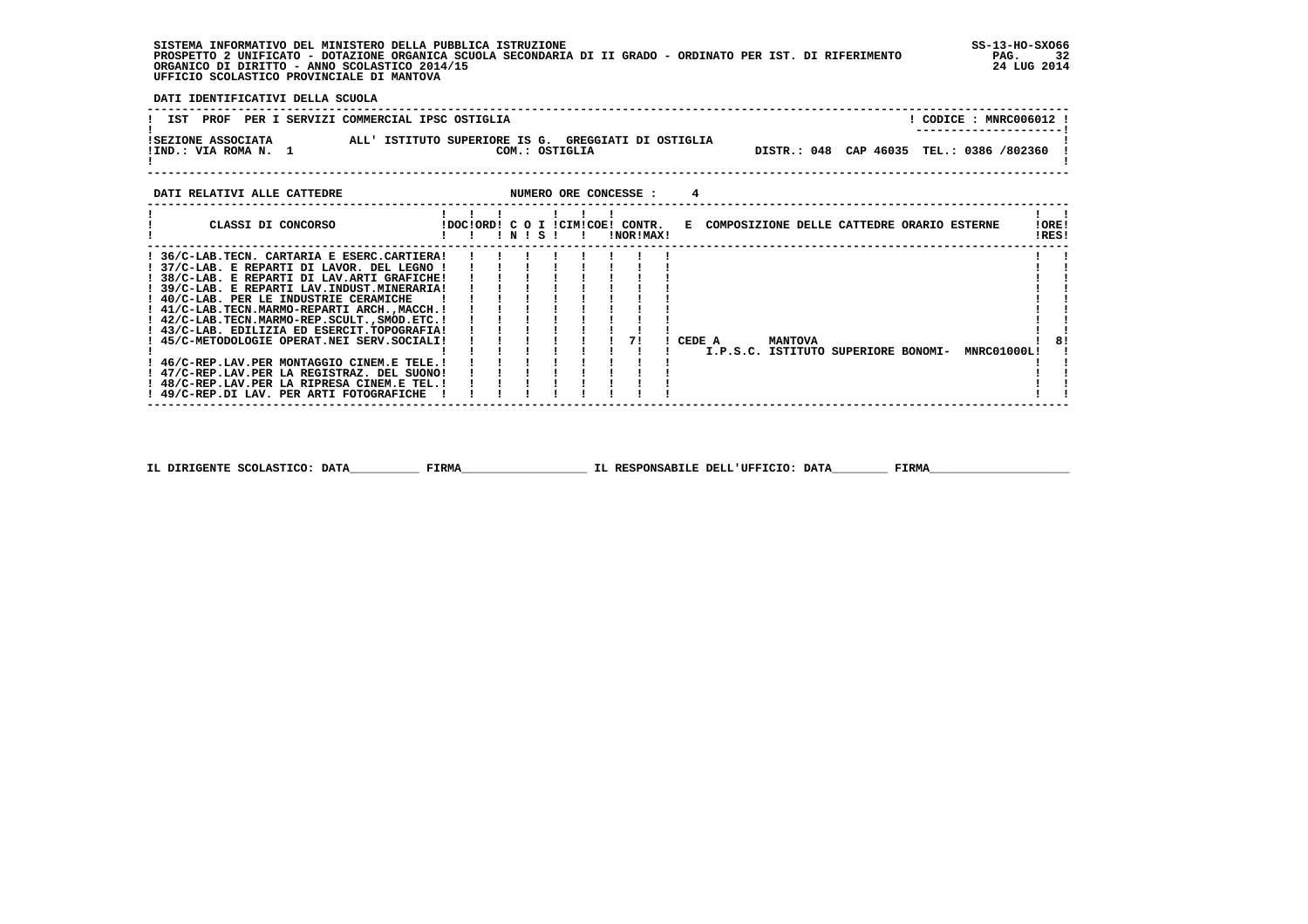**SISTEMA INFORMATIVO DEL MINISTERO DELLA PUBBLICA ISTRUZIONE SS-13-HO-SXO66 PROSPETTO 2 UNIFICATO - DOTAZIONE ORGANICA SCUOLA SECONDARIA DI II GRADO - ORDINATO PER IST. DI RIFERIMENTO PAG. 33 ORGANICO DI DIRITTO - ANNO SCOLASTICO 2014/15 24 LUG 2014 UFFICIO SCOLASTICO PROVINCIALE DI MANTOVA**

j

 **DATI IDENTIFICATIVI DELLA SCUOLA**

| <b>PROF</b><br>IST                         | PER I SERVIZI COMMERCIAL IPSAR POGGIO RUSCO                               |  | $CODE: MNRC006023$ !<br>---------------------- |
|--------------------------------------------|---------------------------------------------------------------------------|--|------------------------------------------------|
| ISEZIONE ASSOCIATA<br>!IND.: LARGO LENNEDY | ALL' ISTITUTO SUPERIORE IS G. GREGGIATI DI OSTIGLIA<br>COM.: POGGIO RUSCO |  | DISTR.: 048 CAP 46025 TEL.: 0386 /734258       |

 **------------------------------------------------------------------------------------------------------------------------------------**

 **DATI RELATIVI ALLE CLASSI**

| CORSI - INDIRIZZI - SPECIALIZZAZIONI   | ! ANNI DI CORSO !<br>CORSI - INDIRIZZI - SPECIALIZZAZIONI | ANNI DI CORSO !           |
|----------------------------------------|-----------------------------------------------------------|---------------------------|
|                                        | 1 1 1 2 1 3 1 4 1 5 1 6 1                                 | 1 1 1 2 1 3 1 4 1 5 1 6 1 |
| ITPOZ ACCOGLIENZA TURISTICA - TRIENNIO | 1 1 2 1 1 1 1<br>ITPEN ENOGASTRONOMTA - TRIENNIO          | 1 1 1 2 1 2 1 1 1         |

 **------------------------------------------------------------------------------------------------------------------------------------**

| DATI RELATIVI ALLE CATTEDRE                                                            |    |           |  | NUMERO ORE CONCESSE :                           |                       |                                              |  |             |                |
|----------------------------------------------------------------------------------------|----|-----------|--|-------------------------------------------------|-----------------------|----------------------------------------------|--|-------------|----------------|
| CLASSI DI CONCORSO                                                                     |    | 1 N 1 S 1 |  | IDOCIORDI C O I ICIMICOEI CONTR.<br>INOR ! MAX! |                       | E COMPOSIZIONE DELLE CATTEDRE ORARIO ESTERNE |  |             | !ORE!<br>IRES! |
| ! 12/A-CHIMICA AGRARIA                                                                 |    |           |  |                                                 |                       |                                              |  |             |                |
| 13/A-CHIMICA E TECNOLOGIE CHIMICHE                                                     | 11 |           |  | 11<br>12!                                       | COMPLETA CON OSTIGLIA |                                              |  |             |                |
|                                                                                        |    |           |  | 6!                                              |                       | I.P.S.C. IPSC OSTIGLIA                       |  | MNRC006012! |                |
| 17/A-DISCIPLINE ECONOMICO-AZIENDALI                                                    | 2! | 2!        |  |                                                 |                       |                                              |  |             |                |
| 19/A-DISCIPLINE GIURIDICHE ED ECONOMIC.                                                | 2! | 21        |  | 41                                              | CEDE A                | OSTIGLIA                                     |  |             |                |
|                                                                                        |    |           |  |                                                 | I.T.I.                | ITIS OSTIGLIA                                |  | MNTF002018! |                |
| 36/A-FILOSOFIA, PSICOL. E SC. DELL'EDUCAZ. !                                           |    |           |  |                                                 |                       |                                              |  |             |                |
| 38/A-FISICA                                                                            | 11 |           |  | 11<br>12!                                       | COMPLETA CON OSTIGLIA |                                              |  |             |                |
|                                                                                        |    |           |  | 6!                                              |                       | I.P.S.C. IPSC OSTIGLIA                       |  | MNRC006012! |                |
| 39/A-GEOGRAFIA                                                                         |    |           |  |                                                 |                       |                                              |  |             |                |
| 46/A-LINGUA E CIV. STRANIERA (FRANCESE)                                                | 11 | 1!<br>31  |  |                                                 |                       |                                              |  |             | 25!            |
| 46/A-LINGUA E CIV. STRANIERA (INGLESE)                                                 | 31 |           |  |                                                 |                       |                                              |  |             | 18!            |
| ! 46/A-LINGUA E CIV. STRANIERA (TEDESCO)                                               |    |           |  |                                                 |                       |                                              |  |             | ! 17!          |
| 47/A-MATEMATICA                                                                        | 41 | 41        |  | 81                                              | CEDE A                | OSTIGLIA                                     |  |             |                |
|                                                                                        |    |           |  |                                                 |                       | I.P.S.C. IPSC OSTIGLIA                       |  | MNRC006012! |                |
| 48/A-MATEMATICA APPLICATA                                                              |    |           |  |                                                 |                       |                                              |  |             |                |
| 49/A-MATEMATICA E FISICA                                                               | 6! | 61        |  |                                                 |                       |                                              |  |             |                |
| 50/A-LETTERE IST.ISTR.SECOND. DI II GR.                                                | 11 | 21        |  |                                                 |                       |                                              |  |             | 18!<br>27!     |
| 57/A-SCIENZA DEGLI ALIMENTI                                                            |    |           |  |                                                 |                       |                                              |  |             |                |
| $60/A-SC.NA.$ , $CH.$ , $GEOG.$ , $MIC.$                                               | 11 | 11        |  | 41                                              | CEDE A                | OSTIGLIA<br>I.P.S.C. IPSC OSTIGLIA           |  | MNRC006012! | 21             |
| ** TABELLA C **                                                                        |    |           |  |                                                 |                       |                                              |  |             |                |
|                                                                                        |    |           |  |                                                 |                       |                                              |  |             |                |
| 15/C-ESERC.DI PORTINERIA E PRAT.DI AGEN.!<br>50/C-TEC.SERVIZI ED ESER.PRAT.DI CUCINA ! | 31 | 31        |  |                                                 |                       |                                              |  |             | ! 18!          |
|                                                                                        |    |           |  |                                                 |                       |                                              |  |             |                |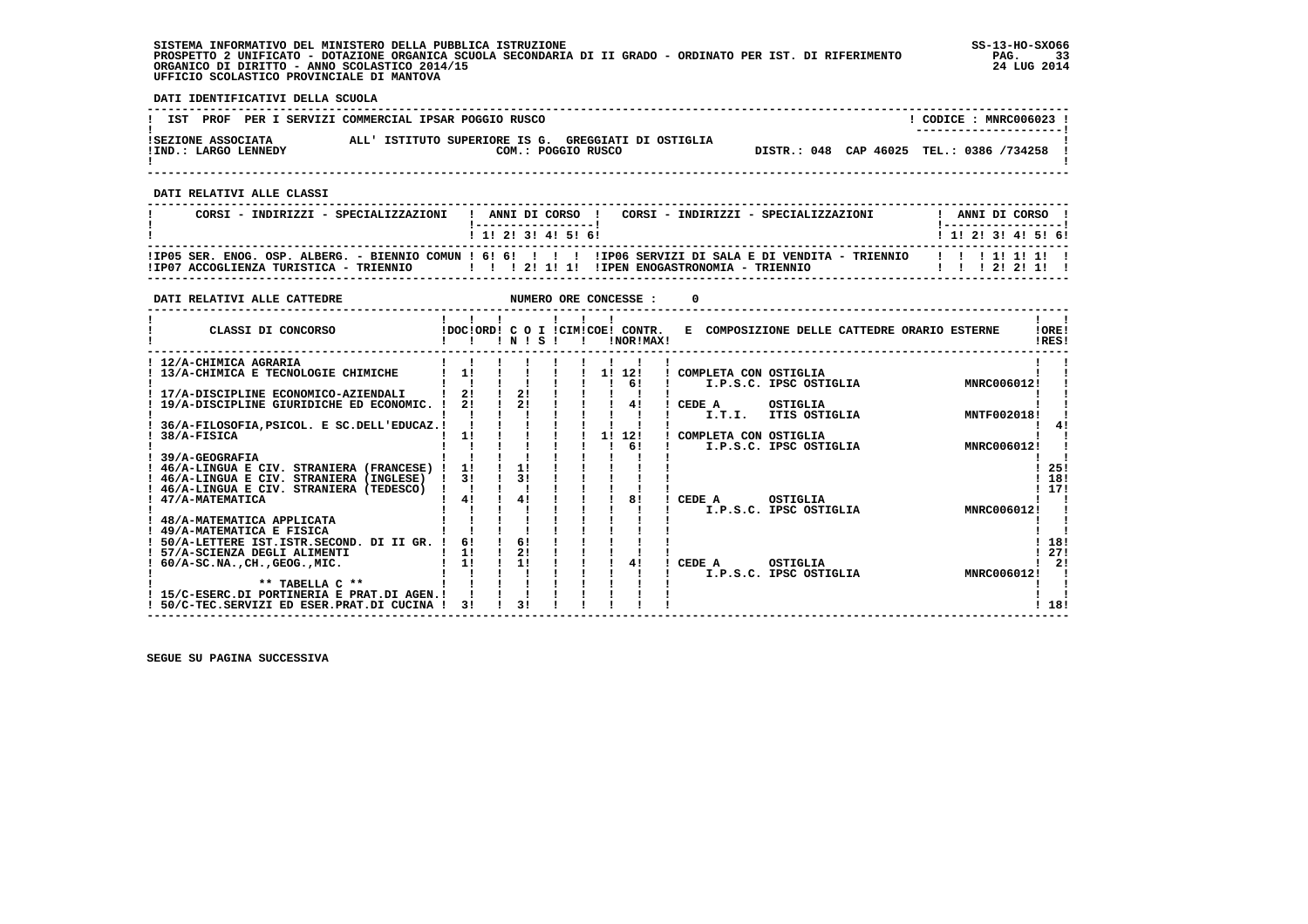**SISTEMA INFORMATIVO DEL MINISTERO DELLA PUBBLICA ISTRUZIONE SS-13-HO-SXO66 PROSPETTO 2 UNIFICATO - DOTAZIONE ORGANICA SCUOLA SECONDARIA DI II GRADO - ORDINATO PER IST. DI RIFERIMENTO PAG. 34 ORGANICO DI DIRITTO - ANNO SCOLASTICO 2014/15 24 LUG 2014 UFFICIO SCOLASTICO PROVINCIALE DI MANTOVA**

:

 **DATI IDENTIFICATIVI DELLA SCUOLA**

| PER I SERVIZI COMMERCIAL IPSAR POGGIO RUSCO<br>IST<br>PROF                              | CODICE : MNRC006023 !                                                                                                  |                |
|-----------------------------------------------------------------------------------------|------------------------------------------------------------------------------------------------------------------------|----------------|
| ISEZIONE ASSOCIATA<br>! IND.: LARGO LENNEDY                                             | ALL' ISTITUTO SUPERIORE IS G. GREGGIATI DI OSTIGLIA<br>DISTR.: 048 CAP 46025 TEL.: 0386 /734258<br>COM.: POGGIO RUSCO  |                |
| DATI RELATIVI ALLE CATTEDRE                                                             | 0<br>NUMERO ORE CONCESSE :                                                                                             |                |
| CLASSI DI CONCORSO                                                                      | IDOCIORD! C O I ICIMICOE! CONTR.<br>E COMPOSIZIONE DELLE CATTEDRE ORARIO ESTERNE<br>INISI<br>INORIMAXI<br>$\mathbf{I}$ | !ORE!<br>!RES! |
| ! 51/C-TEC.SERVIZI ED ESER.PRAT. SALA BAR !<br>! 52/C-TECN. SERVIZI E PRATICA OPERATIVA | 31<br>$\frac{1}{3}$<br>21<br>21                                                                                        | ! 11!          |

 **------------------------------------------------------------------------------------------------------------------------------------**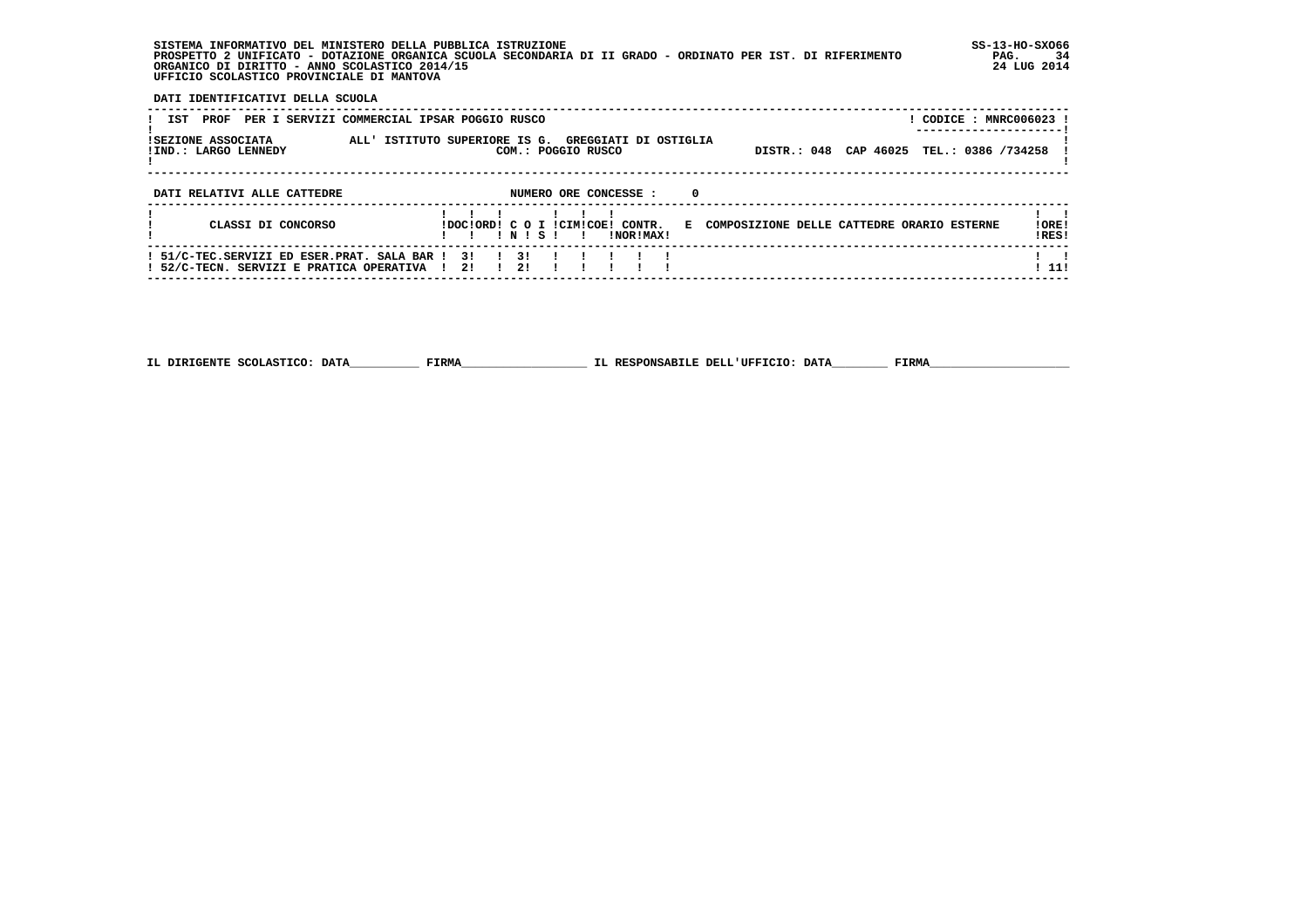**SISTEMA INFORMATIVO DEL MINISTERO DELLA PUBBLICA ISTRUZIONE SS-13-HO-SXO66 PROSPETTO 2 UNIFICATO - DOTAZIONE ORGANICA SCUOLA SECONDARIA DI II GRADO - ORDINATO PER IST. DI RIFERIMENTO PAG. 35 ORGANICO DI DIRITTO - ANNO SCOLASTICO 2014/15 24 LUG 2014 UFFICIO SCOLASTICO PROVINCIALE DI MANTOVA**

j

 **DATI IDENTIFICATIVI DELLA SCUOLA**

| ! LICEO ARTISTICO                       | LICEO ARTISTICO OSTIGLIA                                              | CODICE: MNSL00601A !<br>---------------------- |
|-----------------------------------------|-----------------------------------------------------------------------|------------------------------------------------|
| ISEZIONE ASSOCIATA<br>!IND.: VIA ROMA 1 | ALL' ISTITUTO SUPERIORE IS G. GREGGIATI DI OSTIGLIA<br>COM.: OSTIGLIA | DISTR.: 048 CAP 46035 TEL.: 0386 /802360       |

 **------------------------------------------------------------------------------------------------------------------------------------**

 **DATI RELATIVI ALLE CLASSI**

| CORSI - INDIRIZZI - SPECIALIZZAZIONI                                                                                  | ANNI DI CORSO !<br>CORSI - INDIRIZZI - SPECIALIZZAZIONI | ANNI DI CORSO             |
|-----------------------------------------------------------------------------------------------------------------------|---------------------------------------------------------|---------------------------|
|                                                                                                                       | 1 1 1 2 1 3 1 4 1 5 1 6 1                               | 1 1 1 2 1 3 1 4 1 5 1 6 1 |
| ILI00 ARTISTICO NUOVO ORDINAMENTO - BIENNIO C ! 1! 1! ! ! ! ! LLI10 GRAFICA<br>!LIAI INDIRIZZO A ELABORAZIONE MANUALE |                                                         | 1 1 1 2 1 1 1 1 1         |

 **------------------------------------------------------------------------------------------------------------------------------------**

| DATI RELATIVI ALLE CATTEDRE                    |    |    |             | NUMERO ORE CONCESSE : |                                                                               |  |                            |
|------------------------------------------------|----|----|-------------|-----------------------|-------------------------------------------------------------------------------|--|----------------------------|
| CLASSI DI CONCORSO                             |    |    | 1 N 1 S 1 1 | !NOR!MAX!             | !DOC!ORD! C O I !CIM!COE! CONTR. E COMPOSIZIONE DELLE CATTEDRE ORARIO ESTERNE |  | IORE <sub>1</sub><br>!RES! |
| 3/A-ARTE DEL DISEGNO ANIMATO                   |    |    |             |                       |                                                                               |  |                            |
| 4/A-ARTE DEL TESSUTO, MODA E COSTUME           |    |    |             |                       |                                                                               |  |                            |
| 5/A-ARTE DEL VETRO                             |    |    |             |                       |                                                                               |  |                            |
| 6/A-ARTE DELLA CERAMICA                        |    |    |             |                       |                                                                               |  |                            |
| ! 7/A-ARTE DELLA FOTOGR. E GRAFICA PUBBL.!     | 21 |    |             |                       |                                                                               |  |                            |
| 8/A-ARTE DELLA GRAFICA E DELL'INCISIONE!       |    |    |             |                       |                                                                               |  |                            |
| ! 9/A-ARTE DELLA STA.E DEL REST.DEL LIBRO!     |    |    |             |                       |                                                                               |  |                            |
| ! 10/A-ARTE DEI METALLI E DELL'OREFICERIA !    |    |    |             |                       |                                                                               |  |                            |
| ! 12/A-CHIMICA AGRARIA                         |    |    |             |                       |                                                                               |  |                            |
| ! 13/A-CHIMICA E TECNOLOGIE CHIMICHE           |    |    |             |                       |                                                                               |  |                            |
| ! 18/A-DISCIP.GEOM., ARCHIT. ARRED.E SCENOT. ! | 11 |    |             |                       |                                                                               |  | 6!                         |
| ! 21/A-DISCIPLINE PITTORICHE                   |    |    |             |                       |                                                                               |  | 8!                         |
| ! 22/A-DISCIPLINE PLASTICHE                    |    |    |             |                       |                                                                               |  | 6!                         |
| ! 36/A-FILOSOFIA, PSICOL. E SC. DELL'EDUCAZ.!  |    |    |             |                       |                                                                               |  | 8!                         |
| ! 37/A-FILOSOFIA E STORIA                      |    |    |             |                       |                                                                               |  | 81                         |
| ! 46/A-LINGUA E CIV. STRANIERA (INGLESE) !     | 11 |    |             |                       |                                                                               |  |                            |
| ! 49/A-MATEMATICA E FISICA                     |    |    |             |                       |                                                                               |  | 22!                        |
| ! 50/A-LETTERE IST.ISTR.SECOND. DI II GR. !    | 11 | 1! |             |                       |                                                                               |  | 12!                        |
| ! 51/A-LETTERE, LATINO NEI LICEI E IST.MAG.!   |    |    |             |                       |                                                                               |  |                            |
| $: 60/A-SC.NA.$ , $CH.$ , $GEOG.$ , $MIC.$     |    |    |             |                       |                                                                               |  | 10!                        |
| ! 61/A-STORIA DELL'ARTE                        | 11 | 1! |             |                       |                                                                               |  |                            |
| ! 62/A-TECNICA DELLA REGISTRAZ. DEL SUONO !    |    |    |             |                       |                                                                               |  |                            |
| ! 63/A-TEC. RIPRESA CINEMATOGR.TELEVISIVA !    |    |    |             |                       |                                                                               |  |                            |
| ! 66/A-TECNOLOGIA CERAMICA                     |    |    |             |                       |                                                                               |  |                            |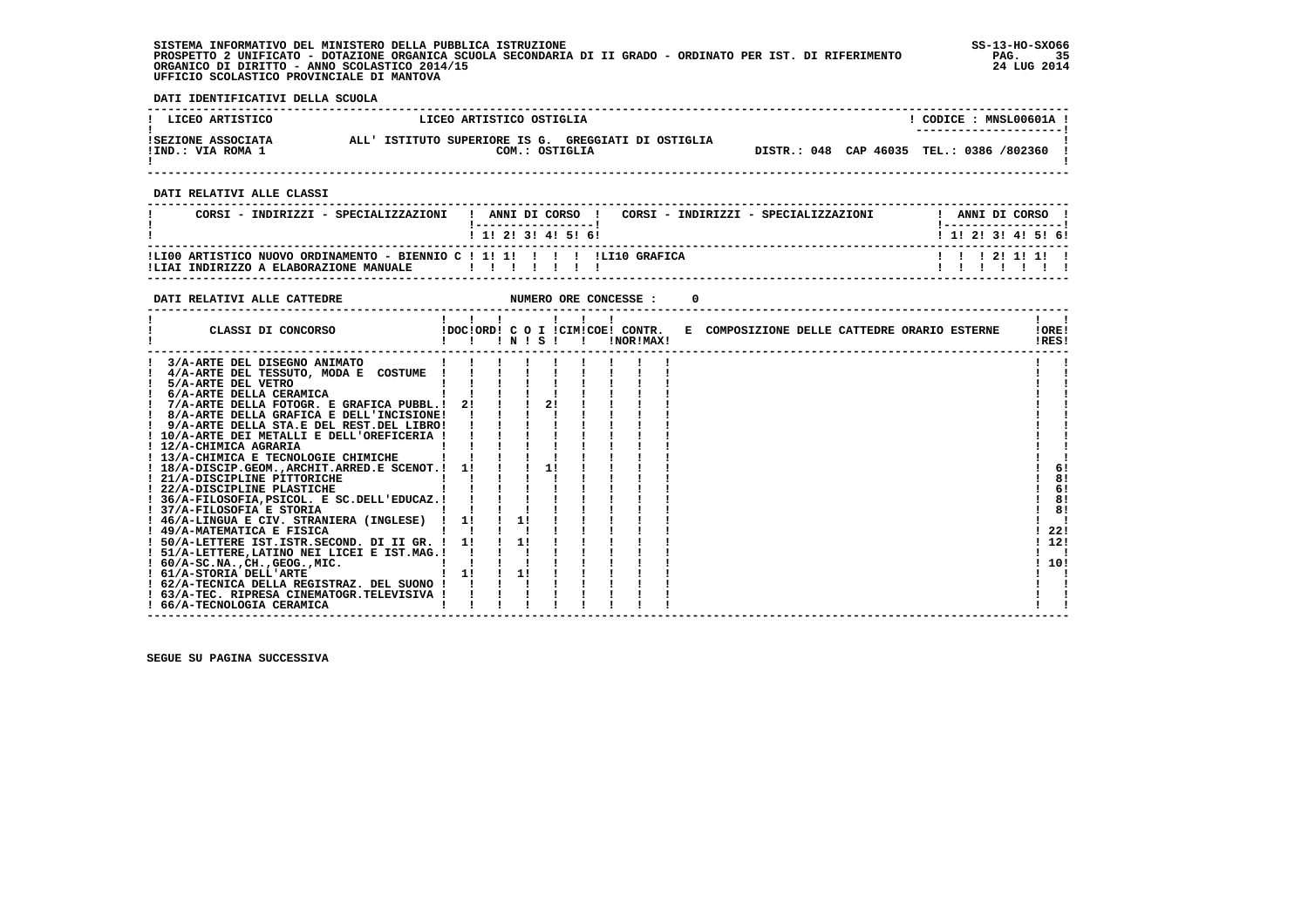**SISTEMA INFORMATIVO DEL MINISTERO DELLA PUBBLICA ISTRUZIONE SS-13-HO-SXO66 PROSPETTO 2 UNIFICATO - DOTAZIONE ORGANICA SCUOLA SECONDARIA DI II GRADO - ORDINATO PER IST. DI RIFERIMENTO PAG. 36 ORGANICO DI DIRITTO - ANNO SCOLASTICO 2014/15 24 LUG 2014 UFFICIO SCOLASTICO PROVINCIALE DI MANTOVA**

 **DATI IDENTIFICATIVI DELLA SCUOLA**

| LICEO ARTISTICO                                | LICEO ARTISTICO OSTIGLIA                                              | CODICE: MNSL00601A !<br>--------------------- |
|------------------------------------------------|-----------------------------------------------------------------------|-----------------------------------------------|
| <b>ISEZIONE ASSOCIATA</b><br>!IND.: VIA ROMA 1 | ALL' ISTITUTO SUPERIORE IS G. GREGGIATI DI OSTIGLIA<br>COM.: OSTIGLIA | DISTR.: 048 CAP 46035 TEL.: 0386 /802360      |

**DATI RELATIVI ALLE CATTEDRE CONCESSE : 0** 

| CLASSI DI CONCORSO                                                                |  | INISI |  |  | !NOR!MAX! | IDOCIORDI C O I ICIMICOEI CONTR. E COMPOSIZIONE DELLE CATTEDRE ORARIO ESTERNE |  |  | !ORE!<br>!RES! |  |
|-----------------------------------------------------------------------------------|--|-------|--|--|-----------|-------------------------------------------------------------------------------|--|--|----------------|--|
| ** TABELLA D **                                                                   |  |       |  |  |           |                                                                               |  |  |                |  |
| 1/D-ARTE DELLA LAVORAZIONE DEI METALLI                                            |  |       |  |  |           |                                                                               |  |  |                |  |
| 2/D-ARTE OREFIC., LAV. PIETRE DURE, GEMME !                                       |  |       |  |  |           |                                                                               |  |  |                |  |
| 3/D-ARTE DEL DISEGNO D'ANIMAZIONE                                                 |  |       |  |  |           |                                                                               |  |  |                |  |
| 4/D-ARTE RIPR.E MONTAG.PER DISEG.ANIM.                                            |  |       |  |  |           |                                                                               |  |  |                |  |
| 5/D-ARTE TESSIT. E DECORAZ.DEI TESSUTI !                                          |  |       |  |  |           |                                                                               |  |  |                |  |
| 6/D-ARTE LAV.DEL VETRO E DELLA VETRATA !                                          |  |       |  |  |           |                                                                               |  |  |                |  |
| 7/D-ARTE RESTAURO CERAMICA E VETRO                                                |  |       |  |  |           |                                                                               |  |  |                |  |
| 8/D-ARTE DECOR.E COTTURA PROD.CERAMICI !                                          |  |       |  |  |           |                                                                               |  |  |                |  |
| 9/D-ARTE DELLA FORMATURA E FOGGIATURA                                             |  |       |  |  |           |                                                                               |  |  |                |  |
| ! 10/D-ARTE DELLA FOTOGR.E DELLA CINEMAT.                                         |  |       |  |  |           |                                                                               |  |  |                |  |
| ! 11/D-ARTE XILOGRAFIA, CALCOGR.E LITOGR.                                         |  |       |  |  |           |                                                                               |  |  |                |  |
| ! 12/D-ARTE SERIGRAFIA E FOTOINCISIONE                                            |  |       |  |  |           |                                                                               |  |  |                |  |
| ! 13/D-ARTE TIPOGRAFIA E GRAFICA PUBBLIC.                                         |  |       |  |  |           |                                                                               |  |  |                |  |
| 14/D-ARTE DEL TAGLIO E DELLA CONFEZIONE                                           |  |       |  |  |           |                                                                               |  |  |                |  |
| ! 15/D-ARTE DECOR.PITTORICA E SCENOGRAFICA!                                       |  |       |  |  |           |                                                                               |  |  |                |  |
| ! 16/D-ARTE MODELLIS., DELL'ARRED.E SCEN.                                         |  |       |  |  |           |                                                                               |  |  |                |  |
| ! 17/D-ARTE LEGATORIA E RESTAURO DEL LIBRO!                                       |  |       |  |  |           |                                                                               |  |  |                |  |
| ! 18/D-ARTE EBANISTERIA.INTAGLIO E INTARS.!                                       |  |       |  |  |           |                                                                               |  |  |                |  |
| ! 19/D-ARTE LACCHE, DORATURA E RESTAURO<br>! 20/D-ARTE DEL MOSAICO E DEL COMMESSO |  |       |  |  |           |                                                                               |  |  |                |  |
| ! 21/D-ARTE LAV. DEL MARMO E DELLA PIETRA !                                       |  |       |  |  |           |                                                                               |  |  |                |  |
| ! 22/D-LAB.TEC.ARTI CERAM.VETRO E CRISTAL.!                                       |  |       |  |  |           |                                                                               |  |  |                |  |
|                                                                                   |  |       |  |  |           |                                                                               |  |  |                |  |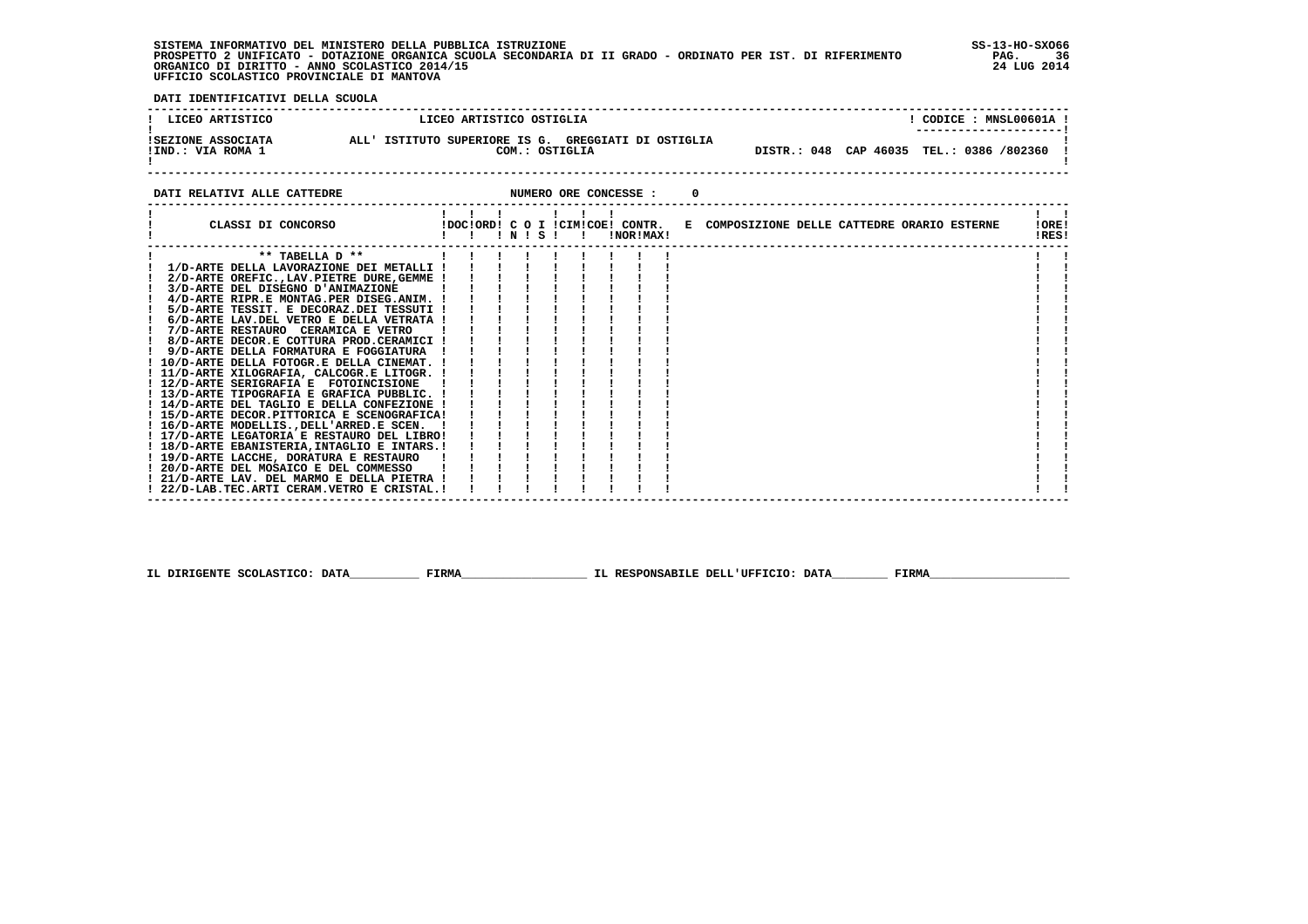**SISTEMA INFORMATIVO DEL MINISTERO DELLA PUBBLICA ISTRUZIONE SS-13-HO-SXO66 PROSPETTO 2 UNIFICATO - DOTAZIONE ORGANICA SCUOLA SECONDARIA DI II GRADO - ORDINATO PER IST. DI RIFERIMENTO PAG. 37 ORGANICO DI DIRITTO - ANNO SCOLASTICO 2014/15 24 LUG 2014 UFFICIO SCOLASTICO PROVINCIALE DI MANTOVA**

j

 **DATI IDENTIFICATIVI DELLA SCUOLA**

| LICEO SCIENTIFICO                          | LS E.SANFELICE                                                      | $CODICE: MNPS007019$ !<br>--------------------- |
|--------------------------------------------|---------------------------------------------------------------------|-------------------------------------------------|
| ISEZIONE ASSOCIATA<br>!IND.: VIA VANONI 21 | ALL' ISTITUTO SUPERIORE IS E. SANFELICE DI VIADANA<br>COM.: VIADANA | DISTR.: 050 CAP 46019 TEL.: 0375 /781793        |

 **------------------------------------------------------------------------------------------------------------------------------------**

 **DATI RELATIVI ALLE CLASSI**

| CORSI - INDIRIZZI - SPECIALIZZAZIONI                                                    | ANNI DI CORSO<br>CORSI - INDIRIZZI - SPECIALIZZAZIONI<br>1 1 1 2 1 3 1 4 1 5 1 6 1 | ANNI DI CORSO<br>1 1 1 2 1 3 1 4 1 5 1 6 1 |
|-----------------------------------------------------------------------------------------|------------------------------------------------------------------------------------|--------------------------------------------|
| ILI02 SCIENTIFICO<br>- OPZ. ECONOMICO SOCIALE ! 1! 1! 1! 1! 1! !<br>!LI12 SCIENZE UMANE | 1 21 21 21 21 21 1LI04 LINGUISTICO                                                 | 111 11111111                               |

 **------------------------------------------------------------------------------------------------------------------------------------**

| DATI RELATIVI ALLE CATTEDRE                                                                                                                                                                                                                                                                                                                                                                                                                                                                                                                                                                                                                                                                                      |                                                          |          |  |  | NUMERO ORE CONCESSE :                         |        |        |                |                                              |             |                   |                             |
|------------------------------------------------------------------------------------------------------------------------------------------------------------------------------------------------------------------------------------------------------------------------------------------------------------------------------------------------------------------------------------------------------------------------------------------------------------------------------------------------------------------------------------------------------------------------------------------------------------------------------------------------------------------------------------------------------------------|----------------------------------------------------------|----------|--|--|-----------------------------------------------|--------|--------|----------------|----------------------------------------------|-------------|-------------------|-----------------------------|
| CLASSI DI CONCORSO                                                                                                                                                                                                                                                                                                                                                                                                                                                                                                                                                                                                                                                                                               |                                                          | INISI    |  |  | IDOCIORD! C O I ICIMICOE! CONTR.<br>!NOR!MAX! |        |        |                | E COMPOSIZIONE DELLE CATTEDRE ORARIO ESTERNE |             | !ORE!<br>!RES!    |                             |
| ! 19/A-DISCIPLINE GIURIDICHE ED ECONOMIC. !<br>! 24/A-DISEGNO E STORIA DEL COSTUME<br>25/A-DISEGNO E STORIA DELL'ARTE<br>! 36/A-FILOSOFIA, PSICOL. E SC.DELL'EDUCAZ.!<br>! 37/A-FILOSOFIA E STORIA<br>! 46/A-LINGUA E CIV. STRANIERA (INGLESE) !<br>! 46/A-LINGUA E CIV. STRANIERA (FRANCESE) !<br>! 46/A-LINGUA E CIV. STRANIERA (TEDESCO)<br>! 47/A-MATEMATICA<br>! 49/A-MATEMATICA E FISICA<br>50/A-LETTERE IST.ISTR.SECOND. DI II GR. !<br>! 51/A-LETTERE, LATINO NEI LICEI E IST.MAG.!<br>! 60/A-SC.NA., CH., GEOG., MIC.<br>61/A-STORIA DELL'ARTE<br>** TABELLA $C$ **<br>3/C-CONV.IN LINGUA STRANIERA (FRANCESE)!<br>3/C-CONV.IN LINGUA STRANIERA (INGLESE) !<br>3/C-CONV.IN LINGUA STRANIERA (TEDESCO) ! | 11<br>11<br>11<br>2!<br>3!<br>1!<br>1!<br>21<br>51<br>2! | 21<br>6! |  |  | 31                                            | CEDE A | I.T.C. | <b>VIADANA</b> | ITC E. SANFELICE                             | MNTD007015! | 14!<br>16!<br>21! | 91<br>32!<br>4!<br>4!<br>4! |
|                                                                                                                                                                                                                                                                                                                                                                                                                                                                                                                                                                                                                                                                                                                  |                                                          |          |  |  |                                               |        |        |                |                                              |             |                   |                             |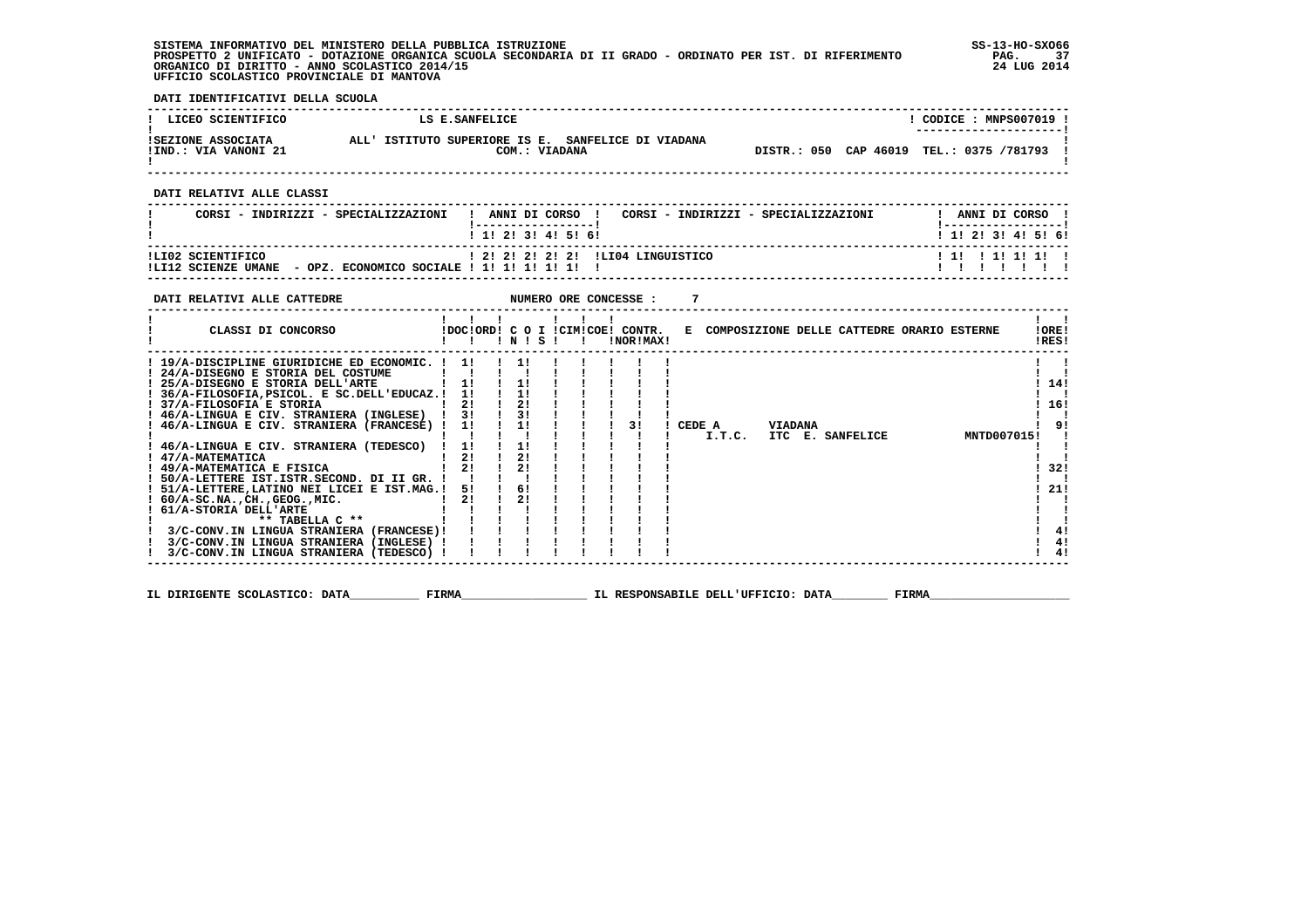**SISTEMA INFORMATIVO DEL MINISTERO DELLA PUBBLICA ISTRUZIONE SS-13-HO-SXO66 PROSPETTO 2 UNIFICATO - DOTAZIONE ORGANICA SCUOLA SECONDARIA DI II GRADO - ORDINATO PER IST. DI RIFERIMENTO PAG. 38 ORGANICO DI DIRITTO - ANNO SCOLASTICO 2014/15 24 LUG 2014 UFFICIO SCOLASTICO PROVINCIALE DI MANTOVA**

֚֚֡

 **DATI IDENTIFICATIVI DELLA SCUOLA**

| ISTITUTO TECNICO COMMERCIALE                 |  | ITC E. SANFELICE |                                                    |                                          |  | CODICE: MNTD007015 !<br>--------------------- |  |
|----------------------------------------------|--|------------------|----------------------------------------------------|------------------------------------------|--|-----------------------------------------------|--|
| ISEZIONE ASSOCIATA<br>IIND.: VIA SANFELICE 8 |  | COM.: VIADANA    | ALL' ISTITUTO SUPERIORE IS E. SANFELICE DI VIADANA | DISTR.: 050 CAP 46019 TEL.: 0375 /781792 |  |                                               |  |

 **------------------------------------------------------------------------------------------------------------------------------------**

 **DATI RELATIVI ALLE CLASSI**

| CORSI - INDIRIZZI - SPECIALIZZAZIONI | ! ANNI DI CORSO !<br>CORSI - INDIRIZZI - SPECIALIZZAZIONI<br>1 1 1 2 1 3 1 4 1 5 1 6 1                                                                                                                   | ANNI DI CORSO !<br>1 1 1 2 1 3 1 4 1 5 1 6 1 |
|--------------------------------------|----------------------------------------------------------------------------------------------------------------------------------------------------------------------------------------------------------|----------------------------------------------|
|                                      | ITT01 AMM. FINAN. MARKETING - BIENNIO COMUNE   3! 3! ! ! ! ! ITAF AMM.NE FINAN. E MARKETING - TRIENNIO<br>ITRI REL. INTERNAZIONALI PER IL MARKETING III IIIII IIIIII IITSI SISTEMI INFORMATIVI AZIENDALI | 112222<br>11111111                           |

 **------------------------------------------------------------------------------------------------------------------------------------**

| DATI RELATIVI ALLE CATTEDRE                  |    |                |       |              |    | NUMERO ORE CONCESSE :                         |  |                      |                |                                              |             |                |     |
|----------------------------------------------|----|----------------|-------|--------------|----|-----------------------------------------------|--|----------------------|----------------|----------------------------------------------|-------------|----------------|-----|
| CLASSI DI CONCORSO                           |    |                | INISI | $\mathbf{I}$ |    | IDOCIORD! C O I ICIMICOE! CONTR.<br>!NOR!MAX! |  |                      |                | E COMPOSIZIONE DELLE CATTEDRE ORARIO ESTERNE |             | !ORE!<br>!RES! |     |
| ! 12/A-CHIMICA AGRARIA                       |    |                |       |              |    |                                               |  |                      |                |                                              |             |                |     |
| ! 13/A-CHIMICA E TECNOLOGIE CHIMICHE         |    |                |       |              |    |                                               |  |                      |                |                                              |             |                |     |
| ! 17/A-DISCIPLINE ECONOMICO-AZIENDALI        | 5! | 5!             |       |              |    |                                               |  |                      |                |                                              |             |                |     |
| ! 19/A-DISCIPLINE GIURIDICHE ED ECONOMIC. !  | 31 |                |       |              |    |                                               |  |                      |                |                                              |             | 15!            |     |
| ! 36/A-FILOSOFIA, PSICOL. E SC.DELL'EDUCAZ.! |    |                |       |              |    |                                               |  |                      |                |                                              |             |                |     |
| $1.38/A-FISICA$                              |    |                |       |              |    |                                               |  |                      |                |                                              |             |                |     |
| 39/A-GEOGRAFIA                               | 1! | 11             |       |              |    |                                               |  |                      |                |                                              |             |                |     |
| ! 42/A-INFORMATICA                           | 1! | 11             |       |              |    |                                               |  |                      |                |                                              |             |                | 6!  |
| 46/A-LINGUA E CIV. STRANIERA (FRANCESE)      | 21 | 11             |       |              | 1! | 15!                                           |  | COMPLETA CON VIADANA |                |                                              |             |                |     |
|                                              |    |                |       |              |    | 31                                            |  | L.S.                 | LS E.SANFELICE |                                              | MNPS007019! |                |     |
| ! 46/A-LINGUA E CIV. STRANIERA (INGLESE)     | 31 | 3 <sub>1</sub> |       |              |    |                                               |  |                      |                |                                              |             |                |     |
| ! 46/A-LINGUA E CIV. STRANIERA (TEDESCO)     | 1! | 1!             |       |              |    |                                               |  |                      |                |                                              |             |                | 6!  |
| 47/A-MATEMATICA                              |    |                |       |              |    |                                               |  |                      |                |                                              |             |                |     |
| ! 48/A-MATEMATICA APPLICATA                  | 21 | 2!             |       |              |    |                                               |  |                      |                |                                              |             |                | 15! |
| ! 49/A-MATEMATICA E FISICA                   |    |                |       |              |    |                                               |  |                      |                |                                              |             |                | 6!  |
| 50/A-LETTERE IST.ISTR.SECOND. DI II GR.      | 41 | 4!             |       |              |    |                                               |  |                      |                |                                              |             |                | 18! |
| $60/A-SC.NA.$ , $CH.$ , $GEOG.$ , $MIC.$     | 11 | 11             |       |              |    |                                               |  |                      |                |                                              |             |                |     |
| 75/A-DATTILOGRAFIA E STENOGRAFIA             | 11 |                |       |              | 1! | 12!                                           |  | COMPLETA CON SUZZARA |                |                                              |             |                |     |
|                                              |    |                |       |              |    | 61                                            |  | I.T.C.               | ITC MANZONI    |                                              | MNTD001016! |                |     |
| 76/A-TRAT.TESTI, CAL., CONT.ELET.E AP.GES.!  |    |                |       |              |    |                                               |  |                      |                |                                              |             |                |     |
| ** TABELLA C **                              |    |                |       |              |    |                                               |  |                      |                |                                              |             |                |     |
| 30/C-LAB. DI INFORMATICA GESTIONALE          |    |                |       |              |    |                                               |  |                      |                |                                              |             |                | 9!  |
| 31/C-LAB. DI INFORMATICA INDUSTRIALE         |    |                |       |              |    |                                               |  |                      |                |                                              |             |                |     |
|                                              |    |                |       |              |    |                                               |  |                      |                |                                              |             |                |     |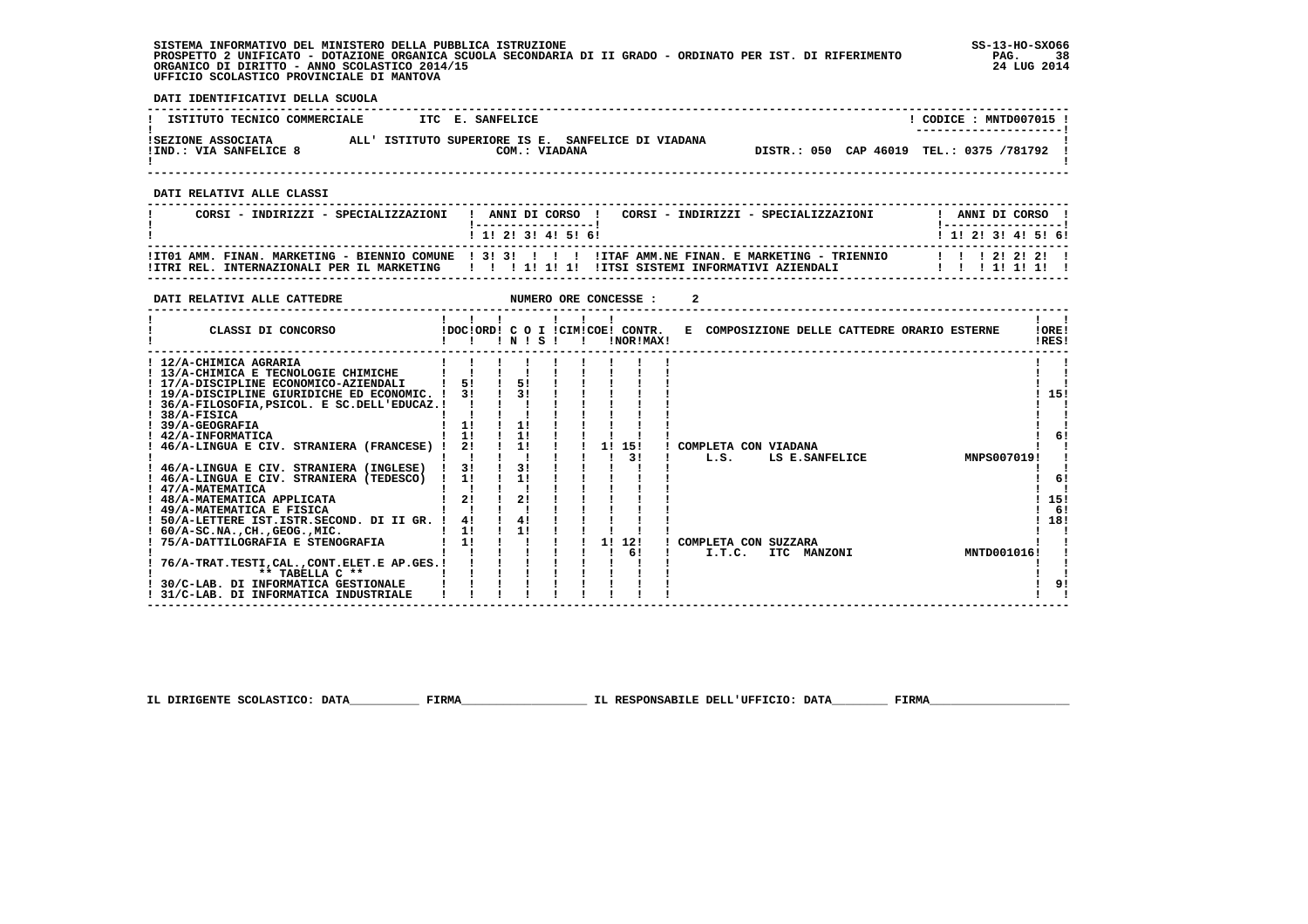**SISTEMA INFORMATIVO DEL MINISTERO DELLA PUBBLICA ISTRUZIONE SS-13-HO-SXO66 PROSPETTO 2 UNIFICATO - DOTAZIONE ORGANICA SCUOLA SECONDARIA DI II GRADO - ORDINATO PER IST. DI RIFERIMENTO PAG. 39 ORGANICO DI DIRITTO - ANNO SCOLASTICO 2014/15 24 LUG 2014 UFFICIO SCOLASTICO PROVINCIALE DI MANTOVA**

j

 **DATI IDENTIFICATIVI DELLA SCUOLA**

| ISTITUTO TECNICO COMMERCIALE                    |       | ITC SERALE VIADANA                                                |                                          | CODICE: MNTD00750D.<br>--------------------- |  |
|-------------------------------------------------|-------|-------------------------------------------------------------------|------------------------------------------|----------------------------------------------|--|
| <b>!CORSO SERALE</b><br>IIND.: VIA SANFELICE, 8 | DELL' | ISTITUTO TECNICO COMMERCIALE ITC E. SANFELICE DI<br>COM.: VIADANA | DISTR.: 050 CAP 46019 TEL.: 0375 /781792 |                                              |  |

 **------------------------------------------------------------------------------------------------------------------------------------**

 **DATI RELATIVI ALLE CLASSI**

| CORSI - INDIRIZZI - SPECIALIZZAZIONI                                                                                                                                  |  |  | ANNI DI CORSO !   |  |  | CORSI - INDIRIZZI - SPECIALIZZAZIONI | ANNI DI CORSO !<br>! ____________________ |  |  |
|-----------------------------------------------------------------------------------------------------------------------------------------------------------------------|--|--|-------------------|--|--|--------------------------------------|-------------------------------------------|--|--|
|                                                                                                                                                                       |  |  | 1 1 2 3 3 4 5 6 1 |  |  |                                      | 1 1 1 2 1 3 1 4 1 5 1 6 1                 |  |  |
| ITTO1 AMM. FINAN. MARKETING - BIENNIO COMUNE !!!!!!!!!!!ITAF AMM.NE FINAN. E MARKETING - TRIENNIO!!!<br>!TD87 TRIENN.RIENTRI FORM.SIRIO-IND.GIUR.EC.A ! ! ! ! ! ! ! ! |  |  |                   |  |  |                                      | 1 1 1 1 1 1 1 1                           |  |  |

 **------------------------------------------------------------------------------------------------------------------------------------**

| DATI RELATIVI ALLE CATTEDRE                 |                           |           |  |  | NUMERO ORE CONCESSE : |    |                                            |                |    |
|---------------------------------------------|---------------------------|-----------|--|--|-----------------------|----|--------------------------------------------|----------------|----|
| CLASSI DI CONCORSO                          | IDOCIORD! C O I ICIMICOE! | ! N ! S ! |  |  | CONTR.<br>!NOR!MAX!   | к. | COMPOSIZIONE DELLE CATTEDRE ORARIO ESTERNE | !ORE!<br>!RES! |    |
| ! 12/A-CHIMICA AGRARIA                      |                           |           |  |  |                       |    |                                            |                |    |
| ! 13/A-CHIMICA E TECNOLOGIE CHIMICHE        |                           |           |  |  |                       |    |                                            |                |    |
| ! 17/A-DISCIPLINE ECONOMICO-AZIENDALI       |                           |           |  |  |                       |    |                                            |                |    |
| ! 19/A-DISCIPLINE GIURIDICHE ED ECONOMIC.   |                           |           |  |  |                       |    |                                            | 13!            |    |
| $!$ 38/A-FISICA                             |                           |           |  |  |                       |    |                                            |                |    |
| <b>39/A-GEOGRAFIA</b>                       |                           |           |  |  |                       |    |                                            |                |    |
| ! 42/A-INFORMATICA                          |                           |           |  |  |                       |    |                                            |                | 3! |
| ! 46/A-LINGUA E CIV. STRANIERA (INGLESE)    |                           |           |  |  |                       |    |                                            |                | 71 |
| ! 46/A-LINGUA E CIV. STRANIERA (TEDESCO)    |                           |           |  |  |                       |    |                                            |                | 41 |
| ! 47/A-MATEMATICA                           |                           |           |  |  |                       |    |                                            |                |    |
| ! 48/A-MATEMATICA APPLICATA                 |                           |           |  |  |                       |    |                                            |                | 9! |
| ! 49/A-MATEMATICA E FISICA                  |                           |           |  |  |                       |    |                                            |                |    |
| 50/A-LETTERE IST.ISTR.SECOND. DI II GR.     |                           |           |  |  |                       |    |                                            | 15!            |    |
| $1.60/A-SC.NA.$ , $CH.$ , $GEOG.$ , $MIC.$  |                           |           |  |  |                       |    |                                            |                |    |
| ! 75/A-DATTILOGRAFIA E STENOGRAFIA          |                           |           |  |  |                       |    |                                            |                |    |
| ! 76/A-TRAT.TESTI,CAL.,CONT.ELET.E AP.GES.! |                           |           |  |  |                       |    |                                            |                |    |

 **IL DIRIGENTE SCOLASTICO: DATA\_\_\_\_\_\_\_\_\_\_ FIRMA\_\_\_\_\_\_\_\_\_\_\_\_\_\_\_\_\_\_ IL RESPONSABILE DELL'UFFICIO: DATA\_\_\_\_\_\_\_\_ FIRMA\_\_\_\_\_\_\_\_\_\_\_\_\_\_\_\_\_\_\_\_**

 **------------------------------------------------------------------------------------------------------------------------------------**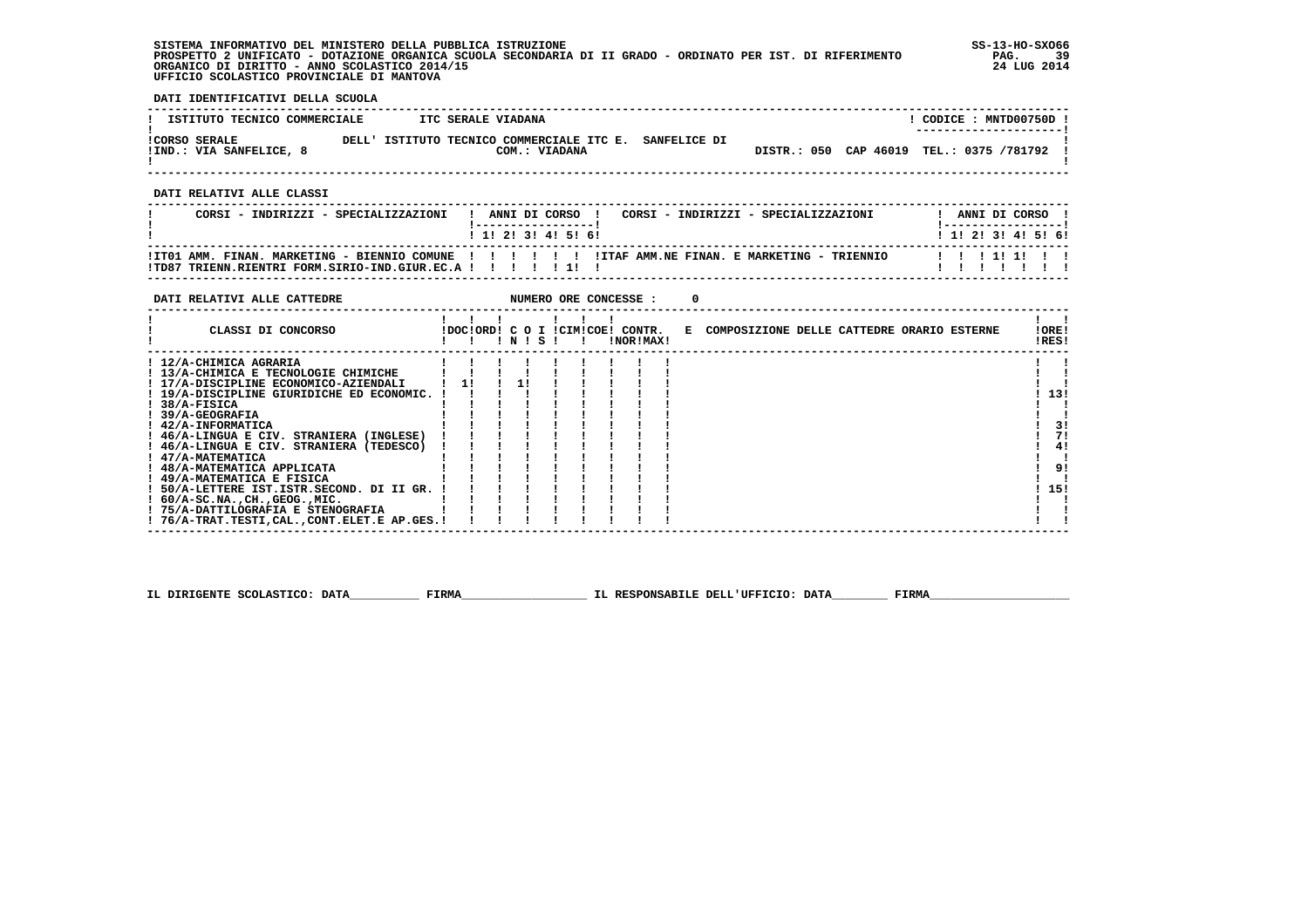**SISTEMA INFORMATIVO DEL MINISTERO DELLA PUBBLICA ISTRUZIONE SS-13-HO-SXO66 PROSPETTO 2 UNIFICATO - DOTAZIONE ORGANICA SCUOLA SECONDARIA DI II GRADO - ORDINATO PER IST. DI RIFERIMENTO PAG. 40 ORGANICO DI DIRITTO - ANNO SCOLASTICO 2014/15 24 LUG 2014 UFFICIO SCOLASTICO PROVINCIALE DI MANTOVA**

 **DATI IDENTIFICATIVI DELLA SCUOLA**

| ! LICEO SCIENTIFICO                                | LIC.SCIENT. ASOLA                                                | CODICE: MNPS008015 !<br>--------------------- |
|----------------------------------------------------|------------------------------------------------------------------|-----------------------------------------------|
| ISEZIONE ASSOCIATA<br>!IND.: VIA SACCOLE PIGNOLE 3 | ALL' ISTITUTO SUPERIORE GIOVANNI FALCONE DI ASOLA<br>COM.: ASOLA | DISTR.: 045 CAP 46041 TEL.: 0376 /710423 !    |

 **------------------------------------------------------------------------------------------------------------------------------------**

 **DATI RELATIVI ALLE CLASSI**

| CORSI - INDIRIZZI - SPECIALIZZAZIONI                                                  | ANNI DI CORSO<br>CORSI - INDIRIZZI - SPECIALIZZAZIONI            | ANNI DI CORSO             |
|---------------------------------------------------------------------------------------|------------------------------------------------------------------|---------------------------|
|                                                                                       | $1$ 1! 2! 3! 4! 5! 6!                                            | 1 1 2 2 1 3 1 4 1 5 1 6 1 |
| ILI02 SCIENTIFICO<br>- OPZ. ECONOMICO SOCIALE ! 1! 1! 1! 1! 1!<br>!LI12 SCIENZE UMANE | ! 2! 1! 1! 1! 2! !LI03 SCIENTIFICO -<br>OPZIONE SCIENZE APPLICAT | 1 1 1 2 1 2 1 2 1 1 1     |

 **------------------------------------------------------------------------------------------------------------------------------------**

| DATI RELATIVI ALLE CATTEDRE                   |    |    |       |  | NUMERO ORE CONCESSE :                         |                                              |       |           |  |             |                |  |
|-----------------------------------------------|----|----|-------|--|-----------------------------------------------|----------------------------------------------|-------|-----------|--|-------------|----------------|--|
| CLASSI DI CONCORSO                            |    |    | INISI |  | !DOC!ORD! C O I !CIM!COE! CONTR.<br>!NOR!MAX! | E COMPOSIZIONE DELLE CATTEDRE ORARIO ESTERNE |       |           |  |             | !ORE!<br>!RES! |  |
| ! 12/A-CHIMICA AGRARIA                        |    |    |       |  |                                               |                                              |       |           |  |             |                |  |
| ! 13/A-CHIMICA E TECNOLOGIE CHIMICHE          |    |    |       |  |                                               |                                              |       |           |  |             |                |  |
| ! 19/A-DISCIPLINE GIURIDICHE ED ECONOMIC.     |    |    |       |  |                                               |                                              |       |           |  |             | 15!            |  |
| ! 24/A-DISEGNO E STORIA DEL COSTUME           |    |    |       |  |                                               |                                              |       |           |  |             |                |  |
| ! 25/A-DISEGNO E STORIA DELL'ARTE             | 11 |    | 21    |  |                                               |                                              |       |           |  |             |                |  |
| 27/A-DISEGNO TECNICO ED ARTISTICO             |    |    |       |  |                                               |                                              |       |           |  |             |                |  |
| ! 34/A-ELETTRONICA                            |    |    |       |  |                                               |                                              |       |           |  |             |                |  |
| ! 35/A-ELETTROTECNICA ED APPLICAZIONI         |    |    |       |  |                                               |                                              |       |           |  |             |                |  |
| ! 36/A-FILOSOFIA, PSICOL. E SC. DELL'EDUCAZ.! | 11 | 1! | 31    |  |                                               |                                              |       |           |  |             |                |  |
| 37/A-FILOSOFIA E STORIA<br>38/A-FISICA        | 31 |    |       |  |                                               |                                              |       |           |  |             |                |  |
| ! 42/A-INFORMATICA                            |    |    |       |  |                                               |                                              |       |           |  |             | 16!            |  |
| ! 46/A-LINGUA E CIV. STRANIERA (INGLESE)      | 3! |    | 31    |  |                                               |                                              |       |           |  |             |                |  |
| 46/A-LINGUA E CIV. STRANIERA (FRANCESE)       |    |    |       |  | 31                                            | CEDE A                                       | ASOLA |           |  |             | 12!            |  |
|                                               |    |    |       |  |                                               | I.T.C.                                       |       | ITC ASOLA |  | MNTD008011! |                |  |
| 47/A-MATEMATICA                               | 21 |    | 2!    |  |                                               |                                              |       |           |  |             |                |  |
| ! 48/A-MATEMATICA APPLICATA                   |    |    |       |  |                                               |                                              |       |           |  |             |                |  |
| ! 49/A-MATEMATICA E FISICA                    | 4! |    | 4!    |  |                                               |                                              |       |           |  |             | 16!            |  |
| 50/A-LETTERE IST.ISTR.SECOND. DI II GR.       |    |    |       |  |                                               |                                              |       |           |  |             |                |  |
| ! 51/A-LETTERE, LATINO NEI LICEI E IST.MAG.!  | 71 | 71 |       |  |                                               |                                              |       |           |  |             |                |  |
| $: 60/A-SC.NA.$ , $CH.$ , $GEOG.$ , $MIC.$    | 21 |    | 31    |  |                                               |                                              |       |           |  |             |                |  |
| ! 61/A-STORIA DELL'ARTE                       |    |    |       |  |                                               |                                              |       |           |  |             |                |  |
| 66/A-TECNOLOGIA CERAMICA                      |    |    |       |  |                                               |                                              |       |           |  |             |                |  |
| ! 71/A-TECNOLOGIE E DISEGNO TECNICO           |    |    |       |  |                                               |                                              |       |           |  |             |                |  |

 **IL DIRIGENTE SCOLASTICO: DATA\_\_\_\_\_\_\_\_\_\_ FIRMA\_\_\_\_\_\_\_\_\_\_\_\_\_\_\_\_\_\_ IL RESPONSABILE DELL'UFFICIO: DATA\_\_\_\_\_\_\_\_ FIRMA\_\_\_\_\_\_\_\_\_\_\_\_\_\_\_\_\_\_\_\_**

 **------------------------------------------------------------------------------------------------------------------------------------**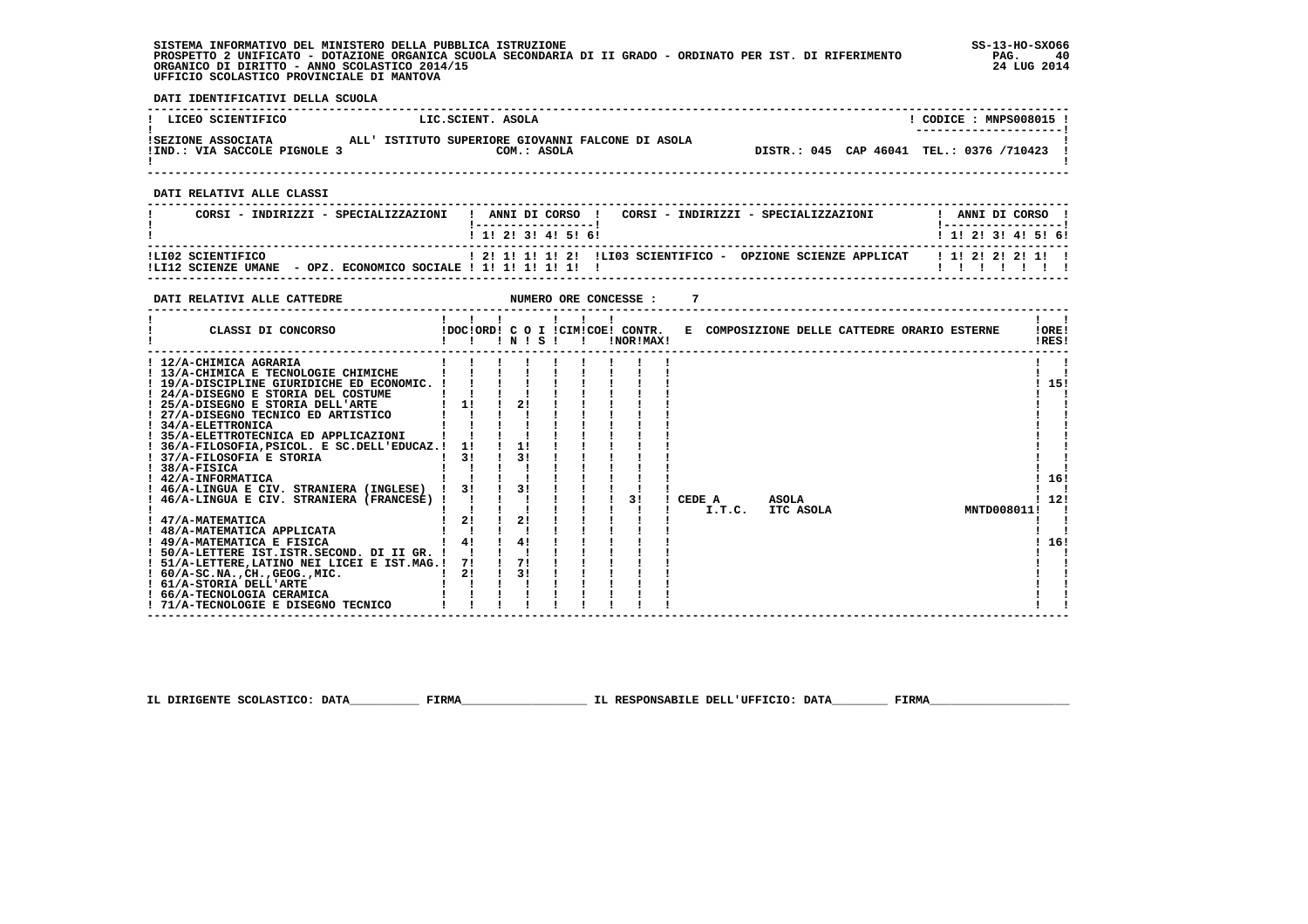**SISTEMA INFORMATIVO DEL MINISTERO DELLA PUBBLICA ISTRUZIONE SS-13-HO-SXO66 PROSPETTO 2 UNIFICATO - DOTAZIONE ORGANICA SCUOLA SECONDARIA DI II GRADO - ORDINATO PER IST. DI RIFERIMENTO PAG. 41 ORGANICO DI DIRITTO - ANNO SCOLASTICO 2014/15 24 LUG 2014 UFFICIO SCOLASTICO PROVINCIALE DI MANTOVA**

j

 **DATI IDENTIFICATIVI DELLA SCUOLA**

| ISTITUTO TECNICO COMMERCIALE                       | ITC ASOLA                                                        | CODICE: MNTD008011 !<br>---------------------- |
|----------------------------------------------------|------------------------------------------------------------------|------------------------------------------------|
| ISEZIONE ASSOCIATA<br>!IND.: VIA SACCOLE PIGNOLE 3 | ALL' ISTITUTO SUPERIORE GIOVANNI FALCONE DI ASOLA<br>COM.: ASOLA | DISTR.: 045 CAP 46041 TEL.: 0376 /<br>7104231  |

 **------------------------------------------------------------------------------------------------------------------------------------**

 **DATI RELATIVI ALLE CLASSI**

| CORSI - INDIRIZZI - SPECIALIZZAZIONI | ! ANNI DI CORSO !<br>CORSI - INDIRIZZI - SPECIALIZZAZIONI<br>1 1 1 2 1 3 1 4 1 5 1 6 1                                                                                                                          | ANNI DI CORSO !<br>1 1 1 2 1 3 1 4 1 5 1 6 1 |
|--------------------------------------|-----------------------------------------------------------------------------------------------------------------------------------------------------------------------------------------------------------------|----------------------------------------------|
|                                      | ITT01 AMM, FINAN, MARKETING - BIENNIO COMUNE   3! 3! ! ! ! ! ITAF AMM, NE FINAN, E MARKETING - TRIENNIO<br>ITRI REL. INTERNAZIONALI PER IL MARKETING     !   ! 1! 1! 1! III IITSI SISTEMI INFORMATIVI AZIENDALI | 1 1 1 1 1 1 1 1<br>1 1 1 1 1 1 1 1 1         |

 **------------------------------------------------------------------------------------------------------------------------------------**

| DATI RELATIVI ALLE CATTEDRE                                                                                                                                                                                                                                             |                                  |                |  | NUMERO ORE CONCESSE : |                                              |                                               |  |             |                          |
|-------------------------------------------------------------------------------------------------------------------------------------------------------------------------------------------------------------------------------------------------------------------------|----------------------------------|----------------|--|-----------------------|----------------------------------------------|-----------------------------------------------|--|-------------|--------------------------|
| CLASSI DI CONCORSO                                                                                                                                                                                                                                                      | IDOCIORDI C O I ICIMICOEI CONTR. | 1 N 1 S 1      |  | !NOR!MAX!             | E COMPOSIZIONE DELLE CATTEDRE ORARIO ESTERNE |                                               |  |             | !ORE!<br>!RES!           |
| ! 12/A-CHIMICA AGRARIA<br>! 13/A-CHIMICA E TECNOLOGIE CHIMICHE<br>! 17/A-DISCIPLINE ECONOMICO-AZIENDALI<br>! 19/A-DISCIPLINE GIURIDICHE ED ECONOMIC. !<br>36/A-FILOSOFIA, PSICOL. E SC. DELL'EDUCAZ.!<br>$1.38/A-FISTCA$<br><b>39/A-GEOGRAFIA</b><br>! 42/A-INFORMATICA | 31<br>21                         | 31<br>21       |  |                       |                                              |                                               |  |             | 13!<br>22!<br>18!<br>22! |
| 46/A-LINGUA E CIV. STRANIERA (FRANCESE) !<br>46/A-LINGUA E CIV. STRANIERA (INGLESE)<br>! 46/A-LINGUA E CIV. STRANIERA (TEDESCO)<br>46/A-LINGUA E CIV. STRANIERA (CINESE)<br>! 47/A-MATEMATICA                                                                           | 1!<br>21<br>11                   | 21<br>11       |  | 11<br>15!<br>3 I      | COMPLETA CON ASOLA<br>L.S.                   | LIC.SCIENT. ASOLA                             |  | MNPS008015! | 91<br>61                 |
| 48/A-MATEMATICA APPLICATA<br>49/A-MATEMATICA E FISICA<br>50/A-LETTERE IST.ISTR.SECOND. DI II GR.<br>$60/A-SC.NA.$ , $CH.$ , $GEOG.$ , $MIC.$                                                                                                                            | 31<br>41<br>11                   | 21<br>51<br>11 |  | 1!<br>15!<br>31       | COMPLETA CON CASTIGLIONE DELLE ST<br>I.T.C.  | ITC CASTIGLIONE STIV.                         |  | MNTD00301T! | 6!                       |
| 75/A-DATTILOGRAFIA E STENOGRAFIA<br>76/A-TRAT.TESTI.CALCONT.ELET.E AP.GES.!<br>** TABELLA C **                                                                                                                                                                          | 1!                               |                |  | 1!<br>12!<br>61       | COMPLETA CON CASTIGLIONE DELLE ST<br>I.T.C.  | ITC CASTIGLIONE STIV.                         |  | MNTD00301T! |                          |
| 30/C-LAB. DI INFORMATICA GESTIONALE                                                                                                                                                                                                                                     |                                  |                |  | 91                    | CEDE A<br>I.T.C.                             | CASTIGLIONE DELLE ST<br>ITC CASTIGLIONE STIV. |  | MNTD00301T! |                          |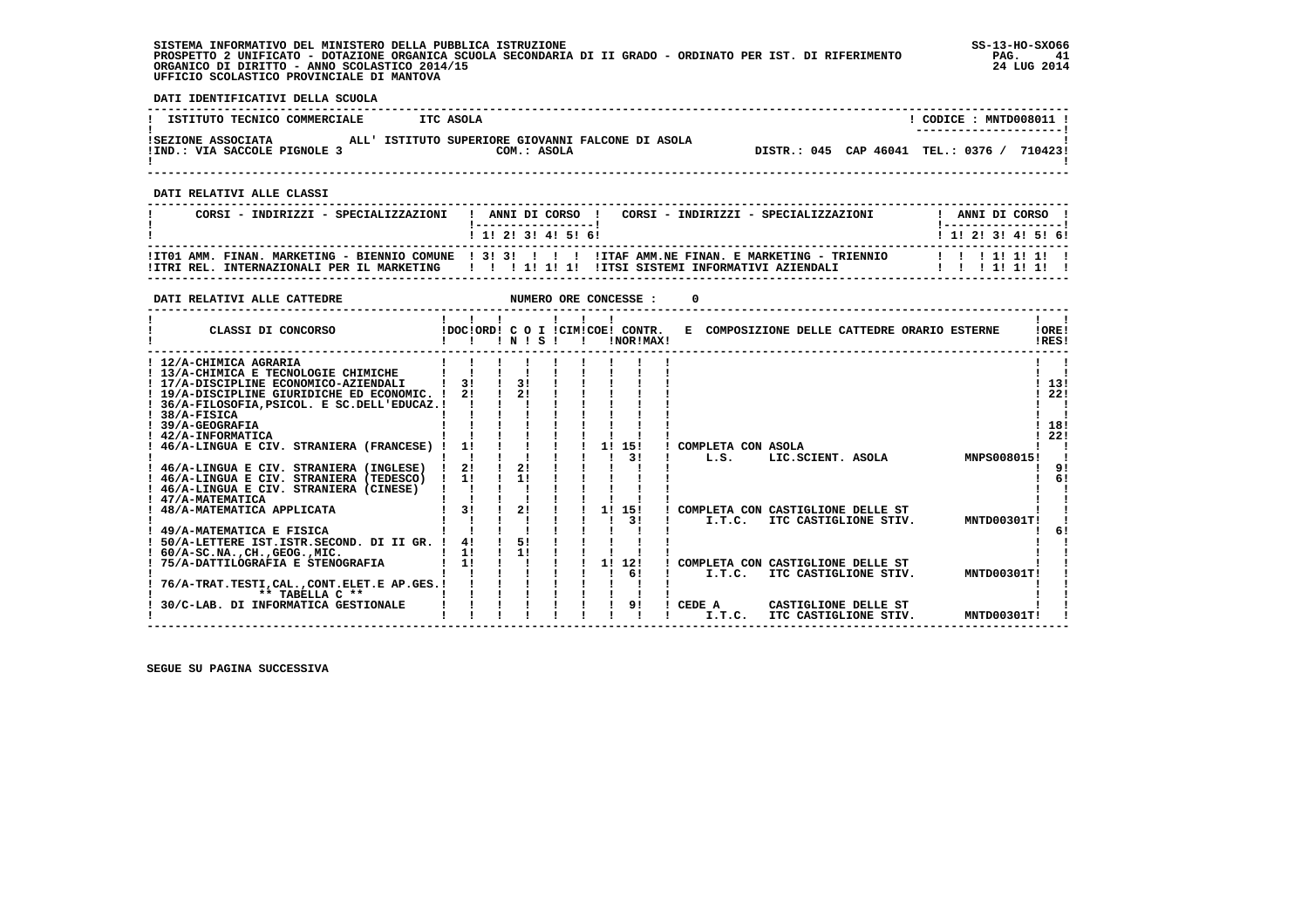| SISTEMA INFORMATIVO DEL MINISTERO DELLA PUBBLICA ISTRUZIONE                                                 | $SS-13-HO-SXO66$ |
|-------------------------------------------------------------------------------------------------------------|------------------|
| PROSPETTO 2 UNIFICATO - DOTAZIONE ORGANICA SCUOLA SECONDARIA DI II GRADO - ORDINATO PER IST. DI RIFERIMENTO | PAG.             |
| ORGANICO DI DIRITTO - ANNO SCOLASTICO 2014/15                                                               | 24 LUG 2014      |
| UFFICIO SCOLASTICO PROVINCIALE DI MANTOVA                                                                   |                  |

 **DATI IDENTIFICATIVI DELLA SCUOLA**

| ISTITUTO TECNICO COMMERCIALE                       | ITC ASOLA                                                                                                              | ! CODICE : MNTD008011 ! |
|----------------------------------------------------|------------------------------------------------------------------------------------------------------------------------|-------------------------|
| ISEZIONE ASSOCIATA<br>!IND.: VIA SACCOLE PIGNOLE 3 | ALL' ISTITUTO SUPERIORE GIOVANNI FALCONE DI ASOLA<br>DISTR.: 045 CAP 46041 TEL.: 0376 /<br>COM.: ASOLA                 | 7104231                 |
| DATI RELATIVI ALLE CATTEDRE                        | NUMERO ORE CONCESSE :<br>- 0                                                                                           |                         |
| CLASSI DI CONCORSO                                 | IDOCIORDI C O I ICIMICOE! CONTR.<br>E COMPOSIZIONE DELLE CATTEDRE ORARIO ESTERNE<br>INISI<br>INORIMAX!<br>$\mathbf{I}$ | 10RE!<br>!RES!          |
| ! 31/C-LAB. DI INFORMATICA INDUSTRIALE             |                                                                                                                        |                         |

 **------------------------------------------------------------------------------------------------------------------------------------**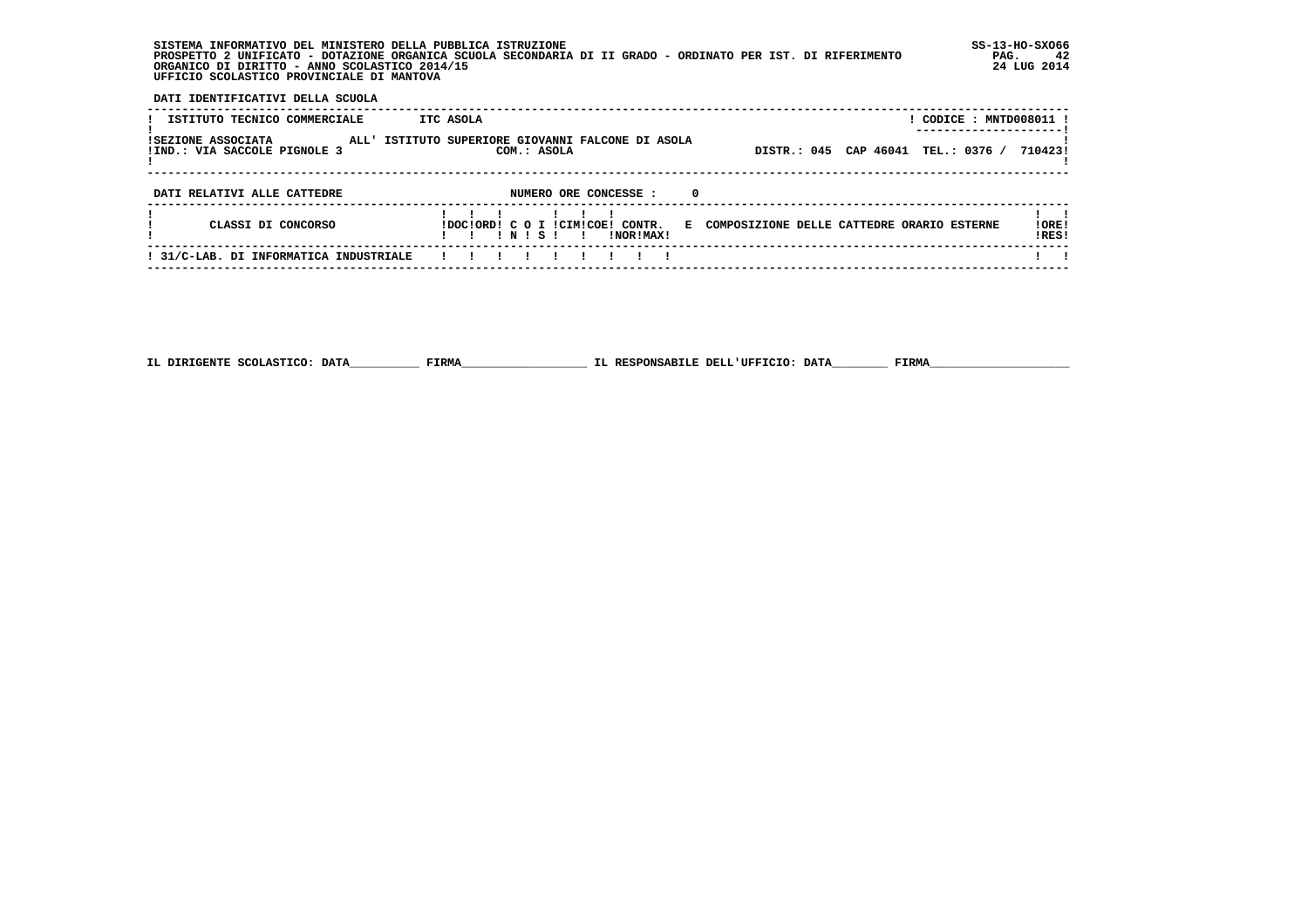**SISTEMA INFORMATIVO DEL MINISTERO DELLA PUBBLICA ISTRUZIONE SS-13-HO-SXO66 PROSPETTO 2 UNIFICATO - DOTAZIONE ORGANICA SCUOLA SECONDARIA DI II GRADO - ORDINATO PER IST. DI RIFERIMENTO PAG. 43 ORGANICO DI DIRITTO - ANNO SCOLASTICO 2014/15 24 LUG 2014 UFFICIO SCOLASTICO PROVINCIALE DI MANTOVA**

j

 **DATI IDENTIFICATIVI DELLA SCUOLA**

| <b>ISTITUTO MAGISTRALE</b>                          | LICEO SC. UMANE - MUSICALE I.D ESTE                               | CODICE: MNPM009012 !<br>--------------------- |
|-----------------------------------------------------|-------------------------------------------------------------------|-----------------------------------------------|
| ISEZIONE ASSOCIATA<br>!IND.: VIA GIUSEPPINA RIPPA 1 | ALL' ISTITUTO SUPERIORE ITG E MAG. LE DI MANTOVA<br>COM.: MANTOVA | DISTR.: 047 CAP 46100 TEL.: 0376 / 323746 !   |

 **------------------------------------------------------------------------------------------------------------------------------------**

 **DATI RELATIVI ALLE CLASSI**

| CORSI - INDIRIZZI - SPECIALIZZAZIONI                              | CORSI - INDIRIZZI - SPECIALIZZAZIONI<br>ANNI DI CORSO !<br>$1$ 1! 2! 3! 4! 5! 6! | ANNI DI CORSO !<br>! 1! 2! 3! 4! 5! 6! |
|-------------------------------------------------------------------|----------------------------------------------------------------------------------|----------------------------------------|
| !LI11 SCIENZE UMANE<br>ILI13 MUSICALE E COREUTICO - SEZ. MUSICALE | ! 3! 3! 3! 3! 3! ILI12 SCIENZE UMANE - OPZ. ECONOMICO SOCIALE<br>11111111        | 1 2 1 2 1 2 1 2 1 2 1                  |

 **------------------------------------------------------------------------------------------------------------------------------------**

| CLASSI DI CONCORSO<br>IDOCIORD! C O I ICIMICOE! CONTR.<br>E COMPOSIZIONE DELLE CATTEDRE ORARIO ESTERNE<br>$'$ N $'$ S $'$<br>!NOR!MAX!<br>! 19/A-DISCIPLINE GIURIDICHE ED ECONOMIC. !<br>2!<br>CEDE A<br><b>MANTOVA</b><br>21<br>61 | !ORE!<br>!RES! |
|-------------------------------------------------------------------------------------------------------------------------------------------------------------------------------------------------------------------------------------|----------------|
|                                                                                                                                                                                                                                     |                |
|                                                                                                                                                                                                                                     |                |
| MNTL009017!<br>ITT CARLO D ARCOMN<br>I.T.G.                                                                                                                                                                                         |                |
| 24/A-DISEGNO E STORIA DEL COSTUME                                                                                                                                                                                                   |                |
| 25/A-DISEGNO E STORIA DELL'ARTE                                                                                                                                                                                                     |                |
| 31/A-ED.MUSICALE IST.ISTR.SEC.II GRADO                                                                                                                                                                                              |                |
| 51<br>36/A-FILOSOFIA.PSICOL. E SC.DELL'EDUCAZ.!<br>61<br>CEDE A<br><b>SUZZARA</b><br>5!                                                                                                                                             |                |
| LICEO SCIENZE UMANE MANZON MNPM00101B!<br>I.M.                                                                                                                                                                                      |                |
| 31<br>ED A<br><b>MANTOVA</b>                                                                                                                                                                                                        |                |
| LICEO ARTISTICO "G. ROMANO MNSL010001!<br>L.A.                                                                                                                                                                                      |                |
| 21<br>21<br>11!<br>CEDE A<br>37/A-FILOSOFIA E STORIA<br><b>MANTOVA</b>                                                                                                                                                              |                |
| MNPS010004!<br>LIC.SCIENT. BELFIORE MN<br>L.S.                                                                                                                                                                                      |                |
| 41<br>41<br>46/A-LINGUA E CIV. STRANIERA (INGLESE)                                                                                                                                                                                  |                |
| 11<br>11<br>46/A-LINGUA E CIV. STRANIERA (FRANCESE)                                                                                                                                                                                 |                |
| 1! 15!<br>46/A-LINGUA E CIV. STRANIERA (SPAGNOLO)<br>COMPLETA CON MANTOVA                                                                                                                                                           |                |
| 61<br>I.T.E.S. "ALBERTO PITENTIN MNTD01000X!<br>I.T.C.                                                                                                                                                                              |                |
| 47/A-MATEMATICA                                                                                                                                                                                                                     |                |
| 51<br>51<br>1! 16!<br>49/A-MATEMATICA E FISICA<br>COMPLETA CON SUZZARA                                                                                                                                                              |                |
| 31<br>I.M.<br>LICEO SCIENZE UMANE MANZON MNPM00101B!                                                                                                                                                                                |                |
| 51<br>50/A-LETTERE IST.ISTR.SECOND. DI II GR. !<br>51                                                                                                                                                                               |                |
| 61<br>51/A-LETTERE, LATINO NEI LICEI E IST.MAG.!<br>61                                                                                                                                                                              |                |
| 2!<br>2!<br>$: 60/A-SC.NA.$ , $CH.$ , $GEOG.$ , $MIC.$                                                                                                                                                                              |                |
| 21<br>21<br>! 61/A-STORIA DELL'ARTE                                                                                                                                                                                                 |                |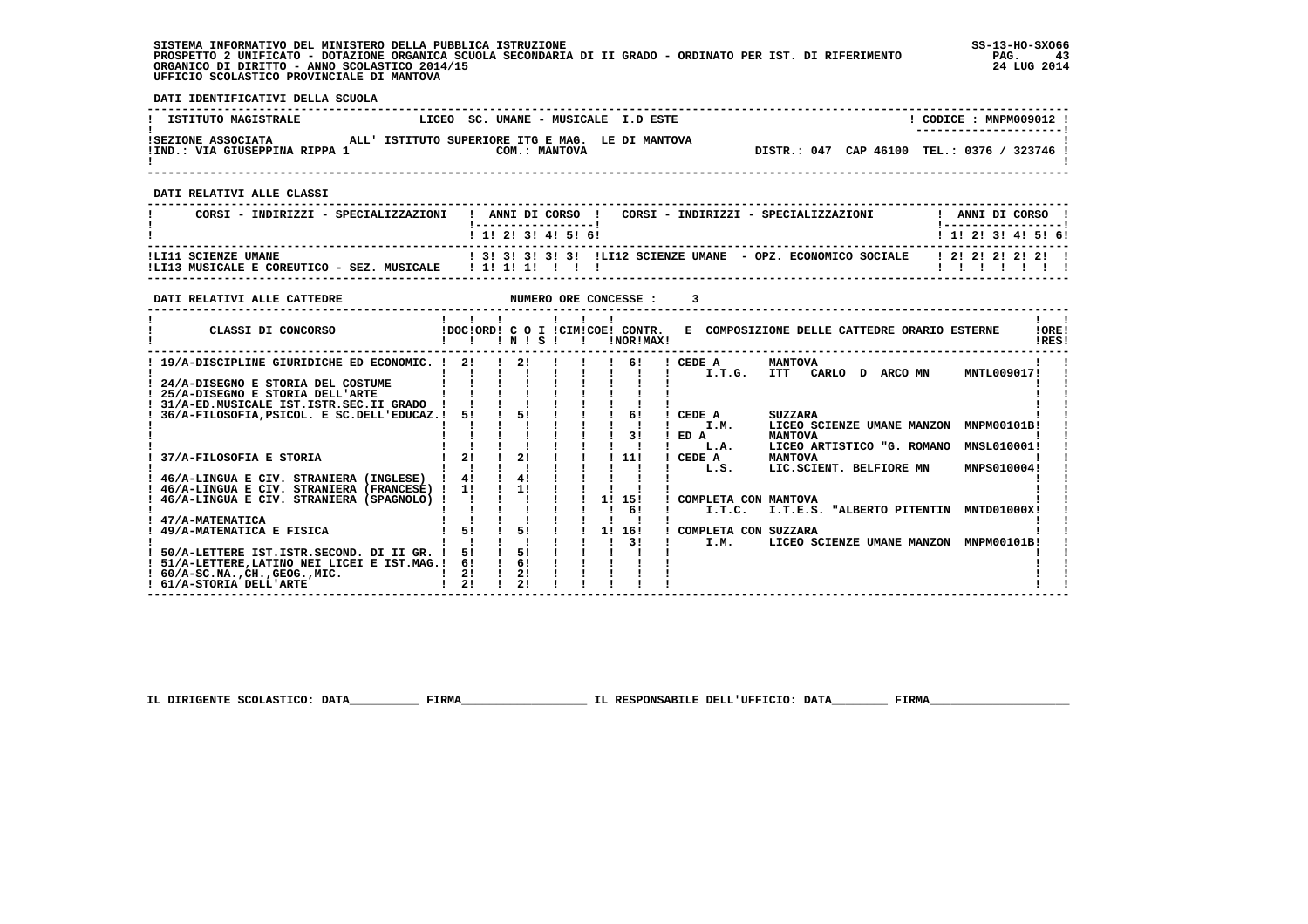**SISTEMA INFORMATIVO DEL MINISTERO DELLA PUBBLICA ISTRUZIONE SS-13-HO-SXO66 PROSPETTO 2 UNIFICATO - DOTAZIONE ORGANICA SCUOLA SECONDARIA DI II GRADO - ORDINATO PER IST. DI RIFERIMENTO PAG. 44 ORGANICO DI DIRITTO - ANNO SCOLASTICO 2014/15 24 LUG 2014 UFFICIO SCOLASTICO PROVINCIALE DI MANTOVA**

:

 **DATI IDENTIFICATIVI DELLA SCUOLA**

| ISTITUTO TECNICO PER GEOMETRI            | ITT | CARLO DARCOMN |               |                                                  |  |                                             | CODICE: MNTL009017 !<br>---------------------- |  |  |
|------------------------------------------|-----|---------------|---------------|--------------------------------------------------|--|---------------------------------------------|------------------------------------------------|--|--|
| ISEZIONE ASSOCIATA<br>!IND.: VIA TASSO 1 |     |               | COM.: MANTOVA | ALL' ISTITUTO SUPERIORE ITG E MAG. LE DI MANTOVA |  | DISTR.: 047 CAP 46100 TEL.: 0376 / 360377 ! |                                                |  |  |

 **------------------------------------------------------------------------------------------------------------------------------------**

 **DATI RELATIVI ALLE CLASSI**

| CORSI - INDIRIZZI - SPECIALIZZAZIONI                                                                                                                                                                                               | ------------------                          | CORSI - INDIRIZZI - SPECIALIZZAZIONI<br>ANNI DI CORSO ! | ANNI DI CORSO !<br>  _ _ _ _ _ _ _ _ _ _ _ _ _ _ _ _ 1 |
|------------------------------------------------------------------------------------------------------------------------------------------------------------------------------------------------------------------------------------|---------------------------------------------|---------------------------------------------------------|--------------------------------------------------------|
|                                                                                                                                                                                                                                    | $1 \; 1 \; 2 \; 3 \; 1 \; 4 \; 5 \; 6 \; 1$ |                                                         | ! 1! 2! 3! 4! 5! 6!                                    |
| ITO9 TRASPORTI E LOGISTICA - BIENNIO COMUNE   1! 1!          IT15 GRAF. E COM.NE BIENNIO - TRIENNIO<br>ITZ4 COSTR., AMB. E TERRITORIO - BIENNIO COM ! 1! 2! ! !! ITCA COSTR. AMB. TERRITORIO - TRIENNIO<br><b>!ITGT GEOTECNICO</b> | 1111111                                     | IITLG LOGISTICA                                         | 1 1 1 2 1 2 1 2 1<br>1 1 1 1 1 1 1 1                   |

| !ORE!<br>IDOCIORD! C O I ICIMICOE! CONTR.<br>E COMPOSIZIONE DELLE CATTEDRE ORARIO ESTERNE<br>CLASSI DI CONCORSO<br>!RES!<br>1 N 1 S 1<br>!NOR!MAX!<br>$\mathbf{I}$<br>1/A-AEROTECNICA E COSTRUZ. AERONAUTICHE!<br>3/A-ARTE DEL DISEGNO ANIMATO<br>7/A-ARTE DELLA FOTOGR. E GRAFICA PUBBL.!<br>! 11/A-ARTE MINERARIA<br>! 12/A-CHIMICA AGRARIA<br>11<br>! 13/A-CHIMICA E TECNOLOGIE CHIMICHE<br>11<br>! 14/A-CIRCOL.AEREA TELECOM.AERON.ED ESER.!<br>! 15/A-COSTR. NAVALI E TEORIA DELLA NAVE<br>5!<br>! 16/A-COSTR., TECNOL. DELLE COST. E DIS. TEC. !<br>51<br>1!<br>11<br>2!<br>19/A-DISCIPLINE GIURIDICHE ED ECONOMIC. !<br>10! COMPLETA CON MANTOVA<br>61<br>LICEO SC. UMANE - MUSICAL MNPM009012!<br>I.M.<br><b>MANTOVA</b><br>E CON<br>51<br>I.T.F.<br>IST. TECNICO ECONOMICO TEC<br><b>MNTE01000B!</b><br>11<br>20/A-DISCIPLINE MECCANICHE E TECNOLOGIA<br><b>34/A-ELETTRONICA</b><br>35/A-ELETTROTECNICA ED APPLICAZIONI<br>51<br>36/A-FILOSOFIA, PSICOL. E SC. DELL'EDUCAZ. !<br>CEDE A<br><b>MANTOVA</b><br>LICEO ARTISTICO "G. ROMANO MNSL010001!<br>L.A.<br>2!<br>11<br>1!<br>91<br>38/A-FISICA<br>COMPLETA CON MANTOVA<br>10!<br>I.T.E.S. "ALBERTO PITENTIN<br><b>MNTD01000X!</b><br>I.T.C.<br>39/A-GEOGRAFIA<br>41<br>18!<br>! 42/A-INFORMATICA<br>! 44/A-LINGUAGGIO PER CINEMATOGR.E TELEV. !<br>31<br>! 46/A-LINGUA E CIV. STRANIERA (INGLESE)<br>3!<br>51<br>51<br>! 47/A-MATEMATICA<br>! 49/A-MATEMATICA E FISICA | DATI RELATIVI ALLE CATTEDRE                 |    |    | NUMERO ORE CONCESSE : |  | 12 |  |  |  |  |
|-------------------------------------------------------------------------------------------------------------------------------------------------------------------------------------------------------------------------------------------------------------------------------------------------------------------------------------------------------------------------------------------------------------------------------------------------------------------------------------------------------------------------------------------------------------------------------------------------------------------------------------------------------------------------------------------------------------------------------------------------------------------------------------------------------------------------------------------------------------------------------------------------------------------------------------------------------------------------------------------------------------------------------------------------------------------------------------------------------------------------------------------------------------------------------------------------------------------------------------------------------------------------------------------------------------------------------------------------------------------------------------------------------------------------------------|---------------------------------------------|----|----|-----------------------|--|----|--|--|--|--|
|                                                                                                                                                                                                                                                                                                                                                                                                                                                                                                                                                                                                                                                                                                                                                                                                                                                                                                                                                                                                                                                                                                                                                                                                                                                                                                                                                                                                                                     |                                             |    |    |                       |  |    |  |  |  |  |
|                                                                                                                                                                                                                                                                                                                                                                                                                                                                                                                                                                                                                                                                                                                                                                                                                                                                                                                                                                                                                                                                                                                                                                                                                                                                                                                                                                                                                                     |                                             |    |    |                       |  |    |  |  |  |  |
|                                                                                                                                                                                                                                                                                                                                                                                                                                                                                                                                                                                                                                                                                                                                                                                                                                                                                                                                                                                                                                                                                                                                                                                                                                                                                                                                                                                                                                     | ! 50/A-LETTERE IST.ISTR.SECOND. DI II GR. ! | 71 | 71 |                       |  |    |  |  |  |  |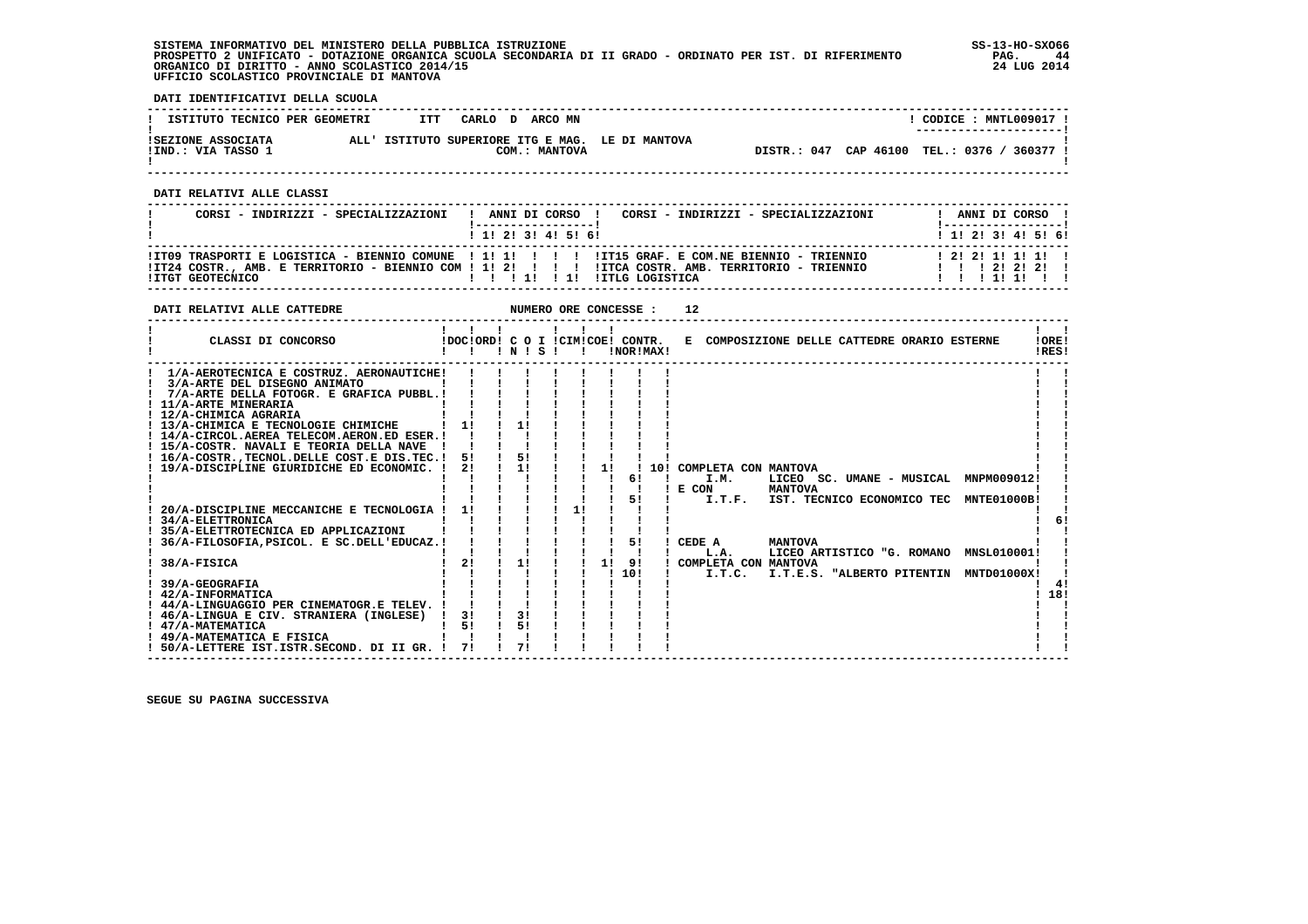| SISTEMA INFORMATIVO DEL MINISTERO DELLA PUBBLICA ISTRUZIONE                                                 | $SS-13-HO-SXO66$ |
|-------------------------------------------------------------------------------------------------------------|------------------|
| PROSPETTO 2 UNIFICATO - DOTAZIONE ORGANICA SCUOLA SECONDARIA DI II GRADO - ORDINATO PER IST. DI RIFERIMENTO | 45<br>PAG.       |
| ORGANICO DI DIRITTO - ANNO SCOLASTICO 2014/15                                                               | 24 LUG 2014      |
| UFFICIO SCOLASTICO PROVINCIALE DI MANTOVA                                                                   |                  |

 **DATI IDENTIFICATIVI DELLA SCUOLA ------------------------------------------------------------------------------------------------------------------------------------**! CODICE : MNTL009017 !  **! ISTITUTO TECNICO PER GEOMETRI ITT CARLO D ARCO MN** \_\_\_\_\_\_\_\_\_\_\_\_\_\_\_\_\_\_\_\_\_\_\_\_  **! ---------------------! !SEZIONE ASSOCIATA ALL' ISTITUTO SUPERIORE ITG E MAG. LE DI MANTOVA ! !IND.: VIA TASSO 1 COM.: MANTOVA DISTR.: 047 CAP 46100 TEL.: 0376 / 360377 ! ! !** $\mathbf{I}$ DISTR.: 047 CAP 46100 TEL.: 0376 / 360377 !  $\mathbf{I}$   **------------------------------------------------------------------------------------------------------------------------------------DATI RELATIVI ALLE CATTEDRE NUMERO ORE CONCESSE : 12 ------------------------------------------------------------------------------------------------------------------------------------ ! ! ! ! ! ! ! ! ! ! CLASSI DI CONCORSO !DOC!ORD! C O I !CIM!COE! CONTR. E COMPOSIZIONE DELLE CATTEDRE ORARIO ESTERNE !ORE!** $\frac{1}{2}$   $\frac{1}{2}$  $1000$ 

| CAADDI DI CONCORDO                               |    |    | $'$ N $'$ S $'$ |    |    | !NOR!MAX! |  |                            |                     |                                        |             | $\ddotsc$<br>!RES! |    |
|--------------------------------------------------|----|----|-----------------|----|----|-----------|--|----------------------------|---------------------|----------------------------------------|-------------|--------------------|----|
|                                                  |    |    |                 |    |    |           |  |                            |                     |                                        |             |                    |    |
| 53/A-METEOROLOGIA AERONAUTICA ED ESERC. !        |    |    |                 |    |    |           |  |                            |                     |                                        |             |                    |    |
| ! 54/A-MINERALOGIA E GEOLOGIA                    |    |    |                 |    |    |           |  |                            |                     |                                        |             | ! 10!              |    |
| ! 55/A-NAVIGAZIONE AEREA ED ESERCITAZIONI !      |    |    |                 |    |    |           |  |                            |                     |                                        |             |                    |    |
| ! 56/A-NAVIGAZ., ARTE NAV.ED EL.COSTR.NAV. !     |    |    |                 |    |    |           |  |                            |                     |                                        |             |                    |    |
| ! 58/A-SC.E MEC.AGR.E T.GEST.AZ., FIT., ENT.! 1! |    | 1! |                 |    |    |           |  |                            |                     |                                        |             |                    | 4! |
| ! 60/A-SC.NA., CH., GEOG., MIC.                  | 11 | 11 |                 |    |    |           |  |                            |                     |                                        |             |                    |    |
| ! 62/A-TECNICA DELLA REGISTRAZ. DEL SUONO !      |    |    |                 |    |    |           |  |                            |                     |                                        |             |                    |    |
| ! 63/A-TEC. RIPRESA CINEMATOGR.TELEVISIVA !      |    |    |                 |    |    |           |  |                            |                     |                                        |             |                    |    |
| ! 64/A-TECNICA E ORGAN. PROD. CINEMAT. E TV !    |    |    |                 |    |    |           |  |                            |                     |                                        |             |                    |    |
| ! 65/A-TECNICA FOTOGRAFICA                       |    | 1! |                 | 11 |    |           |  |                            |                     |                                        |             |                    |    |
| ! 67/A-TEC.FOTOGRAFICA, CINEMATOGR.E TELEV. !    |    |    |                 |    |    |           |  |                            |                     |                                        |             |                    |    |
| ! 69/A-TECNOL.GRAFICHE ED IMPIANTI GRAFICI!      |    |    |                 |    |    |           |  |                            |                     |                                        |             |                    |    |
| ! 71/A-TECNOLOGIE E DISEGNO TECNICO              |    |    |                 |    |    |           |  |                            |                     |                                        |             |                    |    |
| 72/A-TOPOG. GEN., COSTR.RUR. E DISEGNO           | 3! | 2! |                 |    | 11 |           |  | ! 12! COMPLETA CON MANTOVA |                     |                                        |             |                    |    |
|                                                  |    |    |                 |    |    | 51        |  | I.T.AG.                    | ITA STROZZI MANTOVA |                                        | MNTA013023! |                    |    |
| ** TABELLA C **                                  |    |    |                 |    |    |           |  |                            |                     |                                        |             |                    |    |
| 4/C-ESERCITAZIONI AERONAUTICHE                   |    |    |                 |    |    |           |  |                            |                     |                                        |             |                    |    |
| 8/C-CIRCOLAZIONE AEREA                           |    |    |                 |    |    |           |  |                            |                     |                                        |             |                    |    |
| 9/C-ESERCITAZIONI DI COMUNICAZIONI               |    |    |                 |    |    |           |  |                            |                     |                                        |             |                    | 6! |
| ! 17/C-ESERC.TEOR.DELLA NAVE E DI COS.NAV.!      |    |    |                 |    |    |           |  |                            |                     |                                        |             |                    |    |
| ! 18/C-ESERCITAZIONI NAUTICHE                    |    |    |                 |    |    |           |  |                            |                     |                                        |             |                    |    |
| ! 23/C-LAB.DI AEROTECN., COSTR.E TEC.AERON.!     |    |    |                 |    |    |           |  |                            |                     |                                        |             |                    |    |
| ! 24/C-LAB. CHIMICA E CHIMICA INDUSTRIALE !      |    |    |                 |    |    |           |  |                            |                     |                                        |             |                    | 9! |
| 26/C-LABORATORIO DI ELETTRONICA                  |    |    |                 |    |    |           |  |                            |                     |                                        |             |                    | 4! |
| 27/C-LABORATORIO DI ELETTROTECNICA               |    |    |                 |    |    |           |  |                            |                     |                                        |             |                    |    |
| 29/C-LAB. DI FISICA E FISICA APPLICATA           |    |    |                 |    |    | 71        |  | CEDE A                     | <b>MANTOVA</b>      |                                        |             |                    | 21 |
|                                                  |    |    |                 |    |    |           |  | I.T.F.                     |                     | IST. TECNICO ECONOMICO TEC MNTE01000B! |             |                    |    |
| 30/C-LAB. DI INFORMATICA GESTIONALE              |    |    |                 |    |    |           |  |                            |                     |                                        |             |                    |    |
| 31/C-LAB. DI INFORMATICA INDUSTRIALE             |    |    |                 |    |    | 6!        |  | CEDE A                     | <b>MANTOVA</b>      |                                        |             |                    | 2! |
|                                                  |    |    |                 |    |    |           |  | I.T.I.                     | ITI FERMI MN        |                                        | MNTF011013! |                    |    |
| 32/C-LAB. MECCANICO-TECNOLOGICO                  |    |    |                 |    |    |           |  |                            |                     |                                        |             | ! 16!              |    |
|                                                  |    |    |                 |    |    |           |  |                            |                     |                                        |             |                    |    |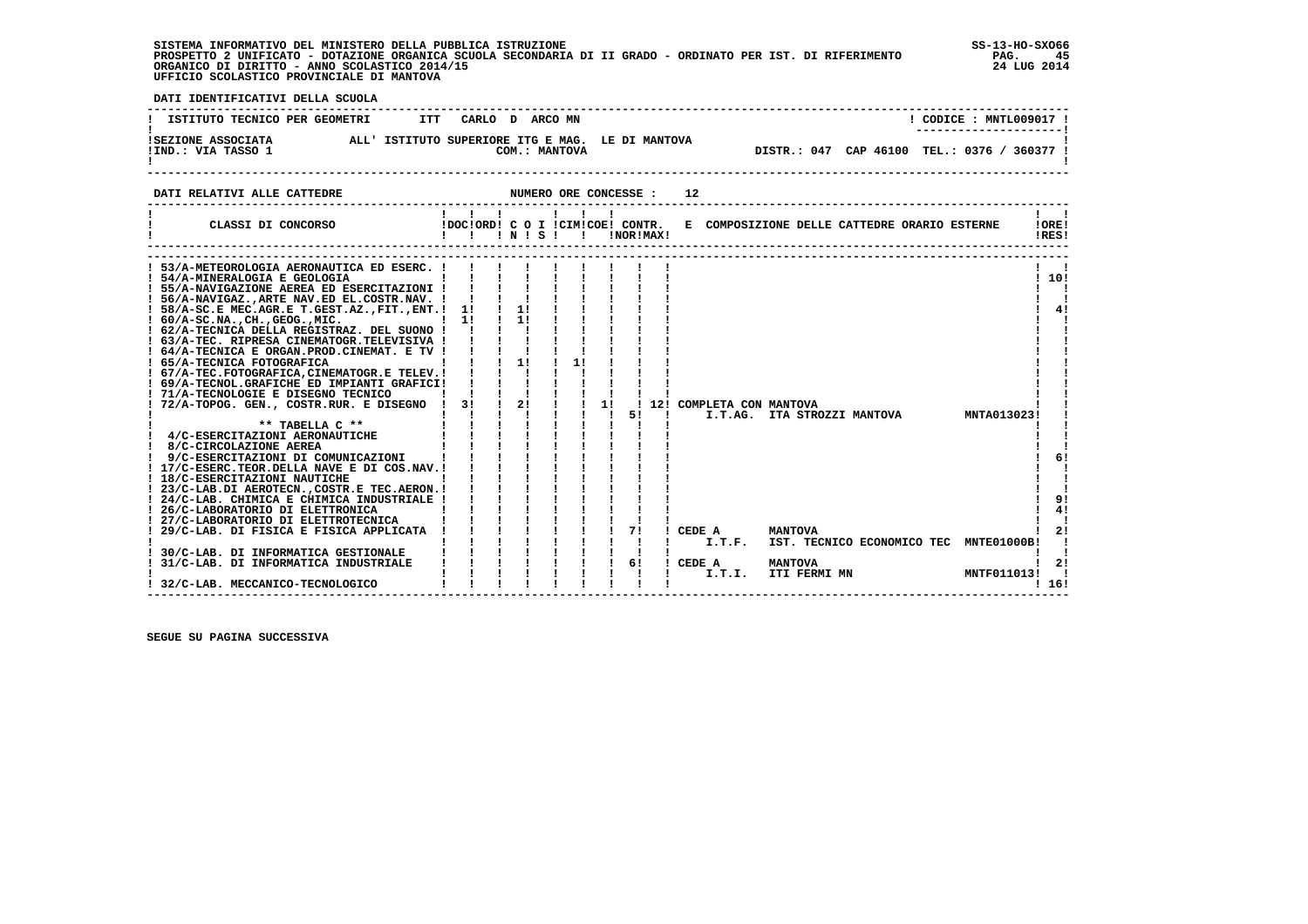**SISTEMA INFORMATIVO DEL MINISTERO DELLA PUBBLICA ISTRUZIONE SS-13-HO-SXO66 PROSPETTO 2 UNIFICATO - DOTAZIONE ORGANICA SCUOLA SECONDARIA DI II GRADO - ORDINATO PER IST. DI RIFERIMENTO PAG. 46 ORGANICO DI DIRITTO - ANNO SCOLASTICO 2014/15 24 LUG 2014 UFFICIO SCOLASTICO PROVINCIALE DI MANTOVA**

 **DATI IDENTIFICATIVI DELLA SCUOLA**

| ISTITUTO TECNICO PER GEOMETRI<br>ITT                                                                                                                                                                                                                                                                                                                                                  |                                              | CARLO D ARCOMN |  |           |    | ! CODICE : MNTL009017 !                            |                      |
|---------------------------------------------------------------------------------------------------------------------------------------------------------------------------------------------------------------------------------------------------------------------------------------------------------------------------------------------------------------------------------------|----------------------------------------------|----------------|--|-----------|----|----------------------------------------------------|----------------------|
| !SEZIONE ASSOCIATA ALL' ISTITUTO SUPERIORE ITG E MAG. LE DI MANTOVA<br>!IND.: VIA TASSO 1                                                                                                                                                                                                                                                                                             |                                              | COM.: MANTOVA  |  |           |    | DISTR.: 047 CAP 46100 TEL.: 0376 / 360377          |                      |
| DATI RELATIVI ALLE CATTEDRE                                                                                                                                                                                                                                                                                                                                                           | NUMERO ORE CONCESSE :                        |                |  |           | 12 |                                                    |                      |
| CLASSI DI CONCORSO                                                                                                                                                                                                                                                                                                                                                                    | !DOC!ORD! C O I !CIM!COE! CONTR.<br>!!!N!S!! |                |  | !NOR!MAX! |    | E COMPOSIZIONE DELLE CATTEDRE ORARIO ESTERNE       | IORE!<br>!RES!       |
| ! 36/C-LAB. TECN. CARTARIA E ESERC. CARTIERA!<br>! 38/C-LAB. E REPARTI DI LAV.ARTI GRAFICHE!<br>! 39/C-LAB. E REPARTI LAV. INDUST. MINERARIA!<br>! 43/C-LAB. EDILIZIA ED ESERCIT.TOPOGRAFIA!<br>! 46/C-REP.LAV.PER MONTAGGIO CINEM.E TELE.!<br>! 47/C-REP.LAV.PER LA REGISTRAZ. DEL SUONO!<br>! 48/C-REP.LAV.PER LA RIPRESA CINEM.E TEL.!<br>! 49/C-REP.DI LAV. PER ARTI FOTOGRAFICHE |                                              | $1 \t1 \t11$   |  |           |    |                                                    | 13!<br>- 36 !<br>271 |
| IL DIRIGENTE SCOLASTICO: DATA                                                                                                                                                                                                                                                                                                                                                         | <b>FIRMA</b>                                 |                |  |           |    | IL RESPONSABILE DELL'UFFICIO: DATA<br><b>FIRMA</b> |                      |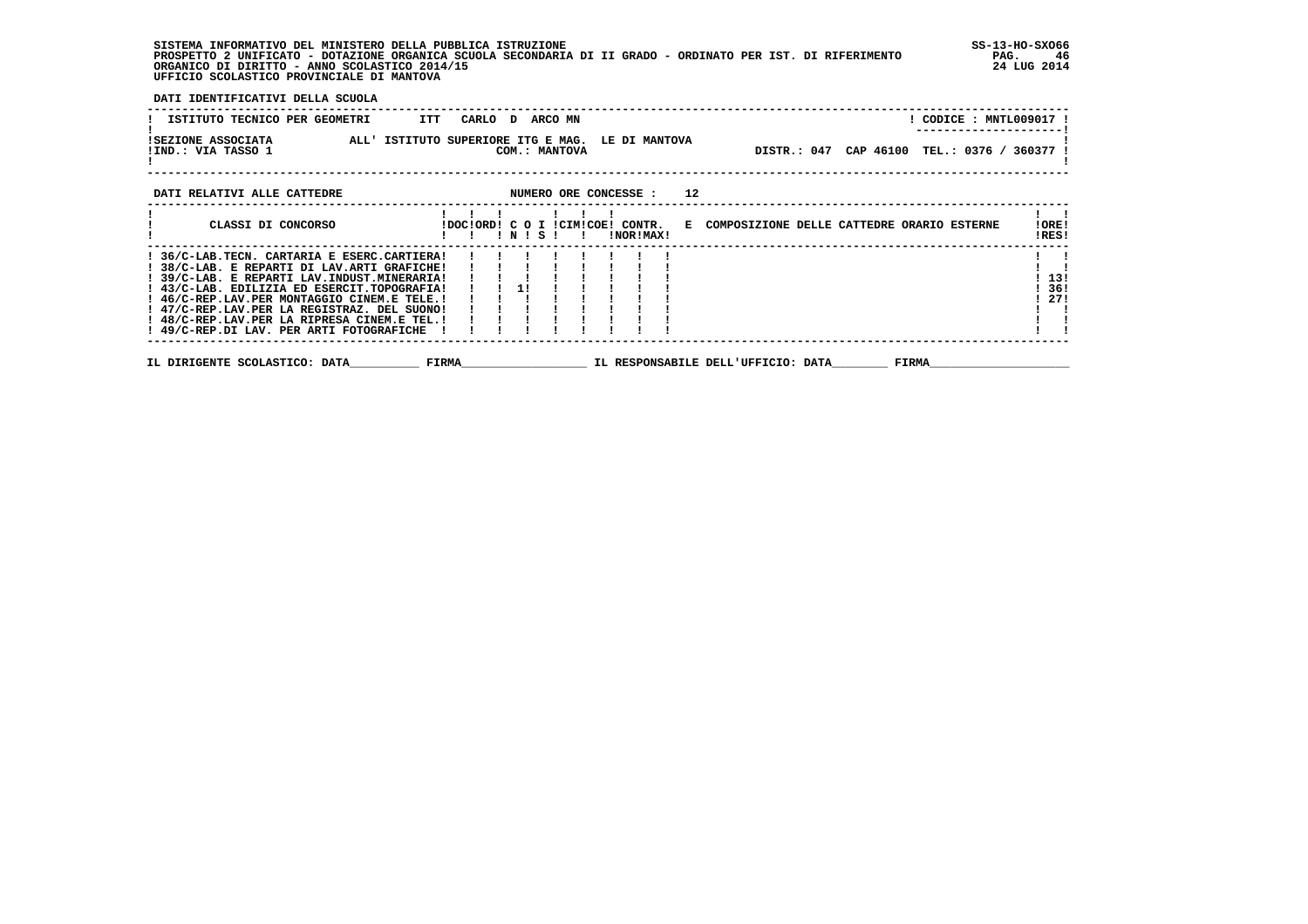**SISTEMA INFORMATIVO DEL MINISTERO DELLA PUBBLICA ISTRUZIONE SS-13-HO-SXO66 PROSPETTO 2 UNIFICATO - DOTAZIONE ORGANICA SCUOLA SECONDARIA DI II GRADO - ORDINATO PER IST. DI RIFERIMENTO PAG. 47 ORGANICO DI DIRITTO - ANNO SCOLASTICO 2014/15 24 LUG 2014 UFFICIO SCOLASTICO PROVINCIALE DI MANTOVA**

j

 **DATI IDENTIFICATIVI DELLA SCUOLA**

| LICEO SCIENTIFICO                                                                                                                                                                                                                                                                                                                                                                                                            | LIC.SCIENT. DELLE SCIENZE APPL. "FERMI"                                                                                                                                                                                        | ! CODICE : MNPS011011 !                                                                                                                                                                   |
|------------------------------------------------------------------------------------------------------------------------------------------------------------------------------------------------------------------------------------------------------------------------------------------------------------------------------------------------------------------------------------------------------------------------------|--------------------------------------------------------------------------------------------------------------------------------------------------------------------------------------------------------------------------------|-------------------------------------------------------------------------------------------------------------------------------------------------------------------------------------------|
| ISEZIONE ASSOCIATA ALL'ISTITUTO SUPERIORE I. S. FERMI MN DI MANTOVA<br>IND.: STRADA SPOLVERINA 5 COM.: MANTOVA                                                                                                                                                                                                                                                                                                               |                                                                                                                                                                                                                                | DISTR.: 047 CAP 46100 TEL.: /                                                                                                                                                             |
| DATI RELATIVI ALLE CLASSI                                                                                                                                                                                                                                                                                                                                                                                                    |                                                                                                                                                                                                                                |                                                                                                                                                                                           |
|                                                                                                                                                                                                                                                                                                                                                                                                                              | CORSI - INDIRIZZI - SPECIALIZZAZIONI   ANNI DI CORSO   CORSI - INDIRIZZI - SPECIALIZZAZIONI     ANNI DI CORSO                                                                                                                  |                                                                                                                                                                                           |
|                                                                                                                                                                                                                                                                                                                                                                                                                              | 1 1 2 3 3 4 5 5 6 9                                                                                                                                                                                                            | <u>  -----------------</u>  <br>1 1 1 2 1 3 1 4 1 5 1 6 1                                                                                                                                 |
| !LI03 SCIENTIFICO - OPZIONE SCIENZE APPLICAT ! 5! 6! 5! 6! 5! !                                                                                                                                                                                                                                                                                                                                                              |                                                                                                                                                                                                                                |                                                                                                                                                                                           |
| DATI RELATIVI ALLE CATTEDRE                                                                                                                                                                                                                                                                                                                                                                                                  |                                                                                                                                                                                                                                |                                                                                                                                                                                           |
|                                                                                                                                                                                                                                                                                                                                                                                                                              | $1 \quad 1 \quad 1 \quad 1 \quad 1 \quad 1$<br>CLASSI DI CONCORSO (DOCIORDI C O I ICIMICOEI CONTR. E COMPOSIZIONE DELLE CATTEDRE ORARIO ESTERNE                                                                                | $\mathbf{I}$ $\mathbf{I}$<br>IOREI<br>!RES!                                                                                                                                               |
| ! 35/A-ELETTROTECNICA ED APPLICAZIONI !!!!!!!!<br>! 36/A-FILOSOFIA, PSICOL. E SC. DELL'EDUCAZ. ! 1 ! ! ! ! ! ! ! !<br>! 37/A-FILOSOFIA E STORIA<br>! 38/A-FISICA<br>! 42/A-INFORMATICA<br>$1.46/A$ -LINGUA E CIV. STRANIERA (INGLESE) $1.41$ $1.41$ $1.1$<br>! 47/A-MATEMATICA<br>1 48/A-MATEMATICA APPLICATA 1 1 1 1<br>1 49/A-MATEMATICA E FISICA 1 1 1 1<br>! 50/A-LETTERE IST. ISTR. SECOND. DI II GR. ! 8! ! 8! ! ! ! ! | 1 31 1 31 1 1 1 21<br>1 1 1 1 1 1 1 1 1<br>$\frac{1}{2}$ $\frac{1}{2}$ $\frac{1}{2}$ $\frac{1}{2}$ $\frac{1}{2}$ $\frac{1}{2}$ $\frac{1}{2}$ $\frac{1}{2}$ $\frac{1}{2}$ $\frac{1}{2}$<br>$1 \t6! \t16! \t1$<br><b>MANTOVA</b> | $\mathbf{1}$ $\mathbf{1}$<br>$1 \quad 51$<br>$1 \quad 1$<br>1201<br>! CEDE A MANTOVA ! 14!<br>! I.T.I. ITI FERMI MN MITFO11013! !<br>! 9!<br>! 18!<br>I.T.I. ITI FERMI MN<br>MNTF011013!! |

 **IL DIRIGENTE SCOLASTICO: DATA\_\_\_\_\_\_\_\_\_\_ FIRMA\_\_\_\_\_\_\_\_\_\_\_\_\_\_\_\_\_\_ IL RESPONSABILE DELL'UFFICIO: DATA\_\_\_\_\_\_\_\_ FIRMA\_\_\_\_\_\_\_\_\_\_\_\_\_\_\_\_\_\_\_\_**

 **------------------------------------------------------------------------------------------------------------------------------------**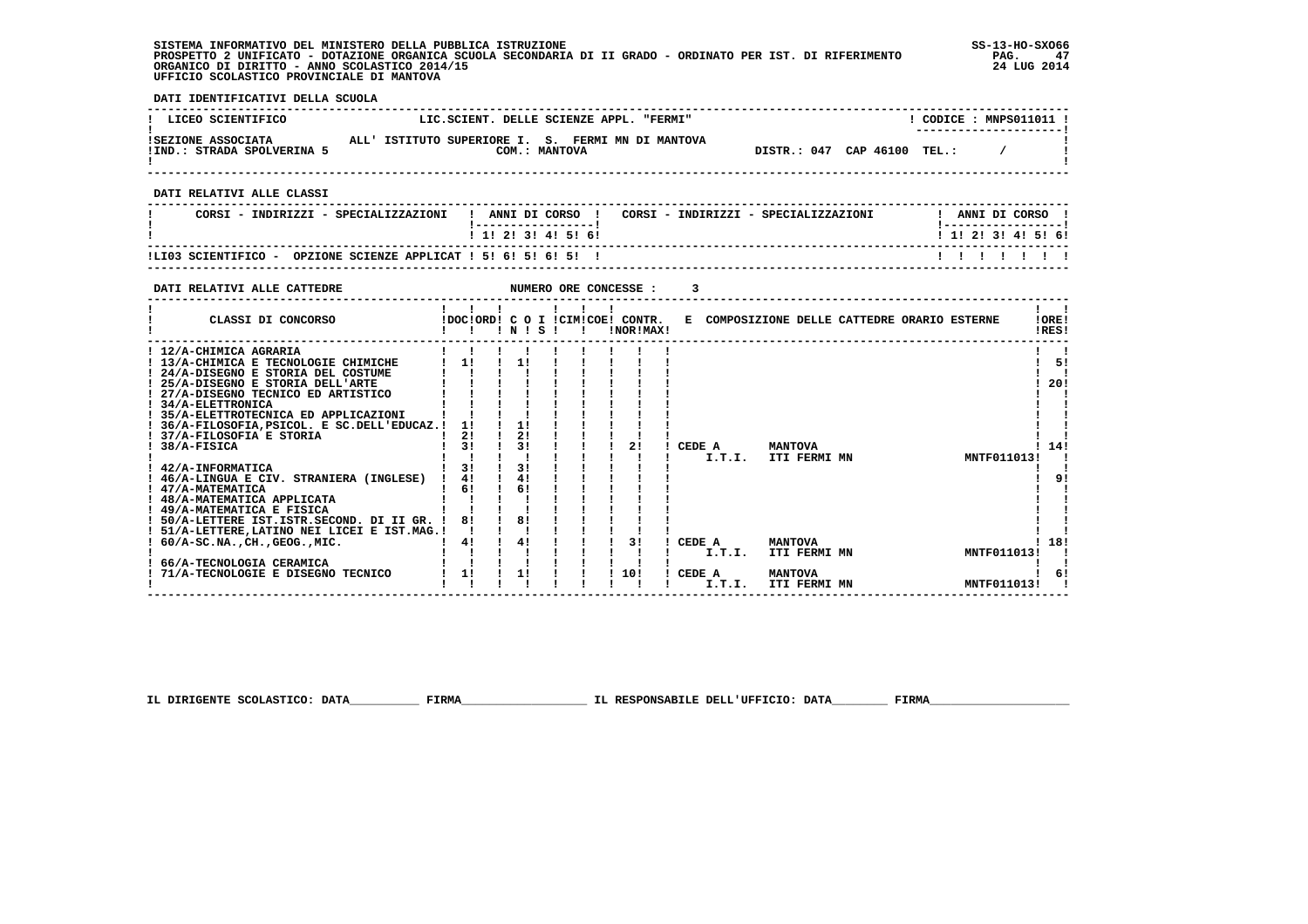**SISTEMA INFORMATIVO DEL MINISTERO DELLA PUBBLICA ISTRUZIONE SS-13-HO-SXO66 PROSPETTO 2 UNIFICATO - DOTAZIONE ORGANICA SCUOLA SECONDARIA DI II GRADO - ORDINATO PER IST. DI RIFERIMENTO PAG. 48 ORGANICO DI DIRITTO - ANNO SCOLASTICO 2014/15 24 LUG 2014 UFFICIO SCOLASTICO PROVINCIALE DI MANTOVA**

֚֚֡

 **DATI IDENTIFICATIVI DELLA SCUOLA**

| ISTITUTO TECNICO INDUSTRIALE                      | ITI FERMI MN |                                                                    |  | CODICE: MNTF011013 !                                               |  |
|---------------------------------------------------|--------------|--------------------------------------------------------------------|--|--------------------------------------------------------------------|--|
| ISEZIONE ASSOCIATA<br>!IND.: STRADA SPOLVERINA N. |              | ALL' ISTITUTO SUPERIORE I. S. FERMI MN DI MANTOVA<br>COM.: MANTOVA |  | --------------------- <br>DISTR.: 047 CAP 46100 TEL.: 0376 /262675 |  |

 **------------------------------------------------------------------------------------------------------------------------------------**

 **DATI RELATIVI ALLE CLASSI**

| CORSI - INDIRIZZI - SPECIALIZZAZIONI                                                                                                                                                                                             | ANNI DI CORSO<br>CORSI - INDIRIZZI - SPECIALIZZAZIONI                                                                                                                                                                                                                            | ANNI DI CORSO !                                                |
|----------------------------------------------------------------------------------------------------------------------------------------------------------------------------------------------------------------------------------|----------------------------------------------------------------------------------------------------------------------------------------------------------------------------------------------------------------------------------------------------------------------------------|----------------------------------------------------------------|
|                                                                                                                                                                                                                                  | ! 1! 2! 3! 4! 5! 6!                                                                                                                                                                                                                                                              | ! 1! 2! 3! 4! 5! 6!                                            |
| !IT05 MECC. MECCATRON. ENER. - BIENNIO COMUNE ! 2! 2!<br>IIT13 INFOR. TELECOM. - BIENNIO COMUNE<br><b>!ITAT AUTOMAZIONE</b><br>!ITCM CHIMICA E MATERIALI<br><b>!ITEN ENERGIA</b><br>!ITIA INFORMATICA<br>!ITTL TELECOMUNICAZIONI | !IT10 ELETTR. ED ELETTROTEC.- BIENNIO COMUNE<br>413111<br>!IT16 CHIM. MATER. BIOTECN. - BIENNIO COMUNE<br>!ITBA BIOTECNOLOGIE AMBIENTALI<br><b>!ITEC ELETTRONICA</b><br>11 11<br><b>!ITET ELETTROTECNICA</b><br>1 11 11 11<br>!ITMM MECCANICA E MECCATRONICA<br>111111<br>111111 | 13131<br>12121<br>, 11 11 11<br>1 11 11 11<br>111111<br>111111 |

| !ORE!<br>CLASSI DI CONCORSO<br>IDOCIORD! C O I ICIMICOE! CONTR.<br>E COMPOSIZIONE DELLE CATTEDRE ORARIO ESTERNE<br>!RES!<br>!NOR!MAX!<br>INISI<br>! 12/A-CHIMICA AGRARIA<br>71<br>18!<br>61<br>! 13/A-CHIMICA E TECNOLOGIE CHIMICHE<br>! 16/A-COSTR., TECNOL. DELLE COST. E DIS. TEC. !<br>21<br>2!<br>19/A-DISCIPLINE GIURIDICHE ED ECONOMIC.<br>CEDE A<br><b>MANTOVA</b><br>61<br>MNTA013023!<br>ITA STROZZI MANTOVA<br>I.T.AG.<br>41<br>20/A-DISCIPLINE MECCANICHE E TECNOLOGIA<br>4!<br>32!<br>61<br>61<br>! 34/A-ELETTRONICA<br>5!<br>51<br>35/A-ELETTROTECNICA ED APPLICAZIONI<br>41<br>16!<br>38/A-FISICA<br>11<br>COMPLETA CON MANTOVA<br>21<br>LIC.SCIENT. DELLE SCIENZE<br>MNPS011011!<br>L.S.<br>39/A-GEOGRAFIA<br>! 40/A-IGIENE,ANAT.,FIS.,PAT.GEN.E APP.MA.! |
|---------------------------------------------------------------------------------------------------------------------------------------------------------------------------------------------------------------------------------------------------------------------------------------------------------------------------------------------------------------------------------------------------------------------------------------------------------------------------------------------------------------------------------------------------------------------------------------------------------------------------------------------------------------------------------------------------------------------------------------------------------------------------|
|                                                                                                                                                                                                                                                                                                                                                                                                                                                                                                                                                                                                                                                                                                                                                                           |
|                                                                                                                                                                                                                                                                                                                                                                                                                                                                                                                                                                                                                                                                                                                                                                           |
|                                                                                                                                                                                                                                                                                                                                                                                                                                                                                                                                                                                                                                                                                                                                                                           |
|                                                                                                                                                                                                                                                                                                                                                                                                                                                                                                                                                                                                                                                                                                                                                                           |
|                                                                                                                                                                                                                                                                                                                                                                                                                                                                                                                                                                                                                                                                                                                                                                           |
|                                                                                                                                                                                                                                                                                                                                                                                                                                                                                                                                                                                                                                                                                                                                                                           |
|                                                                                                                                                                                                                                                                                                                                                                                                                                                                                                                                                                                                                                                                                                                                                                           |
|                                                                                                                                                                                                                                                                                                                                                                                                                                                                                                                                                                                                                                                                                                                                                                           |
|                                                                                                                                                                                                                                                                                                                                                                                                                                                                                                                                                                                                                                                                                                                                                                           |
|                                                                                                                                                                                                                                                                                                                                                                                                                                                                                                                                                                                                                                                                                                                                                                           |
|                                                                                                                                                                                                                                                                                                                                                                                                                                                                                                                                                                                                                                                                                                                                                                           |
|                                                                                                                                                                                                                                                                                                                                                                                                                                                                                                                                                                                                                                                                                                                                                                           |
|                                                                                                                                                                                                                                                                                                                                                                                                                                                                                                                                                                                                                                                                                                                                                                           |
| 51<br>! 42/A-INFORMATICA<br>41                                                                                                                                                                                                                                                                                                                                                                                                                                                                                                                                                                                                                                                                                                                                            |
| 71<br>71<br>! 46/A-LINGUA E CIV. STRANIERA (INGLESE)                                                                                                                                                                                                                                                                                                                                                                                                                                                                                                                                                                                                                                                                                                                      |
| 10!<br>! 11!<br>47/A-MATEMATICA<br>15!<br>COMPLETA CON MANTOVA<br>11                                                                                                                                                                                                                                                                                                                                                                                                                                                                                                                                                                                                                                                                                                      |
| 31<br>IST. TECNICO ECONOMICO TEC<br>MNTE01000B!<br>I.T.F.                                                                                                                                                                                                                                                                                                                                                                                                                                                                                                                                                                                                                                                                                                                 |
| ! 49/A-MATEMATICA E FISICA                                                                                                                                                                                                                                                                                                                                                                                                                                                                                                                                                                                                                                                                                                                                                |
| 115!<br>50/A-LETTERE IST. ISTR. SECOND. DI II GR. ! 15!                                                                                                                                                                                                                                                                                                                                                                                                                                                                                                                                                                                                                                                                                                                   |
| ! 57/A-SCIENZA DEGLI ALIMENTI                                                                                                                                                                                                                                                                                                                                                                                                                                                                                                                                                                                                                                                                                                                                             |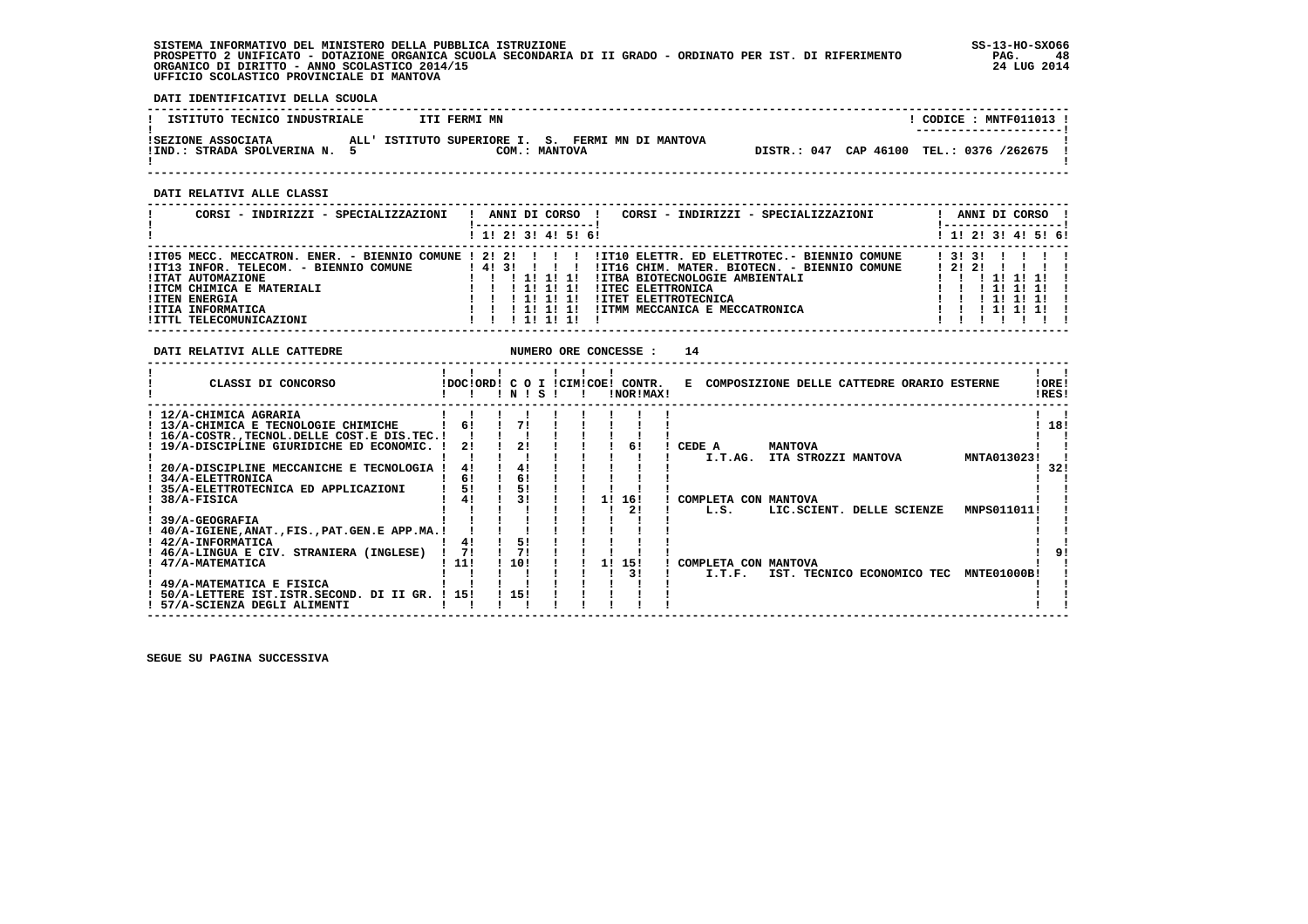**SISTEMA INFORMATIVO DEL MINISTERO DELLA PUBBLICA ISTRUZIONE SS-13-HO-SXO66 PROSPETTO 2 UNIFICATO - DOTAZIONE ORGANICA SCUOLA SECONDARIA DI II GRADO - ORDINATO PER IST. DI RIFERIMENTO PAG. 49 ORGANICO DI DIRITTO - ANNO SCOLASTICO 2014/15 24 LUG 2014 UFFICIO SCOLASTICO PROVINCIALE DI MANTOVA**

j

 **DATI IDENTIFICATIVI DELLA SCUOLA**

|                                                                                                                                                                       | ---------------------- |
|-----------------------------------------------------------------------------------------------------------------------------------------------------------------------|------------------------|
| ALL' ISTITUTO SUPERIORE I. S. FERMI MN DI MANTOVA<br>ISEZIONE ASSOCIATA<br>DISTR.: 047 CAP 46100 TEL.: 0376 /262675<br>COM.: MANTOVA<br>!IND.: STRADA SPOLVERINA N. 5 |                        |

| DATI RELATIVI ALLE CATTEDRE                 |              |      |    |                                             |  |          | NUMERO ORE CONCESSE :                         | 14                                           |     |                           |         |             |                |
|---------------------------------------------|--------------|------|----|---------------------------------------------|--|----------|-----------------------------------------------|----------------------------------------------|-----|---------------------------|---------|-------------|----------------|
| CLASSI DI CONCORSO                          |              |      |    | $'$ N $'$ S $'$                             |  | $\sim 1$ | !DOC!ORD! C O I !CIM!COE! CONTR.<br>!NOR!MAX! | E COMPOSIZIONE DELLE CATTEDRE ORARIO ESTERNE |     |                           |         |             | !ORE!<br>!RES! |
| : 60/A-SC.NA.,CH.,GEOG.,MIC.                |              | 4!   |    | $\begin{array}{ccc} 1 & 3! & 1 \end{array}$ |  |          | ! 1! 17!<br>31                                | ! COMPLETA CON MANTOVA<br>L.S.               |     | LIC.SCIENT. DELLE SCIENZE |         | MNPS011011! |                |
| 71/A-TECNOLOGIE E DISEGNO TECNICO           | $1 \quad 41$ |      |    | $\frac{1}{3}$ $\frac{3}{1}$                 |  |          | 1! 9!                                         | ! COMPLETA CON MANTOVA                       |     |                           |         |             |                |
|                                             |              |      |    |                                             |  |          | ! 10!                                         | L.S.                                         |     | LIC.SCIENT. DELLE SCIENZE |         | MNPS011011! |                |
| $***$ TABELLA $C***$                        |              |      |    |                                             |  |          |                                               |                                              |     |                           |         |             |                |
| 20/C-ESERCITAZIONI PRATICHE DI OTTICA       |              |      |    |                                             |  |          |                                               |                                              |     |                           |         |             |                |
| ! 24/C-LAB. CHIMICA E CHIMICA INDUSTRIALE ! |              | 41   |    | 41                                          |  |          |                                               |                                              |     |                           |         |             | 31             |
| ! 26/C-LABORATORIO DI ELETTRONICA           |              | 31   |    | 31                                          |  |          |                                               |                                              |     |                           |         |             | 18!            |
| ! 27/C-LABORATORIO DI ELETTROTECNICA        |              | 2!   |    | 2!                                          |  |          |                                               |                                              |     |                           |         |             |                |
| ! 28/C-LAB.DI FIS.ATOMICA E NUCL. E STRUM.! |              |      |    |                                             |  |          |                                               |                                              |     |                           |         |             |                |
| ! 29/C-LAB. DI FISICA E FISICA APPLICATA    |              | -11  |    | -11                                         |  |          |                                               |                                              |     |                           |         |             | 31             |
| ! 30/C-LAB. DI INFORMATICA GESTIONALE       |              |      |    |                                             |  |          |                                               |                                              |     |                           |         |             |                |
| 31/C-LAB. DI INFORMATICA INDUSTRIALE        |              | -3 I |    | 2!                                          |  |          | 11 131                                        | COMPLETA CON MANTOVA                         |     |                           |         |             |                |
|                                             |              |      |    |                                             |  |          | 61                                            | I.T.G.                                       | ITT | CARLO D                   | ARCO MN | MNTL009017! |                |
| 32/C-LAB. MECCANICO-TECNOLOGICO             |              | 41   | 1! | -3 I                                        |  |          |                                               |                                              |     |                           |         |             | -21!           |
| - DI CUI UFFICIO TECNICO                    |              |      |    |                                             |  |          |                                               |                                              |     |                           |         |             |                |
| 35/C-LAB. DI TECNICA MICROBIOLOGICA         |              |      |    |                                             |  |          |                                               |                                              |     |                           |         |             |                |
|                                             |              |      |    |                                             |  |          |                                               |                                              |     |                           |         |             |                |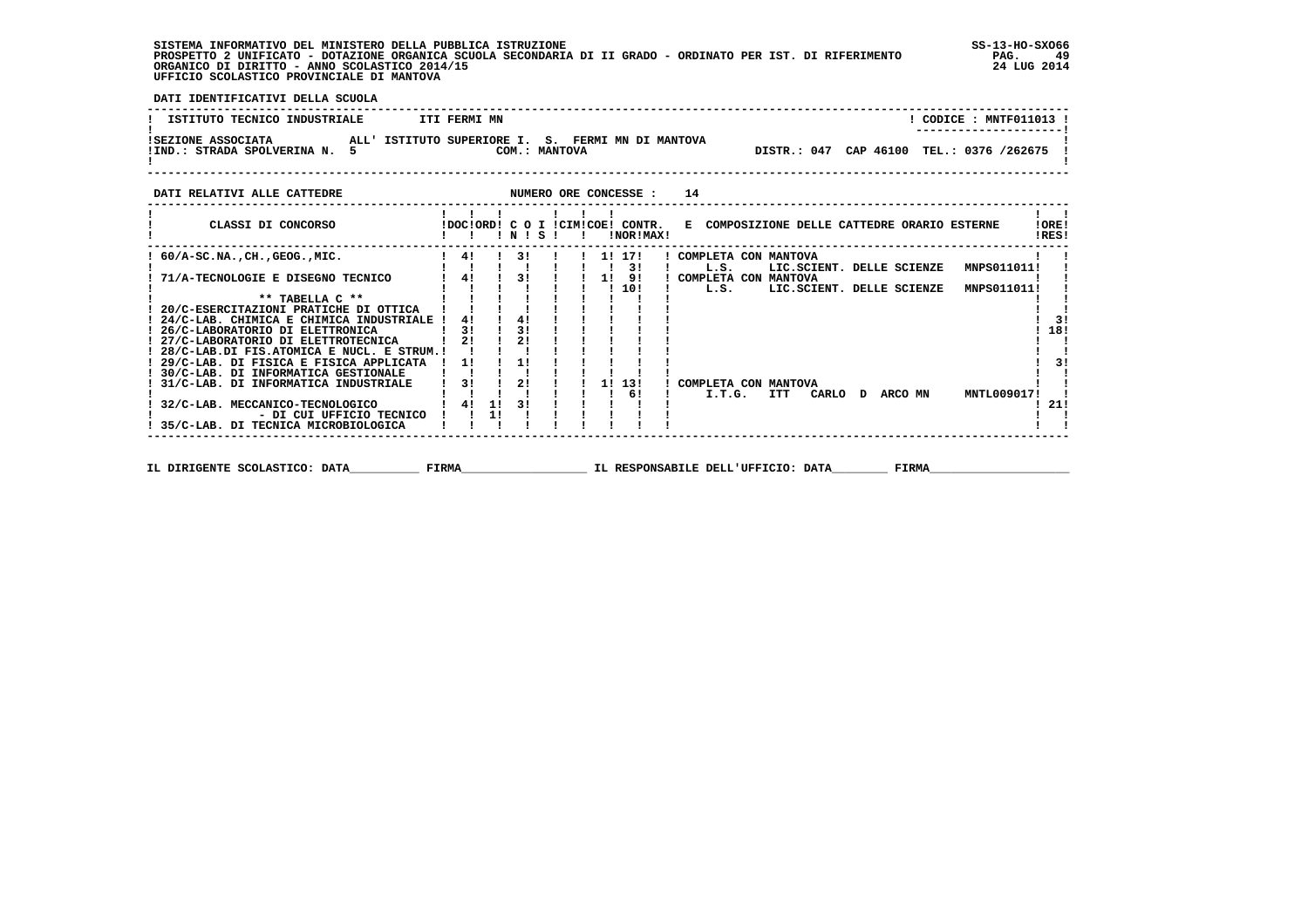| SISTEMA INFORMATIVO DEL MINISTERO DELLA PUBBLICA ISTRUZIONE                                                 | $SS-13-HO-SXO66$ |
|-------------------------------------------------------------------------------------------------------------|------------------|
| PROSPETTO 2 UNIFICATO - DOTAZIONE ORGANICA SCUOLA SECONDARIA DI II GRADO - ORDINATO PER IST. DI RIFERIMENTO | PAG.             |
| ORGANICO DI DIRITTO - ANNO SCOLASTICO 2014/15                                                               | 24 LUG 2014      |
| UFFICIO SCOLASTICO PROVINCIALE DI MANTOVA                                                                   |                  |

 $SS-13-HO-SXO66$ 

 **DATI IDENTIFICATIVI DELLA SCUOLA**

| IST PROF PER L'AGRICOLTURA E L'AMBI IPA S.BENEDETTO PO   |                                                                                       | CODICE: MNRA013016 !<br>--------------------- |
|----------------------------------------------------------|---------------------------------------------------------------------------------------|-----------------------------------------------|
| ISEZIONE ASSOCIATA<br>!IND.: STRADA VILLA GARIBALDI, 137 | ALL' ISTITUTO SUPERIORE I. S. "STROZZI" PALIDANO DI GONZAGA<br>COM.: SAN BENEDETTO PO | DISTR.: 049 CAP 46027 TEL.: 0376 /615311 !    |
| DATT RELATIVI ALLE CLASSI                                |                                                                                       |                                               |

  **------------------------------------------------------------------------------------------------------------------------------------**! ANNI DI CORSO !  **! CORSI - INDIRIZZI - SPECIALIZZAZIONI ! ANNI DI CORSO ! CORSI - INDIRIZZI - SPECIALIZZAZIONI ! ANNI DI CORSO !**-------------------- **! !-----------------! !-----------------!**1 1 2 3 3 4 5 6  **! ! 1! 2! 3! 4! 5! 6! ! 1! 2! 3! 4! 5! 6! ------------------------------------------------------------------------------------------------------------------------------------** $\begin{array}{cccccccccccccc} & & 1 & & 1 & & 1 & & 1 & & 1 & & 1 & & 1 \end{array}$  **!IP01 SER.ZI AGRIC. S.PO RUR.LE BIEN. TRIEN. ! 1! 1! 1! 1! 1! ! ! ! ! ! ! ! !**

 **------------------------------------------------------------------------------------------------------------------------------------**

| DATI RELATIVI ALLE CATTEDRE                                                         |                                                  |                |       |              | NUMERO ORE CONCESSE : |           |        |                                              |                      |  |             |                       |
|-------------------------------------------------------------------------------------|--------------------------------------------------|----------------|-------|--------------|-----------------------|-----------|--------|----------------------------------------------|----------------------|--|-------------|-----------------------|
| CLASSI DI CONCORSO                                                                  | IDOCIORD! C O I ICIMICOE! CONTR.<br>$\mathbf{I}$ |                | INISI | $\mathbf{I}$ |                       | INORIMAXI |        | E COMPOSIZIONE DELLE CATTEDRE ORARIO ESTERNE |                      |  |             | <b>!ORE!</b><br>IRES! |
| ! 12/A-CHIMICA AGRARIA<br>! 13/A-CHIMICA E TECNOLOGIE CHIMICHE                      |                                                  |                |       |              |                       |           |        |                                              |                      |  |             |                       |
| 19/A-DISCIPLINE GIURIDICHE ED ECONOMIC.                                             |                                                  |                |       |              |                       | 41        | CEDE A |                                              | <b>GONZAGA</b>       |  |             |                       |
| 38/A-FISICA                                                                         |                                                  |                |       |              |                       |           |        | I.T.AG. ITA STROZZI PALIDANO                 |                      |  | MNTA013012! | 41                    |
| <b>39/A-GEOGRAFIA</b>                                                               |                                                  |                |       |              |                       |           |        |                                              |                      |  |             |                       |
| 42/A-INFORMATICA<br>46/A-LINGUA E CIV. STRANIERA (INGLESE)                          |                                                  |                |       |              |                       | 3!        | CEDE A |                                              | <b>GONZAGA</b>       |  |             | 12!                   |
| 47/A-MATEMATICA                                                                     |                                                  |                |       |              |                       |           |        | I.T.AG.                                      | ITA STROZZI PALIDANO |  | MNTA013012! | 17!                   |
| ! 48/A-MATEMATICA APPLICATA                                                         |                                                  |                |       |              |                       |           |        |                                              |                      |  |             |                       |
| ! 49/A-MATEMATICA E FISICA<br>50/A-LETTERE IST. ISTR. SECOND. DI II GR.             |                                                  |                |       |              |                       |           |        |                                              |                      |  |             | 30!                   |
| ! 57/A-SCIENZA DEGLI ALIMENTI                                                       |                                                  |                |       |              |                       |           |        |                                              |                      |  |             |                       |
| 58/A-SC.E MEC.AGR.E T.GEST.AZ., FIT., ENT.!<br>$60/A$ -SC.NA., CH., GEOG., MIC.     | 31                                               | 3 <sub>1</sub> |       |              | 1! 8!                 |           |        | COMPLETA CON OSTIGLIA                        |                      |  |             | 41                    |
|                                                                                     |                                                  |                |       |              | 1121                  |           |        | I.T.I.                                       | ITIS OSTIGLIA        |  | MNTF002018! |                       |
| 74/A-ZOOTECNICA E SCIENZA PROD. ANIMALE<br>! 75/A-DATTILOGRAFIA E STENOGRAFIA       |                                                  |                |       |              |                       |           |        |                                              |                      |  |             |                       |
| ! 76/A-TRAT.TESTI.CALCONT.ELET.E AP.GES.!                                           |                                                  |                |       |              |                       |           |        |                                              |                      |  |             |                       |
| ** TABELLA C **<br>5/C-ESERCITAZIONI AGRARIE                                        | 2!                                               | 1!             |       |              | 1! 10!                |           |        | COMPLETA CON GONZAGA                         |                      |  |             |                       |
|                                                                                     |                                                  |                |       |              |                       | 51        |        | I.T.AG.                                      | ITA STROZZI PALIDANO |  | MNTA013012! |                       |
| 24/C-LAB. CHIMICA E CHIMICA INDUSTRIALE<br>! 29/C-LAB. DI FISICA E FISICA APPLICATA |                                                  |                |       |              |                       |           |        |                                              |                      |  |             |                       |

 **IL DIRIGENTE SCOLASTICO: DATA\_\_\_\_\_\_\_\_\_\_ FIRMA\_\_\_\_\_\_\_\_\_\_\_\_\_\_\_\_\_\_ IL RESPONSABILE DELL'UFFICIO: DATA\_\_\_\_\_\_\_\_ FIRMA\_\_\_\_\_\_\_\_\_\_\_\_\_\_\_\_\_\_\_\_**

 **------------------------------------------------------------------------------------------------------------------------------------**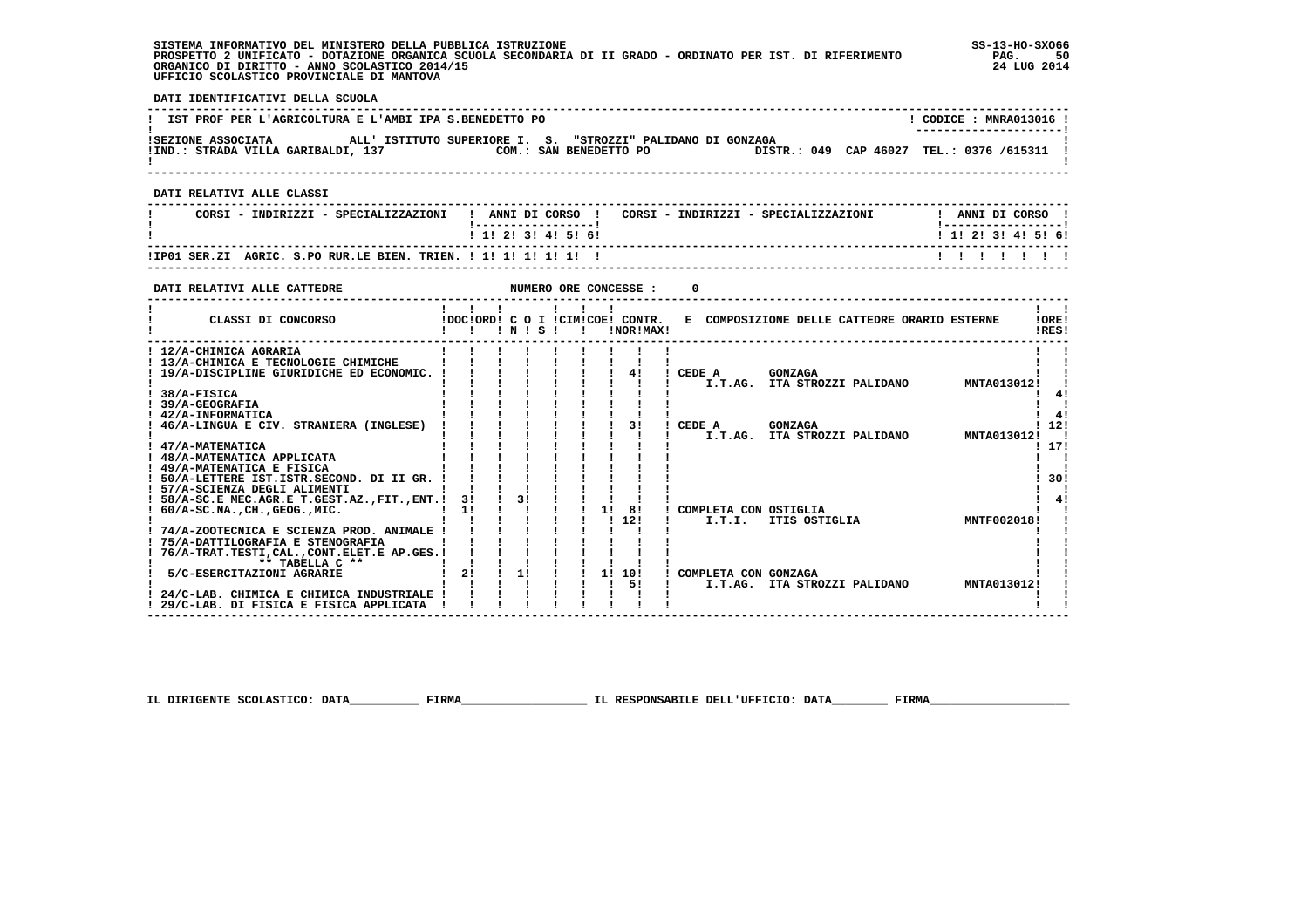**SISTEMA INFORMATIVO DEL MINISTERO DELLA PUBBLICA ISTRUZIONE SS-13-HO-SXO66 PROSPETTO 2 UNIFICATO - DOTAZIONE ORGANICA SCUOLA SECONDARIA DI II GRADO - ORDINATO PER IST. DI RIFERIMENTO PAG. 51 ORGANICO DI DIRITTO - ANNO SCOLASTICO 2014/15 24 LUG 2014 UFFICIO SCOLASTICO PROVINCIALE DI MANTOVA**

j

 **DATI IDENTIFICATIVI DELLA SCUOLA**

| ISTITUTO TECNICO AGRARIO | ITA STROZZI PALIDANO                                        | CODICE : MNTA013012 !<br>---------------------- |
|--------------------------|-------------------------------------------------------------|-------------------------------------------------|
| ISEZIONE ASSOCIATA       | ALL' ISTITUTO SUPERIORE I. S. "STROZZI" PALIDANO DI GONZAGA | DISTR.: 049 CAP 46023 TEL.: 0376 /              |
| IIND.: VILLA BEGOZZO, 9  | COM.: GONZAGA                                               | 536341!                                         |

 **------------------------------------------------------------------------------------------------------------------------------------**

 **DATI RELATIVI ALLE CLASSI**

| CORSI - INDIRIZZI - SPECIALIZZAZIONI | ! ANNI DI CORSO !<br>CORSI - INDIRIZZI - SPECIALIZZAZIONI                                                              | ANNI DI CORSO !           |
|--------------------------------------|------------------------------------------------------------------------------------------------------------------------|---------------------------|
|                                      | 1 1 2 3 3 4 5 6 1                                                                                                      | 1 1 1 2 1 3 1 4 1 5 1 6 1 |
|                                      | !IT21 AGRARIA, AGROAL, E AGROIND.-BIENNIO COM ! 4! 4! !!!!ITGA GESTIONE DELL'AMBIENTE E DEL TERRITORIO   !!! 3! 2! 1!! |                           |

 **------------------------------------------------------------------------------------------------------------------------------------**

| DATI RELATIVI ALLE CATTEDRE                                                                                                                                                                                                             |                            |                            |  |    | NUMERO ORE CONCESSE :                           |   |                                                              |                |                                         |                            |                |
|-----------------------------------------------------------------------------------------------------------------------------------------------------------------------------------------------------------------------------------------|----------------------------|----------------------------|--|----|-------------------------------------------------|---|--------------------------------------------------------------|----------------|-----------------------------------------|----------------------------|----------------|
| CLASSI DI CONCORSO                                                                                                                                                                                                                      |                            | INIS                       |  |    | IDOCIORDI C O I ICIMICOEI CONTR.<br>INOR ! MAX! | Е | COMPOSIZIONE DELLE CATTEDRE ORARIO ESTERNE                   |                |                                         |                            | !ORE!<br>IRES! |
| ! 12/A-CHIMICA AGRARIA<br>! 13/A-CHIMICA E TECNOLOGIE CHIMICHE<br>! 16/A-COSTR., TECNOL. DELLE COST. E DIS. TEC. !<br>19/A-DISCIPLINE GIURIDICHE ED ECONOMIC.<br>34/A-ELETTRONICA<br>35/A-ELETTROTECNICA ED APPLICAZIONI<br>38/A-FISICA | 11<br>11                   | 11<br>11                   |  |    | 1! 16!<br>41                                    |   | COMPLETA CON SAN BENEDETTO PO<br>I.P.A.A. IPA S.BENEDETTO PO |                |                                         | MNRA013016!                | 6!             |
| 39/A-GEOGRAFIA<br>42/A-INFORMATICA<br>46/A-LINGUA E CIV. STRANIERA (INGLESE)<br>47/A-MATEMATICA<br>! 49/A-MATEMATICA E FISICA                                                                                                           | 31<br>21                   | 21<br>41                   |  | 11 | 15!<br>31                                       |   | COMPLETA CON SAN BENEDETTO PO<br>I.P.A.A. IPA S.BENEDETTO PO |                |                                         | MNRA013016!                | 12!<br>12!     |
| 50/A-LETTERE IST.ISTR.SECOND. DI II GR. !<br>58/A-SC.E MEC.AGR.E T.GEST.AZ., FIT., ENT.!<br>$60/A-SC.NA.$ . CH GEOG MIC.<br>! 71/A-TECNOLOGIE E DISEGNO TECNICO<br>! 72/A-TOPOG. GEN., COSTR.RUR. E DISEGNO                             | 4!<br>51<br>21<br>1!<br>11 | 41<br>4!<br>21<br>1!<br>11 |  | 11 | 91<br>71                                        |   | COMPLETA CON OSTIGLIA<br>I.T.I.                              | ITIS OSTIGLIA  |                                         | MNTF002018!                | 18!<br>6       |
| 74/A-ZOOTECNICA E SCIENZA PROD. ANIMALE !<br>** TABELLA C **<br>5/C-ESERCITAZIONI AGRARIE                                                                                                                                               | 11<br>51                   | 11<br>51                   |  |    | 41<br>51                                        |   | CEDE A<br>I.T.AG.<br>CEDE A<br>I.P.A.A. IPA S.BENEDETTO PO   | <b>MANTOVA</b> | ITA STROZZI MANTOVA<br>SAN BENEDETTO PO | MNTA013023!<br>MNRA013016! |                |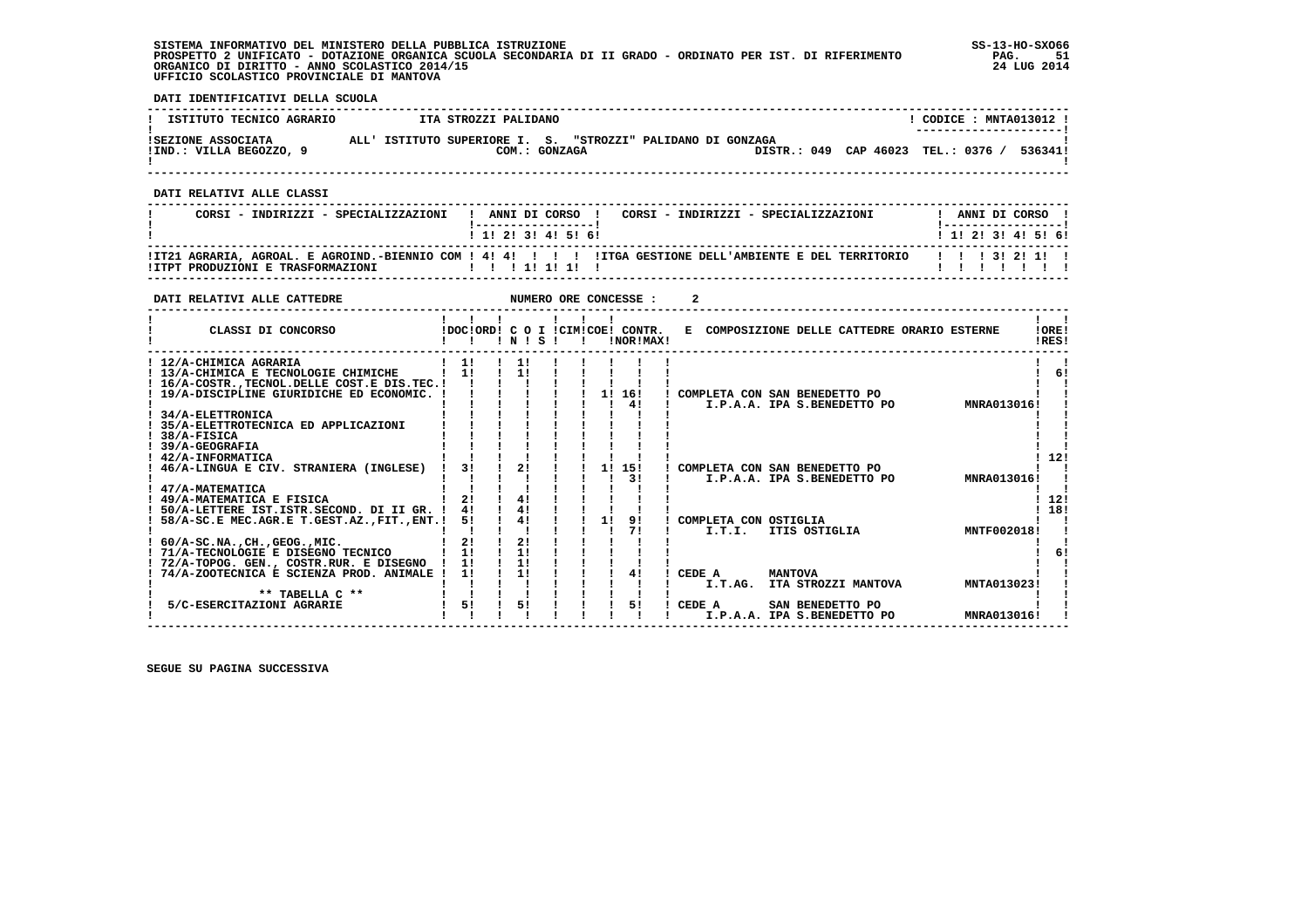**SISTEMA INFORMATIVO DEL MINISTERO DELLA PUBBLICA ISTRUZIONE SS-13-HO-SXO66 PROSPETTO 2 UNIFICATO - DOTAZIONE ORGANICA SCUOLA SECONDARIA DI II GRADO - ORDINATO PER IST. DI RIFERIMENTO PAG. 52 ORGANICO DI DIRITTO - ANNO SCOLASTICO 2014/15 24 LUG 2014 UFFICIO SCOLASTICO PROVINCIALE DI MANTOVA**

j

 **DATI IDENTIFICATIVI DELLA SCUOLA**

| ISTITUTO TECNICO AGRARIO                                                                                                                                                                                                                                       | ITA STROZZI PALIDANO<br>! CODICE : MNTA013012 !                                                                    |                |
|----------------------------------------------------------------------------------------------------------------------------------------------------------------------------------------------------------------------------------------------------------------|--------------------------------------------------------------------------------------------------------------------|----------------|
| <b>ISEZIONE ASSOCIATA</b><br>!IND.: VILLA BEGOZZO, 9                                                                                                                                                                                                           | ALL' ISTITUTO SUPERIORE I. S. "STROZZI" PALIDANO DI GONZAGA<br>DISTR.: 049 CAP 46023 TEL.: 0376 /<br>COM.: GONZAGA | 536341!        |
| DATI RELATIVI ALLE CATTEDRE                                                                                                                                                                                                                                    | NUMERO ORE CONCESSE :<br>2                                                                                         |                |
| CLASSI DI CONCORSO                                                                                                                                                                                                                                             | IDOCIORDI C O I ICIMICOEI CONTR. E COMPOSIZIONE DELLE CATTEDRE ORARIO ESTERNE<br>INISI I<br>INORIMAXI              | !ORE!<br>!RES! |
| ! 14/C-ESERC.OFF.MECC.AGRIC.E DI MAC.AGRI.!<br>! 24/C-LAB. CHIMICA E CHIMICA INDUSTRIALE !<br>! 29/C-LAB. DI FISICA E FISICA APPLICATA<br>! 30/C-LAB. DI INFORMATICA GESTIONALE<br>! 31/C-LAB. DI INFORMATICA INDUSTRIALE<br>! 32/C-LAB. MECCANICO-TECNOLOGICO |                                                                                                                    | 8!<br>8!       |
|                                                                                                                                                                                                                                                                |                                                                                                                    |                |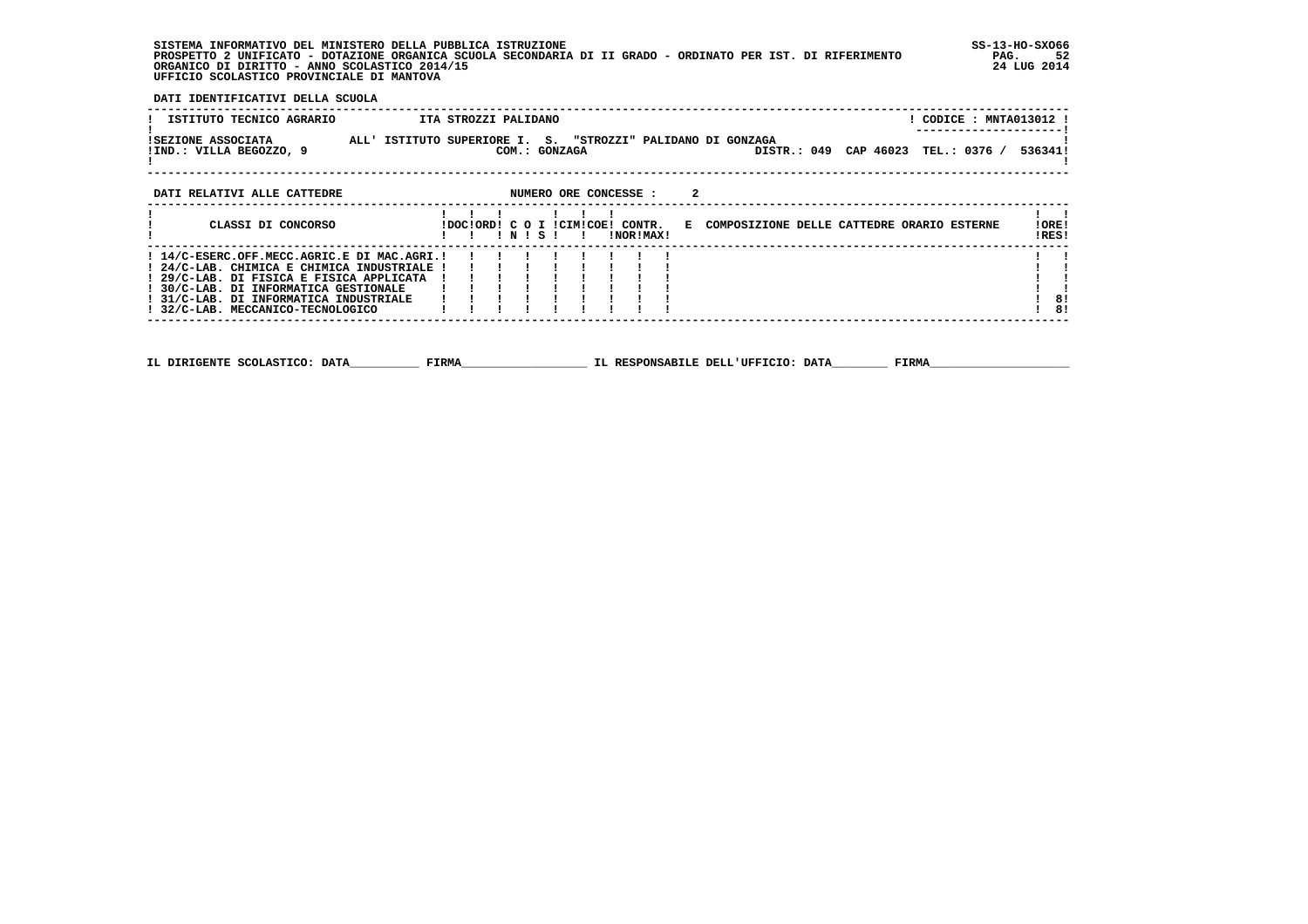**SISTEMA INFORMATIVO DEL MINISTERO DELLA PUBBLICA ISTRUZIONE SS-13-HO-SXO66 PROSPETTO 2 UNIFICATO - DOTAZIONE ORGANICA SCUOLA SECONDARIA DI II GRADO - ORDINATO PER IST. DI RIFERIMENTO PAG. 53 ORGANICO DI DIRITTO - ANNO SCOLASTICO 2014/15 24 LUG 2014 UFFICIO SCOLASTICO PROVINCIALE DI MANTOVA**

j

 **DATI IDENTIFICATIVI DELLA SCUOLA**

| ISTITUTO TECNICO AGRARIO                       | ITA STROZZI MANTOVA                                                             | CODICE: MNTA013023 !<br>---------------------- |
|------------------------------------------------|---------------------------------------------------------------------------------|------------------------------------------------|
| ISEZIONE ASSOCIATA<br>!IND.: VIA DEI TOSCANI 3 | "STROZZI" PALIDANO DI GONZAGA<br>ALL' ISTITUTO SUPERIORE I. S.<br>COM.: MANTOVA | DISTR.: 047 CAP 46100 TEL.: 0376 /384929       |

 **------------------------------------------------------------------------------------------------------------------------------------**

 **DATI RELATIVI ALLE CLASSI**

| CORSI - INDIRIZZI - SPECIALIZZAZIONI | ANNI DI CORSO !<br>CORSI - INDIRIZZI - SPECIALIZZAZIONI                                                                        | ANNI DI CORSO             |
|--------------------------------------|--------------------------------------------------------------------------------------------------------------------------------|---------------------------|
|                                      | 1 1 1 2 1 3 1 4 1 5 1 6 1                                                                                                      | 1 1 1 2 1 3 1 4 1 5 1 6 1 |
| IITPT PRODUZIONI E TRASFORMAZIONI    | !IT21 AGRARIA, AGROAL, E AGROIND.-BIENNIO COM ! 3! 3! !!! !ITGA GESTIONE DELL'AMBIENTE E DEL TERRITORIO   !!!!!!!!!<br>1111111 |                           |

 **------------------------------------------------------------------------------------------------------------------------------------**

| DATI RELATIVI ALLE CATTEDRE                                                                                                                                    |                      |                                  |           |    | NUMERO ORE CONCESSE :                         |                                 |                                              |  |             |                |
|----------------------------------------------------------------------------------------------------------------------------------------------------------------|----------------------|----------------------------------|-----------|----|-----------------------------------------------|---------------------------------|----------------------------------------------|--|-------------|----------------|
| CLASSI DI CONCORSO                                                                                                                                             |                      |                                  | 1 N 1 S 1 |    | !DOC!ORD! C O I !CIM!COE! CONTR.<br>!NOR!MAX! |                                 | E COMPOSIZIONE DELLE CATTEDRE ORARIO ESTERNE |  |             | !ORE!<br>!RES! |
| ! 12/A-CHIMICA AGRARIA<br>! 13/A-CHIMICA E TECNOLOGIE CHIMICHE<br>! 16/A-COSTRTECNOL.DELLE COST.E DIS.TEC.!<br>19/A-DISCIPLINE GIURIDICHE ED ECONOMIC.         | 11<br>11             | 11                               |           | 1! | 12!                                           | ! COMPLETA CON MANTOVA          |                                              |  |             | 1141           |
| ! 34/A-ELETTRONICA<br>35/A-ELETTROTECNICA ED APPLICAZIONI<br>! 38/A-FISICA<br>39/A-GEOGRAFIA                                                                   |                      |                                  |           |    | 61                                            | I.T.I.                          | ITI FERMI MN                                 |  | MNTF011013! |                |
| ! 42/A-INFORMATICA<br>46/A-LINGUA E CIV. STRANIERA (INGLESE)<br>! 47/A-MATEMATICA                                                                              | 11                   | 11                               |           |    |                                               |                                 |                                              |  |             | 91<br>18!      |
| ! 49/A-MATEMATICA E FISICA<br>! 50/A-LETTERE IST.ISTR.SECOND. DI II GR. !<br>! 58/A-SC.E MEC.AGR.E T.GEST.AZ., FIT., ENT.!<br>$60/A$ -SC.NA., CH., GEOG., MIC. | 31<br>41<br>3!<br>11 | 3 <sub>1</sub><br>4!<br>3!<br>11 |           |    |                                               |                                 |                                              |  |             | 10!<br>61      |
| ! 71/A-TECNOLOGIE E DISEGNO TECNICO<br>! 72/A-TOPOG. GEN., COSTR.RUR. E DISEGNO                                                                                | 1!                   | 11                               |           |    | 51                                            | CEDE A<br>I.T.G.                | <b>MANTOVA</b><br>ITT CARLO D ARCOMN         |  | MNTL009017! |                |
| 74/A-ZOOTECNICA E SCIENZA PROD. ANIMALE<br>** TABELLA C **<br>5/C-ESERCITAZIONI AGRARIE                                                                        | 1!<br>41             | 4!                               |           | 11 | 16!<br>41                                     | COMPLETA CON GONZAGA<br>I.T.AG. | ITA STROZZI PALIDANO                         |  | MNTA013012! |                |
| 14/C-ESERC.OFF.MECC.AGRIC.E DI MAC.AGRI.!                                                                                                                      |                      |                                  |           |    |                                               |                                 |                                              |  |             |                |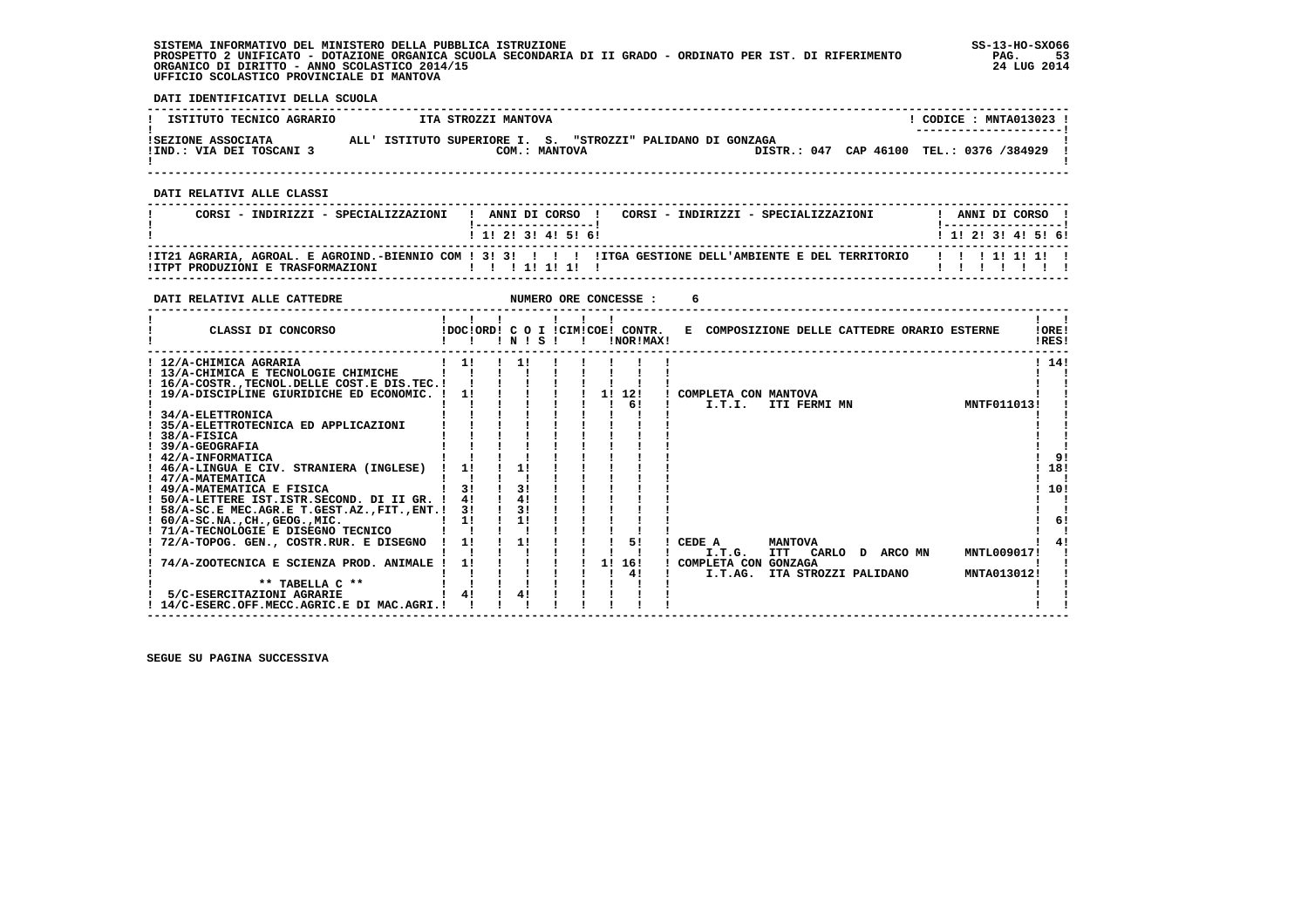**SISTEMA INFORMATIVO DEL MINISTERO DELLA PUBBLICA ISTRUZIONE SS-13-HO-SXO66**PAG. 54  **PROSPETTO 2 UNIFICATO - DOTAZIONE ORGANICA SCUOLA SECONDARIA DI II GRADO - ORDINATO PER IST. DI RIFERIMENTO PAG. 54**24 LUG 2014 ORGANICO DI DIRITTO - ANNO SCOLASTICO 2014/15  **UFFICIO SCOLASTICO PROVINCIALE DI MANTOVA**

| DATI IDENTIFICATIVI DELLA SCUOLA               |                                                                                                          |                                                            |
|------------------------------------------------|----------------------------------------------------------------------------------------------------------|------------------------------------------------------------|
| ISTITUTO TECNICO AGRARIO                       | ITA STROZZI MANTOVA                                                                                      | CODICE : MNTA013023 !<br>. _ _ _ _ _ _ _ _ _ _ _ _ _ _ _ _ |
| ISEZIONE ASSOCIATA<br>!IND.: VIA DEI TOSCANI 3 | ISTITUTO SUPERIORE I. S. "STROZZI" PALIDANO DI GONZAGA<br>ALL'<br>COM.: MANTOVA<br>DISTR.: 047           | CAP 46100 TEL.: 0376 /384929                               |
| DATI RELATIVI ALLE CATTEDRE                    | NUMERO ORE CONCESSE :<br>6                                                                               |                                                            |
| CLASSI DI CONCORSO                             | IDOCIORD! C O I ICIMICOE!<br>CONTR.<br>E COMPOSIZIONE DELLE CATTEDRE ORARIO ESTERNE<br>INORIMAXI<br>NISI | !ORE!<br>!RES!                                             |

 **! ! ! ! N ! S ! ! !NOR!MAX! !RES! ------------------------------------------------------------------------------------------------------------------------------------ ! 29/C-LAB. DI FISICA E FISICA APPLICATA ! ! ! ! ! ! ! ! ! ! ! ! 30/C-LAB. DI INFORMATICA GESTIONALE ! ! ! ! ! ! ! ! ! ! ! ! 31/C-LAB. DI INFORMATICA INDUSTRIALE ! ! ! ! ! ! ! 6! ! CEDE A MANTOVA ! ! ! ! ! ! ! ! ! ! ! ! I.T.F. IST. TECNICO ECONOMICO TEC MNTE01000B! ! ! 24/C-LAB. CHIMICA E CHIMICA INDUSTRIALE ! ! ! ! ! ! ! ! ! ! !** $\frac{1}{1}$  61  **! 32/C-LAB. MECCANICO-TECNOLOGICO ! ! ! ! ! ! ! ! ! ! 6!**

 **------------------------------------------------------------------------------------------------------------------------------------**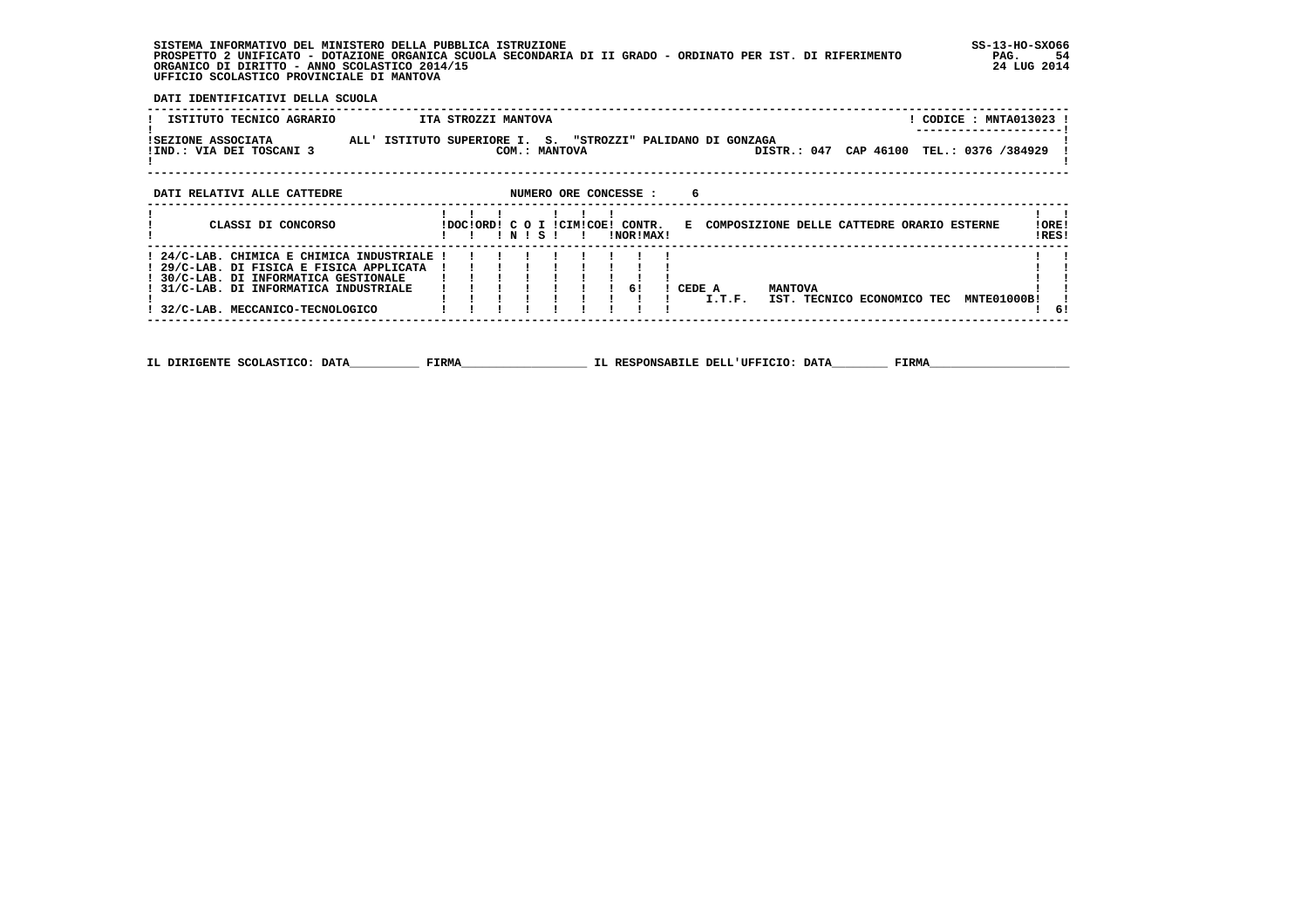**SISTEMA INFORMATIVO DEL MINISTERO DELLA PUBBLICA ISTRUZIONE SS-13-HO-SXO66 PROSPETTO 2 UNIFICATO - DOTAZIONE ORGANICA SCUOLA SECONDARIA DI II GRADO - ORDINATO PER IST. DI RIFERIMENTO PAG. 55 ORGANICO DI DIRITTO - ANNO SCOLASTICO 2014/15 24 LUG 2014 UFFICIO SCOLASTICO PROVINCIALE DI MANTOVA**

j

 **DATI IDENTIFICATIVI DELLA SCUOLA**

|                      |                                                               | CODICE: MNPC02000G!                      |
|----------------------|---------------------------------------------------------------|------------------------------------------|
| !IND.: VIA ARDIGO 13 | LICEO CLASSICO LC LIC. CLASS.<br>VIRGILIO MN<br>COM.: MANTOVA | DISTR.: 047 CAP 46100 TEL.: 0376 /320366 |
|                      |                                                               |                                          |

 **DATI RELATIVI ALLE CLASSI**

| CORSI - INDIRIZZI - SPECIALIZZAZIONI                      | ANNI DI CORSO<br>CORSI - INDIRIZZI - SPECIALIZZAZIONI<br>1 1 1 2 1 3 1 4 1 5 1 6 1 | ANNI DI CORSO<br>1 1 1 2 1 3 1 4 1 5 1 6 1 |
|-----------------------------------------------------------|------------------------------------------------------------------------------------|--------------------------------------------|
| <b>!ITLS QUINTA LINGUA STRANIERA</b><br>ILI04 LINGUISTICO | 1 5 1 5 1 5 1 4 1 4 1                                                              | 1 2 1 3 1 3 1 2 1 3 1 1                    |

 **------------------------------------------------------------------------------------------------------------------------------------**

| DATI RELATIVI ALLE CATTEDRE                                                                                                                                                                                                                                                                                                                                                                                                                                                                                                                                                                                                                                                                                                                                                                                                                 |                                                    |                                                                |    | NUMERO ORE CONCESSE :                         | 10                                                                         |                       |
|---------------------------------------------------------------------------------------------------------------------------------------------------------------------------------------------------------------------------------------------------------------------------------------------------------------------------------------------------------------------------------------------------------------------------------------------------------------------------------------------------------------------------------------------------------------------------------------------------------------------------------------------------------------------------------------------------------------------------------------------------------------------------------------------------------------------------------------------|----------------------------------------------------|----------------------------------------------------------------|----|-----------------------------------------------|----------------------------------------------------------------------------|-----------------------|
| CLASSI DI CONCORSO                                                                                                                                                                                                                                                                                                                                                                                                                                                                                                                                                                                                                                                                                                                                                                                                                          |                                                    | INIS                                                           |    | !DOC!ORD! C O I !CIM!COE! CONTR.<br>!NOR!MAX! | E COMPOSIZIONE DELLE CATTEDRE ORARIO ESTERNE                               | !ORE!<br>!RES!        |
| 24/A-DISEGNO E STORIA DEL COSTUME<br>25/A-DISEGNO E STORIA DELL'ARTE<br>! 36/A-FILOSOFIA, PSICOL. E SC.DELL'EDUCAZ.!<br>37/A-FILOSOFIA E STORIA<br>46/A-LINGUA E CIV. STRANIERA (INGLESE)<br>! 46/A-LINGUA E CIV. STRANIERA (FRANCESE) !<br>! 46/A-LINGUA E CIV. STRANIERA (SPAGNOLO) !<br>! 46/A-LINGUA E CIV. STRANIERA (TEDESCO)<br>46/A-LINGUA E CIV. STRANIERA (RUSSO)<br>! 46/A-LINGUA E CIV. STRANIERA (ALBANESE) !<br>! 46/A-LINGUA E CIV. STRANIERA (SLOVENO)<br>! 46/A-LINGUA E CIV. STR. (SERBO-CROATO)<br>! 46/A-LINGUA E CIV. STRANIERA (CINESE)<br>46/A-LINGUA E CIV. STR. (GIAPPONESE)<br>! 46/A-LINGUA E CIV. STRANIERA (EBRAICO)<br>! 46/A-LINGUA E CIV. STRANIERA (ARABO)<br>! 47/A-MATEMATICA<br>! 49/A-MATEMATICA E FISICA<br>! 50/A-LETTERE IST.ISTR.SECOND. DI II GR. !<br>51/A-LETTERE, LATINO NEI LICEI E IST.MAG.! | 51<br>71<br>31<br>2!<br>31<br>11<br>61<br>81<br>91 | 51<br>6!<br>3!<br>1!<br>3 <sub>1</sub><br>1!<br>61<br>8!<br>9! | 11 | 10!<br>11<br>91                               | COMPLETA CON MANTOVA<br>I.P.S.C. ISTITUTO SUPERIORE BONOMI-<br>MNRC01000L! | 61<br>71<br>18!<br>21 |
| ! 52/A-LETTERE, LATINO, GRECO LICEO CLASSICO!<br>$60/A-SC.NA.$ , $CH.$ , $GEOG.$ , $MIC.$<br>61/A-STORIA DELL'ARTE                                                                                                                                                                                                                                                                                                                                                                                                                                                                                                                                                                                                                                                                                                                          | 41<br>2!                                           | 4!<br>2!                                                       |    | 6!                                            | CEDE A<br>OSTIGLIA<br>MNPS002016!<br>LICEO OSTIGLIA<br>L.S.                |                       |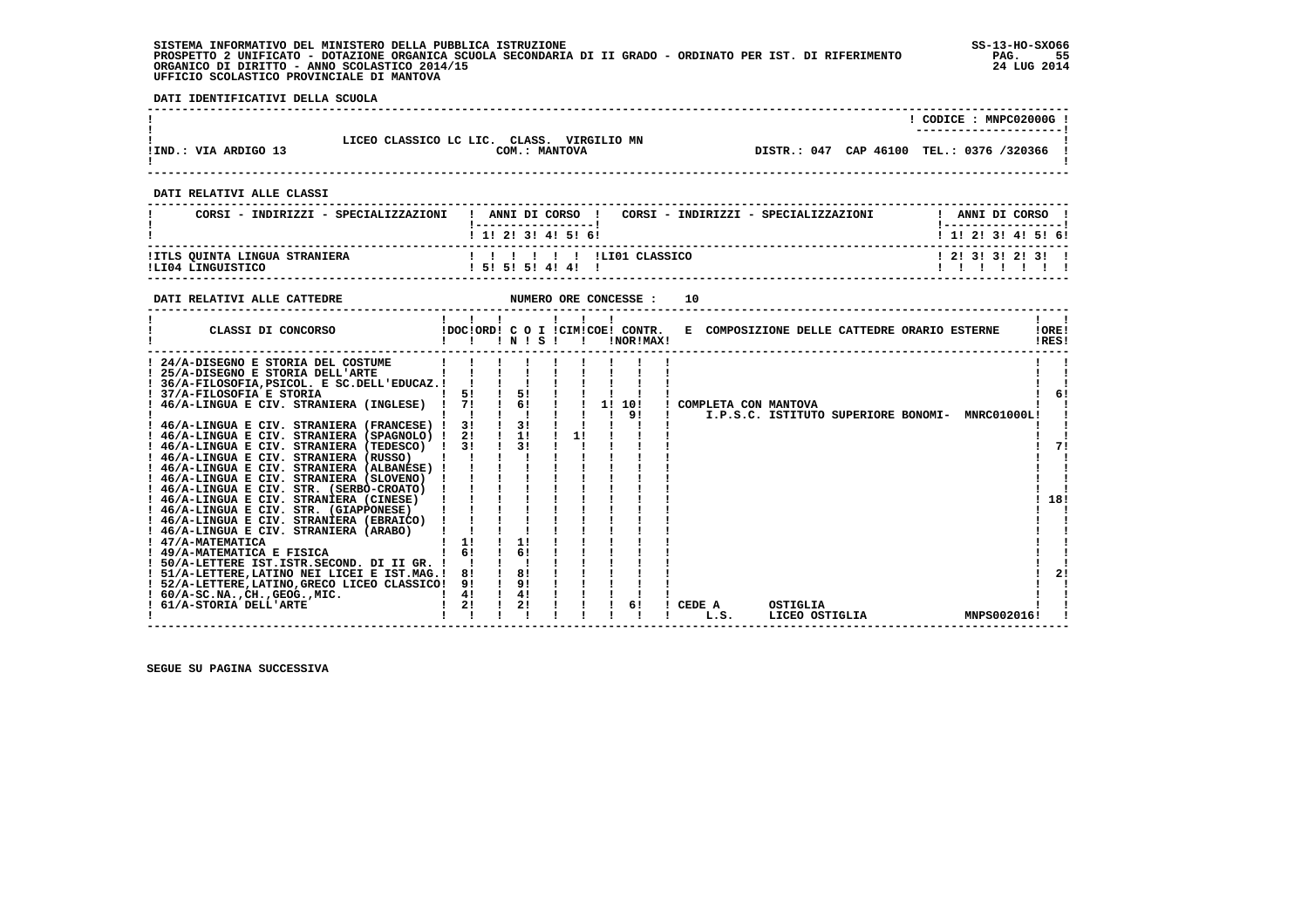**SISTEMA INFORMATIVO DEL MINISTERO DELLA PUBBLICA ISTRUZIONE SS-13-HO-SXO66 PROSPETTO 2 UNIFICATO - DOTAZIONE ORGANICA SCUOLA SECONDARIA DI II GRADO - ORDINATO PER IST. DI RIFERIMENTO PAG. 56 ORGANICO DI DIRITTO - ANNO SCOLASTICO 2014/15 24 LUG 2014 UFFICIO SCOLASTICO PROVINCIALE DI MANTOVA**

 **DATI IDENTIFICATIVI DELLA SCUOLA**

|                      |                                                               | CODICE: MNPC02000G!<br>----------------------- |
|----------------------|---------------------------------------------------------------|------------------------------------------------|
| !IND.: VIA ARDIGO 13 | LICEO CLASSICO LC LIC. CLASS.<br>VIRGILIO MN<br>COM.: MANTOVA | DISTR.: 047 CAP 46100 TEL.: 0376 /320366 !     |
|                      |                                                               |                                                |

| DATI RELATIVI ALLE CATTEDRE                                                                                                                                                                                                                                                                                                                                                                                                                                                                                       |                                  |   |    | NUMERO ORE CONCESSE : |           | 10 |      |                          |                            |                                              |                |                  |
|-------------------------------------------------------------------------------------------------------------------------------------------------------------------------------------------------------------------------------------------------------------------------------------------------------------------------------------------------------------------------------------------------------------------------------------------------------------------------------------------------------------------|----------------------------------|---|----|-----------------------|-----------|----|------|--------------------------|----------------------------|----------------------------------------------|----------------|------------------|
| CLASSI DI CONCORSO                                                                                                                                                                                                                                                                                                                                                                                                                                                                                                | IDOCIORDI C O I ICIMICOEI CONTR. | N | S. |                       | INORIMAX! |    |      |                          |                            | E COMPOSIZIONE DELLE CATTEDRE ORARIO ESTERNE | !ORE!<br>!RES! |                  |
| $***$ TABELLA $C***$<br>3/C-CONV.IN LINGUA STRANIERA (FRANCESE)!<br>3/C-CONV.IN LINGUA STRANIERA (INGLESE) !<br>3/C-CONV.IN LINGUA STRANIERA (SPAGNOLO)!<br>3/C-CONV.IN LINGUA STRANIERA (TEDESCO) !<br>3/C-CONV.IN LINGUA STRANIERA (RUSSO)<br>3/C-CONV.IN LINGUA STRANIERA (ALBANESE)!<br>3/C-CONV.IN LINGUA STRANIERA (SLOVENO) !<br>3/C-CONV.IN LINGUA STR. (SERBO-CROATO) !<br>3/C-CONV.IN LINGUA STRANIERA (CINESE)<br>3/C-CONV.IN LINGUA STRAN. (GIAPPONESE) !<br>3/C-CONV.IN LINGUA STRANIERA (EBRAICO) ! | 11<br>11<br>11                   |   |    |                       | 41        |    | I.M. | 14! COMPLETA CON SUZZARA | LICEO SCIENZE UMANE MANZON | MNPM00101B!                                  |                | 51<br>-12!<br>51 |
| 3/C-CONV.IN LINGUA STRANIERA (ARABO)                                                                                                                                                                                                                                                                                                                                                                                                                                                                              |                                  |   |    |                       |           |    |      |                          |                            |                                              |                |                  |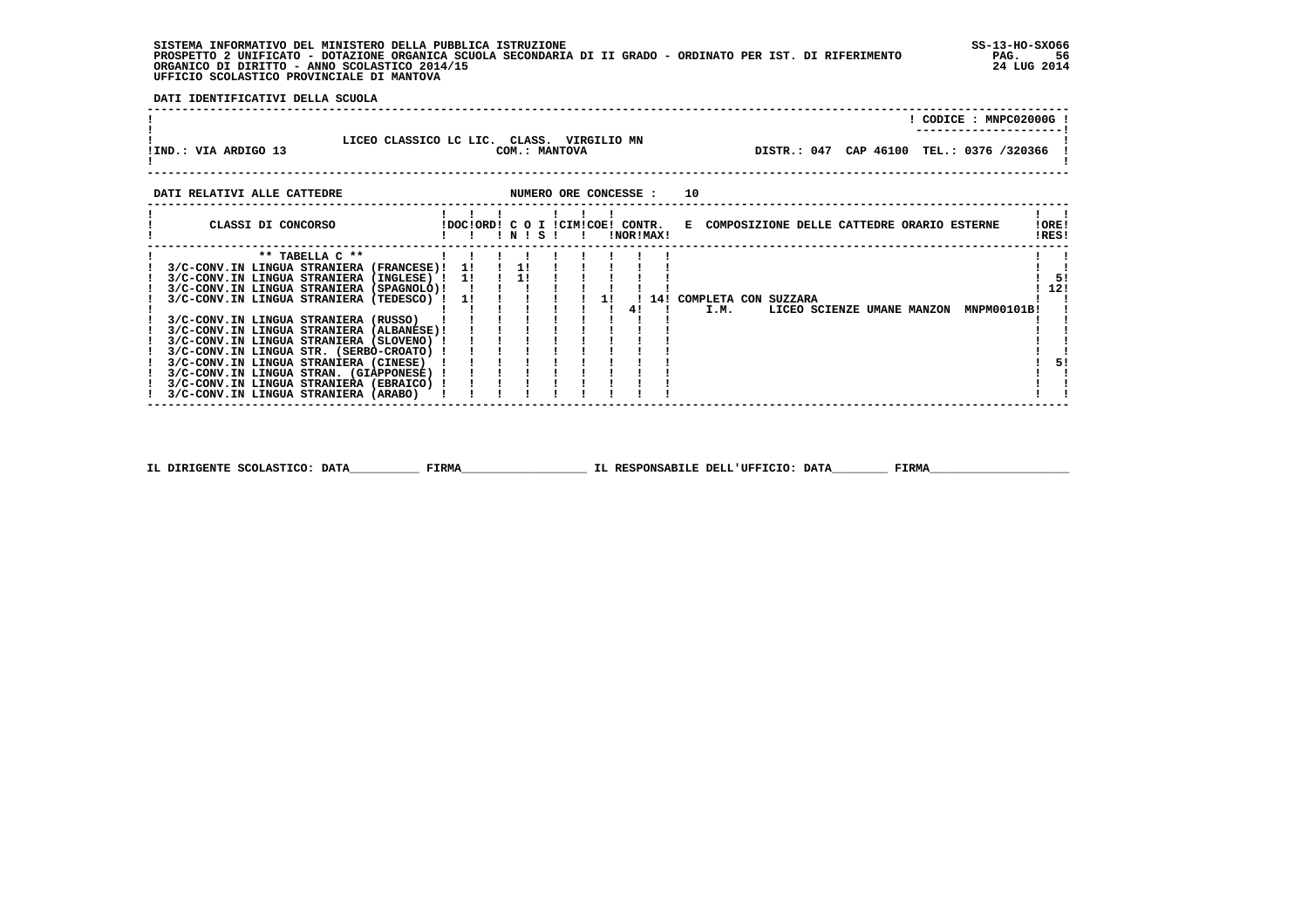**SISTEMA INFORMATIVO DEL MINISTERO DELLA PUBBLICA ISTRUZIONE SS-13-HO-SXO66 PROSPETTO 2 UNIFICATO - DOTAZIONE ORGANICA SCUOLA SECONDARIA DI II GRADO - ORDINATO PER IST. DI RIFERIMENTO PAG. 57**ORGANICO DI DIRITTO - ANNO SCOLASTICO 2014/15  **UFFICIO SCOLASTICO PROVINCIALE DI MANTOVA**

j

 **DATI IDENTIFICATIVI DELLA SCUOLA**

|                    |                                                         | CODICE: MNPS010004 !                        |
|--------------------|---------------------------------------------------------|---------------------------------------------|
|                    |                                                         | ---------------------                       |
|                    | LICEO SCIENTIFICO LIC.<br>SCIENT.<br><b>BELFIORE MN</b> |                                             |
| !IND.: VIA TIONE 2 | COM.: MANTOVA                                           | DISTR.: 047 CAP 46100 TEL.: 0376 / 320759 ! |
|                    |                                                         |                                             |

 **------------------------------------------------------------------------------------------------------------------------------------**

 **------------------------------------------------------------------------------------------------------------------------------------**

#### **DATI RELATIVI ALLE CLASSI**

| CORSI - INDIRIZZI - SPECIALIZZAZIONI                            | ANNI DI CORSO !<br>CORSI - INDIRIZZI - SPECIALIZZAZIONI<br>1 1 2 3 3 4 5 6 1                      | ANNI DI CORSO<br>1 1 1 2 1 3 1 4 1 5 1 6 1 |
|-----------------------------------------------------------------|---------------------------------------------------------------------------------------------------|--------------------------------------------|
| ILI02 SCIENTIFICO<br>!LI15 LICEO SCIENTIFICO - SEZIONE SPORTIVA | $1.41$ 51.41.41.41 11.103 SCIENTIFICO - OPZIONE SCIENZE APPLICAT<br>11111<br>ILILS LICEO SPORTIVO | 1 2 1 2 1 1 2 1 2 1                        |

 **------------------------------------------------------------------------------------------------------------------------------------**

| DATI RELATIVI ALLE CATTEDRE                                                                                                                                                                                                                                                                                                                                                                                                                                                                                                                                                                                                                                                                                                                 |                                              |                                                                              |           |              |    | NUMERO ORE CONCESSE :                         |        |              |                                        |                                              |                                                                                 |                |
|---------------------------------------------------------------------------------------------------------------------------------------------------------------------------------------------------------------------------------------------------------------------------------------------------------------------------------------------------------------------------------------------------------------------------------------------------------------------------------------------------------------------------------------------------------------------------------------------------------------------------------------------------------------------------------------------------------------------------------------------|----------------------------------------------|------------------------------------------------------------------------------|-----------|--------------|----|-----------------------------------------------|--------|--------------|----------------------------------------|----------------------------------------------|---------------------------------------------------------------------------------|----------------|
| CLASSI DI CONCORSO                                                                                                                                                                                                                                                                                                                                                                                                                                                                                                                                                                                                                                                                                                                          |                                              |                                                                              | 1 N 1 S 1 | $\mathbf{I}$ |    | !DOC!ORD! C O I !CIM!COE! CONTR.<br>!NOR!MAX! |        |              |                                        | E COMPOSIZIONE DELLE CATTEDRE ORARIO ESTERNE |                                                                                 | !ORE!<br>!RES! |
| ! 12/A-CHIMICA AGRARIA<br>! 13/A-CHIMICA E TECNOLOGIE CHIMICHE<br>! 19/A-DISCIPLINE GIURIDICHE ED ECONOMIC.<br>! 24/A-DISEGNO E STORIA DEL COSTUME<br>! 25/A-DISEGNO E STORIA DELL'ARTE<br>27/A-DISEGNO TECNICO ED ARTISTICO<br>29/A-EDUCAZIONE FISICA II GRADO<br>34/A-ELETTRONICA<br>35/A-ELETTROTECNICA ED APPLICAZIONI<br>36/A-FILOSOFIA.PSICOL. E SC.DELL'EDUCAZ.!<br>37/A-FILOSOFIA E STORIA<br>38/A-FISICA<br>! 42/A-INFORMATICA<br>46/A-LINGUA E CIV. STRANIERA (INGLESE)<br>! 47/A-MATEMATICA<br>! 48/A-MATEMATICA APPLICATA<br>! 49/A-MATEMATICA E FISICA<br>! 50/A-LETTERE IST.ISTR.SECOND. DI II GR. !<br>! 51/A-LETTERE, LATINO NEI LICEI E IST. MAG.! 13!<br>$1.60/A-SC.NA.$ , CH., GEOG., MIC.<br>! 66/A-TECNOLOGIA CERAMICA | 3!<br>3!<br>51<br>11<br>51<br>3!<br>91<br>5! | 3 <sub>1</sub><br>21<br>41<br>1!<br>51<br>3!<br>9 <sub>1</sub><br>1131<br>5! |           | 1!           | 11 | 61<br>81<br>111                               | CEDE A | I.M.<br>I.M. | <b>SUZZARA</b><br>COMPLETA CON MANTOVA |                                              | LICEO SCIENZE UMANE MANZON MNPM00101B!<br>LICEO SC. UMANE - MUSICAL MNPM009012! | 2 <sub>1</sub> |
| ! 71/A-TECNOLOGIE E DISEGNO TECNICO                                                                                                                                                                                                                                                                                                                                                                                                                                                                                                                                                                                                                                                                                                         |                                              |                                                                              |           |              |    |                                               |        |              |                                        |                                              |                                                                                 |                |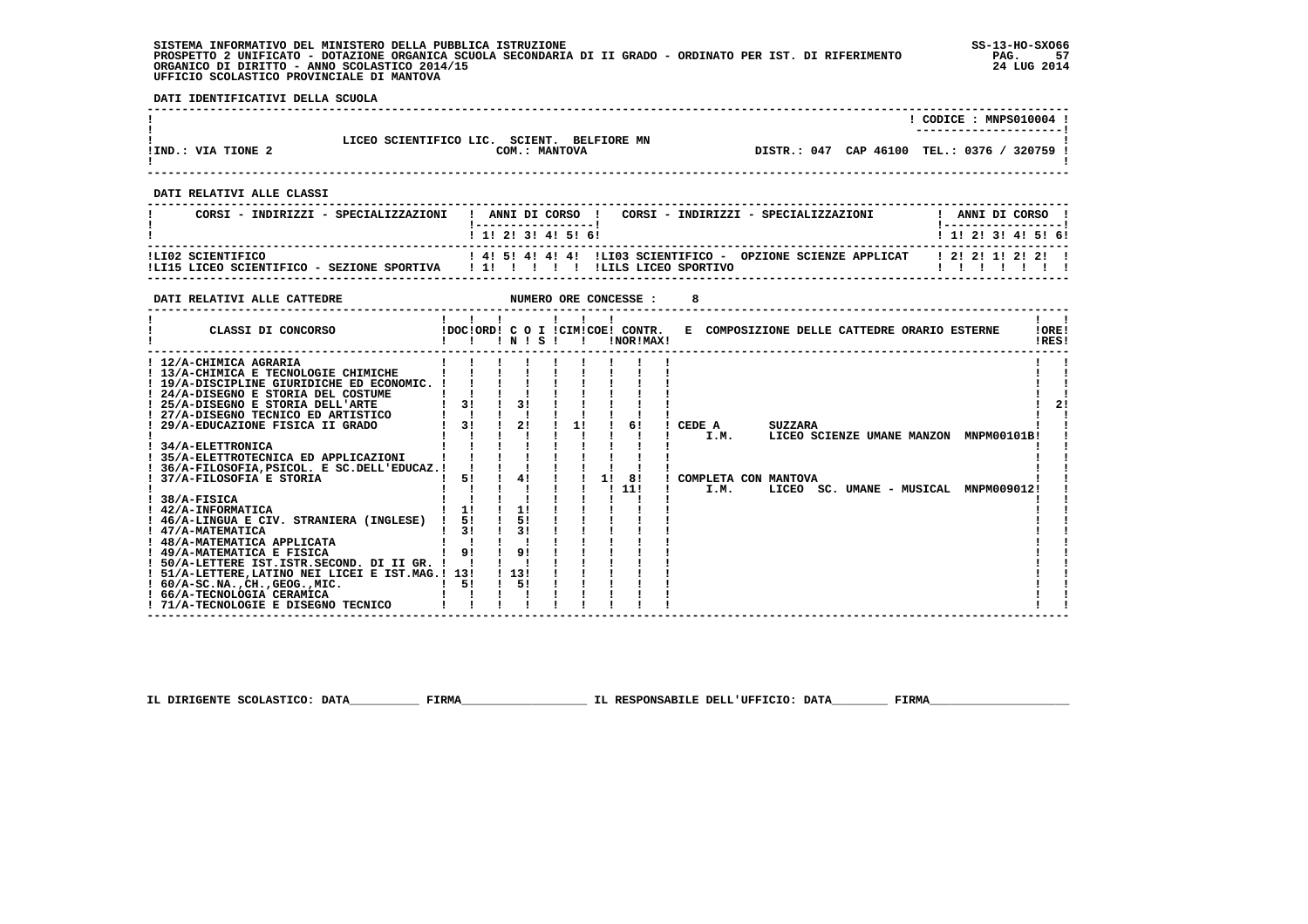#### **SISTEMA INFORMATIVO DEL MINISTERO DELLA PUBBLICA ISTRUZIONE SS-13-HO-SXO66 PROSPETTO 2 UNIFICATO - DOTAZIONE ORGANICA SCUOLA SECONDARIA DI II GRADO - ORDINATO PER IST. DI RIFERIMENTO PAG. 58**ORGANICO DI DIRITTO - ANNO SCOLASTICO 2014/15  **UFFICIO SCOLASTICO PROVINCIALE DI MANTOVA**

֚֚֡

 **DATI IDENTIFICATIVI DELLA SCUOLA**

|                      |                                                                             | CODICE: MNRC01000L!    |
|----------------------|-----------------------------------------------------------------------------|------------------------|
|                      |                                                                             | ---------------------- |
|                      | : SERVIZI COMMERCIALI ISTITUTO SUPERIORE BONOMI-MAZZOLARI<br>IST PROF PER I |                        |
| !IND.: VIA AMADEI 35 | DISTR.: 047 CAP 46100<br>COM.: MANTOVA                                      | TEL.: 0376 / 323498    |
|                      |                                                                             |                        |

 **------------------------------------------------------------------------------------------------------------------------------------**

 **DATI RELATIVI ALLE CLASSI**

| CORSI - INDIRIZZI - SPECIALIZZAZIONI                                                                                                                          | CORSI - INDIRIZZI - SPECIALIZZAZIONI<br>ANNI DI CORSO !                                                                                                                                                                                                                                                                                                   | ANNI DI CORSO !<br>! ------------------! |
|---------------------------------------------------------------------------------------------------------------------------------------------------------------|-----------------------------------------------------------------------------------------------------------------------------------------------------------------------------------------------------------------------------------------------------------------------------------------------------------------------------------------------------------|------------------------------------------|
|                                                                                                                                                               | $1$ , 1! 2! 3! 4! 5! 6!                                                                                                                                                                                                                                                                                                                                   | 1 1 2 3 3 4 5 5 6 9                      |
| !IP08 SERVIZI COMMERCIALI BIENNIO - TRIENNIO ! 1! 2! 2! 1! 2!<br>!IPAG ARTIGIANATO - TRIENNIO<br>!IPTS PRODUZIONI TESSILI SARTORIALI - OPZIONE ! ! ! 1! 1! 2! | !IP02 SERVIZI SOCIO-SANITARI BIENNIO-TRIENNIO ! 2! 3! 3! 2! 3! !IP05 SER. ENOG. OSP. ALBERG. - BIENNIO COMUN<br>IP06 SERVIZI DI SALA E DI VENDITA - TRIENNIO !!!!!!!!!!!!P07 ACCOGLIENZA TURISTICA - TRIENNIO!!!!!!!<br>!IP10 PROD. INDUSTR. ARTIG. - BIENNIO COMUNE<br>!IPC1 INDIRIZZO A ELABORAZIONE MANUALE<br>.<br>!IPOA OPERATORE DELL'ABBIGLIAMENTO | 131311111<br>12121 111<br>11111111       |

**DATI RELATIVI ALLE CATTEDRE NUMERO ORE CONCESSE : 13** 

| CLASSI DI CONCORSO                             |    |    | INISI |    | !DOC!ORD! C O I !CIM!COE! CONTR.<br>!NOR!MAX! |        |                | E COMPOSIZIONE DELLE CATTEDRE ORARIO ESTERNE |             | !ORE!<br>!RES! |
|------------------------------------------------|----|----|-------|----|-----------------------------------------------|--------|----------------|----------------------------------------------|-------------|----------------|
| 3/A-ARTE DEL DISEGNO ANIMATO                   |    |    |       |    |                                               |        |                |                                              |             |                |
| 6/A-ARTE DELLA CERAMICA                        |    |    |       |    |                                               |        |                |                                              |             |                |
| 7/A-ARTE DELLA FOTOGR. E GRAFICA PUBBL.!       |    |    |       |    |                                               |        |                |                                              |             |                |
| 8/A-ARTE DELLA GRAFICA E DELL'INCISIONE!       |    |    |       |    |                                               |        |                |                                              |             |                |
| 9/A-ARTE DELLA STA.E DEL REST.DEL LIBRO!       |    |    |       |    |                                               |        |                |                                              |             |                |
| ! 10/A-ARTE DEI METALLI E DELL'OREFICERIA      |    |    |       |    |                                               |        |                |                                              |             |                |
| ! 12/A-CHIMICA AGRARIA                         |    |    |       |    |                                               |        |                |                                              |             |                |
| ! 13/A-CHIMICA E TECNOLOGIE CHIMICHE           |    | 1! |       |    |                                               |        |                |                                              |             |                |
| ! 16/A-COSTRTECNOL.DELLE COST.E DIS.TEC.!      |    |    |       |    |                                               |        |                |                                              |             |                |
| ! 17/A-DISCIPLINE ECONOMICO-AZIENDALI          | 51 |    | 5!    |    |                                               |        |                |                                              |             |                |
| ! 19/A-DISCIPLINE GIURIDICHE ED ECONOMIC. !    | 51 |    | 41    | 11 |                                               |        |                |                                              |             |                |
| ! 20/A-DISCIPLINE MECCANICHE E TECNOLOGIA !    |    |    |       |    |                                               |        |                |                                              |             |                |
| ! 22/A-DISCIPLINE PLASTICHE                    |    |    |       |    |                                               |        |                |                                              |             |                |
| ! 24/A-DISEGNO E STORIA DEL COSTUME            |    |    |       |    |                                               |        |                |                                              |             | 40!            |
| 25/A-DISEGNO E STORIA DELL'ARTE                |    |    |       |    | 41                                            | CEDE A | <b>SUZZARA</b> |                                              |             |                |
|                                                |    |    |       |    |                                               | I.M.   |                | LICEO SCIENZE UMANE MANZON                   | MNPM00101B! |                |
| ! 27/A-DISEGNO TECNICO ED ARTISTICO            |    |    |       |    |                                               |        |                |                                              |             |                |
| 31/A-ED.MUSICALE IST.ISTR.SEC.II GRADO         |    |    |       |    |                                               |        |                |                                              |             | 6!             |
| ! 34/A-ELETTRONICA                             |    |    |       |    |                                               |        |                |                                              |             |                |
| ! 35/A-ELETTROTECNICA ED APPLICAZIONI          |    |    |       |    |                                               |        |                |                                              |             |                |
| ! 36/A-FILOSOFIA, PSICOL. E SC.DELL'EDUCAZ.!   | 4! | 4! |       |    |                                               |        |                |                                              |             |                |
| 38/A-FISICA                                    | 11 | 1! |       |    |                                               |        |                |                                              |             |                |
| ! 39/A-GEOGRAFIA                               |    |    |       |    |                                               |        |                |                                              |             | 2!             |
| ! 40/A-IGIENE, ANAT., FIS., PAT.GEN.E APP.MA.! | 21 | 2! |       |    |                                               |        |                |                                              |             |                |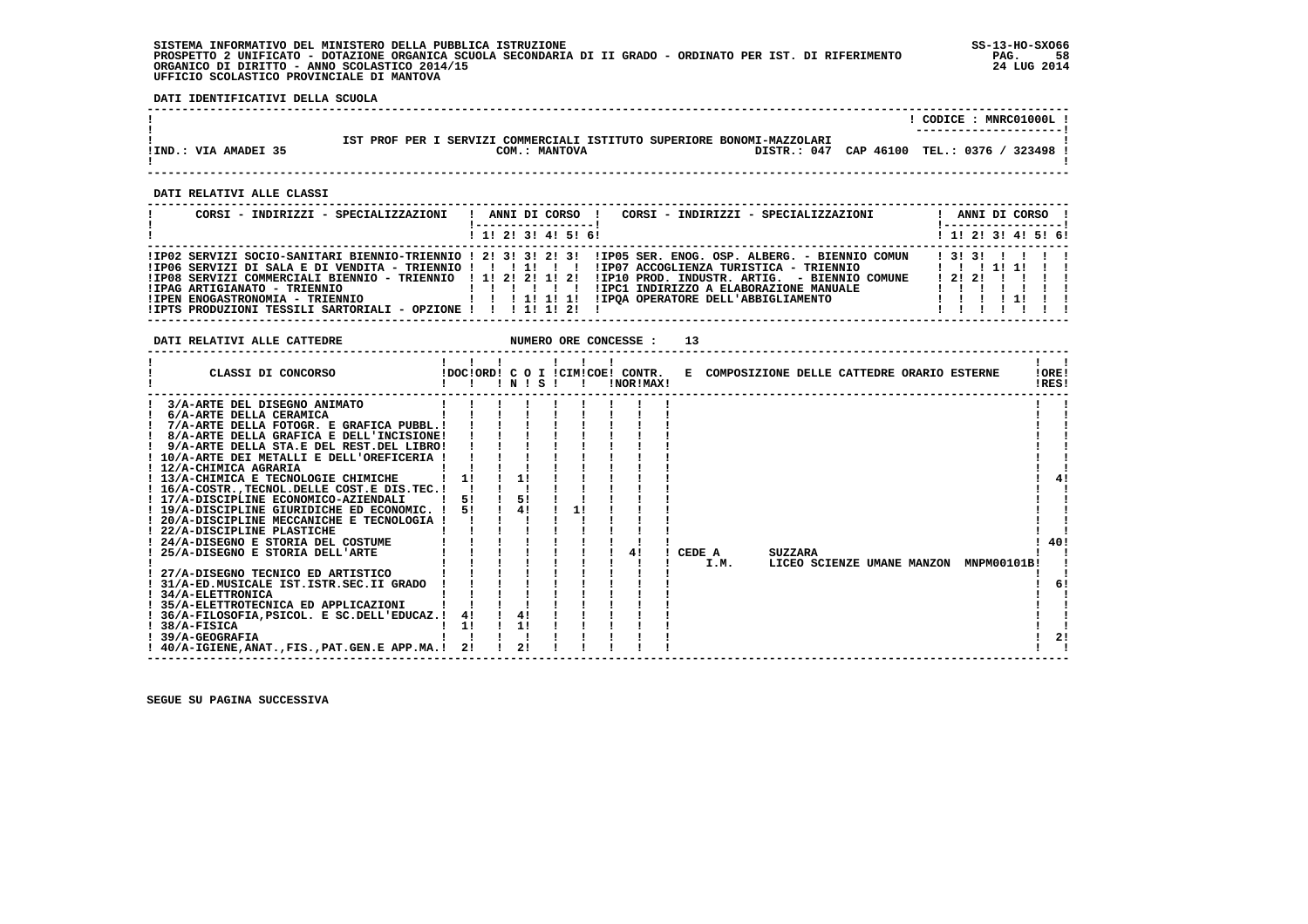# **SISTEMA INFORMATIVO DEL MINISTERO DELLA PUBBLICA ISTRUZIONE SS-13-HO-SXO66 PROSPETTO 2 UNIFICATO - DOTAZIONE ORGANICA SCUOLA SECONDARIA DI II GRADO - ORDINATO PER IST. DI RIFERIMENTO PAG. 59 ORGANICO DI DIRITTO - ANNO SCOLASTICO 2014/15 24 LUG 2014 UFFICIO SCOLASTICO PROVINCIALE DI MANTOVA**

j

 **DATI IDENTIFICATIVI DELLA SCUOLA**

|                                                                                                                                                                            |                                                         |                           |                     |    |                                                                         | $!$ CODICE : MNRC01000L $!$<br>----------------- |
|----------------------------------------------------------------------------------------------------------------------------------------------------------------------------|---------------------------------------------------------|---------------------------|---------------------|----|-------------------------------------------------------------------------|--------------------------------------------------|
| IST PROF PER I SERVIZI COMMERCIALI ISTITUTO SUPERIORE BONOMI-MAZZOLARI<br>! IND.: VIA AMADEI 35                                                                            |                                                         |                           | COM.: MANTOVA       |    | DISTR.: 047 CAP 46100 TEL.: 0376 / 323498 !                             |                                                  |
| DATI RELATIVI ALLE CATTEDRE                                                                                                                                                |                                                         |                           |                     | 13 |                                                                         |                                                  |
|                                                                                                                                                                            | $\mathbf{1}$ $\mathbf{1}$ $\mathbf{1}$ $\mathbf{1}$     |                           | $1 \quad 1 \quad 1$ |    |                                                                         | !ORE!<br>IRES!                                   |
| ! 42/A-INFORMATICA                                                                                                                                                         |                                                         |                           |                     |    |                                                                         |                                                  |
|                                                                                                                                                                            |                                                         |                           |                     |    |                                                                         |                                                  |
| ! 46/A-LINGUA E CIV. STRANIERA (FRANCESE) ! 3! ! 3! ! ! ! ! !<br>! 46/A-LINGUA E CIV. STRANIERA (INGLESE) ! 6!                                                             |                                                         | $15!$ 1 1                 |                     |    |                                                                         |                                                  |
|                                                                                                                                                                            | $\mathbf{I}$ $\mathbf{I}$                               | $\mathbf{I}$ $\mathbf{I}$ |                     |    | ! 9! ! CEDE A MANTOVA<br>!!! L.C. LC LIC.CLASS. VIRGILIO MN MNPC02000G! |                                                  |
| ! 46/A-LINGUA E CIV. STRANIERA (TEDESCO) ! 1!                                                                                                                              |                                                         | $\frac{1}{1}$             | $\mathbf{I}$        |    |                                                                         | ! 14!                                            |
| ! 46/A-LINGUA E CIV. STRANIERA (SPAGNOLO) ! ! ! !                                                                                                                          |                                                         |                           |                     |    |                                                                         |                                                  |
|                                                                                                                                                                            | $1 \t71 \t171$                                          |                           |                     |    |                                                                         | 13!                                              |
| ! 47/А-МАТЕМАТІСА<br>! 48/А-МАТЕМАТІСА АРРЫІСАТА<br>! 49/А-МАТЕМАТІСА Е FISICA                                                                                             | $\mathbf{I}$ $\mathbf{I}$                               |                           |                     |    |                                                                         |                                                  |
| ! 49/A-MATEMATICA E FISICA                                                                                                                                                 | $\mathbf{I}$ $\mathbf{I}$                               |                           |                     |    |                                                                         |                                                  |
| ! 50/A-LETTERE IST. ISTR. SECOND. DI II GR. ! 12!                                                                                                                          |                                                         | 112!                      | $\mathbf{I}$        |    |                                                                         |                                                  |
| $\frac{1}{2}$ 11<br>! 57/A-SCIENZA DEGLI ALIMENTI                                                                                                                          |                                                         | $\sqrt{1}$ 11             |                     |    |                                                                         | ! 14!                                            |
| $: 60/A-SC.NA.$ , $CH.$ , $GEOG.$ , $MIC.$                                                                                                                                 | $1 \quad 21$                                            | $\frac{1}{2}$             |                     |    |                                                                         |                                                  |
| ! 61/A-STORIA DELL'ARTE                                                                                                                                                    | $\mathbf{1}$ $\mathbf{1}$ $\mathbf{1}$                  |                           |                     |    |                                                                         |                                                  |
| ! 62/A-TECNICA DELLA REGISTRAZ. DEL SUONO ! ! ! !                                                                                                                          |                                                         |                           |                     |    |                                                                         |                                                  |
| ! 63/A-TEC. RIPRESA CINEMATOGR. TELEVISIVA ! ! ! !                                                                                                                         |                                                         |                           |                     |    |                                                                         |                                                  |
| ! 64/A-TECNICA E ORGAN. PROD. CINEMAT. E TV ! ! ! !                                                                                                                        |                                                         |                           |                     |    |                                                                         |                                                  |
| ! 65/A-TECNICA FOTOGRAFICA                                                                                                                                                 | $\frac{1}{2}$ $\frac{1}{2}$ $\frac{1}{2}$ $\frac{1}{2}$ |                           |                     |    |                                                                         |                                                  |
| ! 66/A-TECNOLOGIA CERAMICA                                                                                                                                                 | $\mathbf{i}$ iii                                        |                           |                     |    |                                                                         |                                                  |
| ! 67/A-TEC.FOTOGRAFICA, CINEMATOGR.E TELEV.!                                                                                                                               | <u>ii i</u>                                             |                           |                     |    |                                                                         |                                                  |
| ! 68/A-TECNOLOGIE DELL'ABBIGLIAMENTO                                                                                                                                       | $\cdots$ iii                                            |                           |                     |    |                                                                         |                                                  |
| ! 69/A-TECNOL.GRAFICHE ED IMPIANTI GRAFICI! ! ! !                                                                                                                          |                                                         |                           |                     |    |                                                                         | 19!                                              |
| <b>Contract Contract Contract Contract Contract</b><br>! 70/A-TECNOLOGIE TESSILI                                                                                           |                                                         |                           |                     |    |                                                                         |                                                  |
| ! 71/A-TECNOLOGIE E DISEGNO TECNICO                                                                                                                                        | $\mathbf{i}$ $\mathbf{j}$ $\mathbf{k}$                  |                           |                     |    |                                                                         |                                                  |
| ! 75/A-DATTILOGRAFIA E STENOGRAFIA                                                                                                                                         |                                                         |                           |                     |    |                                                                         |                                                  |
| ! 76/A-TRAT.TESTI,CAL.,CONT.ELET.E AP.GES.! 2! ! 2!<br>** TABELLA C **<br>$\mathbf{1}$ and $\mathbf{1}$ and $\mathbf{1}$<br>$\mathbf{I}$ and $\mathbf{I}$ and $\mathbf{I}$ |                                                         |                           |                     |    |                                                                         |                                                  |
| ! 6/C-ESERCITAZ. CERAMICHE DI DECORAZIONE! !                                                                                                                               |                                                         |                           |                     |    |                                                                         |                                                  |
| ! 7/C-ESERCITAZ.DI ABBIGLIAMENTO E MODA ! 1!                                                                                                                               |                                                         |                           |                     |    |                                                                         | 135!                                             |
| 9/C-ESERCITAZIONI DI COMUNICAZIONI                                                                                                                                         |                                                         |                           |                     |    |                                                                         |                                                  |
| ! 10/C-ESER. DISEGNO ARTIST.E DEI TESSUTI !                                                                                                                                |                                                         |                           |                     |    |                                                                         |                                                  |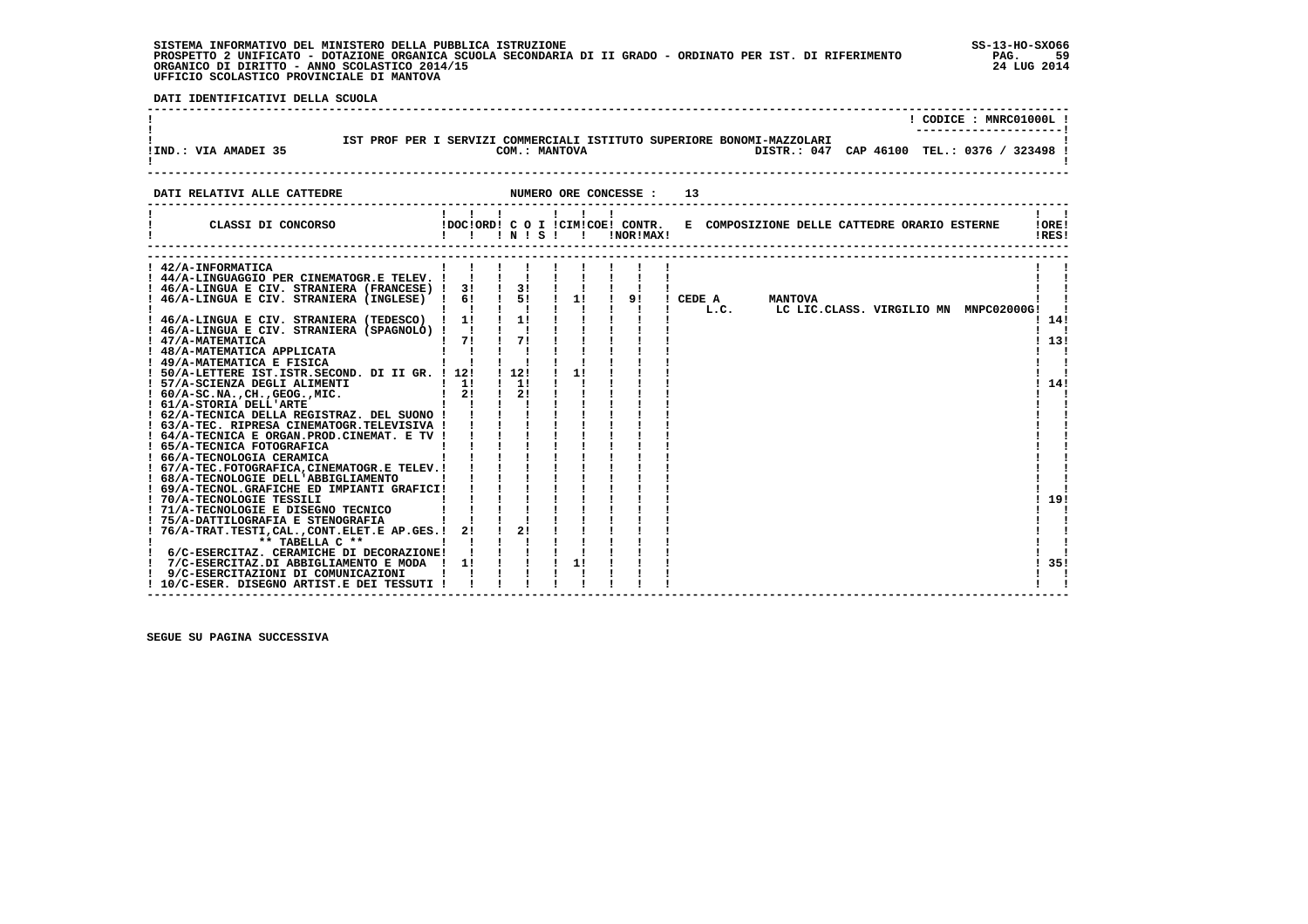## **SISTEMA INFORMATIVO DEL MINISTERO DELLA PUBBLICA ISTRUZIONE SS-13-HO-SXO66 PROSPETTO 2 UNIFICATO - DOTAZIONE ORGANICA SCUOLA SECONDARIA DI II GRADO - ORDINATO PER IST. DI RIFERIMENTO PAG. 60 ORGANICO DI DIRITTO - ANNO SCOLASTICO 2014/15 24 LUG 2014 UFFICIO SCOLASTICO PROVINCIALE DI MANTOVA**

 **DATI IDENTIFICATIVI DELLA SCUOLA**

|                      |  |               |  |                                                                                                                       |  | CODICE: MNRC01000L!<br>--------------------- |
|----------------------|--|---------------|--|-----------------------------------------------------------------------------------------------------------------------|--|----------------------------------------------|
| !IND.: VIA AMADEI 35 |  | COM.: MANTOVA |  | IST PROF PER I SERVIZI COMMERCIALI ISTITUTO SUPERIORE BONOMI-MAZZOLARI<br>DISTR.: 047 CAP 46100 TEL.: 0376 / 323498 ! |  |                                              |

| DATI RELATIVI ALLE CATTEDRE                                                                                                                                                                                                                                                                                                                                                                                                                                                                                                                                                                                                                                                                                                                                                                                                                            |                                                   |    |  | NUMERO ORE CONCESSE :        | 13 |                                                                  |                |
|--------------------------------------------------------------------------------------------------------------------------------------------------------------------------------------------------------------------------------------------------------------------------------------------------------------------------------------------------------------------------------------------------------------------------------------------------------------------------------------------------------------------------------------------------------------------------------------------------------------------------------------------------------------------------------------------------------------------------------------------------------------------------------------------------------------------------------------------------------|---------------------------------------------------|----|--|------------------------------|----|------------------------------------------------------------------|----------------|
| CLASSI DI CONCORSO                                                                                                                                                                                                                                                                                                                                                                                                                                                                                                                                                                                                                                                                                                                                                                                                                                     | .<br>!DOC!ORD! C O I !CIM!COE! CONTR.<br>!!!N!S!! |    |  | !NOR!MAX!                    |    | E COMPOSIZIONE DELLE CATTEDRE ORARIO ESTERNE                     | !ORE!<br>!RES! |
| ! 12/C-ESER. MODEL., FORM.E PL., FOG.E RIF. !<br>! 14/C-ESERC.OFF.MECC.AGRIC.E DI MAC.AGRI.!<br>! 15/C-ESERC.DI PORTINERIA E PRAT.DI AGEN.!<br>! 16/C-ESERCITAZ. DI TECNOLOGIA CERAMICA !<br>! 17/C-ESERC.TEOR.DELLA NAVE E DI COS.NAV.!<br>! 18/C-ESERCITAZIONI NAUTICHE<br>! 20/C-ESERCITAZIONI PRATICHE DI OTTICA<br>! 22/C-LAB.TEC.TESS.E ABB. E LAV.TES.E AB.!<br>! 24/C-LAB. CHIMICA E CHIMICA INDUSTRIALE !<br>! 25/C-LAB.COSTR.VERNIC.E REST.STRUM.ARCO !<br>! 26/C-LABORATORIO DI ELETTRONICA<br>! 27/C-LABORATORIO DI ELETTROTECNICA<br>! 28/C-LAB.DI FIS.ATOMICA E NUCL. E STRUM.!<br>! 29/C-LAB. DI FISICA E FISICA APPLICATA !<br>! 30/C-LAB. DI INFORMATICA GESTIONALE<br>! 31/C-LAB. DI INFORMATICA INDUSTRIALE<br>! 32/C-LAB. MECCANICO-TECNOLOGICO<br>! 33/C-LABORATORIO DI OREFICERIA<br>! 34/C-LAB.DI PROGET. TECNICA PER CERAMICA! |                                                   |    |  |                              |    |                                                                  | 41<br>4!       |
| ! 35/C-LAB. DI TECNICA MICROBIOLOGICA<br>! 36/C-LAB. TECN. CARTARIA E ESERC. CARTIERA!<br>! 37/C-LAB. E REPARTI DI LAVOR. DEL LEGNO !<br>! 38/C-LAB. E REPARTI DI LAV.ARTI GRAFICHE!<br>! 39/C-LAB. E REPARTI LAV.INDUST.MINERARIA!<br>! 40/C-LAB. PER LE INDUSTRIE CERAMICHE<br>! 41/C-LAB. TECN. MARMO-REPARTI ARCH., MACCH. !<br>! 42/C-LAB.TECN.MARMO-REP.SCULT., SMOD.ETC.!<br>! 43/C-LAB. EDILIZIA ED ESERCIT.TOPOGRAFIA!<br>! 45/C-METODOLOGIE OPERAT.NEI SERV.SOCIALI!<br>46/C-REP.LAV.PER MONTAGGIO CINEM.E TELE.!<br>! 47/C-REP.LAV.PER LA REGISTRAZ. DEL SUONO!                                                                                                                                                                                                                                                                             | 21                                                | 1! |  | 1! 11!<br>71<br>$\mathbf{I}$ |    | ! COMPLETA CON OSTIGLIA<br>MNRC006012!<br>I.P.S.C. IPSC OSTIGLIA |                |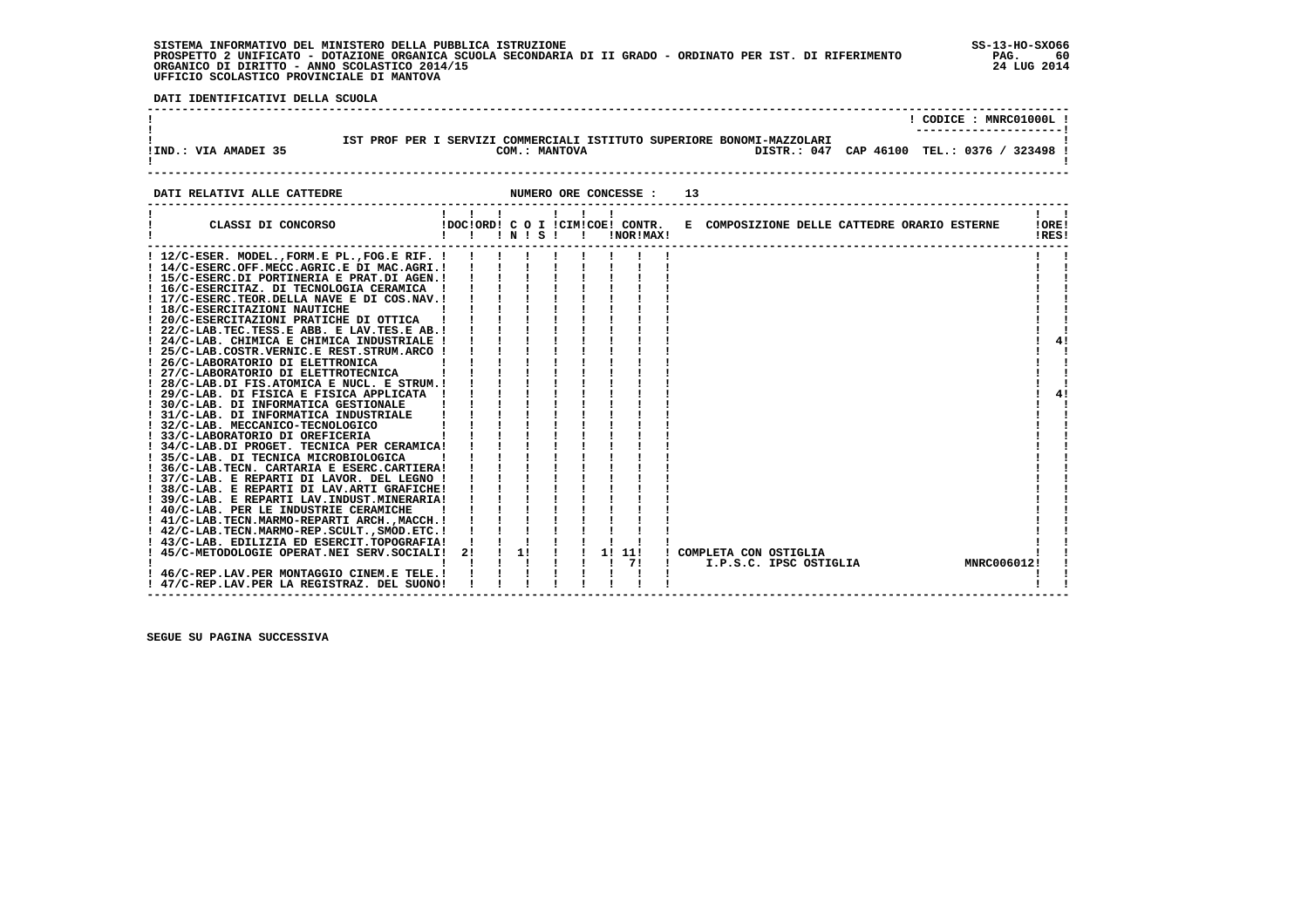**SISTEMA INFORMATIVO DEL MINISTERO DELLA PUBBLICA ISTRUZIONE SS-13-HO-SXO66 PROSPETTO 2 UNIFICATO - DOTAZIONE ORGANICA SCUOLA SECONDARIA DI II GRADO - ORDINATO PER IST. DI RIFERIMENTO PAG. 61 ORGANICO DI DIRITTO - ANNO SCOLASTICO 2014/15 24 LUG 2014 UFFICIO SCOLASTICO PROVINCIALE DI MANTOVA**

j

 **DATI IDENTIFICATIVI DELLA SCUOLA**

|                                                                                                                                                                                                                                   |                   |       |               |  |                                               |                                                                                       |  |  | ! CODICE : MNRC01000L !       |
|-----------------------------------------------------------------------------------------------------------------------------------------------------------------------------------------------------------------------------------|-------------------|-------|---------------|--|-----------------------------------------------|---------------------------------------------------------------------------------------|--|--|-------------------------------|
| !IND.: VIA AMADEI 35                                                                                                                                                                                                              |                   |       | COM.: MANTOVA |  |                                               | IST PROF PER I SERVIZI COMMERCIALI ISTITUTO SUPERIORE BONOMI-MAZZOLARI<br>DISTR.: 047 |  |  | CAP 46100 TEL.: 0376 / 323498 |
| DATI RELATIVI ALLE CATTEDRE                                                                                                                                                                                                       |                   |       |               |  | NUMERO ORE CONCESSE : 13                      |                                                                                       |  |  |                               |
| CLASSI DI CONCORSO                                                                                                                                                                                                                |                   | INISI |               |  | !DOC!ORD! C O I !CIM!COE! CONTR.<br>!NOR!MAX! | E COMPOSIZIONE DELLE CATTEDRE ORARIO ESTERNE                                          |  |  | !ORE!<br>!RES!                |
| ! 48/C-REP.LAV.PER LA RIPRESA CINEM.E TEL.!<br>! 49/C-REP.DI LAV. PER ARTI FOTOGRAFICHE<br>! 50/C-TEC.SERVIZI ED ESER.PRAT.DI CUCINA !<br>! 51/C-TEC.SERVIZI ED ESER.PRAT. SALA BAR !<br>! 52/C-TECN. SERVIZI E PRATICA OPERATIVA | 1 1 1 1 1 1<br>11 | 11    |               |  |                                               |                                                                                       |  |  | -201<br>! 35!                 |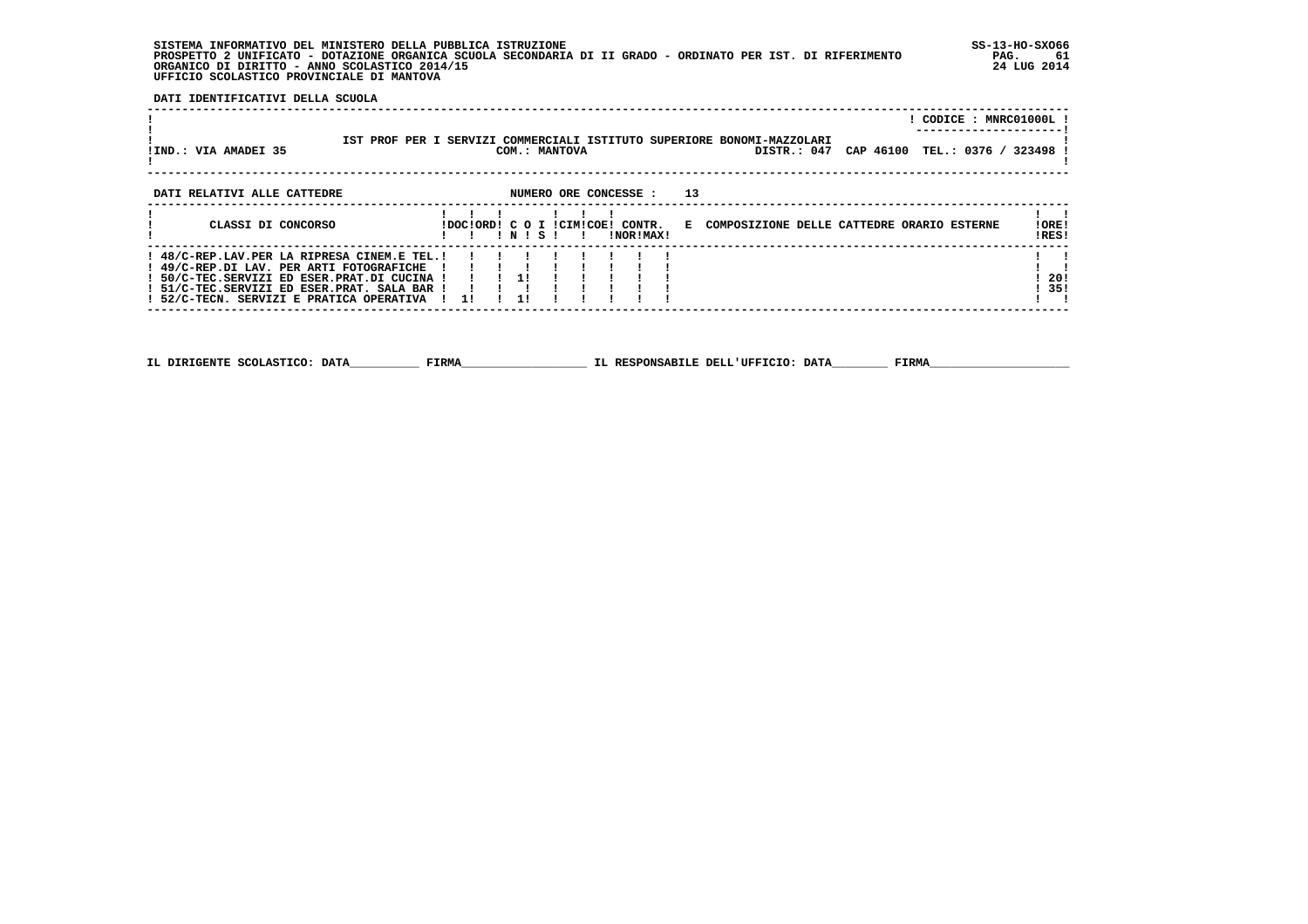**SISTEMA INFORMATIVO DEL MINISTERO DELLA PUBBLICA ISTRUZIONE SS-13-HO-SXO66 PROSPETTO 2 UNIFICATO - DOTAZIONE ORGANICA SCUOLA SECONDARIA DI II GRADO - ORDINATO PER IST. DI RIFERIMENTO PAG. 62**ORGANICO DI DIRITTO - ANNO SCOLASTICO 2014/15  **UFFICIO SCOLASTICO PROVINCIALE DI MANTOVA**

j

 **DATI IDENTIFICATIVI DELLA SCUOLA**

|                                                                                                                                                                                                                                                                                                                                                                                                                                                                                                                                                                                                                                                                  |                                                                           |               |                                              | ! CODICE : MNSL010001 !                          |
|------------------------------------------------------------------------------------------------------------------------------------------------------------------------------------------------------------------------------------------------------------------------------------------------------------------------------------------------------------------------------------------------------------------------------------------------------------------------------------------------------------------------------------------------------------------------------------------------------------------------------------------------------------------|---------------------------------------------------------------------------|---------------|----------------------------------------------|--------------------------------------------------|
| LICEO ARTISTICO LICEO ARTISTICO "G. ROMANO" MANTOVA<br>!IND.: VIA TRIESTE, 48                                                                                                                                                                                                                                                                                                                                                                                                                                                                                                                                                                                    |                                                                           | COM.: MANTOVA |                                              | DISTR.: 047 CAP 46100 TEL.: 0376 /323389 !       |
| DATI RELATIVI ALLE CLASSI                                                                                                                                                                                                                                                                                                                                                                                                                                                                                                                                                                                                                                        |                                                                           |               |                                              |                                                  |
| CORSI - INDIRIZZI - SPECIALIZZAZIONI   ANNI DI CORSO   CORSI - INDIRIZZI - SPECIALIZZAZIONI                                                                                                                                                                                                                                                                                                                                                                                                                                                                                                                                                                      |                                                                           |               |                                              | ! ANNI DI CORSO!                                 |
|                                                                                                                                                                                                                                                                                                                                                                                                                                                                                                                                                                                                                                                                  | ---------------------<br>1 1 2 3 3 4 5 5 6 9                              |               |                                              | 1------------------<br>1 1 1 2 1 3 1 4 1 5 1 6 1 |
|                                                                                                                                                                                                                                                                                                                                                                                                                                                                                                                                                                                                                                                                  |                                                                           |               |                                              |                                                  |
| DATI RELATIVI ALLE CATTEDRE                                                                                                                                                                                                                                                                                                                                                                                                                                                                                                                                                                                                                                      |                                                                           |               |                                              |                                                  |
| DOCIORDI COTICIMICOBI CONTR.<br>! ! ! N ! S ! ! INORIMAX!<br>CLASSI DI CONCORSO<br>---------------------------------                                                                                                                                                                                                                                                                                                                                                                                                                                                                                                                                             | $\begin{array}{cccccccccccccc} 1 & 1 & 1 & 1 & 1 & 1 & 1 & 1 \end{array}$ |               | E COMPOSIZIONE DELLE CATTEDRE ORARIO ESTERNE | $\mathbf{1}$ $\mathbf{1}$<br>!ORE!<br>IRES!      |
| 3/A-ARTE DEL DISEGNO ANIMATO<br>$4/A-ARTE$ DEL TESSUTO, MODA E COSTUME ! ! ! ! ! ! ! !<br>1 5/A-ARTE DEL VETRO<br>1 6/A-ARTE DELLA CERAMICA<br>1 7/A-ARTE DELLA GRAMICA<br>1 7/A-ARTE DELLA GRAFICA PUBBL.<br>1 8/A-ARTE DELLA GRAFICA PUBBL.<br>1 9/A-ARTE DELLA GRAFICA E DELL'INCISIONE!<br>1 9/A-ARTE DELLA GRAFICA E DELL'INCIS<br>! 9/A-ARTE DELLA STA.E DEL REST.DEL LIBRO! ! ! ! !<br>$\frac{1}{10/A-ARTE}$ DEI METALLI E DELL'OREFICERIA ! ! ! ! ! ! ! !<br>1 21/A-DISCIPLINE PITTORICHE<br>1 22/A-DISCIPLINE PLASTICHE<br>1 31 1 1 31 1 1 1 1 1 1 1 22/A-DISCIPLINE PLASTICHE<br>1 36/A-FILOSOFIA, PSICOL. E SC. DELL'EDUCAZ. 1 21 1 1 1 1 1 1 81 1 CO |                                                                           |               | ! COMPLETA CON MANTOVA                       |                                                  |
| ! 62/A-TECNICA DELLA REGISTRAZ. DEL SUONO ! ! ! !                                                                                                                                                                                                                                                                                                                                                                                                                                                                                                                                                                                                                |                                                                           |               |                                              | 6!                                               |

 **------------------------------------------------------------------------------------------------------------------------------------**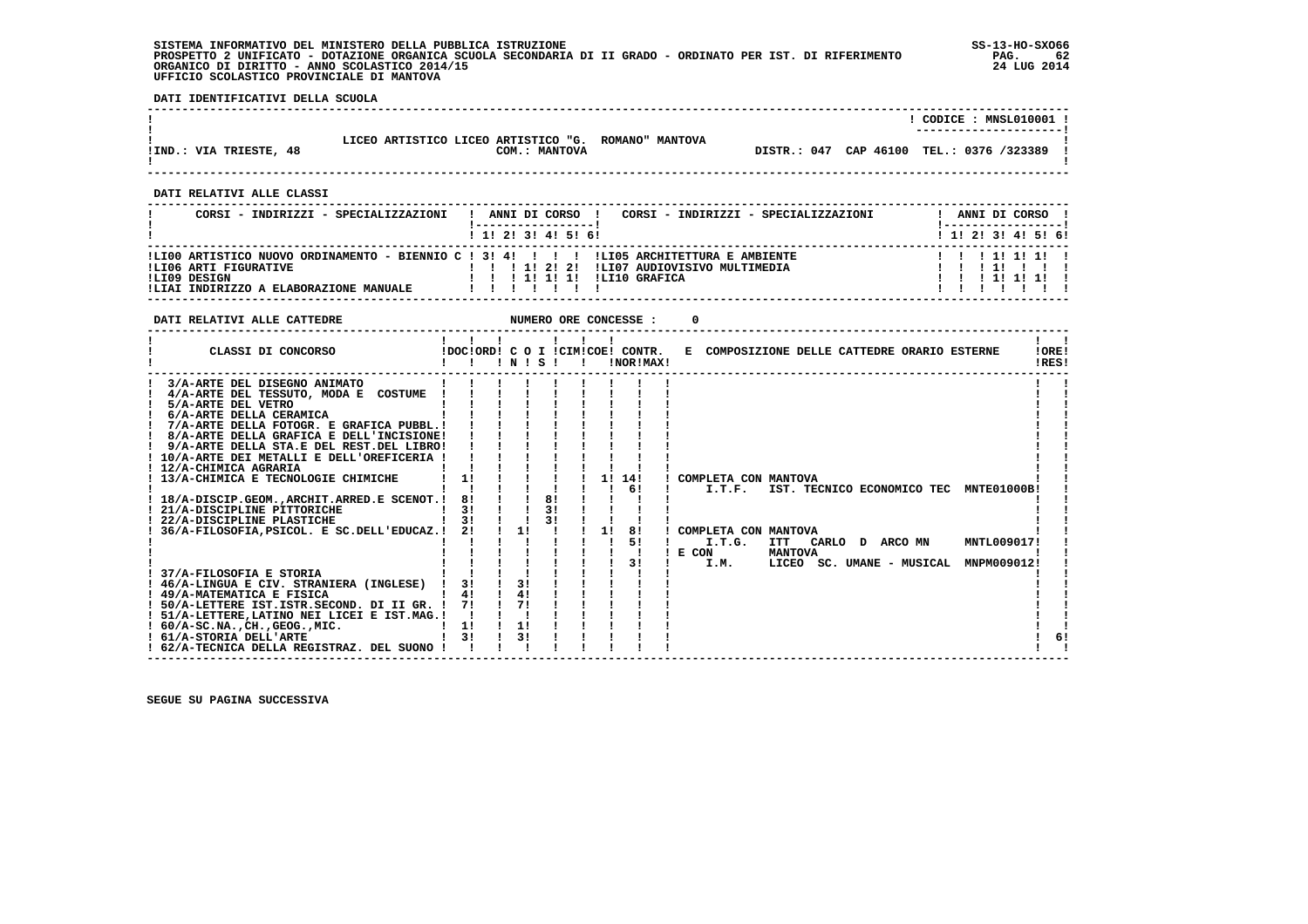**SISTEMA INFORMATIVO DEL MINISTERO DELLA PUBBLICA ISTRUZIONE SS-13-HO-SXO66 PROSPETTO 2 UNIFICATO - DOTAZIONE ORGANICA SCUOLA SECONDARIA DI II GRADO - ORDINATO PER IST. DI RIFERIMENTO PAG. 63 ORGANICO DI DIRITTO - ANNO SCOLASTICO 2014/15 24 LUG 2014 UFFICIO SCOLASTICO PROVINCIALE DI MANTOVA**

j

 **DATI IDENTIFICATIVI DELLA SCUOLA**

|                                                                                                                                                                                                                                                                                                                                                                                                                                                                                                                                                                                                                                                                                                   |                        |              |                                                                                  |               |           |  |                                            |  | ! CODICE : MNSL010001 !                     |
|---------------------------------------------------------------------------------------------------------------------------------------------------------------------------------------------------------------------------------------------------------------------------------------------------------------------------------------------------------------------------------------------------------------------------------------------------------------------------------------------------------------------------------------------------------------------------------------------------------------------------------------------------------------------------------------------------|------------------------|--------------|----------------------------------------------------------------------------------|---------------|-----------|--|--------------------------------------------|--|---------------------------------------------|
| LICEO ARTISTICO LICEO ARTISTICO "G. ROMANO" MANTOVA<br>!IND.: VIA TRIESTE, 48                                                                                                                                                                                                                                                                                                                                                                                                                                                                                                                                                                                                                     |                        |              |                                                                                  | COM.: MANTOVA |           |  | DISTR.: 047 CAP 46100 TEL.: 0376 /323389 ! |  |                                             |
| NUMERO ORE CONCESSE :<br>DATI RELATIVI ALLE CATTEDRE                                                                                                                                                                                                                                                                                                                                                                                                                                                                                                                                                                                                                                              |                        |              |                                                                                  |               |           |  |                                            |  |                                             |
| CLASSI DI CONCORSO (DOCIORDI C O I ICIMICOEI CONTR. E COMPOSIZIONE DELLE CATTEDRE ORARIO ESTERNE                                                                                                                                                                                                                                                                                                                                                                                                                                                                                                                                                                                                  | 1111111<br>!!!!!!!!!!! |              |                                                                                  |               | !NOR!MAX! |  |                                            |  | $\mathbf{1}$ $\mathbf{1}$<br>!ORE!<br>!RES! |
| 63/A-TEC. RIPRESA CINEMATOGR.TELEVISIVA !<br>! 66/A-TECNOLOGIA CERAMICA<br>** TABELLA D **<br>! 1/D-ARTE DELLA LAVORAZIONE DEI METALLI !<br>! 2/D-ARTE OREFIC., LAV. PIETRE DURE, GEMME !<br>3/D-ARTE DEL DISEGNO D'ANIMAZIONE<br>! 4/D-ARTE RIPR.E MONTAG.PER DISEG.ANIM. !<br>5/D-ARTE TESSIT. E DECORAZ.DEI TESSUTI !<br>6/D-ARTE LAV.DEL VETRO E DELLA VETRATA !<br>7/D-ARTE RESTAURO CERAMICA E VETRO<br>! 8/D-ARTE DECOR.E COTTURA PROD.CERAMICI !<br>! 13/D-ARTE TIPOGRAFIA E GRAFICA PUBBLIC. !<br>! 14/D-ARTE DEL TAGLIO E DELLA CONFEZIONE !<br>! 15/D-ARTE DECOR.PITTORICA E SCENOGRAFICA!<br>! 16/D-ARTE MODELLIS., DELL'ARRED.E SCEN.<br>! 17/D-ARTE LEGATORIA E RESTAURO DEL LIBRO! | $\mathbf{I}$           | $2!$ $1$ $1$ | i i i i i<br>$\frac{1}{1}$ $\frac{1}{1}$ $\frac{1}{1}$ $\frac{1}{1}$<br>2!<br>1! |               |           |  |                                            |  |                                             |
| ! 18/D-ARTE EBANISTERIA, INTAGLIO E INTARS.! 1!<br>! 19/D-ARTE LACCHE, DORATURA E RESTAURO !<br>! 20/D-ARTE DEL MOSAICO E DEL COMMESSO<br>! 21/D-ARTE LAV. DEL MARMO E DELLA PIETRA !<br>! 22/D-LAB.TEC.ARTI CERAM.VETRO E CRISTAL. !                                                                                                                                                                                                                                                                                                                                                                                                                                                             | $\mathbf{I}$           |              |                                                                                  |               |           |  |                                            |  |                                             |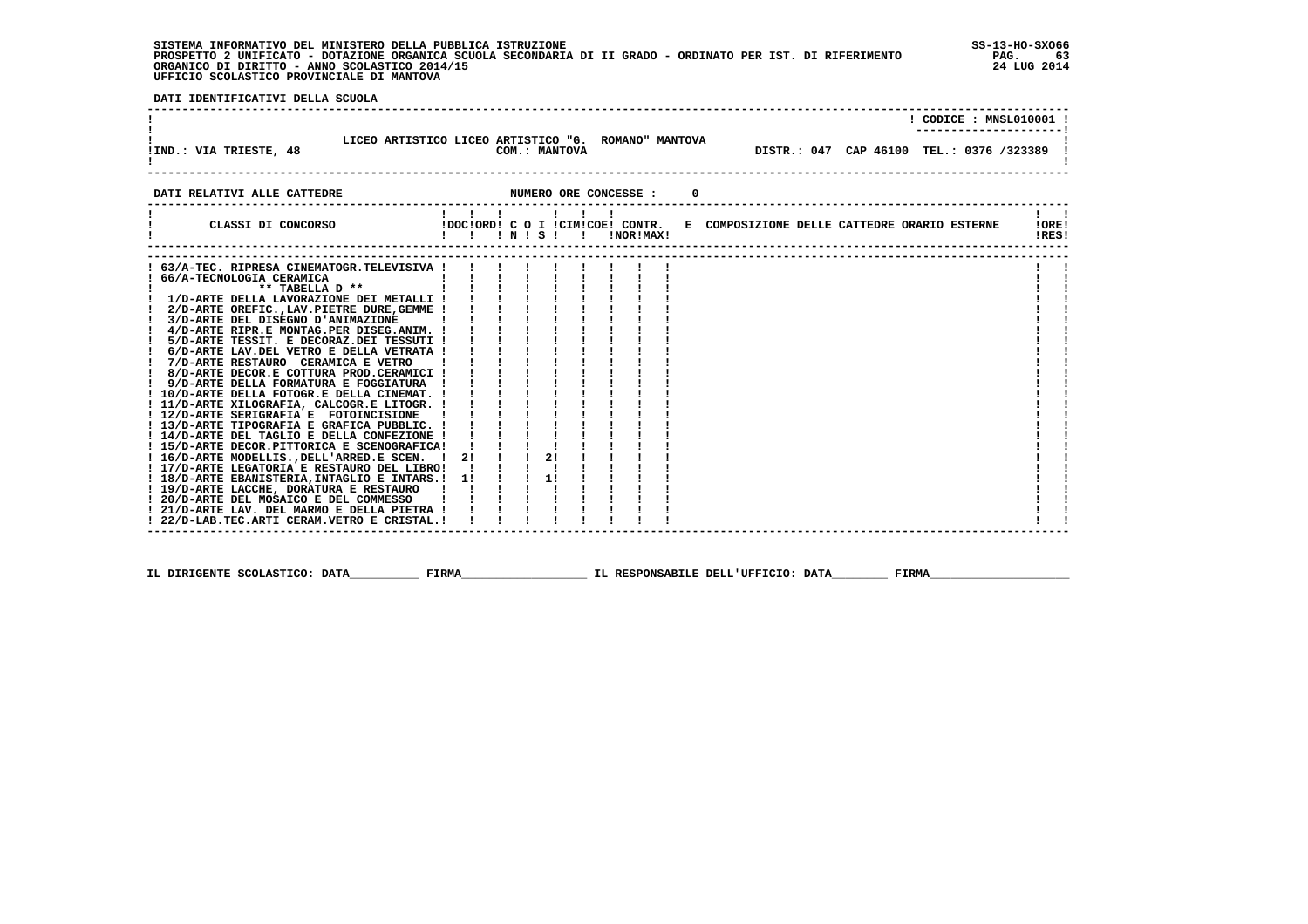**SISTEMA INFORMATIVO DEL MINISTERO DELLA PUBBLICA ISTRUZIONE SS-13-HO-SXO66 PROSPETTO 2 UNIFICATO - DOTAZIONE ORGANICA SCUOLA SECONDARIA DI II GRADO - ORDINATO PER IST. DI RIFERIMENTO PAG. 64 ORGANICO DI DIRITTO - ANNO SCOLASTICO 2014/15 24 LUG 2014 UFFICIO SCOLASTICO PROVINCIALE DI MANTOVA**

:

 **DATI IDENTIFICATIVI DELLA SCUOLA**

| ! LICEO ARTISTICO                        | LICEO ARTISTICO "A. DAL PRATO"                                             |  | CODICE: MNSL010012 !<br>--------------------- |  |
|------------------------------------------|----------------------------------------------------------------------------|--|-----------------------------------------------|--|
| ISEZIONE ASSOCIATA<br>!IND.: VIA ROMA, 2 | LICEO ARTISTICO LICEO ARTISTICO "G. ROMANO" MANTOVA DI<br>COM.: GUIDIZZOLO |  | DISTR.: 046 CAP 46040 TEL.: 0376 /819023      |  |

 **------------------------------------------------------------------------------------------------------------------------------------**

 **DATI RELATIVI ALLE CLASSI**

| CORSI - INDIRIZZI - SPECIALIZZAZIONI                                                                                                                                       |  |  | ANNI DI CORSO                |  |                                               | CORSI - INDIRIZZI - SPECIALIZZAZIONI |  |  |  | ANNI DI CORSO !           |  |
|----------------------------------------------------------------------------------------------------------------------------------------------------------------------------|--|--|------------------------------|--|-----------------------------------------------|--------------------------------------|--|--|--|---------------------------|--|
|                                                                                                                                                                            |  |  | 1 1 2 3 3 4 5 5 6            |  |                                               |                                      |  |  |  | 1 1 2 2 1 3 1 4 1 5 1 6 1 |  |
| !LI00 ARTISTICO NUOVO ORDINAMENTO - BIENNIO C ! 2! 3! ! ! !LI05 ARCHITETTURA E AMBIENTE<br>ILIO6 ARTI FIGURATIVE<br>!LI09 DESIGN<br>ILIAI INDIRIZZO A ELABORAZIONE MANUALE |  |  | 1 2 1 1 2 1<br>1 1 1 2 1 1 1 |  | ILI07 AUDIOVISIVO MULTIMEDIA<br>ILI10 GRAFICA |                                      |  |  |  |                           |  |

**DATI RELATIVI ALLE CATTEDRE NUMERO ORE CONCESSE : 4** 

| CLASSI DI CONCORSO<br>!DOC!ORD! C O I !CIM!COE! CONTR. E COMPOSIZIONE DELLE CATTEDRE ORARIO ESTERNE<br>!NOR!MAX!<br>'N'S'I | !ORE!<br>!RES! |
|----------------------------------------------------------------------------------------------------------------------------|----------------|
| 3/A-ARTE DEL DISEGNO ANIMATO                                                                                               |                |
| 4/A-ARTE DEL TESSUTO, MODA E COSTUME                                                                                       |                |
| 5/A-ARTE DEL VETRO                                                                                                         |                |
| 6/A-ARTE DELLA CERAMICA                                                                                                    |                |
| 7/A-ARTE DELLA FOTOGR. E GRAFICA PUBBL.!                                                                                   |                |
| 8/A-ARTE DELLA GRAFICA E DELL'INCISIONE!                                                                                   |                |
| 9/A-ARTE DELLA STA.E DEL REST.DEL LIBRO!                                                                                   |                |
| ! 10/A-ARTE DEI METALLI E DELL'OREFICERIA !                                                                                |                |
| 12/A-CHIMICA AGRARIA                                                                                                       |                |
| 1!<br>! 13/A-CHIMICA E TECNOLOGIE CHIMICHE<br>12!<br>11<br>COMPLETA CON CASTIGLIONE DELLE ST                               |                |
| 61<br>I.T.C.<br>ITC CASTIGLIONE STIV.                                                                                      | MNTD00301T!    |
| 2!<br>! 18/A-DISCIP.GEOM., ARCHIT. ARRED.E SCENOT.!<br>21                                                                  | 61             |
| 31<br>31<br>! 21/A-DISCIPLINE PITTORICHE                                                                                   |                |
| 11<br>11<br>! 22/A-DISCIPLINE PLASTICHE                                                                                    |                |
| ! 36/A-FILOSOFIA, PSICOL. E SC.DELL'EDUCAZ.!                                                                               |                |
| 1!<br>11<br>! 37/A-FILOSOFIA E STORIA                                                                                      |                |
| 2!<br>1!<br>! 46/A-LINGUA E CIV. STRANIERA (INGLESE) !                                                                     |                |
| 31<br>31<br>! 49/A-MATEMATICA E FISICA                                                                                     |                |
| 51<br>! 50/A-LETTERE IST.ISTR.SECOND. DI II GR. !                                                                          |                |
| ! 51/A-LETTERE, LATINO NEI LICEI E IST. MAG.!                                                                              |                |
| $: 60/A-SC.NA.$ , $CH.$ , $GEOG.$ , $MIC.$                                                                                 | 10!            |
| 2!<br>21<br>! 61/A-STORIA DELL'ARTE                                                                                        | 61             |
| ! 62/A-TECNICA DELLA REGISTRAZ. DEL SUONO !                                                                                |                |
| ! 63/A-TEC. RIPRESA CINEMATOGR.TELEVISIVA !                                                                                |                |
| ! 66/A-TECNOLOGIA CERAMICA                                                                                                 |                |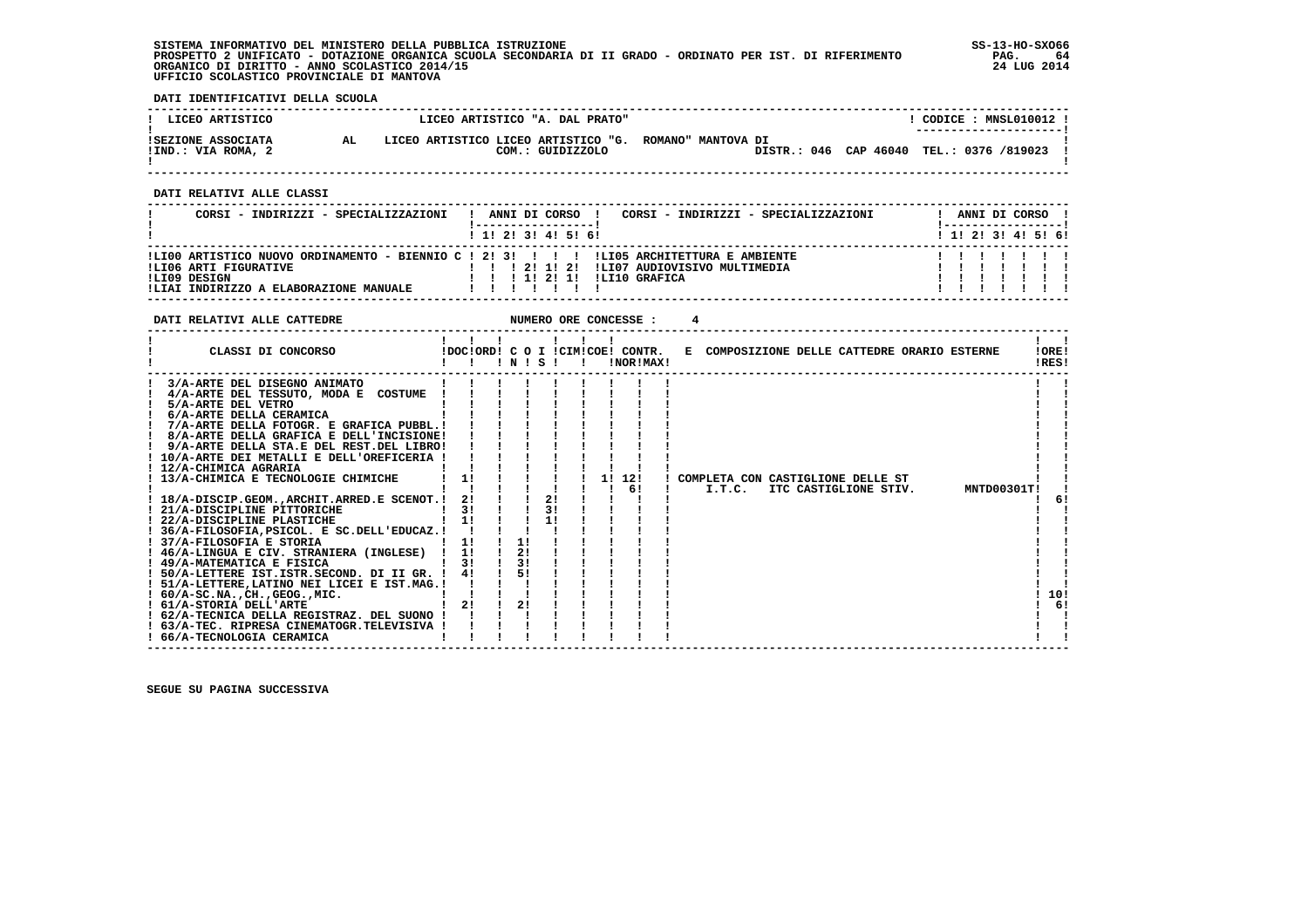**SISTEMA INFORMATIVO DEL MINISTERO DELLA PUBBLICA ISTRUZIONE SS-13-HO-SXO66 PROSPETTO 2 UNIFICATO - DOTAZIONE ORGANICA SCUOLA SECONDARIA DI II GRADO - ORDINATO PER IST. DI RIFERIMENTO PAG. 65 ORGANICO DI DIRITTO - ANNO SCOLASTICO 2014/15 24 LUG 2014 UFFICIO SCOLASTICO PROVINCIALE DI MANTOVA**

j

 **DATI IDENTIFICATIVI DELLA SCUOLA**

| LICEO ARTISTICO                          |  | LICEO ARTISTICO "A. DAL PRATO"                          |                    |  | CODICE : MNSL010012 !<br>---------------------- |  |
|------------------------------------------|--|---------------------------------------------------------|--------------------|--|-------------------------------------------------|--|
| ISEZIONE ASSOCIATA<br>!IND.: VIA ROMA, 2 |  | LICEO ARTISTICO LICEO ARTISTICO "G.<br>COM.: GUIDIZZOLO | ROMANO" MANTOVA DI |  | DISTR.: 046 CAP 46040 TEL.: 0376 /819023 !      |  |

**DATI RELATIVI ALLE CATTEDRE NUMERO ORE CONCESSE : 4** 

 **------------------------------------------------------------------------------------------------------------------------------------**

| CLASSI DI CONCORSO                           |    |  | ! N ! S ! |  | !NOR!MAX! | !DOC!ORD! C O I !CIM!COE! CONTR. E COMPOSIZIONE DELLE CATTEDRE ORARIO ESTERNE |  |  | !ORE!<br>!RES! |    |
|----------------------------------------------|----|--|-----------|--|-----------|-------------------------------------------------------------------------------|--|--|----------------|----|
| ** TABELLA D **                              |    |  |           |  |           |                                                                               |  |  |                |    |
| 1/D-ARTE DELLA LAVORAZIONE DEI METALLI !     |    |  |           |  |           |                                                                               |  |  |                |    |
| 2/D-ARTE OREFIC., LAV. PIETRE DURE, GEMME !  |    |  |           |  |           |                                                                               |  |  |                |    |
| 3/D-ARTE DEL DISEGNO D'ANIMAZIONE            |    |  |           |  |           |                                                                               |  |  |                |    |
| 4/D-ARTE RIPR.E MONTAG.PER DISEG.ANIM. !     |    |  |           |  |           |                                                                               |  |  |                |    |
| 5/D-ARTE TESSIT. E DECORAZ.DEI TESSUTI !     |    |  |           |  |           |                                                                               |  |  |                | 6! |
| 6/D-ARTE LAV.DEL VETRO E DELLA VETRATA !     |    |  |           |  |           |                                                                               |  |  |                |    |
| 7/D-ARTE RESTAURO CERAMICA E VETRO           |    |  |           |  |           |                                                                               |  |  |                |    |
| 8/D-ARTE DECOR.E COTTURA PROD.CERAMICI !     |    |  |           |  |           |                                                                               |  |  |                |    |
| 9/D-ARTE DELLA FORMATURA E FOGGIATURA        |    |  |           |  |           |                                                                               |  |  |                |    |
| ! 10/D-ARTE DELLA FOTOGR.E DELLA CINEMAT. !  |    |  |           |  |           |                                                                               |  |  |                |    |
| ! 11/D-ARTE XILOGRAFIA, CALCOGR.E LITOGR. !  |    |  |           |  |           |                                                                               |  |  |                |    |
| ! 12/D-ARTE SERIGRAFIA E FOTOINCISIONE       |    |  |           |  |           |                                                                               |  |  |                |    |
| ! 13/D-ARTE TIPOGRAFIA E GRAFICA PUBBLIC. !  |    |  |           |  |           |                                                                               |  |  |                |    |
| ! 14/D-ARTE DEL TAGLIO E DELLA CONFEZIONE !  |    |  |           |  |           |                                                                               |  |  |                |    |
| ! 15/D-ARTE DECOR.PITTORICA E SCENOGRAFICA!  |    |  |           |  |           |                                                                               |  |  |                |    |
| ! 16/D-ARTE MODELLIS., DELL'ARRED.E SCEN.    | 11 |  |           |  |           |                                                                               |  |  |                |    |
| ! 17/D-ARTE LEGATORIA E RESTAURO DEL LIBRO!  |    |  |           |  |           |                                                                               |  |  |                |    |
| ! 18/D-ARTE EBANISTERIA, INTAGLIO E INTARS.! | 11 |  |           |  |           |                                                                               |  |  |                |    |
| ! 19/D-ARTE LACCHE, DORATURA E RESTAURO      | 2! |  | 21        |  |           |                                                                               |  |  |                |    |
| ! 20/D-ARTE DEL MOSAICO E DEL COMMESSO       |    |  |           |  |           |                                                                               |  |  |                |    |
| ! 21/D-ARTE LAV. DEL MARMO E DELLA PIETRA !  |    |  |           |  |           |                                                                               |  |  |                |    |
| ! 22/D-LAB.TEC.ARTI CERAM.VETRO E CRISTAL.!  |    |  |           |  |           |                                                                               |  |  |                |    |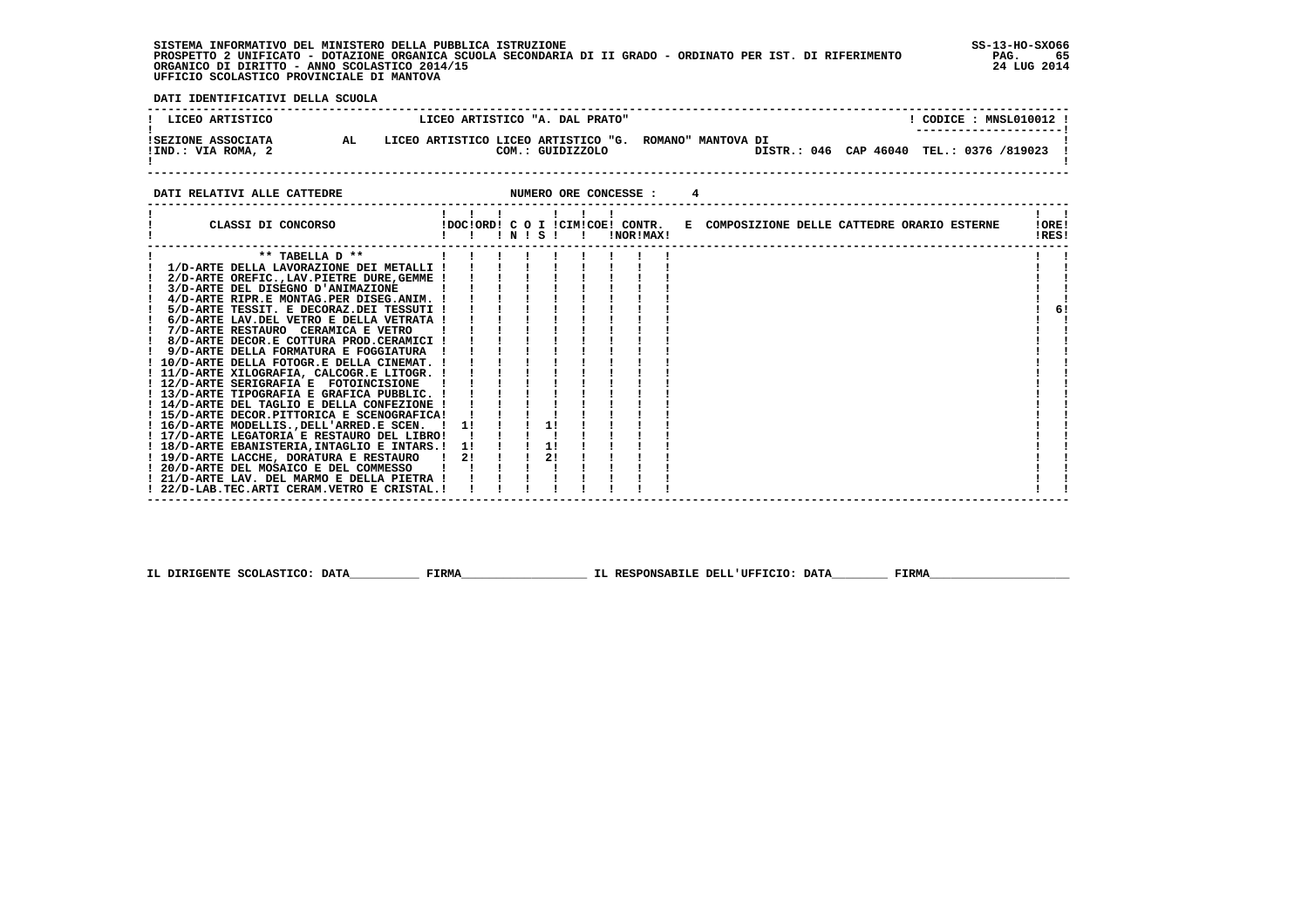**SISTEMA INFORMATIVO DEL MINISTERO DELLA PUBBLICA ISTRUZIONE SS-13-HO-SXO66 PROSPETTO 2 UNIFICATO - DOTAZIONE ORGANICA SCUOLA SECONDARIA DI II GRADO - ORDINATO PER IST. DI RIFERIMENTO PAG. 66 ORGANICO DI DIRITTO - ANNO SCOLASTICO 2014/15 24 LUG 2014 UFFICIO SCOLASTICO PROVINCIALE DI MANTOVA**

 **DATI IDENTIFICATIVI DELLA SCUOLA**

|                    |                                                                               |                       | CODICE : MNTD01000X !      |
|--------------------|-------------------------------------------------------------------------------|-----------------------|----------------------------|
| IIND.: VIA TASSO 5 | ISTITUTO TECNICO COMMERCIALE I. T. E. S. "ALBERTO PITENTINO"<br>COM.: MANTOVA | DISTR.: 047 CAP 46100 | TEL.: 0376 /<br>$321569$ . |

 **------------------------------------------------------------------------------------------------------------------------------------**

 **------------------------------------------------------------------------------------------------------------------------------------**

 **DATI RELATIVI ALLE CLASSI**

| CORSI - INDIRIZZI - SPECIALIZZAZIONI                                 | CORSI - INDIRIZZI - SPECIALIZZAZIONI<br>ANNI DI CORSO !                                            | ANNI DI CORSO !           |
|----------------------------------------------------------------------|----------------------------------------------------------------------------------------------------|---------------------------|
|                                                                      | 1 1 2 3 3 4 5 6 1                                                                                  | 1 1 1 2 1 3 1 4 1 5 1 6 1 |
|                                                                      | ITT01 AMM. FINAN. MARKETING - BIENNIO COMUNE   4! 3!   ! ! ITT04 TURISMO BIENNIO - TRIENNIO        | 1 1 1 1 1 1 1 1 1 1       |
| ! ITSI SISTEMI INFORMATIVI AZIENDALI                ! ! ! 2! 1! 2! ! | ITAF AMM.NE FINAN. E MARKETING - TRIENNIO       2  2  2  ITRI REL. INTERNAZIONALI PER IL MARKETING |                           |
|                                                                      |                                                                                                    |                           |

| DATI RELATIVI ALLE CATTEDRE                 |    |                 |              |    | NUMERO ORE CONCESSE :                         |        |                                              |                       |  |                            |                                       |                |    |
|---------------------------------------------|----|-----------------|--------------|----|-----------------------------------------------|--------|----------------------------------------------|-----------------------|--|----------------------------|---------------------------------------|----------------|----|
| CLASSI DI CONCORSO                          |    | $'$ N $'$ S $'$ | $\mathbf{I}$ |    | !DOC!ORD! C O I !CIM!COE! CONTR.<br>!NOR!MAX! |        | E COMPOSIZIONE DELLE CATTEDRE ORARIO ESTERNE |                       |  |                            |                                       | !ORE!<br>!RES! |    |
| ! 12/A-CHIMICA AGRARIA                      |    |                 |              |    |                                               |        |                                              |                       |  |                            |                                       |                |    |
| ! 13/A-CHIMICA E TECNOLOGIE CHIMICHE        |    |                 |              |    |                                               |        |                                              |                       |  |                            |                                       |                |    |
| 17/A-DISCIPLINE ECONOMICO-AZIENDALI         | 51 | 51              |              |    | 71                                            | CEDE A |                                              | <b>SUZZARA</b>        |  |                            |                                       |                |    |
|                                             |    |                 |              |    |                                               |        | I.T.C.                                       | ITC MANZONI           |  |                            | MNTD001016!                           |                |    |
| 19/A-DISCIPLINE GIURIDICHE ED ECONOMIC. !   | 51 | 51              |              |    |                                               |        |                                              |                       |  |                            |                                       |                |    |
| 36/A-FILOSOFIA, PSICOL. E SC.DELL'EDUCAZ. ! |    |                 |              |    |                                               |        |                                              |                       |  |                            |                                       |                |    |
| 38/A-FISICA                                 |    |                 |              |    | 10!                                           | CEDE A |                                              | <b>MANTOVA</b>        |  |                            |                                       |                |    |
|                                             |    |                 |              |    |                                               |        | I.T.G.                                       | <b>ITT</b>            |  | CARLO DARCOMN              | MNTL009017!                           |                |    |
| 39/A-GEOGRAFIA                              | 1! | 11              |              |    |                                               |        |                                              |                       |  |                            |                                       |                |    |
| 42/A-INFORMATICA                            | 21 | 1!              |              | 1! | 13!                                           |        | COMPLETA CON CASTIGLIONE DELLE ST            |                       |  |                            |                                       |                |    |
|                                             |    |                 |              |    | 31                                            |        | I.T.C.                                       | ITC CASTIGLIONE STIV. |  |                            | MNTD00301T!                           |                |    |
| 46/A-LINGUA E CIV. STRANIERA (FRANCESE) !   | 11 | 11              |              |    |                                               |        |                                              |                       |  |                            |                                       |                |    |
| 46/A-LINGUA E CIV. STRANIERA (INGLESE)      | 4! | 4!              |              |    |                                               |        |                                              |                       |  |                            |                                       |                |    |
| 46/A-LINGUA E CIV. STRANIERA (SPAGNOLO) !   |    | 11              |              |    | 61                                            | CEDE A |                                              | <b>MANTOVA</b>        |  |                            |                                       |                |    |
|                                             |    |                 |              |    |                                               |        | I.M.                                         |                       |  |                            | LICEO SC. UMANE - MUSICAL MNPM009012! |                |    |
| 46/A-LINGUA E CIV. STRANIERA (TEDESCO)      | 1! | 1!              |              |    |                                               |        |                                              |                       |  |                            |                                       |                |    |
| 47/A-MATEMATICA                             |    |                 |              |    |                                               |        |                                              |                       |  |                            |                                       |                |    |
| 48/A-MATEMATICA APPLICATA                   | 51 | 41              |              | 11 | 61                                            |        | COMPLETA CON MANTOVA                         |                       |  |                            |                                       |                |    |
|                                             |    |                 |              |    | 9 <sub>1</sub>                                |        | I.T.C.                                       | I.T.E.S.              |  |                            | SERALE (CORSO SI MNTD01052B!          |                |    |
|                                             |    |                 |              |    |                                               | E CON  |                                              | <b>MANTOVA</b>        |  |                            |                                       |                |    |
|                                             |    |                 |              |    | 41                                            |        | I.T.F.                                       |                       |  | IST. TECNICO ECONOMICO TEC | MNTE01000B!                           |                |    |
| 49/A-MATEMATICA E FISICA                    |    |                 |              |    |                                               |        |                                              |                       |  |                            |                                       |                |    |
| ! 50/A-LETTERE IST.ISTR.SECOND. DI II GR. ! | 71 | 71              |              |    |                                               |        |                                              |                       |  |                            |                                       |                |    |
| $60/A-SC.NA.$ . $CH.$ , $GEOG.$ , $MIC.$    | 21 | 21              |              |    |                                               |        |                                              |                       |  |                            |                                       |                | 51 |
| 61/A-STORIA DELL'ARTE                       |    |                 |              |    |                                               |        |                                              |                       |  |                            |                                       |                | 61 |
| ! 75/A-DATTILOGRAFIA E STENOGRAFIA          | 11 | 11              |              |    |                                               |        |                                              |                       |  |                            |                                       |                |    |
| ! 76/A-TRAT.TESTI.CALCONT.ELET.E AP.GES.!   |    |                 |              |    |                                               |        |                                              |                       |  |                            |                                       |                |    |
|                                             |    |                 |              |    |                                               |        |                                              |                       |  |                            |                                       |                |    |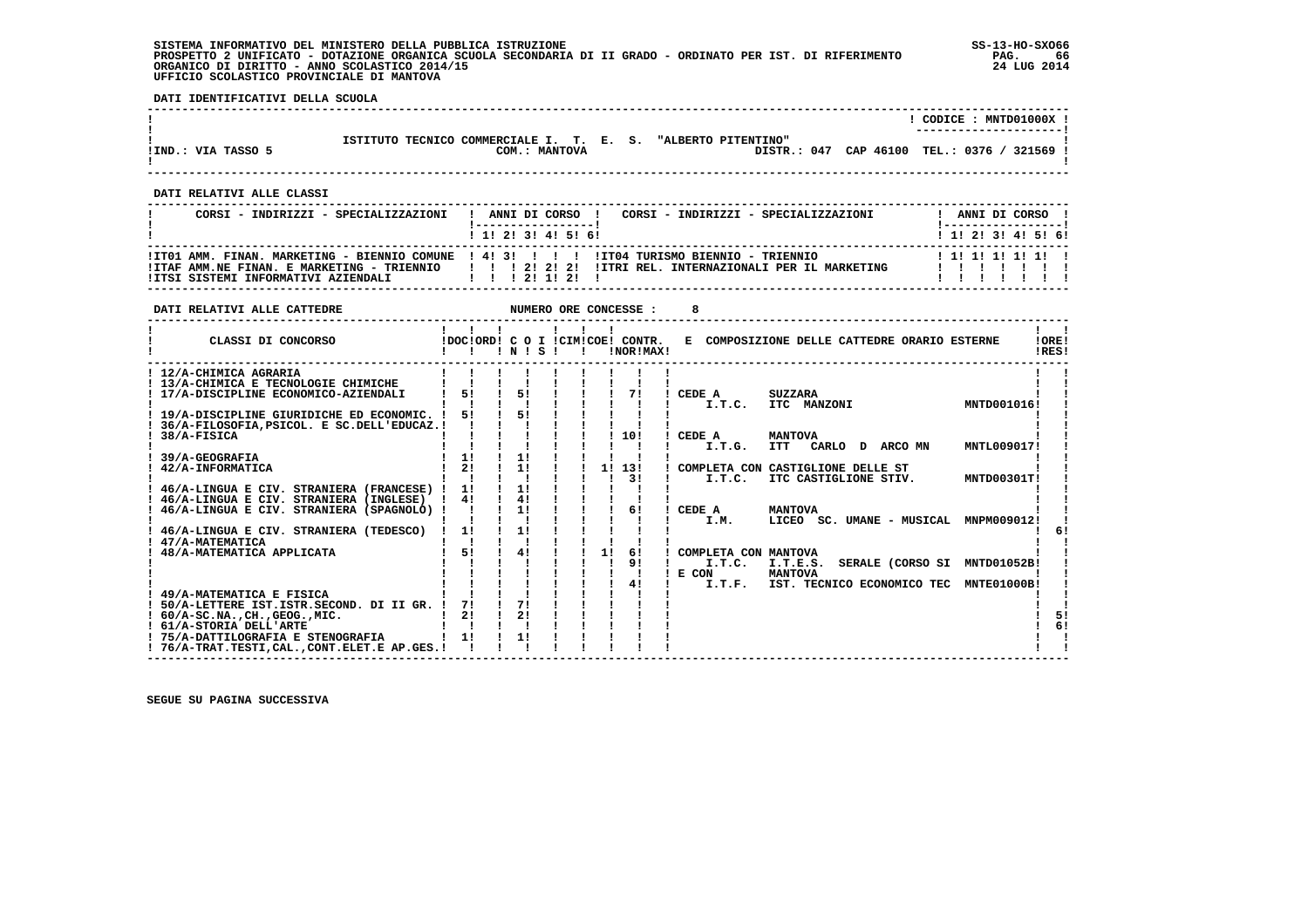**SISTEMA INFORMATIVO DEL MINISTERO DELLA PUBBLICA ISTRUZIONE SS-13-HO-SXO66 PROSPETTO 2 UNIFICATO - DOTAZIONE ORGANICA SCUOLA SECONDARIA DI II GRADO - ORDINATO PER IST. DI RIFERIMENTO PAG. 67 ORGANICO DI DIRITTO - ANNO SCOLASTICO 2014/15 24 LUG 2014 UFFICIO SCOLASTICO PROVINCIALE DI MANTOVA**

j

 **DATI IDENTIFICATIVI DELLA SCUOLA**

|                                                                                                              |                                                              |          |  |               |                                               |    |  |                                              |  | ! CODICE : MNTD01000X !                   |
|--------------------------------------------------------------------------------------------------------------|--------------------------------------------------------------|----------|--|---------------|-----------------------------------------------|----|--|----------------------------------------------|--|-------------------------------------------|
| IIND.: VIA TASSO 5                                                                                           | ISTITUTO TECNICO COMMERCIALE I. T. E. S. "ALBERTO PITENTINO" |          |  | COM.: MANTOVA |                                               |    |  |                                              |  | DISTR.: 047 CAP 46100 TEL.: 0376 / 321569 |
| DATI RELATIVI ALLE CATTEDRE                                                                                  |                                                              |          |  |               | NUMERO ORE CONCESSE :                         | -8 |  |                                              |  |                                           |
| CLASSI DI CONCORSO                                                                                           |                                                              | !!!N!S!! |  |               | !DOC!ORD! C O I !CIM!COE! CONTR.<br>!NOR!MAX! |    |  | E COMPOSIZIONE DELLE CATTEDRE ORARIO ESTERNE |  | !ORE!<br>!RES!                            |
| ** TABELLA C **<br>! 30/C-LAB. DI INFORMATICA GESTIONALE   1! ! 1!<br>! 31/C-LAB. DI INFORMATICA INDUSTRIALE |                                                              |          |  |               |                                               |    |  |                                              |  |                                           |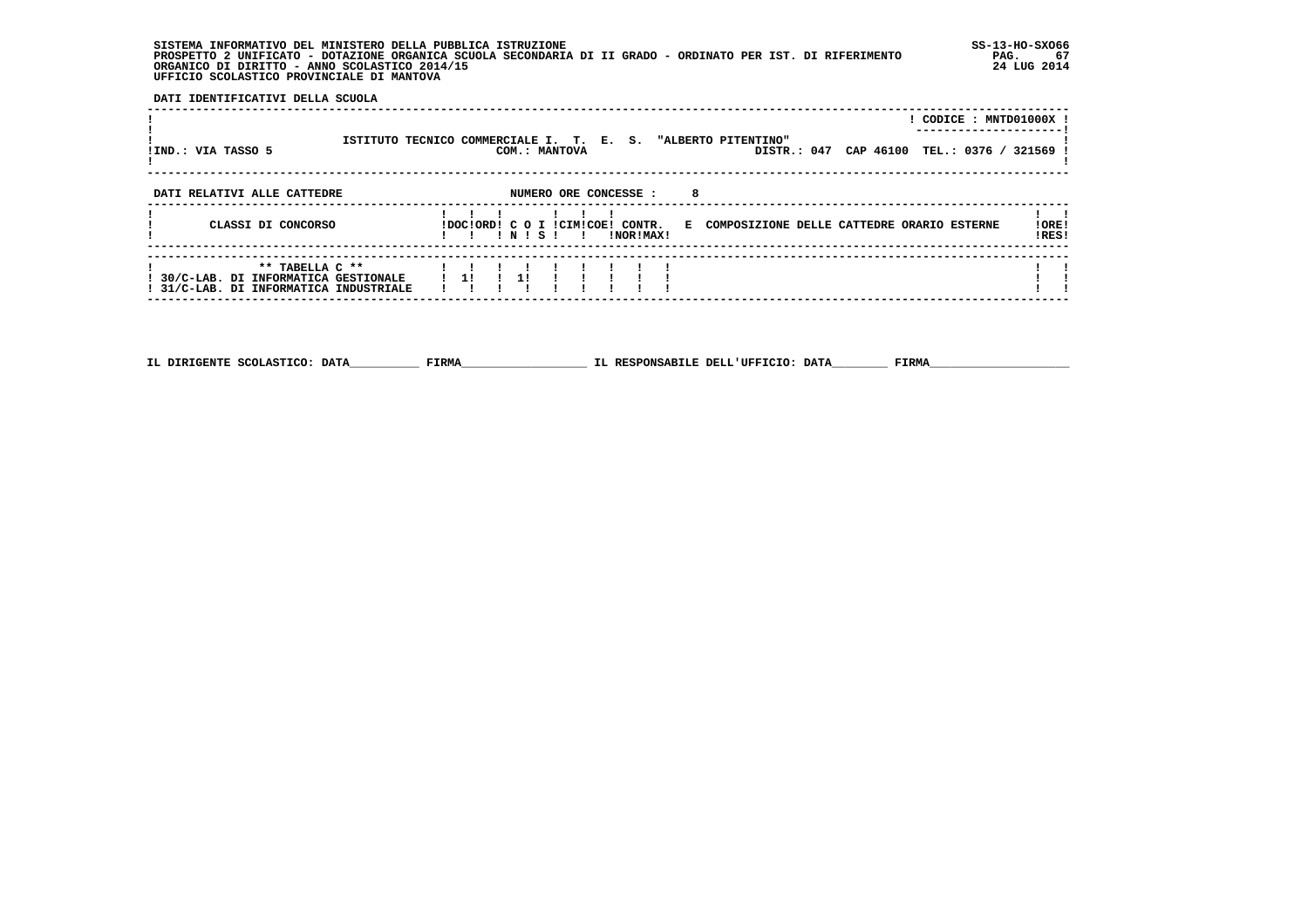## **SISTEMA INFORMATIVO DEL MINISTERO DELLA PUBBLICA ISTRUZIONE SS-13-HO-SXO66 PROSPETTO 2 UNIFICATO - DOTAZIONE ORGANICA SCUOLA SECONDARIA DI II GRADO - ORDINATO PER IST. DI RIFERIMENTO PAG. 68 ORGANICO DI DIRITTO - ANNO SCOLASTICO 2014/15 24 LUG 2014 UFFICIO SCOLASTICO PROVINCIALE DI MANTOVA**

֚֚֡

 **DATI IDENTIFICATIVI DELLA SCUOLA**

| ISTITUTO TECNICO COMMERCIALE               |  | I.T.E.S. SERALE (CORSO SIRIO) |  |                                                                       | CODICE : MNTD01052B !                    |
|--------------------------------------------|--|-------------------------------|--|-----------------------------------------------------------------------|------------------------------------------|
| <b>!CORSO SERALE</b><br>!IND.: VIA TASSO 5 |  | COM.: MANTOVA                 |  | DELL' ISTITUTO TECNICO COMMERCIALE I. T. E. S. "ALBERTO PITENTINO" DI | DISTR.: 047 CAP 46100 TEL.: 0376 /321569 |

 **------------------------------------------------------------------------------------------------------------------------------------**

 **DATI RELATIVI ALLE CLASSI**

| CORSI - INDIRIZZI - SPECIALIZZAZIONI | ANNI DI CORSO !<br>CORSI - INDIRIZZI - SPECIALIZZAZIONI<br>1 1 2 3 3 4 5 6 6                                                                                                                                              | ANNI DI CORSO !<br>1 1 1 2 1 3 1 4 1 5 1 6 1 |
|--------------------------------------|---------------------------------------------------------------------------------------------------------------------------------------------------------------------------------------------------------------------------|----------------------------------------------|
|                                      | !ITO1 AMM, FINAN, MARKETING - BIENNIO COMUNE !!!!!!!!!!!ITAF AMM,NE FINAN, E MARKETING - TRIENNIO ____________<br>ITDZ5 BIEN RIENTRI FORM, SIRIO-IND.GIUR.EC.AZ I I I I I I ITD87 TRIENN.RIENTRI FORM.SIRIO-IND.GIUR.EC.A |                                              |

| DATI RELATIVI ALLE CATTEDRE                 |    |                 |  |    | NUMERO ORE CONCESSE :                         | $\Omega$ |        |                      |                                              |  |                    |                |
|---------------------------------------------|----|-----------------|--|----|-----------------------------------------------|----------|--------|----------------------|----------------------------------------------|--|--------------------|----------------|
| CLASSI DI CONCORSO                          |    | $'$ N $'$ S $'$ |  |    | !DOC!ORD! C O I !CIM!COE! CONTR.<br>!NOR!MAX! |          |        |                      | E COMPOSIZIONE DELLE CATTEDRE ORARIO ESTERNE |  |                    | !ORE!<br>!RES! |
| ! 12/A-CHIMICA AGRARIA                      |    |                 |  |    |                                               |          |        |                      |                                              |  |                    |                |
| ! 13/A-CHIMICA E TECNOLOGIE CHIMICHE        |    |                 |  |    |                                               |          |        |                      |                                              |  |                    |                |
| ! 17/A-DISCIPLINE ECONOMICO-AZIENDALI       | 11 | 1!              |  |    |                                               |          |        |                      |                                              |  |                    |                |
| ! 19/A-DISCIPLINE GIURIDICHE ED ECONOMIC.   | 11 |                 |  | 11 | 13!                                           |          |        | COMPLETA CON SUZZARA |                                              |  |                    |                |
|                                             |    |                 |  |    | 6!                                            |          | I.M.   |                      | LICEO SCIENZE UMANE MANZON                   |  | <b>MNPM00101B!</b> |                |
| 38/A-FISICA                                 |    |                 |  |    |                                               |          |        |                      |                                              |  |                    |                |
| 39/A-GEOGRAFIA                              |    |                 |  |    |                                               |          |        |                      |                                              |  |                    |                |
| ! 42/A-INFORMATICA                          |    |                 |  |    |                                               |          |        |                      |                                              |  |                    | 31             |
| ! 46/A-LINGUA E CIV. STRANIERA (INGLESE)    |    |                 |  |    |                                               |          |        |                      |                                              |  |                    | 71             |
| ! 46/A-LINGUA E CIV. STRANIERA (FRANCESE)   |    |                 |  |    |                                               |          |        |                      |                                              |  |                    | 41             |
| ! 47/A-MATEMATICA                           |    |                 |  |    |                                               |          |        |                      |                                              |  |                    |                |
| ! 48/A-MATEMATICA APPLICATA                 |    |                 |  |    | 91                                            | CEDE A   |        | <b>MANTOVA</b>       |                                              |  |                    |                |
|                                             |    |                 |  |    |                                               |          | I.T.C. |                      | I.T.E.S. "ALBERTO PITENTIN                   |  | MNTD01000X!        |                |
| ! 49/A-MATEMATICA E FISICA                  |    |                 |  |    |                                               |          |        |                      |                                              |  |                    |                |
| 50/A-LETTERE IST.ISTR.SECOND. DI II GR.     |    |                 |  |    |                                               |          |        |                      |                                              |  |                    | 15!            |
| $1.60/A-SC.NA.$ , $CH.$ , $GEOG.$ , $MIC.$  |    |                 |  |    |                                               |          |        |                      |                                              |  |                    |                |
| ! 75/A-DATTILOGRAFIA E STENOGRAFIA          |    |                 |  |    |                                               |          |        |                      |                                              |  |                    |                |
| ! 76/A-TRAT.TESTI,CAL.,CONT.ELET.E AP.GES.! |    |                 |  |    |                                               |          |        |                      |                                              |  |                    |                |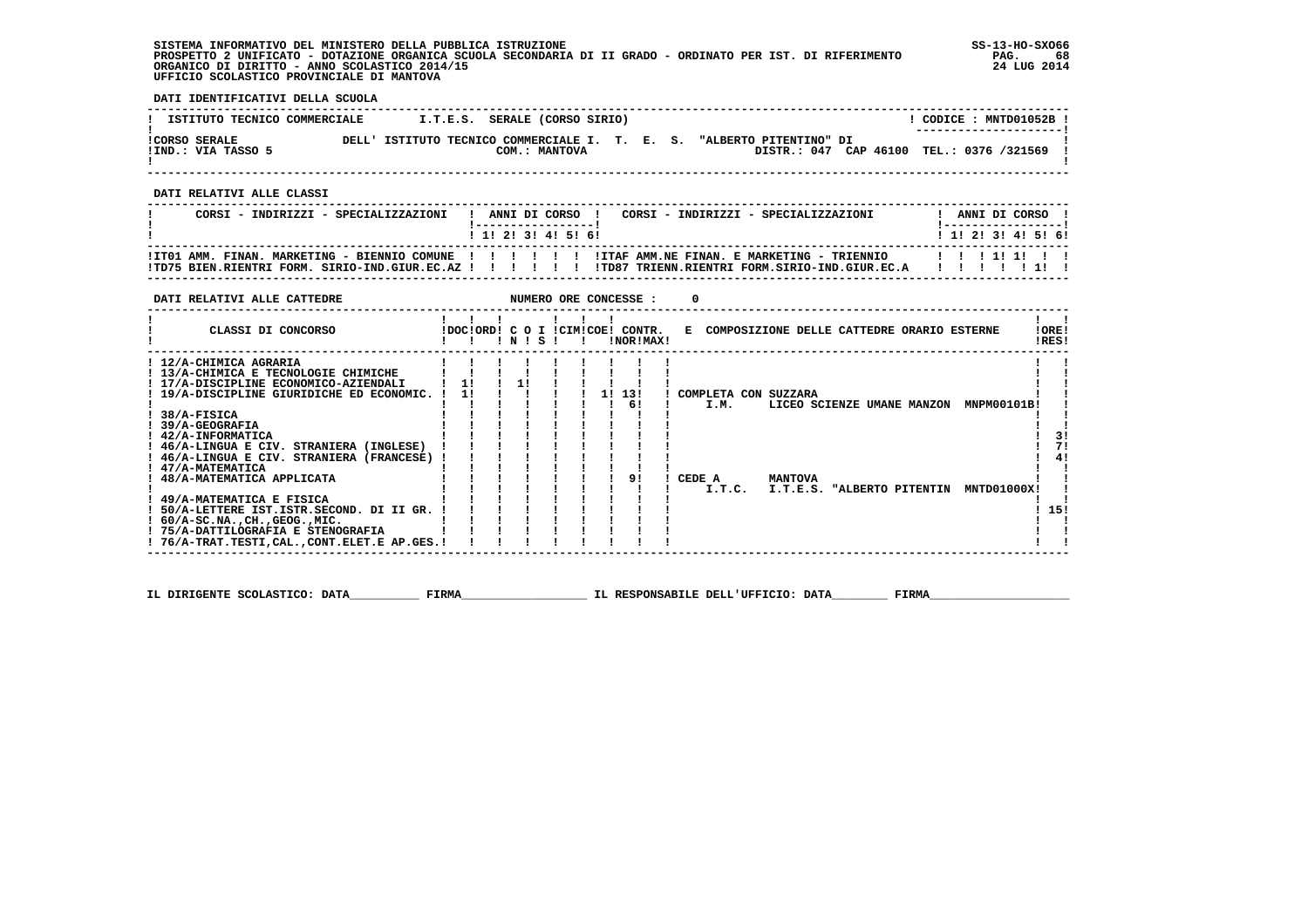## **SISTEMA INFORMATIVO DEL MINISTERO DELLA PUBBLICA ISTRUZIONE SS-13-HO-SXO66 PROSPETTO 2 UNIFICATO - DOTAZIONE ORGANICA SCUOLA SECONDARIA DI II GRADO - ORDINATO PER IST. DI RIFERIMENTO PAG. 69 ORGANICO DI DIRITTO - ANNO SCOLASTICO 2014/15 24 LUG 2014 UFFICIO SCOLASTICO PROVINCIALE DI MANTOVA**

 **DATI IDENTIFICATIVI DELLA SCUOLA**

|                                |                                                                                |               | CODICE: MNTE01000B !<br>---------------------- |
|--------------------------------|--------------------------------------------------------------------------------|---------------|------------------------------------------------|
|                                | ISTITUTO TECNICO PER ATTIVITA' SOCIALI (GIA' ITF) IST. TECNICO ECONOMICO TECN. |               | <b>MANTEGNA</b>                                |
| !IND.: VIA GUERRIERI GONZAGA 8 |                                                                                | COM.: MANTOVA | DISTR.: 047 CAP 46100 TEL.: 0376 /320688       |
|                                |                                                                                |               |                                                |

 **------------------------------------------------------------------------------------------------------------------------------------**

 **DATI RELATIVI ALLE CLASSI**

| CORSI - INDIRIZZI - SPECIALIZZAZIONI                                                                               | CORSI - INDIRIZZI - SPECIALIZZAZIONI<br>ANNI DI CORSO !<br>-----------------<br>1 1 1 2 1 3 1 4 1 5 1 6 1                                                           |  |  | ANNI DI CORSO !<br>! ------------------<br>! 1! 2! 3! 4! 5! 6! |  |
|--------------------------------------------------------------------------------------------------------------------|---------------------------------------------------------------------------------------------------------------------------------------------------------------------|--|--|----------------------------------------------------------------|--|
| !IT19 SISTEMA MODA - BIENNIO COMUNE<br>!ITAM TESSILE, ABBIGLIAMENTO E MODA<br><b>!ITBS BIOTECNOLOGIE SANITARIE</b> | 1111111<br>!ITAF AMM.NE FINAN. E MARKETING - TRIENNIO<br>!ITBA BIOTECNOLOGIE AMBIENTALI<br>11111<br>1 1 1 3 1 2 1 2 1<br>!ITRI REL. INTERNAZIONALI PER IL MARKETING |  |  | 15141111<br>1 1 1 1 1 1 1 1<br>1 1 1 2 1 2 1 2 1               |  |

| DATI RELATIVI ALLE CATTEDRE                                                                                                          |                    |                      | NUMERO ORE CONCESSE : |                                               | 8                                                                              |                                                 |
|--------------------------------------------------------------------------------------------------------------------------------------|--------------------|----------------------|-----------------------|-----------------------------------------------|--------------------------------------------------------------------------------|-------------------------------------------------|
| CLASSI DI CONCORSO                                                                                                                   |                    | INIS                 |                       | !DOC!ORD! C O I !CIM!COE! CONTR.<br>!NOR!MAX! | E COMPOSIZIONE DELLE CATTEDRE ORARIO ESTERNE                                   | !ORE!<br>!RES!                                  |
| ! 12/A-CHIMICA AGRARIA<br>! 13/A-CHIMICA E TECNOLOGIE CHIMICHE<br>! 16/A-COSTRTECNOL.DELLE COST.E DIS.TEC.!                          | 41                 | 41                   |                       | 61                                            | ! CEDE A<br><b>MANTOVA</b><br>L.A.                                             | ! 17!<br>LICEO ARTISTICO "G. ROMANO MNSL010001! |
| 17/A-DISCIPLINE ECONOMICO-AZIENDALI<br>19/A-DISCIPLINE GIURIDICHE ED ECONOMIC. !<br>34/A-ELETTRONICA                                 | 31<br>41           | 31<br>41             |                       | 51                                            | CEDE A<br><b>MANTOVA</b><br>I.T.G.<br><b>ITT</b><br>CARLO D ARCO MN            | MNTL009017!                                     |
| 35/A-ELETTROTECNICA ED APPLICAZIONI<br>36/A-FILOSOFIA, PSICOL. E SC.DELL'EDUCAZ. !<br>38/A-FISICA<br>39/A-GEOGRAFIA                  | 21                 | 2!                   |                       |                                               |                                                                                | 10!                                             |
| 40/A-IGIENE, ANAT., FIS., PAT. GEN.E APP.MA.!<br>! 42/A-INFORMATICA                                                                  | 11<br>1!           | 1!<br>1!             |                       | 61                                            | CEDE A<br>OSTIGLIA<br>I.P.S.C. IPSC OSTIGLIA                                   | MNRC006012!<br>81                               |
| 46/A-LINGUA E CIV. STRANIERA (FRANCESE) !<br>! 46/A-LINGUA E CIV. STRANIERA (INGLESE)<br>! 46/A-LINGUA E CIV. STRANIERA (SPAGNOLO) ! | 11<br>51<br>1!     | 1!<br>5!<br>11<br>11 |                       |                                               |                                                                                |                                                 |
| 46/A-LINGUA E CIV. STRANIERA (TEDESCO)<br>47/A-MATEMATICA<br>48/A-MATEMATICA APPLICATA                                               | 11<br>11<br>21     | 11<br>21             |                       | 31<br>41                                      | CEDE A<br><b>MANTOVA</b><br>I.T.T.<br>ITI FERMI MN<br>CEDE A<br><b>MANTOVA</b> | MNTF011013!<br>71                               |
| 49/A-MATEMATICA E FISICA<br>50/A-LETTERE IST. ISTR. SECOND. DI II GR. ! 10!<br>57/A-SCIENZA DEGLI ALIMENTI                           | 31<br>$1 \quad 11$ | 31<br>110!<br>11     |                       |                                               | I.T.E.S. "ALBERTO PITENTIN<br>I.T.C.                                           | <b>MNTD01000X!</b><br>8!<br>6!                  |
|                                                                                                                                      |                    |                      |                       |                                               |                                                                                |                                                 |